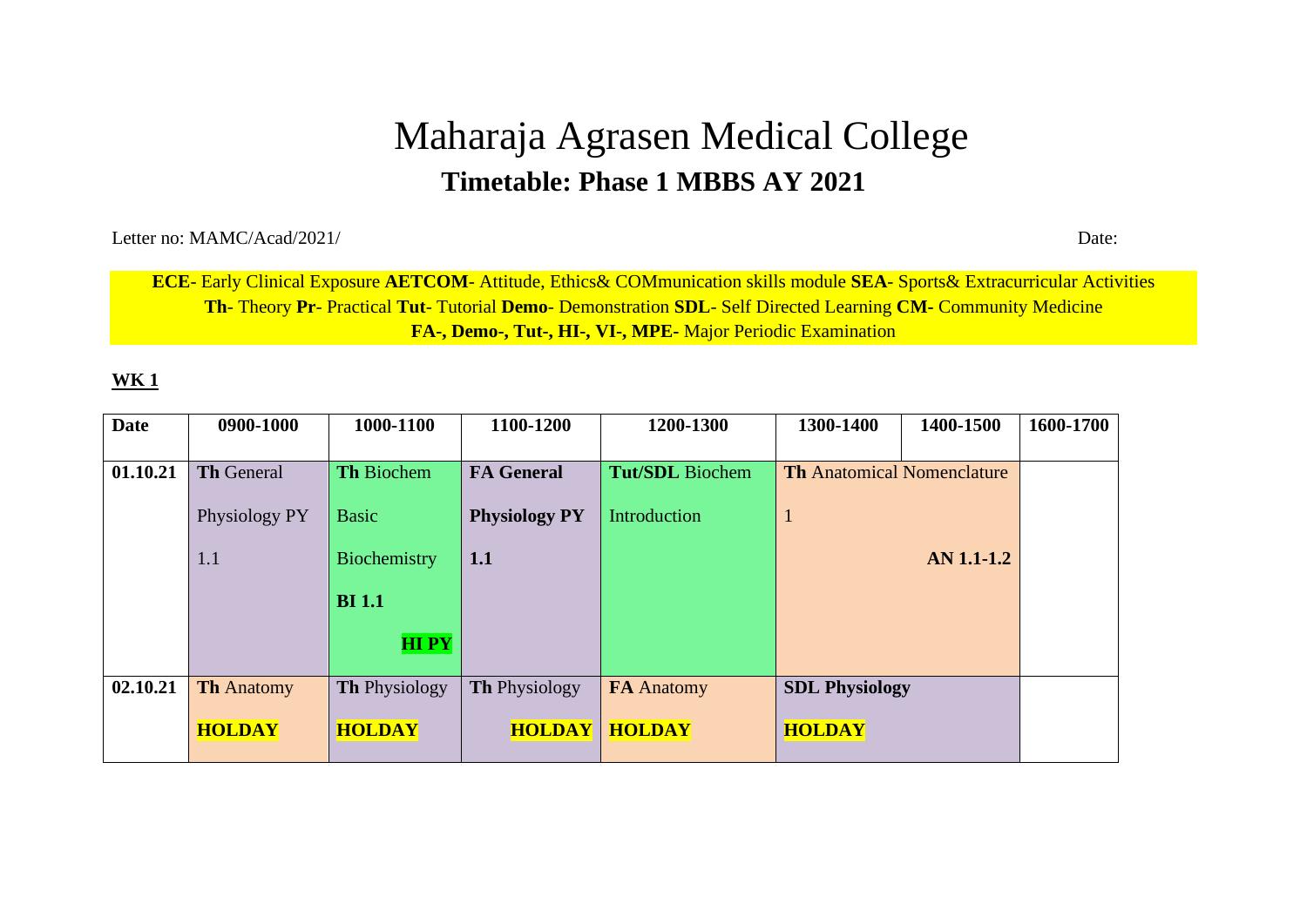| <b>Date</b> | 0900-1000                                                                    | 1000-1100                               | 1100-1200                             | 1200-1300            | 1300-1400                   | 1400-1500                   | 1600-1700    |
|-------------|------------------------------------------------------------------------------|-----------------------------------------|---------------------------------------|----------------------|-----------------------------|-----------------------------|--------------|
|             |                                                                              |                                         |                                       |                      |                             |                             |              |
| 04.10.21    | Th Biochem                                                                   | <b>Th Anatomical</b>                    | <b>SDL</b>                            | <b>FA</b> Anatomical | FA General features of      |                             | Pr           |
|             | <b>Basic</b>                                                                 | Nomenclature                            | Anatomical                            | Nomenclature         | Cardiovascular system       |                             | Hematolog    |
|             | Biochemistry                                                                 | $\mathbf{1}$                            | Nomenclature 2<br>AN 1.1-1.2          |                      | AN 5.1-5.6                  |                             | y PY 2.11    |
|             | <b>BI</b> 1.1                                                                | AN 1.1-1.2                              | AN 1.1-1.2                            |                      |                             |                             | <b>VI PA</b> |
|             | <b>HIPY</b>                                                                  |                                         |                                       |                      |                             |                             |              |
|             | <b>Th Concept</b>                                                            | <b>Th General</b>                       | Pr General features of bones & joints |                      | Pr Hematology PY 2.11 Batch |                             |              |
| 05.10.21    | ofHealth                                                                     | features of                             | 3&4                                   |                      | $\mathbf{A}$                |                             |              |
|             | and Disease                                                                  | bones $&$ joints                        | AN 2.1, 2.4-2.6                       |                      |                             | <b>VI PA</b>                |              |
|             | $\mathbf{1}$                                                                 | $1$ AN 2.1, 2.4-                        | <b>VI OR</b>                          |                      | Pr Biochem batch B          |                             |              |
|             | <b>CM 1.1</b>                                                                | 2.6                                     |                                       |                      | Introduction                |                             |              |
|             |                                                                              | <b>VI OR</b>                            |                                       |                      | <b>BI</b> 11.1              |                             |              |
|             | <b>AETCOM</b>                                                                |                                         |                                       | <b>SDL</b> General   |                             | Pr Hematology PY 2.11 Batch | <b>SEA</b>   |
| 06.10.21    | <b>Module 1.1:</b> What does it mean to be a doctor?<br><b>Part1 Anatomy</b> |                                         |                                       | features of bones &  | $\bf{B}$                    |                             |              |
|             |                                                                              |                                         |                                       |                      |                             | <b>VI PA</b>                |              |
|             | i)                                                                           | <b>Exploratory session- 1 hour</b>      |                                       | AN 2.1, 2.4-2.6      |                             |                             |              |
|             | $\mathbf{ii}$                                                                | Facilitated panel discussion $-2$ hours |                                       |                      | Pr Biochem batch A          |                             |              |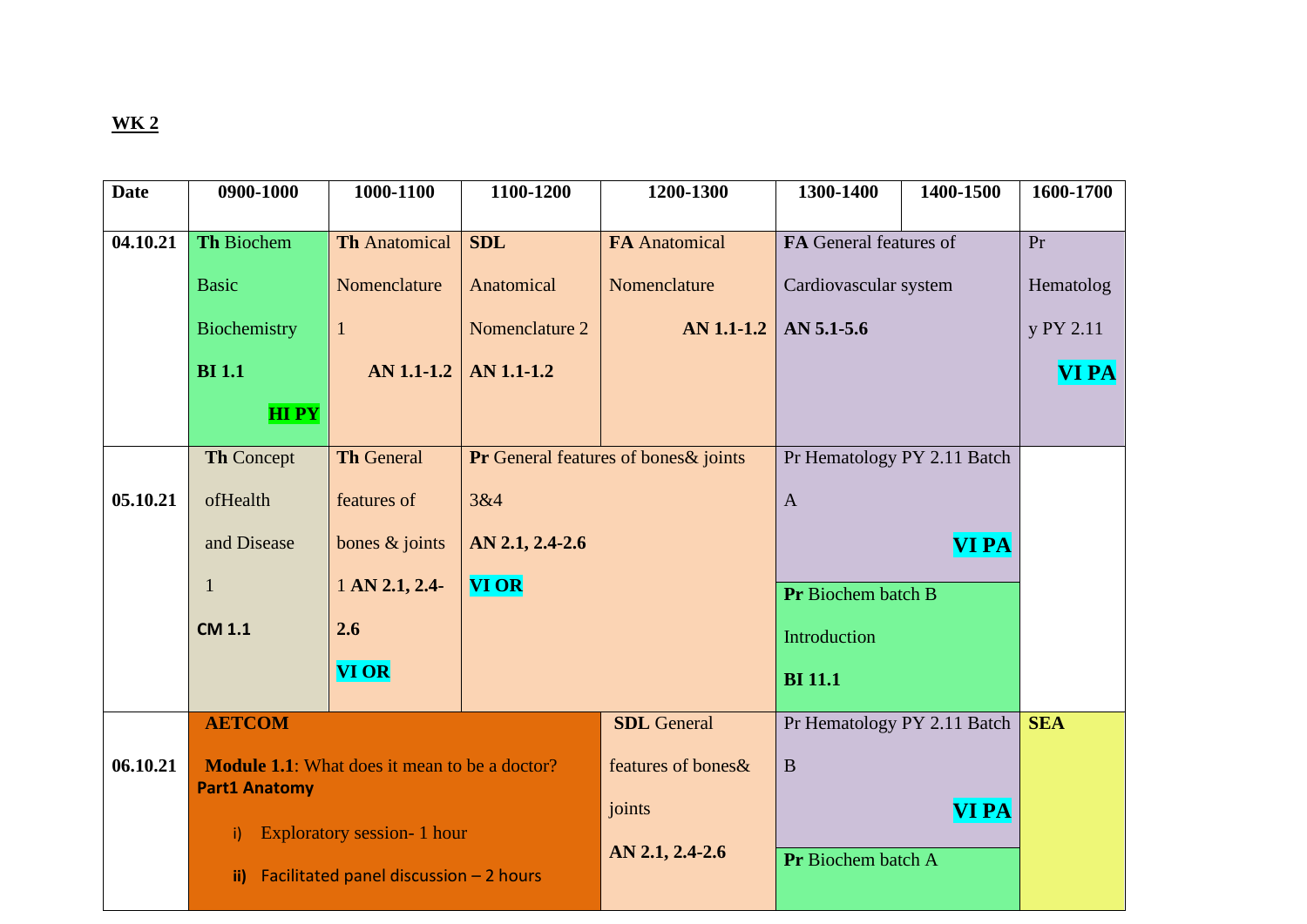|                |                   |                   |                      |                            | Introduction                     |               |
|----------------|-------------------|-------------------|----------------------|----------------------------|----------------------------------|---------------|
|                |                   |                   |                      |                            | <b>BI</b> 11.1                   |               |
| $07 - 10 - 21$ | <b>Th Anatomy</b> | Th Physiology     | <b>Th Anatomy</b>    | FA Anatomy                 | <b>SGL Anatomy</b>               | <b>SEA</b>    |
|                |                   |                   |                      |                            |                                  | <b>HOLDAY</b> |
|                | <b>HOLDAY</b>     | <b>HOLDAY</b>     | <b>HOLDAY</b>        | <b>HOLDAY</b>              | <b>HOLDAY</b>                    |               |
|                |                   |                   |                      |                            |                                  |               |
| 08.10.21       | <b>Th General</b> | Th Biochem        | <b>FA General</b>    | <b>Tut/SDL</b> Biochem     | Th General features of           |               |
|                | Physiology PY     | <b>Basic</b>      | <b>Physiology PY</b> | Introduction               | Muscles 1& 2                     |               |
|                | 1.1               | Biochemistry      | 1.1                  |                            | AN 3.1-3.2                       |               |
|                | <b>HI BI</b>      | <b>BI</b> 1.1     |                      |                            | <b>HIPY</b>                      |               |
|                |                   | <b>HIPY</b>       |                      |                            |                                  |               |
|                |                   |                   |                      |                            |                                  |               |
| 09.10.21       | <b>Th General</b> | <b>Th General</b> | Th Hematology        | <b>FA General features</b> | <b>SDL General Physiology PY</b> |               |
|                | features of       | Physiology PY     | PY 2.2, 2.3          | of bones & joints          | 1.1                              |               |
|                | skin& fascia      | 1.2               | <b>HI BI</b>         | AN 2.1, 2.4-2.6            |                                  |               |
|                | AN 4.2-4.4        |                   |                      |                            |                                  |               |
|                | <b>VI DR</b>      |                   |                      |                            |                                  |               |
|                |                   |                   |                      |                            |                                  |               |

| Date | 0900-1000 | 1000-1100 | 100-1200 | 1200-1300 | 1300-1400 | 1400-1500 | 1600-1700 |
|------|-----------|-----------|----------|-----------|-----------|-----------|-----------|
|      |           |           |          |           |           |           |           |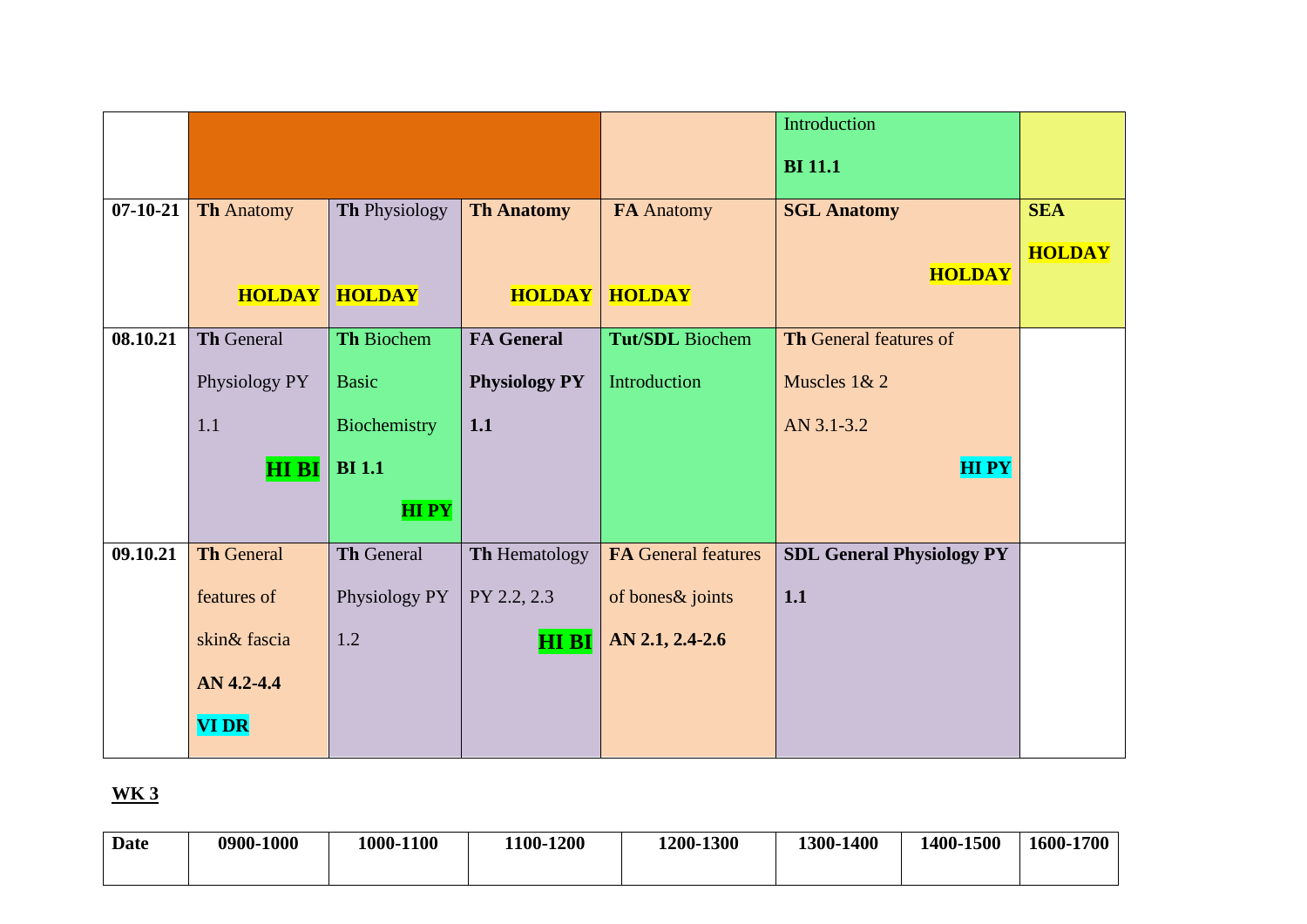| $11 - 10 - 21$ | Th Biochem        | <b>Th General</b>                                    | <b>SDL</b> General | FA General                   | Pr Hematology PY 2.11        |            |
|----------------|-------------------|------------------------------------------------------|--------------------|------------------------------|------------------------------|------------|
|                | Enzymes           | features of                                          | features of        | features of                  | <b>VI PA</b>                 |            |
|                | <b>BI</b> 2.1     | Cardiovascular                                       | Cardiovascular     | Cardiovascular               |                              |            |
|                |                   | system 1                                             | system 2           | system                       |                              |            |
|                |                   | $AN 5.1 - 5.6$                                       | $AN 5.1 - 5.6$     | AN 5.1-5.6                   |                              |            |
| $12 - 10 - 21$ | <b>Demo</b>       | <b>HIPY</b><br><b>Th-SDL</b> Introduction to CNS 1-3 | <b>HIPY</b>        |                              | Pr Hematology PY 2.11 Batch  |            |
|                | Conceptof         | AN 7.1-7.4& 7.6                                      |                    |                              | $\mathbf{A}$                 |            |
|                |                   |                                                      |                    |                              |                              |            |
|                | Health and        |                                                      |                    | <b>VI PA</b>                 |                              |            |
|                | Disease 2         |                                                      |                    | Pr Biochem batch B           |                              |            |
|                | <b>CM 1.10</b>    |                                                      |                    | Safe Lab. Practice and waste |                              |            |
|                |                   |                                                      |                    | disposal                     |                              |            |
|                |                   |                                                      |                    |                              | <b>BI</b> 11.1               |            |
| $13 - 10 - 21$ | <b>AETCOM</b>     |                                                      |                    | <b>FA</b> Introduction       | Pr Hematology PY 2.11 Batch  | <b>SEA</b> |
|                |                   | <b>Module 1.1:</b> What does it mean to be a doctor  |                    | to CNS                       | $\overline{B}$               |            |
|                | Part 2            |                                                      |                    | AN 7.1-7.4& 7.6              | <b>VI PA</b>                 |            |
|                | <b>Anatomy</b>    |                                                      |                    |                              | Pr Biochem batch A           |            |
|                | iii) SDL - 3 hour |                                                      |                    |                              | Safe Lab. Practice and waste |            |
|                |                   |                                                      |                    |                              |                              |            |
|                |                   |                                                      |                    |                              | disposal                     |            |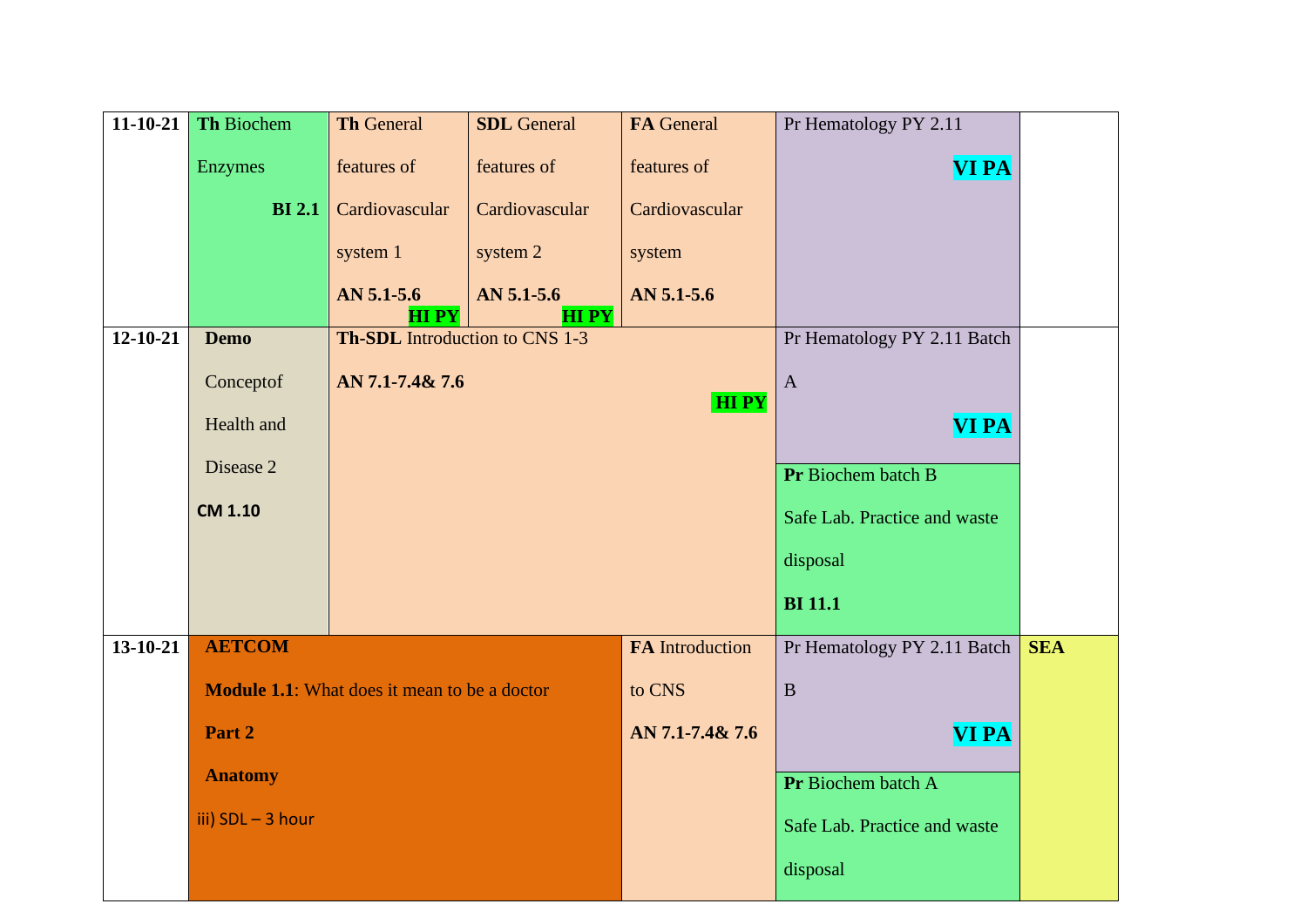|                |                      |                   |                         |                        | <b>BI</b> 11.1                  |            |
|----------------|----------------------|-------------------|-------------------------|------------------------|---------------------------------|------------|
| 14-10-21       | <b>Demo</b> Features | <b>Th General</b> | <b>Demo</b> Features of | <b>SDL</b> Features of | <b>Demo&amp; Pr Features of</b> | <b>SEA</b> |
|                | of individual        | Physiology PY     | individual bones        | individual bones       | individual bones of UL 4& 5     |            |
|                | bones of UL 1        | 1.2               | of UL <sub>2</sub>      | of UL <sub>3</sub>     | AN 8.1-8.6                      |            |
|                | AN 8.1-8.6           |                   | AN 8.1-8.6              | AN 8.1-8.6             | <b>VI OR</b>                    |            |
|                | <b>VI OR</b>         |                   | <b>VI OR</b>            | <b>VI OR</b>           |                                 |            |
| 15-10-21       | Th Physiology        | <b>Th Biochem</b> | <b>FA Physiology</b>    | <b>Tut/SDL</b>         | <b>Demo&amp; Pr: Anatomy</b>    |            |
|                | <b>HOLDAY</b>        | <b>HOLDAY</b>     | <b>HOLDAY</b>           | <b>Biochem</b>         | <b>HOLDAY</b>                   |            |
|                |                      |                   |                         | <b>HOLDAY</b>          | <b>VI OR</b>                    |            |
|                |                      |                   |                         |                        |                                 |            |
| $16 - 10 - 21$ | <b>Th</b>            | <b>Th General</b> | <b>Th Hematology</b>    | <b>Th Pectoral</b>     | SDL Hematology PY 2.1 $\&$      |            |
|                | Introduction to      | Physiology PY     | PY 2.4                  | region 1               | <b>PY 2.13</b>                  |            |
|                | Embryology           | 1.3               |                         | AN 9.1-9.2             |                                 |            |
|                | AN 76.1-76.2         |                   |                         | <b>VI SU</b>           |                                 |            |

| Date | 0900-1000           | 1000-1100          | 1100-1200 | 1200-1300                                  | 1300-1400                     | 1400-1500 | 1600-1700 |
|------|---------------------|--------------------|-----------|--------------------------------------------|-------------------------------|-----------|-----------|
|      | 18-10-21 Th Biochem | <b>Th Pectoral</b> |           | <b>Demo&amp; Pr</b> Features of individual | $\vert$ Pr Hematology PY 2.11 |           |           |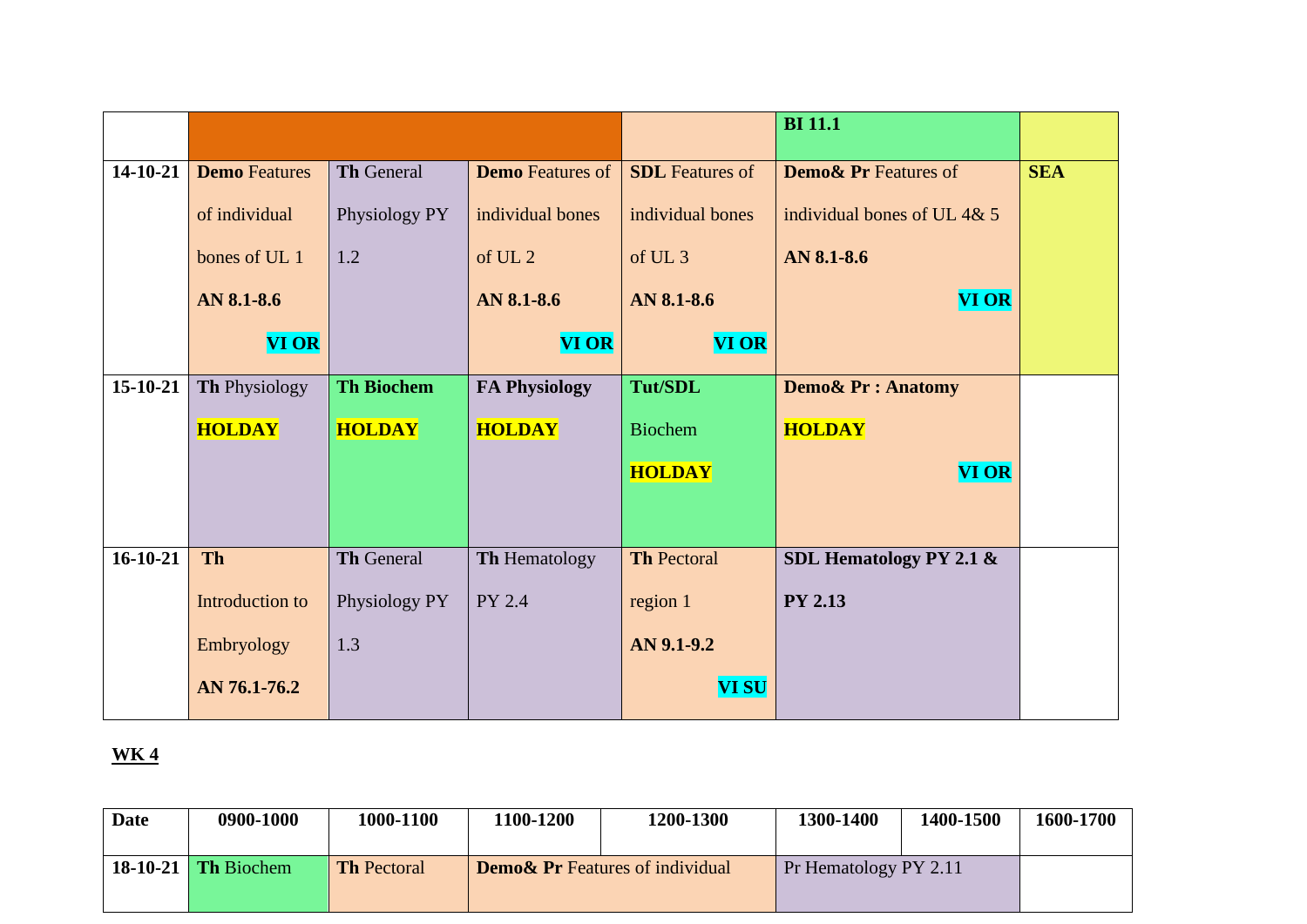|                | <b>Enzymes</b>    | region 1           | bones of UL 6&7  |                                            | <b>VI PA</b>                |               |
|----------------|-------------------|--------------------|------------------|--------------------------------------------|-----------------------------|---------------|
|                | <b>BI2.3</b>      | AN 9.1-9.2         | AN 8.1-8.6       |                                            |                             |               |
|                |                   | <b>VI SU</b>       |                  | <b>VI OR</b>                               |                             |               |
| $19-10-21$     | Th                | <b>Th Pectoral</b> |                  | <b>Demo&amp; Pr</b> Features of individual | Pr Hematology PY 2.11 Batch |               |
|                | Concept           | region 2           | bones of UL 8& 9 |                                            | $\mathbf A$                 |               |
|                | ofHealth          | AN 9.1-9.2         | AN 8.1-8.6       |                                            | <b>VI PA</b>                |               |
|                | and               | <b>VI SU</b>       |                  | <b>VI OR</b>                               | Pr Biochem batch B          |               |
|                | Disease           |                    |                  |                                            | Colorimetry &               |               |
|                | 3                 |                    |                  |                                            | Spectrophotometry           |               |
|                | <b>CM 1.2</b>     |                    |                  |                                            | BI 11.6, 11.18              |               |
| $20 - 10 - 21$ | <b>ECE+AETCOM</b> |                    |                  | Pr                                         | Pr                          | <b>SEA</b>    |
|                |                   |                    |                  | <b>HOLDAY</b>                              | <b>HOLDAY</b>               | <b>HOLDAY</b> |
|                | <b>HOLIDAY</b>    |                    |                  |                                            | Pr Biochem batch A          |               |
|                |                   |                    |                  |                                            | <b>HOLDAY</b>               |               |
| $21 - 10 - 21$ | Th Axilla,        | Th General         | Th Axilla,       | <b>Seminar Bchem 3-5</b>                   | <b>Pr</b> Pectoral region   | <b>SEA</b>    |
|                | Shoulder&         | Physiology PY      | Shoulder&        |                                            | AN 9.1-9.2                  |               |
|                | Scapular          | 1.4                | Scapular         |                                            |                             |               |
|                | regions 1         | <b>VIPA</b>        | regions 2        |                                            |                             |               |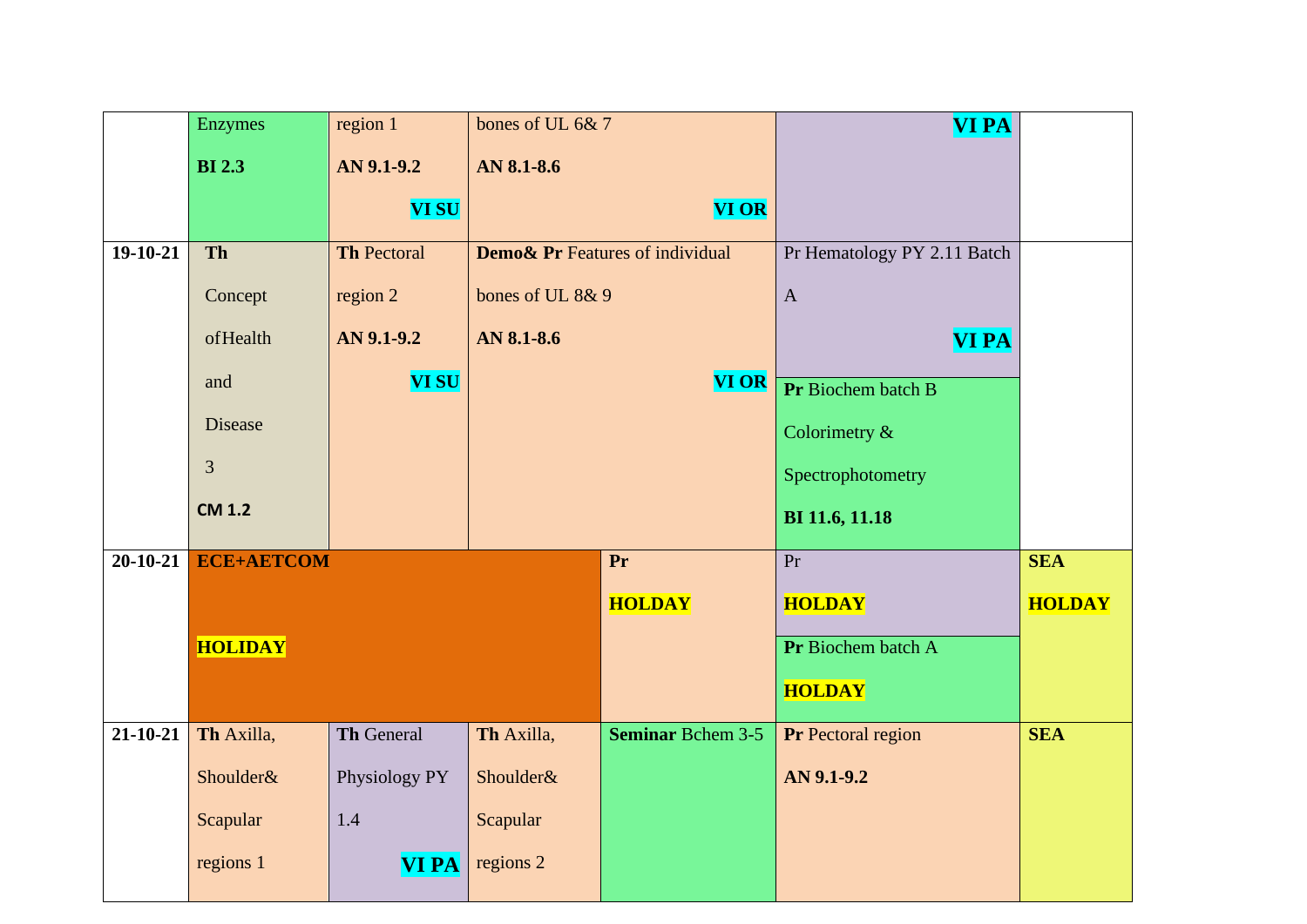|                | AN 10.1-10.6, |                   | AN 10.1-10.6, |                     |                                   |  |
|----------------|---------------|-------------------|---------------|---------------------|-----------------------------------|--|
|                | 10.8& 10.10-  |                   | 10.8& 10.10-  |                     |                                   |  |
|                | 10.13         |                   | 10.13         |                     |                                   |  |
|                | VI SU, OR     |                   | VI SU, OR     |                     |                                   |  |
| 22-10-21       | Th Hematology | Th Biochem        | FA General    | Tut/SDL Biochem     | Pr Axilla, Shoulder&              |  |
|                | PY 2.4        | <b>Enzymes</b>    | Physiology PY | Enzymes             | Scapular regions                  |  |
|                |               | <b>BI</b> 2.4     | $1.2 - 1.4$   | <b>BI</b> 2.1, 2.3  | AN 10.1-.6, .8& .10-.13           |  |
|                |               | VI PA, IM         |               |                     |                                   |  |
| $23 - 10 - 21$ | <b>Th</b>     | <b>Th General</b> | Th            | Th Axilla,          | <b>Seminar General Physiology</b> |  |
|                | Gametogenesis | Physiology PY     | Hematology    | Shoulder & Scapular | PY 1.9                            |  |
|                | 1             | 1.5               | PY 2.5        | regions 3           |                                   |  |
|                | AN 77.177.5   |                   | <b>VIPA</b>   | AN 10.1-10.6, 10.8  |                                   |  |
|                | <b>VI OG</b>  |                   | <b>HIBI</b>   | & 10.10-10.13       |                                   |  |
|                |               |                   |               | VI SU, OR           |                                   |  |

| <b>Date</b> | 0900-1000                   | 1000-1100         | 1100-1200                             | 1200-1300 | 1300-1400             | 1400-1500 | 1600-1700 |
|-------------|-----------------------------|-------------------|---------------------------------------|-----------|-----------------------|-----------|-----------|
|             | $\vert$ 25-10-21 Th Biochem | <b>Th Axilla,</b> | <b>Pr</b> Axilla, Shoulder & Scapular |           | Pr Hematology PY 2.11 |           |           |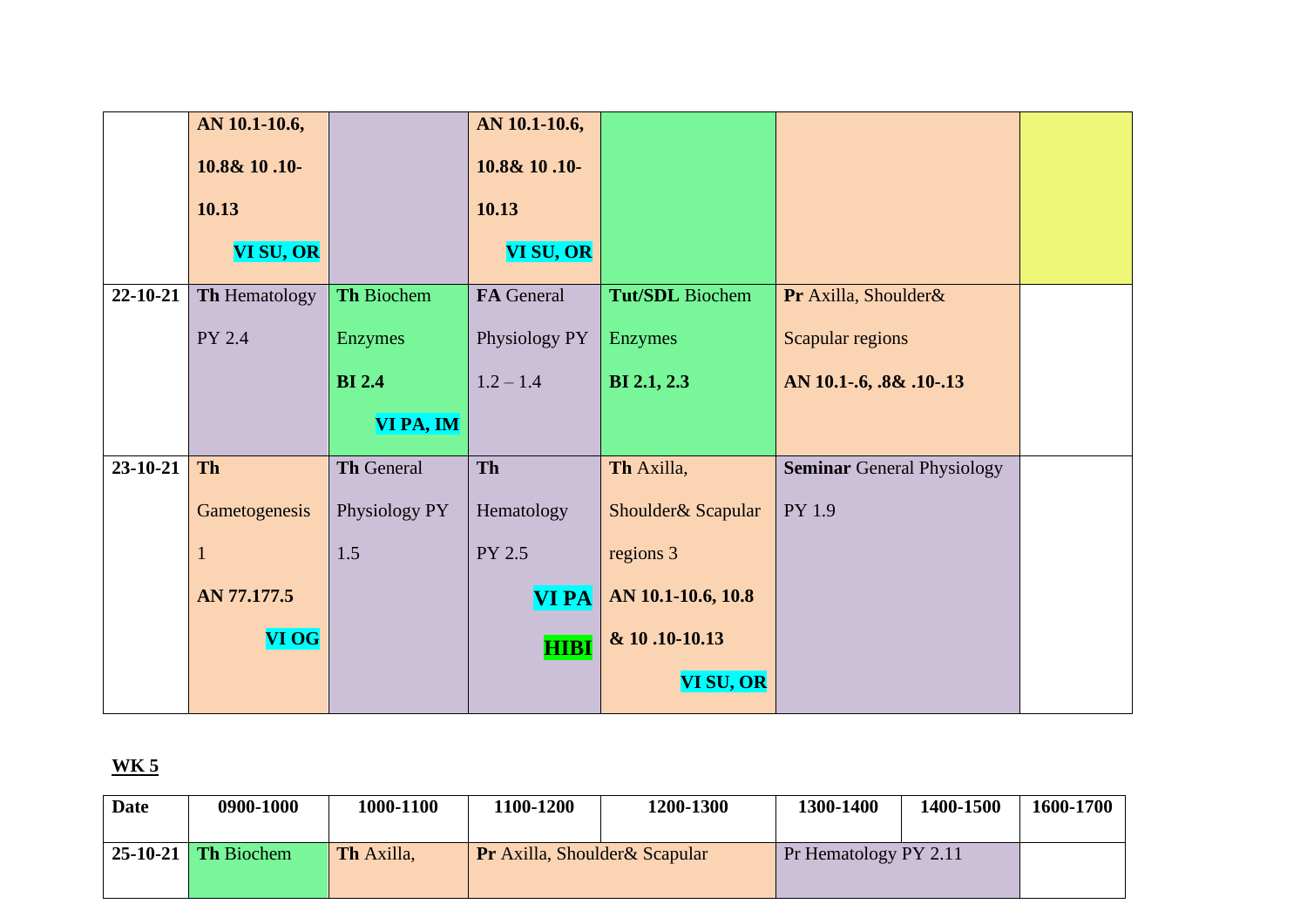|                | Enzymes          | Shoulder&                                           | regions                         |                                 | <b>VI PA</b>                |  |
|----------------|------------------|-----------------------------------------------------|---------------------------------|---------------------------------|-----------------------------|--|
|                | BI 2.5, 2.6, 2.7 | Scapular                                            |                                 | AN 10.1-10.6, 10.8& 10.10-10.13 |                             |  |
|                | VI PA, IM        | regions 4                                           |                                 |                                 |                             |  |
|                |                  | AN 10.1-10.6,                                       |                                 |                                 |                             |  |
|                |                  | 10.8& 10.10-                                        |                                 |                                 |                             |  |
|                |                  | 10.13                                               |                                 |                                 |                             |  |
|                |                  | VI SU, OR                                           |                                 |                                 |                             |  |
| 26-10-21       | Th Concept       | <b>SDL</b> Axilla,                                  | Pr Axilla, Shoulder& Scapular   |                                 | Pr Hematology PY 2.11 Batch |  |
|                | ofHealth         | Shoulder&                                           | regions                         |                                 | $\mathbf{A}$                |  |
|                | and Disease      | Scapular                                            | AN 10.1-10.6, 10.8& 10.10-10.13 |                                 | <b>VI PA</b>                |  |
|                | $\overline{4}$   | regions 5                                           |                                 |                                 | Pr Biochem batch B          |  |
|                | CM 1.2& 1.7      | AN 10.1-10.6,                                       |                                 |                                 | <b>SGOT Estimation</b>      |  |
|                |                  | 10.8& 10.10-                                        |                                 |                                 | <b>BI2.2</b>                |  |
|                |                  | 10.13                                               |                                 |                                 |                             |  |
|                |                  |                                                     |                                 |                                 |                             |  |
|                |                  | VI SU, OR                                           |                                 |                                 |                             |  |
| $27 - 10 - 21$ | <b>AETCOM</b>    |                                                     |                                 | Pr Axilla,                      | Pr Hematology PY 2.11 Batch |  |
|                |                  | <b>Module 1.1:</b> What does it mean to be a doctor |                                 | Shoulder& Scapular              | $\, {\bf B}$                |  |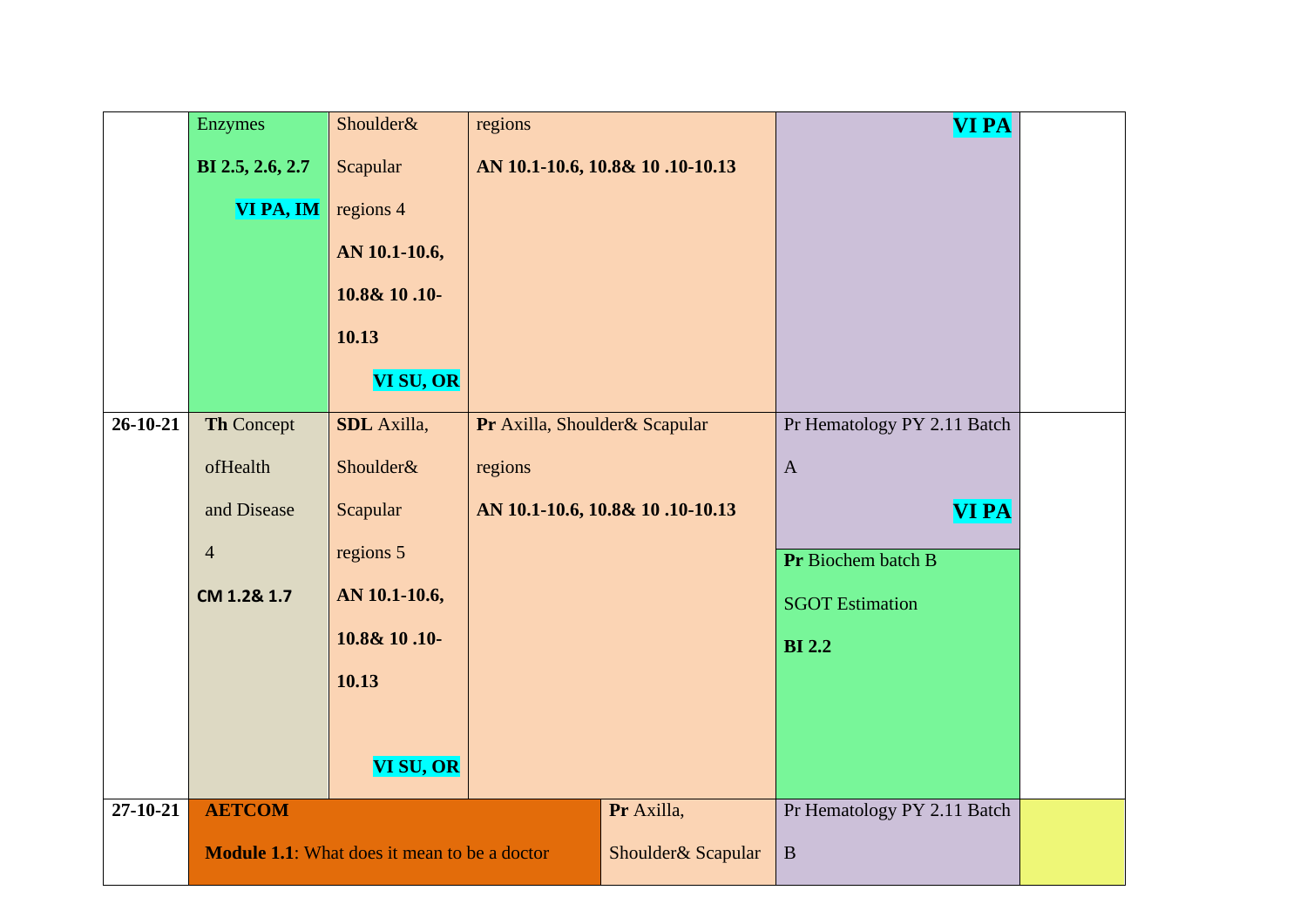|            | <b>Part 3 Anatomy</b> |                                               |                   | regions                  | <b>VI PA</b>                    |            |
|------------|-----------------------|-----------------------------------------------|-------------------|--------------------------|---------------------------------|------------|
|            | i).                   | Introductory visit to the hospital $-2$ hours |                   | AN 10.1-10.6, 10.8       | Pr Biochem batch A              |            |
|            | $\mathbf{ii}$         | Discussion and closure of case - 1 hour       |                   | & 10.10-10.13            | <b>SGOT Estimation</b>          |            |
|            |                       |                                               |                   |                          | <b>BI2.2</b>                    |            |
| 28-10-21   | <b>Th Epithelium</b>  | Th General                                    | Pr Axilla,        | <b>Seminar Bchem 3-5</b> | Pr Batch A Anatomy Axilla,      | <b>SEA</b> |
|            | histology 1           | Physiology PY                                 | Shoulder&         |                          | Shoulder& Scapular regions      |            |
|            | AN 65.1               | 1.5                                           | Scapular          |                          | AN 10.1-10.6, 10.8& 10.10-      |            |
|            | <b>Certifiable</b>    |                                               | regions           |                          | 10.13                           |            |
|            |                       |                                               | AN 10.1-10.6,     |                          | <b>Histo Batch B Epithelium</b> |            |
|            |                       |                                               | 10.8& 10.10-      |                          | histology 1                     |            |
|            |                       |                                               | 10.13             |                          | AN 65.1                         |            |
|            |                       |                                               |                   |                          |                                 |            |
| $29-10-21$ | <b>Th Hematology</b>  | Th Biochem                                    | <b>FA</b>         | <b>Tut/SDL</b> Biochem   | Pr Batch B Anatomy Axilla,      |            |
|            | PY 2.5                | Metabolism &                                  | <b>Hematology</b> | <b>Enzymes</b>           | Shoulder& Scapular regions      |            |
|            |                       | Homeostasis                                   | PY 2.4 & 2.5      | PCT BI 2.1 to 2.7        | AN 10.1-10.6, 10.8& 10.10-      |            |
|            |                       | <b>BI</b> 6.5                                 |                   |                          | 10.13                           |            |
|            |                       | VI IM                                         |                   |                          | <b>Histo Batch A Epithelium</b> |            |
|            |                       |                                               |                   |                          | histology 1                     |            |
|            |                       |                                               |                   |                          | AN 65.1                         |            |
|            |                       |                                               |                   |                          |                                 |            |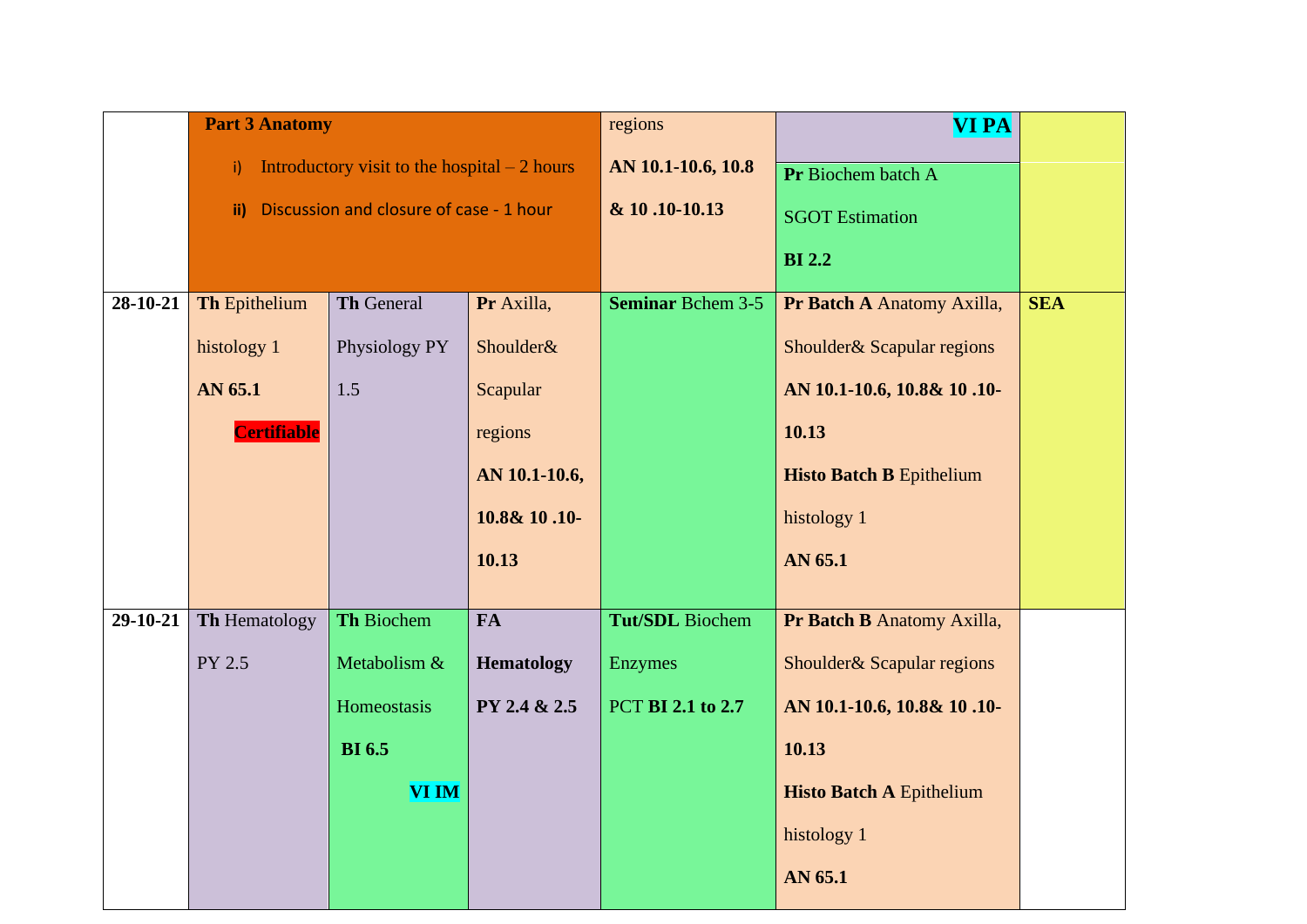| $30-10-21$ | Th             | <b>Th General</b> | <b>Th</b>    | FA Axilla,          | <b>Seminar Hematology PY 2.5</b> |  |
|------------|----------------|-------------------|--------------|---------------------|----------------------------------|--|
|            | Gametogenesis  | Physiology PY     | Hematology   | Shoulder & Scapular |                                  |  |
|            | $\overline{2}$ | 1.6               | PY 2.6       | regions             |                                  |  |
|            | AN 77.177.5    |                   | <b>HI BI</b> | AN 10.1-10.6, 10.8  |                                  |  |
|            | <b>VI OG</b>   |                   |              | & 10.10-10.13       |                                  |  |

| <b>Date</b>   | 0900-1000                                    | 1000-1100       | 1100-1200             | 1200-1300       | 1300-1400                    | 1400-1500                           | 1600-1700  |
|---------------|----------------------------------------------|-----------------|-----------------------|-----------------|------------------------------|-------------------------------------|------------|
| $1 - 11 - 21$ | Th Biochem                                   | <b>Th</b>       | Pr                    |                 | Pr                           |                                     |            |
|               | <b>HOLIDAY</b>                               | <b>HOLIDAY</b>  |                       |                 | <b>HOLIDAY</b>               |                                     |            |
|               |                                              |                 | <b>HOLIDAY</b>        |                 |                              |                                     |            |
| $2 - 11 - 21$ | <b>Tut</b> Concept                           | Th Arm&         | Pr Arm& Cubital fossa |                 | Pr Hematology PY 2.11 Batch  |                                     |            |
|               | ofHealth and                                 | Cubital fossa 1 | AN 11.1-11.5          |                 | $\mathbf{A}$                 |                                     |            |
|               | Disease 5                                    | AN 11.1-11.5    |                       |                 |                              | <b>VI PA</b>                        |            |
|               | <b>CM 1.3</b>                                | VI SU, OR       |                       |                 | Pr Biochem batch B           |                                     |            |
|               |                                              |                 |                       |                 | <b>SGOT, SGPT Estimation</b> |                                     |            |
|               |                                              |                 |                       |                 | <b>BI</b> 11.13              |                                     |            |
| $3-11-21$     | <b>AETCOM</b>                                |                 |                       | Pr Arm& Cubital |                              | Pr Hematology PY 2.11 Batch $\vert$ | <b>SEA</b> |
|               | <b>Module 1.2:</b> What does it mean to be a |                 | fossa                 | $\mathbf{B}$    |                              |                                     |            |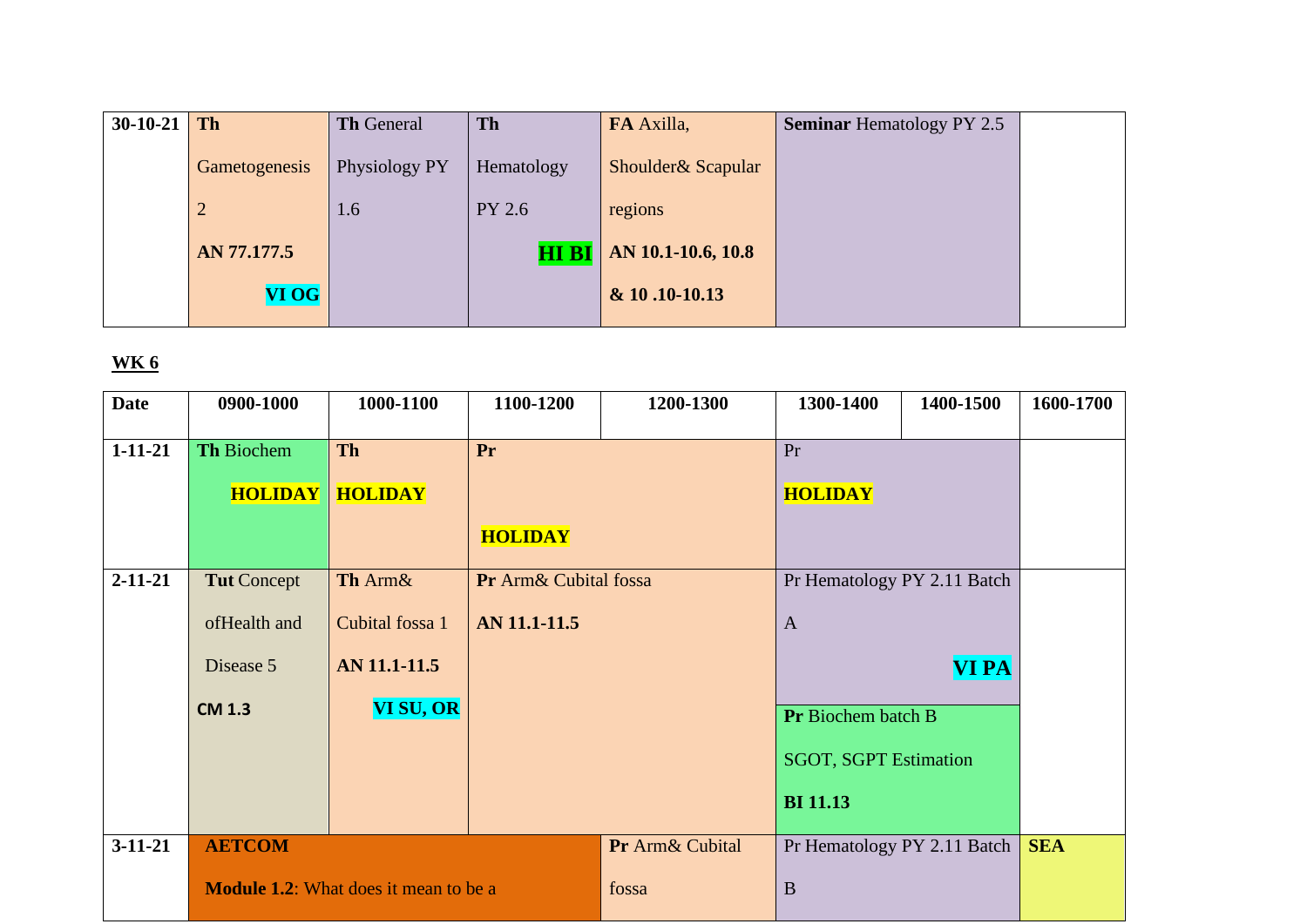|               | patient?1Physiology |                                   |                | AN 11.1-11.5    | <b>VI PA</b>                     |               |
|---------------|---------------------|-----------------------------------|----------------|-----------------|----------------------------------|---------------|
|               | $\mathbf{i}$        | <b>Exploratory session-2 hour</b> |                |                 | Pr Biochem batch A               |               |
|               | $ii)$ SDL - 1 hours |                                   |                |                 | <b>SGOT, SGPT Estimation</b>     |               |
|               |                     |                                   |                |                 | BI 11.13, 2.2                    |               |
| $4 - 11 - 21$ | <b>Th</b>           | Th                                | Pr Batch A     |                 | <b>Pr Batch B</b>                | <b>SEA</b>    |
|               | <b>HOLIDAY</b>      | <b>HOLIDAY</b>                    | <b>HOLIDAY</b> |                 | <b>HOLIDAY</b>                   | <b>HOLIDA</b> |
|               |                     |                                   |                |                 |                                  | Y             |
| $5-11-21$     | Th Physio           | Th Biochem                        | Tut/SDL        | Tut/SDL Biochem | Pr Anatomy                       |               |
|               | <b>HOLIDAY</b>      | <b>HOLIDAY</b>                    | Physio         | <b>HOLIDAY</b>  | <b>HOLIDAY</b>                   |               |
|               |                     |                                   | <b>HOLIDAY</b> |                 |                                  |               |
|               |                     |                                   |                |                 |                                  |               |
|               |                     |                                   |                |                 |                                  |               |
| $6 - 11 - 21$ | Th Forearm&         | Th General                        | Th             | Th Arm& Cubital | <b>Seminar Hematology PY 2.8</b> |               |
|               | hand 1              | Physiology PY                     | Hematology     | fossa 2         |                                  |               |
|               | AN 12.1-12.15       | 1.7                               | PY 2.7         | AN 11.1-11.5    |                                  |               |
|               | <b>VI SU</b>        | <b>HIBI</b>                       |                | VI SU, OR       |                                  |               |

| <b>Date</b> | 0900-1000 | 1000-1100 | 1100-1200 | 1200-1300 | 1300-1400 | 1400-1500 | -1700<br>1600- |
|-------------|-----------|-----------|-----------|-----------|-----------|-----------|----------------|
|             |           |           |           |           |           |           |                |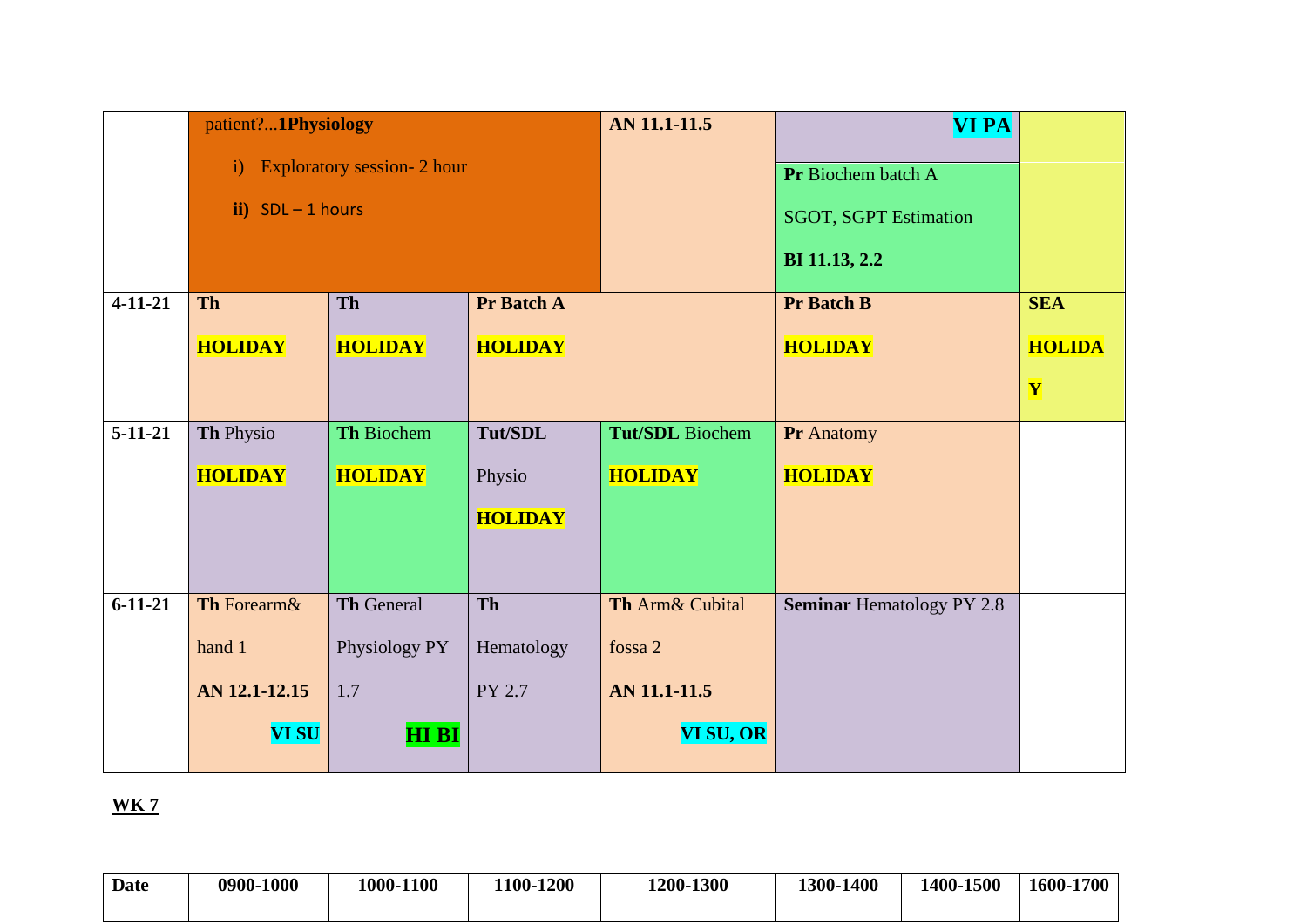| $8-11-21$     | Th Biochem        | <b>Th Anatomy</b>                               | Pr Forearm& hand |                    | Pr Hematology PY 2.11       |            |
|---------------|-------------------|-------------------------------------------------|------------------|--------------------|-----------------------------|------------|
|               | Metabolism &      | Forearm& hand                                   | AN 12.1-12.15    |                    | <b>VI PA</b>                |            |
|               | Homeostasis       | $\overline{2}$                                  |                  |                    |                             |            |
|               | <b>BI</b> 6.5     | AN 12.1-12.15                                   |                  |                    |                             |            |
|               | <b>VI IM</b>      | <b>VI SU</b>                                    |                  |                    |                             |            |
| $9 - 11 - 21$ | Th Concept        | Th Forearm&                                     | Pr Forearm& hand |                    | Pr Hematology PY 2.11 Batch |            |
|               | ofHealth          | hand 3                                          | AN 12.1-12.15    |                    | $\overline{A}$              |            |
|               | and               | AN 12.1-12.15                                   |                  |                    | <b>VI PA</b>                |            |
|               | Disease 6         | <b>VI SU</b>                                    |                  |                    | Pr Biochem batch B          |            |
|               | <b>CM 1.4</b>     |                                                 |                  |                    | <b>ALP</b> Estimation       |            |
|               |                   |                                                 |                  |                    | <b>BI</b> 11.14             |            |
| $10-11-21$    | <b>AETCOM</b>     |                                                 |                  | Th Gametogenesis 3 | Pr Hematology PY 2.11 Batch | <b>SEA</b> |
|               |                   | Module 1.2: What does it mean to be a patient?2 |                  | AN 77.177.5        | $\mathbf{B}$                |            |
|               | <b>Physiology</b> |                                                 |                  | <b>VI OG</b>       | <b>VI PA</b>                |            |
|               | i)                | Hospital visit - 3 hours                        |                  |                    | Pr Biochem batch A          |            |
|               |                   |                                                 |                  |                    | <b>ALP</b> Estimation       |            |
|               |                   |                                                 |                  |                    | <b>BI</b> 11.14             |            |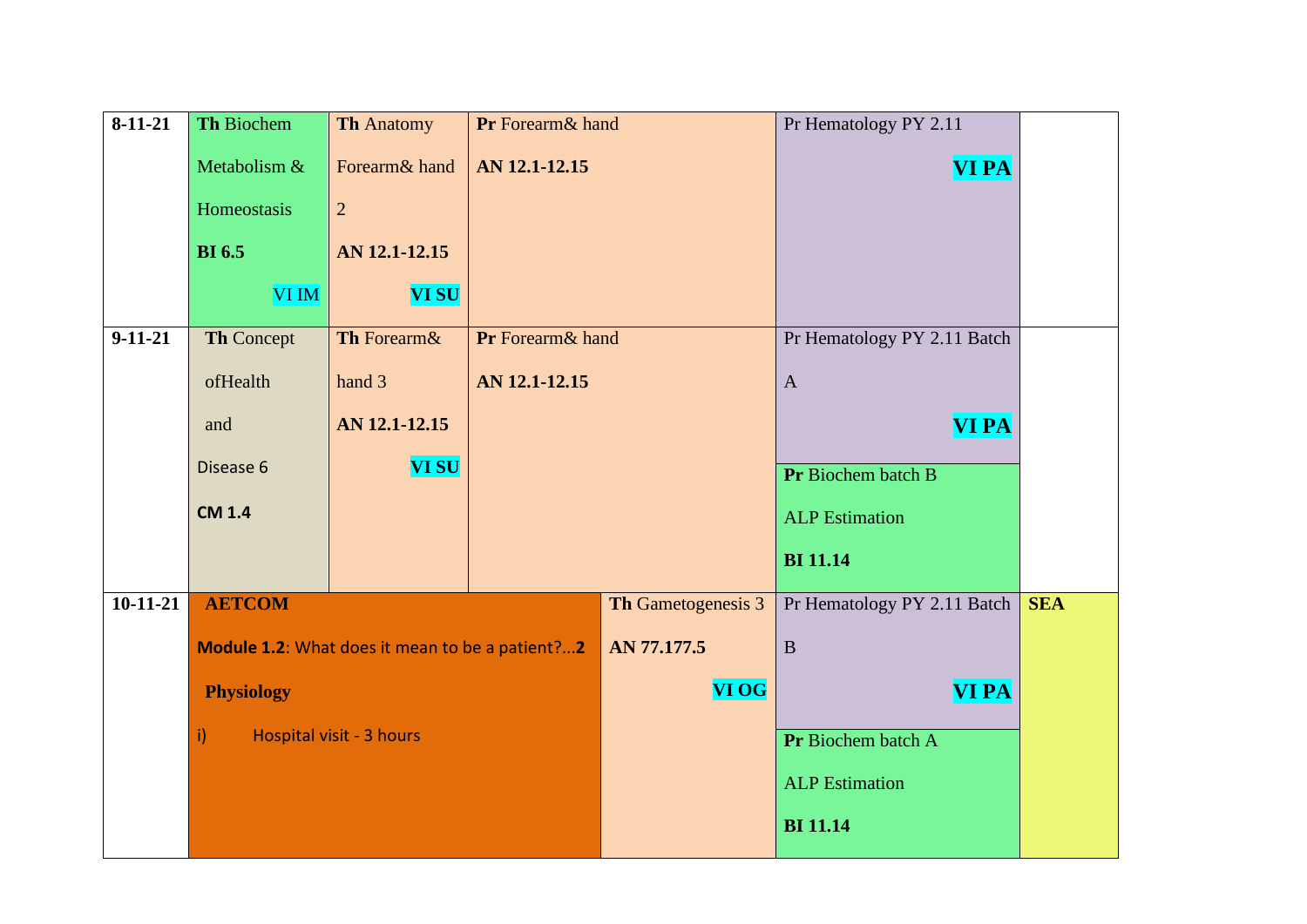| $11 - 11 - 21$ | <b>Th Connective</b> | Th General    | <b>SDL</b> Anatomy  | <b>Demo</b> Anatomy         | Pr Batch A Forearm& hand             | <b>SEA</b> |
|----------------|----------------------|---------------|---------------------|-----------------------------|--------------------------------------|------------|
|                | tissue histology     | Physiology PY | Forearm&            | Forearm& hand 5             | AN 12.1-12.15                        |            |
|                | AN 66.1              | 1.8           | hand 4              | AN 12.1-12.15               | <b>Histo Batch B Connective</b>      |            |
|                | <b>HIPY</b>          |               | AN 12.1-12.15       | <b>VI SU</b>                | tissue histology                     |            |
|                |                      |               | <b>VI SU</b>        |                             | AN 66.1                              |            |
| 12-11-21       | Th Hematology        | Th Biochem    | FA General          | <b>Tut/SDL</b> Biochem      | <b>Pr Batch B Forearm &amp; hand</b> |            |
|                | PY 2.8, 2.13         | Metabolism &  | Physiology PY       | Metabolism &                | AN 12.1-12.15                        |            |
|                | <b>VIPA</b>          | Homeostasis   | $1.5 - 1.8$         | Homeostasis                 | <b>Histo Batch A Connective</b>      |            |
|                |                      | <b>BI</b> 6.5 |                     | <b>BI</b> 6.5               | tissue histology                     |            |
|                |                      | <b>VI IM</b>  |                     |                             | AN 66.1                              |            |
| 13.11.20       | Th $2^{nd}$ week of  | Th General    | <b>Th</b>           | <b>Th General features-</b> | <b>Seminar Integrated</b>            |            |
|                | development 1        | Physiology PY | Hematology          | joints-radiographs          | Physiology PY 11.10                  |            |
|                | AN 78.1-78.5         | 1.9           | <b>PY 2.8 VI PA</b> | $(VI RD)$ -surface          |                                      |            |
|                |                      |               |                     | marking 1                   |                                      |            |
|                |                      |               |                     | AN 13.1-13.7                |                                      |            |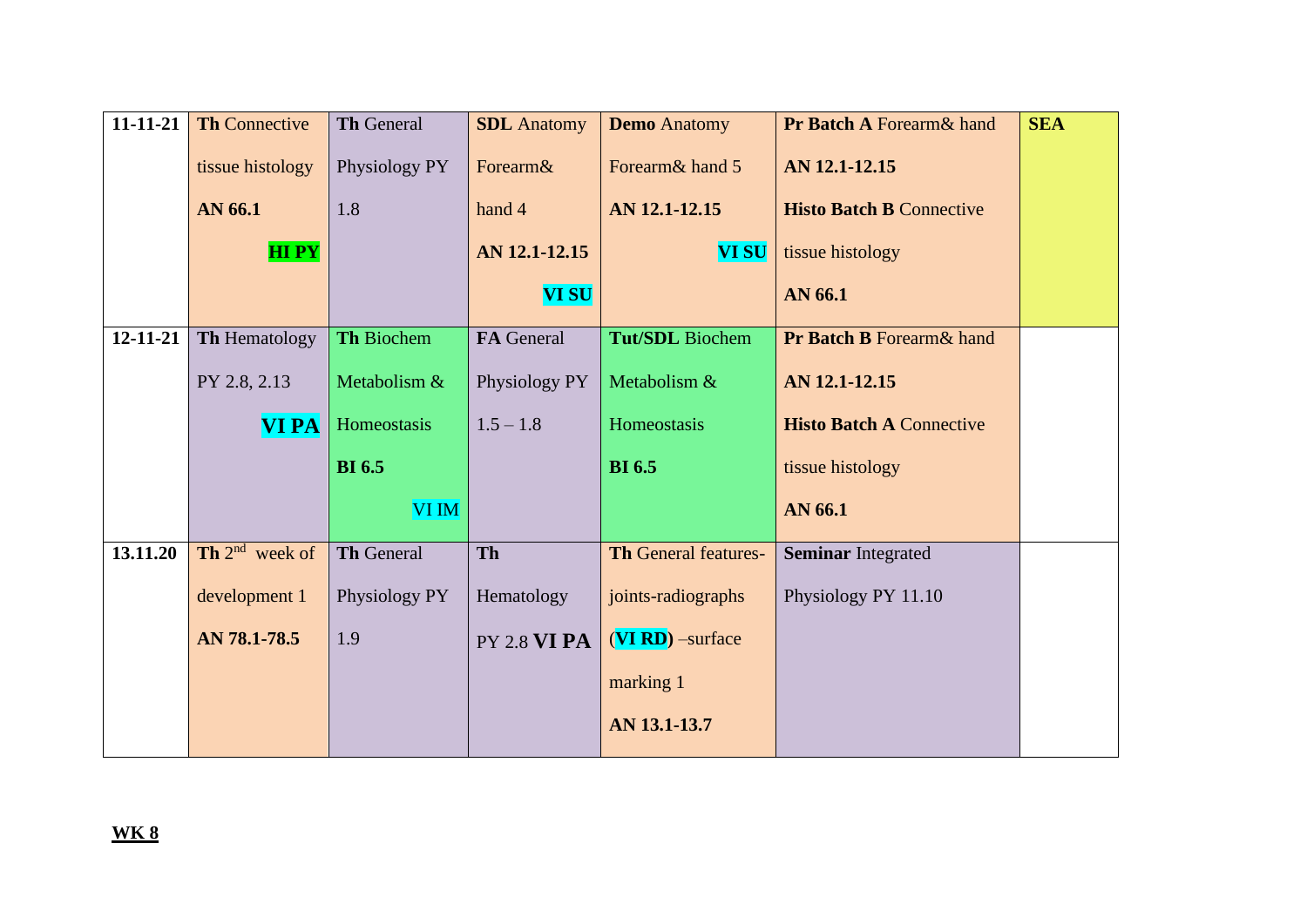| <b>PCT General Physiology</b><br>15-11-21<br>Th Biochem<br>FA Forearm& hand<br>Metabolism &<br>AN 12.1-12.15<br>Homeostasis |            |
|-----------------------------------------------------------------------------------------------------------------------------|------------|
|                                                                                                                             |            |
|                                                                                                                             |            |
|                                                                                                                             |            |
| <b>BI</b> 6.6                                                                                                               |            |
| $16 - 11 - 21$<br>Th-Demo-Pr General features-joints-radiographs (VI<br>Th Concept<br>Pr Hematology PY 2.11 Batch           |            |
|                                                                                                                             |            |
| ofHealth<br><b>RD</b> ) –surface marking 2-4<br>$\mathbf{A}$                                                                |            |
| AN 13.1-13.7<br><b>VI PA</b><br>and Disease                                                                                 |            |
| $\overline{7}$                                                                                                              |            |
| Pr Biochem batch B                                                                                                          |            |
| <b>CM 1.5</b><br>Chromatography                                                                                             |            |
| BI 11.5, 11.16                                                                                                              |            |
| <b>VI IM</b>                                                                                                                |            |
| <b>AETCOM</b><br>$17 - 11 - 21$<br><b>SDL</b> General<br>Pr Hematology PY 2.11 Batch                                        | <b>SEA</b> |
| <b>Module 1.3:</b> The doctor-patient<br>features-joints-<br>$\, {\bf B}$                                                   |            |
| relationship1Biochemistry<br>radiographs (VIRD)<br><b>VI PA</b>                                                             |            |
|                                                                                                                             |            |
| Large group session- 1 hour<br>-surface marking 5<br>$\mathbf{i}$<br>Pr Biochem batch A                                     |            |
| Self-directed learning - 2 hours<br>AN 13.1-13.7<br>Chromatography                                                          |            |
| BI 11.5, 11.16                                                                                                              |            |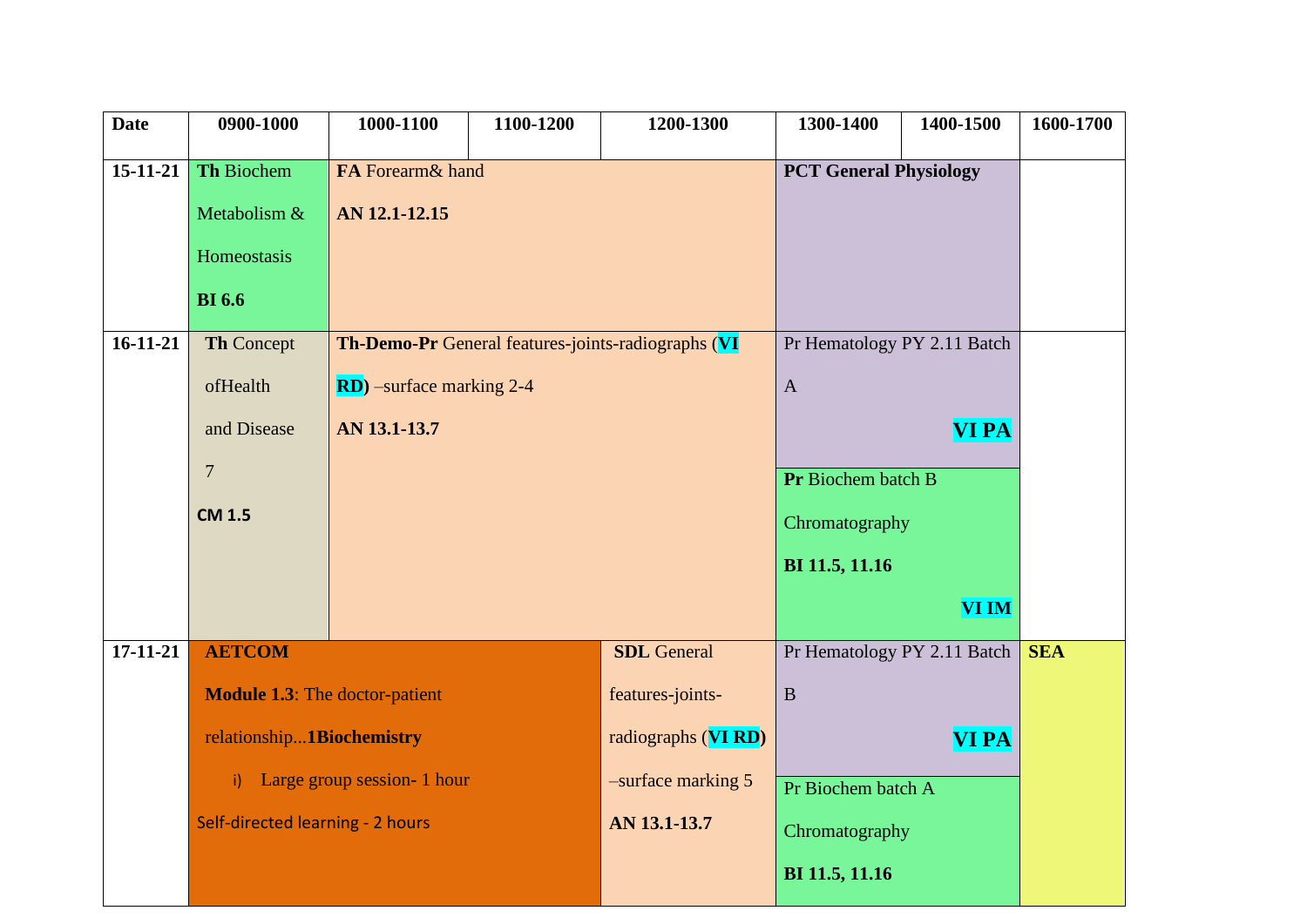|                |                                     |                    |                                 |                             | <b>VI IM</b>                  |            |
|----------------|-------------------------------------|--------------------|---------------------------------|-----------------------------|-------------------------------|------------|
| 18-11-21       | <b>Th General</b>                   | Th NMP PY          | <b>Demo</b> General             | <b>Seminar Bchem 3-5</b>    | <b>Pr Revision Upper Limb</b> | <b>SEA</b> |
|                | features-joints-<br>radiographs (VI | 3.1<br><b>HIAN</b> | features-joints-<br>radiographs |                             |                               |            |
|                | $RD)$ -surface                      |                    | $(VI RD) -$                     |                             |                               |            |
|                | marking 6                           |                    | surface                         |                             |                               |            |
|                | AN 13.1-13.7                        |                    | marking 7                       |                             |                               |            |
|                |                                     |                    | AN 13.1-13.7                    |                             |                               |            |
| 19-11-21       | Th                                  | <b>Th Biochem</b>  | <b>FA</b>                       | Tut/SDL                     | <b>Part Completion Test</b>   |            |
|                | <b>HOLIDAY</b>                      | <b>HOLIDAY</b>     | <b>HOLIDAY</b>                  | <b>HOLIDAY</b>              | <b>HOLIDAY</b>                |            |
| $20 - 11 - 21$ | <b>Th General</b>                   | Th Physio          | Th Physio                       | <b>Th General features-</b> | <b>Seminar Physio</b>         |            |
|                | features-joints-                    |                    |                                 | joints-radiographs          |                               |            |
|                | radiographs (VI                     |                    |                                 | (VI RD) -surface            |                               |            |
|                | $RD)$ -surface                      |                    |                                 | marking 6                   |                               |            |
|                | marking 6                           |                    |                                 | AN 13.1-13.7                |                               |            |
|                | AN 13.1-13.7                        |                    |                                 |                             |                               |            |

| Date | 0900-1000 | 1000-1100 | 100-1200 | 1200-1300 | 1300-1400 | 1400-1500 | 1600-1700 |
|------|-----------|-----------|----------|-----------|-----------|-----------|-----------|
|      |           |           |          |           |           |           |           |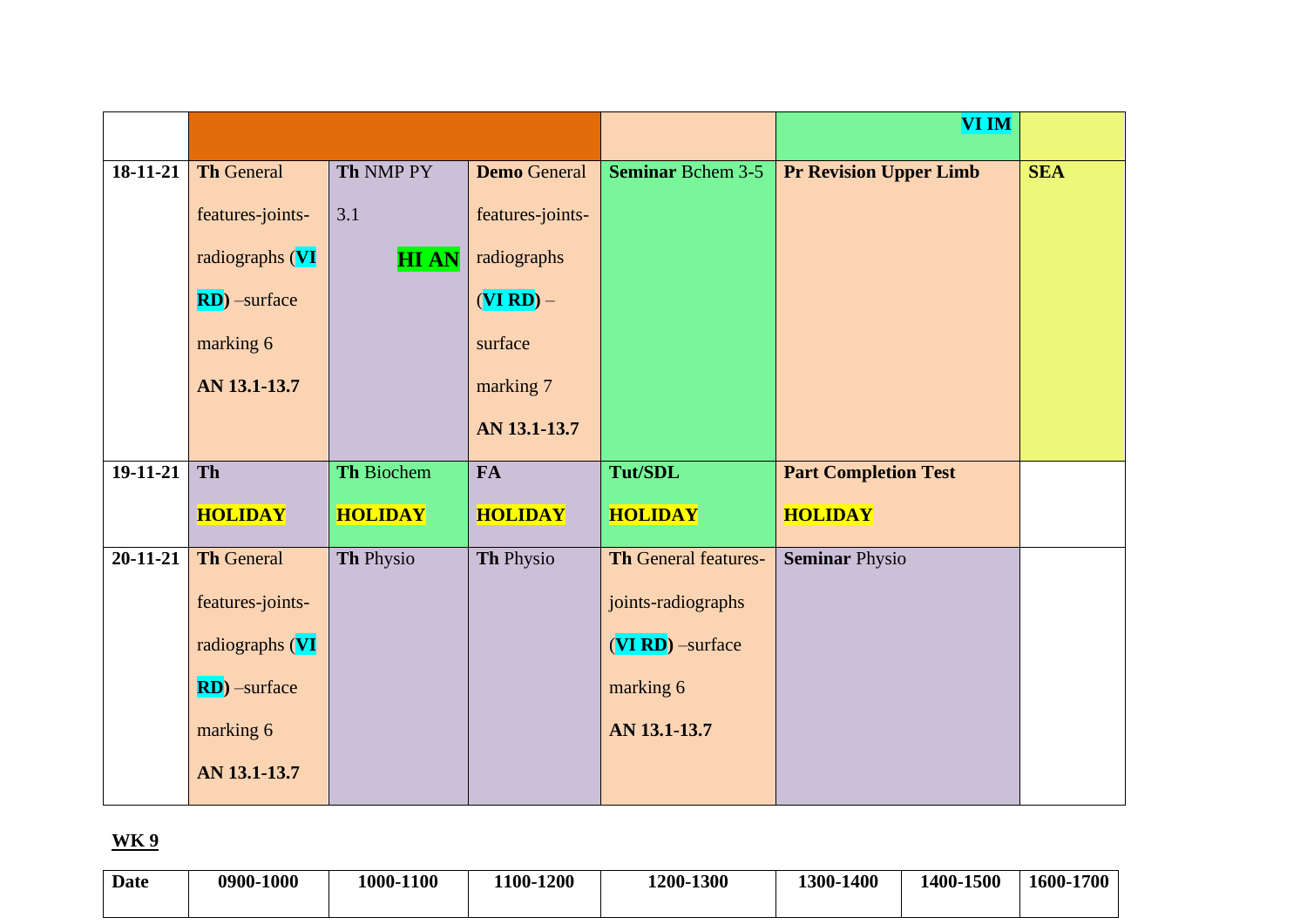| 22-11-21       | Th Biochem                            | <b>Pr Revision Upper Limb</b>    |                 | Pr Hematology PY 2.12         |               |
|----------------|---------------------------------------|----------------------------------|-----------------|-------------------------------|---------------|
|                | Chemistry &                           |                                  |                 | <b>VI PA</b>                  |               |
|                | Metabolism of                         |                                  |                 |                               |               |
|                | Carbohydrates                         |                                  |                 |                               |               |
|                | <b>BI</b> 3.1                         |                                  |                 |                               |               |
| 23-11-21       | <b>Tut Nutrition</b>                  | <b>Part Completion Test</b>      |                 | Pr Hematology PY 2.11 Batch   |               |
|                | 1                                     | <b>Upper Limb (Practical)</b>    |                 | $\mathbf{A}$                  |               |
|                | <b>CM 5.1</b>                         |                                  | <b>VI PA</b>    |                               |               |
|                | <b>VI IM&amp; PE</b>                  |                                  |                 |                               |               |
|                |                                       |                                  |                 | Pr Biochem batch B            |               |
|                |                                       |                                  |                 | Carbohydrates colour reaction |               |
|                |                                       |                                  |                 | <b>BI</b> 3.1                 |               |
| $24 - 11 - 21$ | <b>AETCOM</b>                         |                                  | <b>Demo</b>     | Pr Hematology PY 2.11 Batch   | <b>SEA</b>    |
|                | <b>Module 1.3:</b> The doctor-patient |                                  | Skull osteology | $\mathbf{A}$                  | <b>HOLIDA</b> |
|                | relationship2Biochemistry             |                                  | AN 26.1-26.5    | <b>VI PA</b>                  | $\mathbf{Y}$  |
|                | i)                                    | Interactive discussions - 1 hour |                 | Pr Biochem batch B            |               |
|                | $\mathbf{ii}$                         | Discussion and closure - 2 hours |                 | Carbohydrates colour reaction |               |
|                |                                       |                                  |                 | <b>BI</b> 3.1                 |               |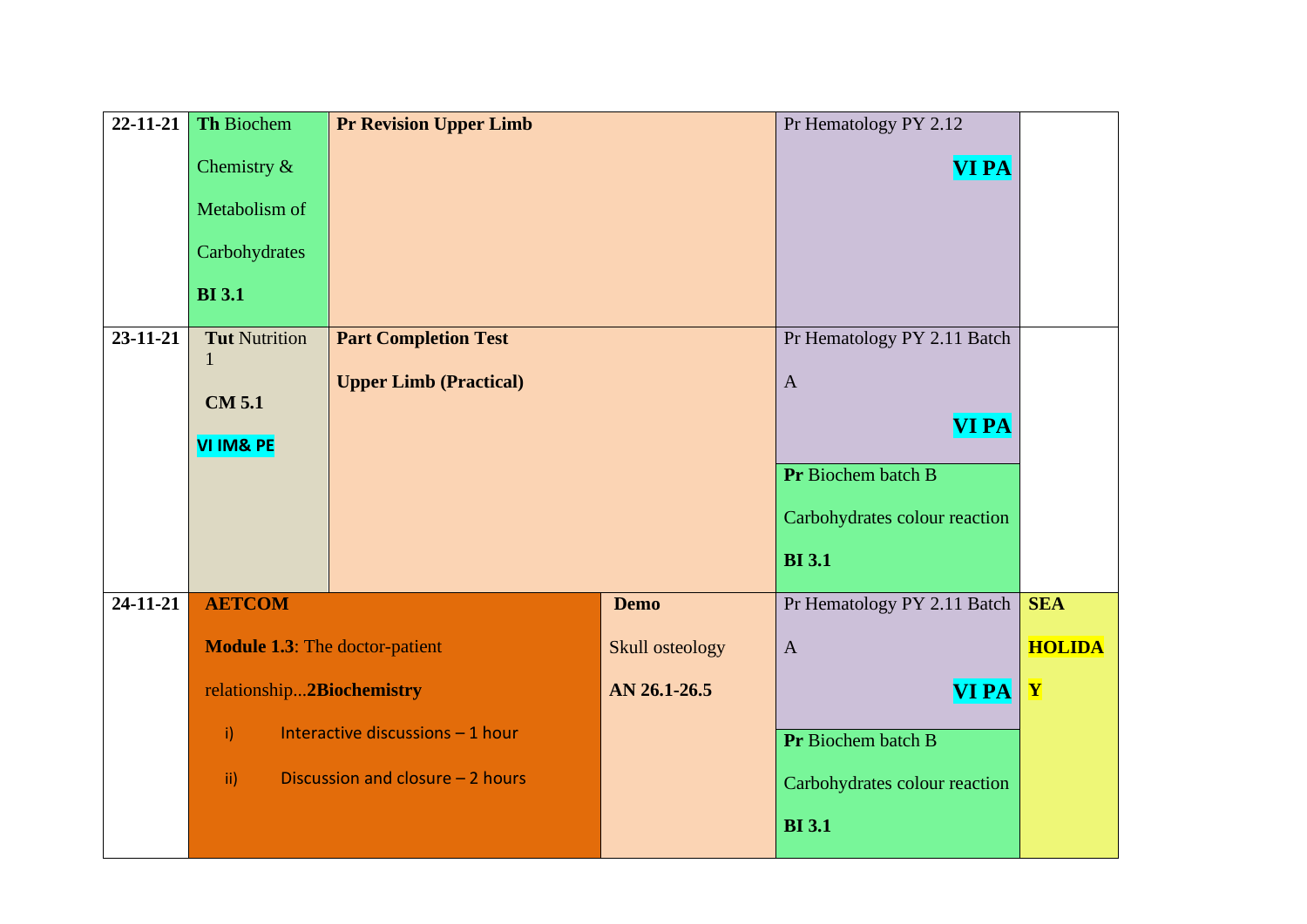| $25 - 11 - 21$ | Demo Skull           | Th NMP PY     | Demo Skull       | <b>Seminar Bchem 3-5</b> | <b>Demo-Pr</b> Skull osteology 3-4 | <b>SEA</b> |
|----------------|----------------------|---------------|------------------|--------------------------|------------------------------------|------------|
|                | osteology 1          | 3.1           | osteology 2      |                          | AN 26.1-26.5                       |            |
|                | AN 26.1-26.5         |               | AN 26.1-26.5     |                          |                                    |            |
| $26 - 11 - 21$ | <b>Th Hematology</b> | Th Biochem    | <b>FA NMP PY</b> | <b>Tut/SDL</b> Biochem   | <b>FA Skull osteology</b>          |            |
|                | PY 2.10              | Chemistry and | 3.1              | Metabolism &             | AN 26.1-26.5                       |            |
|                |                      | metabolism of |                  | Homeostasis              |                                    |            |
|                |                      | Carbohydrates |                  | <b>BI</b> 6.6            |                                    |            |
|                |                      | <b>BI</b> 3.1 |                  |                          |                                    |            |
| $27 - 11 - 21$ | Th $2^{nd}$ week of  | Th NMP PY     | Th               | Th Scalp& Face&          | <b>SDL Neurophysiology PY</b>      |            |
|                | development 2        | 3.2           | Hematology       | Parotid region 1         | <b>10.1</b>                        |            |
|                | AN 78.1-78.5         |               | PY 2.10          | AN 27.1-27.2&            | <b>HIAN</b>                        |            |
|                |                      |               |                  | 28.1-28.9                |                                    |            |

| Date | 0900-1000             | 1000-1100                                 | 1100-1200       | 1200-1300 | 1300-1400               | 1400-1500 | 1600-1700 |
|------|-----------------------|-------------------------------------------|-----------------|-----------|-------------------------|-----------|-----------|
|      | $29-11-21$ Th Biochem | <b>Th</b> Face&                           | <b>Pr</b> Scalp |           | Quiz General Physiology |           |           |
|      | Chemistry $\&$        | Parotid region $2 \mid AN \, 27.1 - 27.2$ |                 |           |                         |           |           |
|      | Metabolism of         | AN 28.1-28.9                              |                 |           |                         |           |           |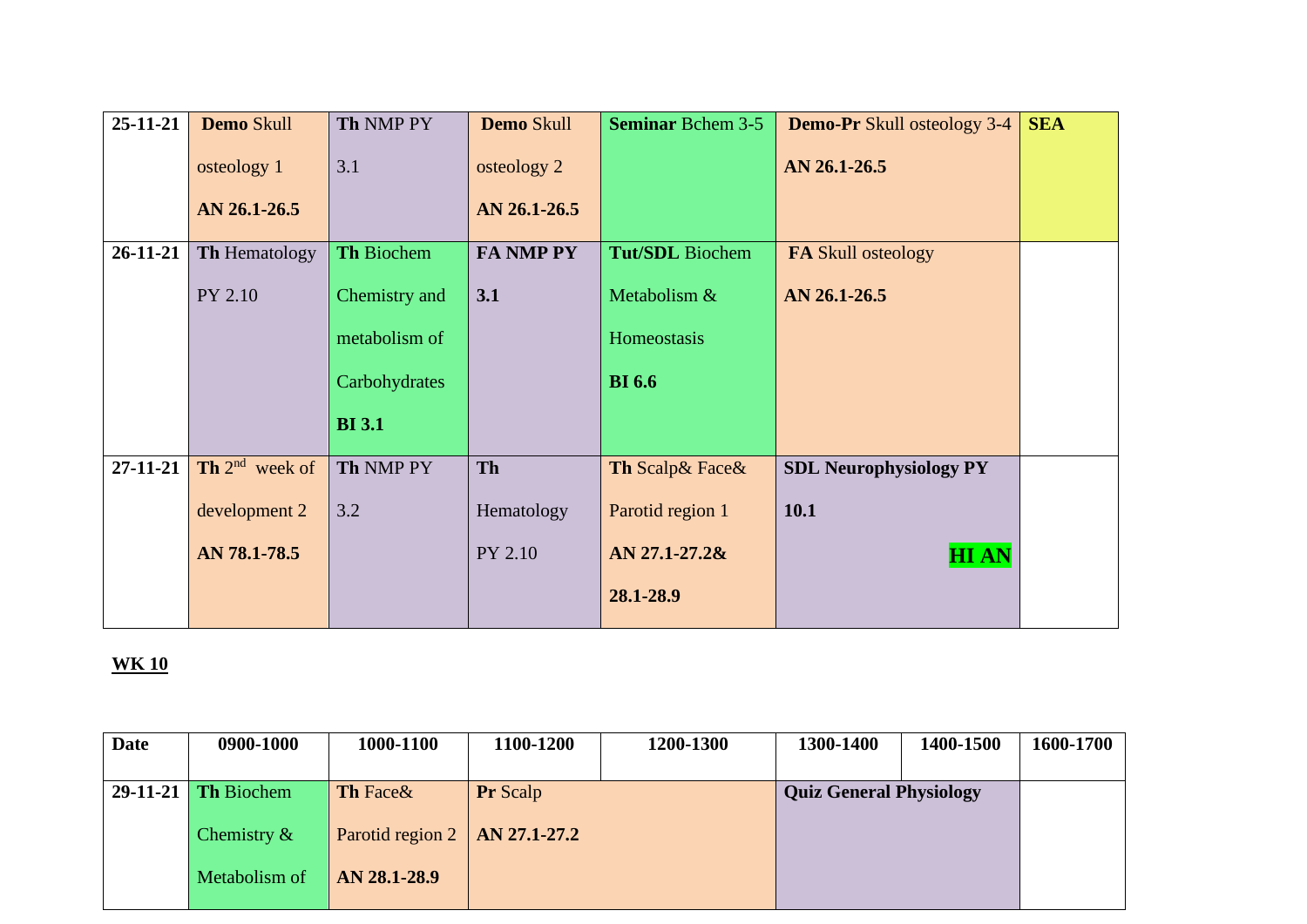|                | carbohydrates                            |                                |                         |                   |                               |            |
|----------------|------------------------------------------|--------------------------------|-------------------------|-------------------|-------------------------------|------------|
|                | <b>BI</b> 3.2                            |                                |                         |                   |                               |            |
| $30 - 11 - 21$ | <b>Tut Nutrition</b>                     | Th Face&                       | Pr Face& Parotid region |                   | Pr Hematology PY 2.11 Batch   |            |
|                | $\overline{2}$                           | Parotid region 3               | AN 28.1-28.9            |                   | $\mathbf{A}$                  |            |
|                | <b>CM 5.3</b>                            | AN 28.1-28.9                   |                         |                   | <b>VI PA</b>                  |            |
|                | VI IM & PE                               | <b>VI IM</b>                   |                         |                   |                               |            |
|                |                                          |                                |                         |                   | Pr Biochem batch B            |            |
|                |                                          |                                |                         |                   | Carbohydrate colour reactions |            |
|                |                                          |                                |                         |                   | <b>BI</b> 3.1                 |            |
| 1.12.21        | <b>AETCOM</b>                            |                                |                         |                   | Pr Hematology PY 2.11 Batch   | <b>SEA</b> |
|                | <b>Module 1.4:</b> The foundations of    |                                |                         | region 4          | $\mathbf B$                   |            |
|                | communication -11                        |                                |                         | AN 28.1-28.9      | <b>VI PA</b>                  |            |
|                | <b>Biochemistry</b>                      |                                |                         | <b>VI SU</b>      | Pr Biochem batch A            |            |
|                | $\ddot{1}$                               | Large group session-1:30 hours |                         |                   | Carbohydrate colour reactions |            |
|                | ii) Self-directed learning $-1:30$ hours |                                |                         |                   | <b>BI</b> 3.1                 |            |
| 2.12.21        | Th Face&                                 | Th NMP PY                      | <b>Th Muscle</b>        | Seminar Bchem 3-5 | Pr Batch A Face& Parotid      | <b>SEA</b> |
|                | Parotid region 5                         | 3.3                            | histology               |                   | region                        |            |
|                | AN 28.1-28.9                             | <b>VI IM</b>                   | AN 67.1-67.2            |                   | AN 28.1-28.9                  |            |
|                | <b>VI SU</b>                             |                                | <b>HIPY</b>             |                   | <b>Histo Batch B Muscle</b>   |            |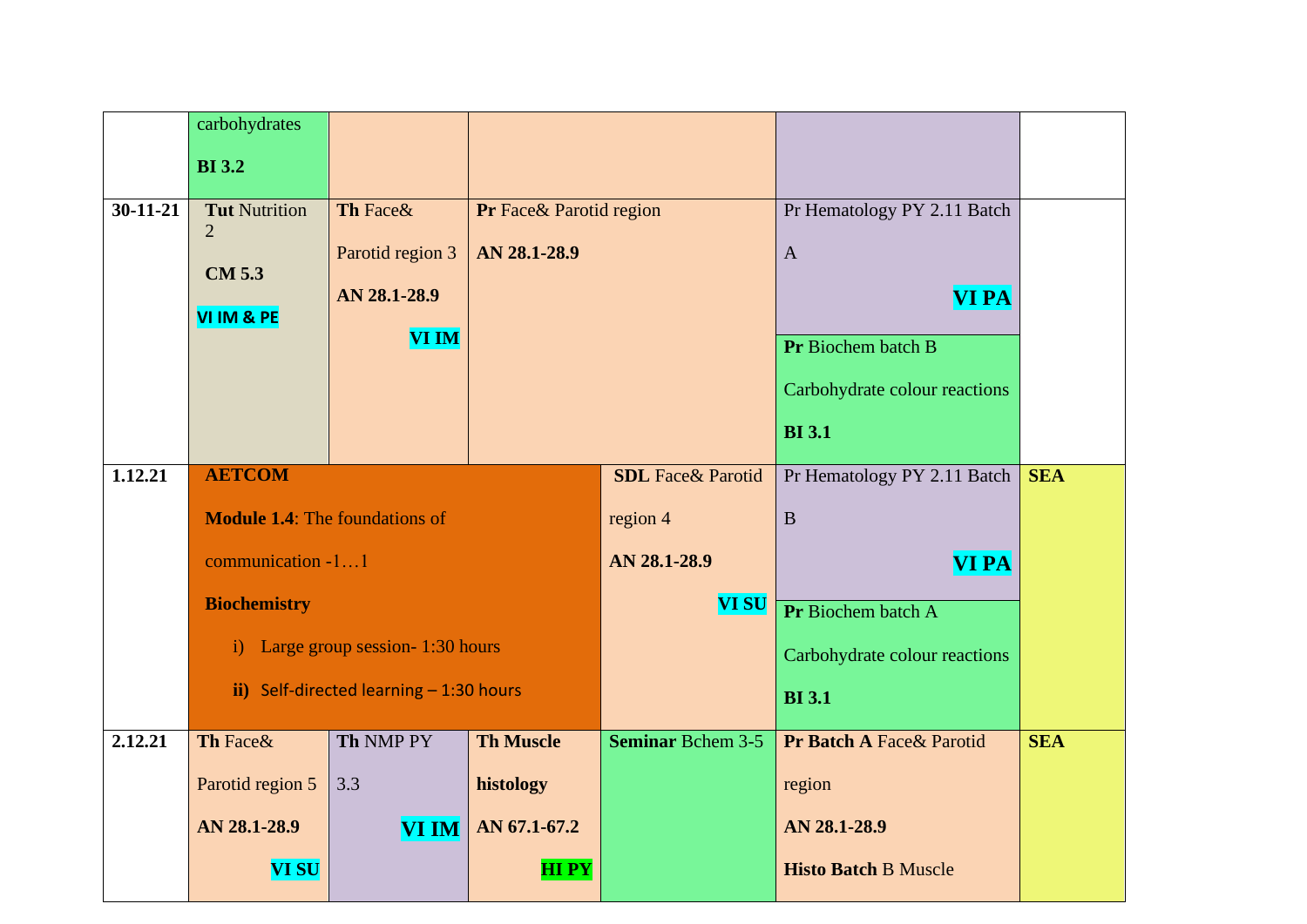|         |                   |                |                   |                   | histology                            |  |
|---------|-------------------|----------------|-------------------|-------------------|--------------------------------------|--|
|         |                   |                |                   |                   | AN 67.1-67.2                         |  |
| 3.12.21 | <b>Th</b>         | Th Biochem     | <b>FA</b>         | Tut/SDL Biochem   | <b>Pr Batch B Face &amp; Parotid</b> |  |
|         | Neurophysiolog    | Chemistry $\&$ | <b>Hematology</b> | Chemistry $\&$    | region                               |  |
|         | y PY 10.2         | Metabolism of  | <b>PY 2.10</b>    | Metabolism of     | AN 28.1-28.9                         |  |
|         | <b>HIAN</b>       | Carbohydrates  |                   | carbohydrates     | <b>Histo Batch A Muscle</b>          |  |
|         |                   | <b>BI</b> 3.3  |                   | BI 3.1, 3.2       | histology                            |  |
|         |                   |                |                   |                   | AN 67.1-67.2                         |  |
| 4.12.21 | <b>Th Anatomy</b> | Th Physio      | Th Physio         | <b>Th Anatomy</b> | <b>Seminar Physio</b>                |  |
|         | Face& Parotid     |                |                   | Face& Parotid     |                                      |  |
|         | region 6          |                |                   | region 7          |                                      |  |
|         | AN 28.1-28.9      |                |                   | AN 28.1-28.9      |                                      |  |
|         | <b>VI SU</b>      |                |                   | <b>VI SU</b>      |                                      |  |
|         |                   |                |                   |                   |                                      |  |

| Date    | 0900-1000         | 1000-1100                                                       | 1100-1200 | <b>1200-1300</b> | 1300-1400             | 1400-1500 | 1600-1700 |
|---------|-------------------|-----------------------------------------------------------------|-----------|------------------|-----------------------|-----------|-----------|
| 6.12.21 | <b>Th Biochem</b> | <b>Th</b> Post triangle <b>FA</b> Scalp & Face & Parotid region |           |                  | <b>PCT Hematology</b> |           |           |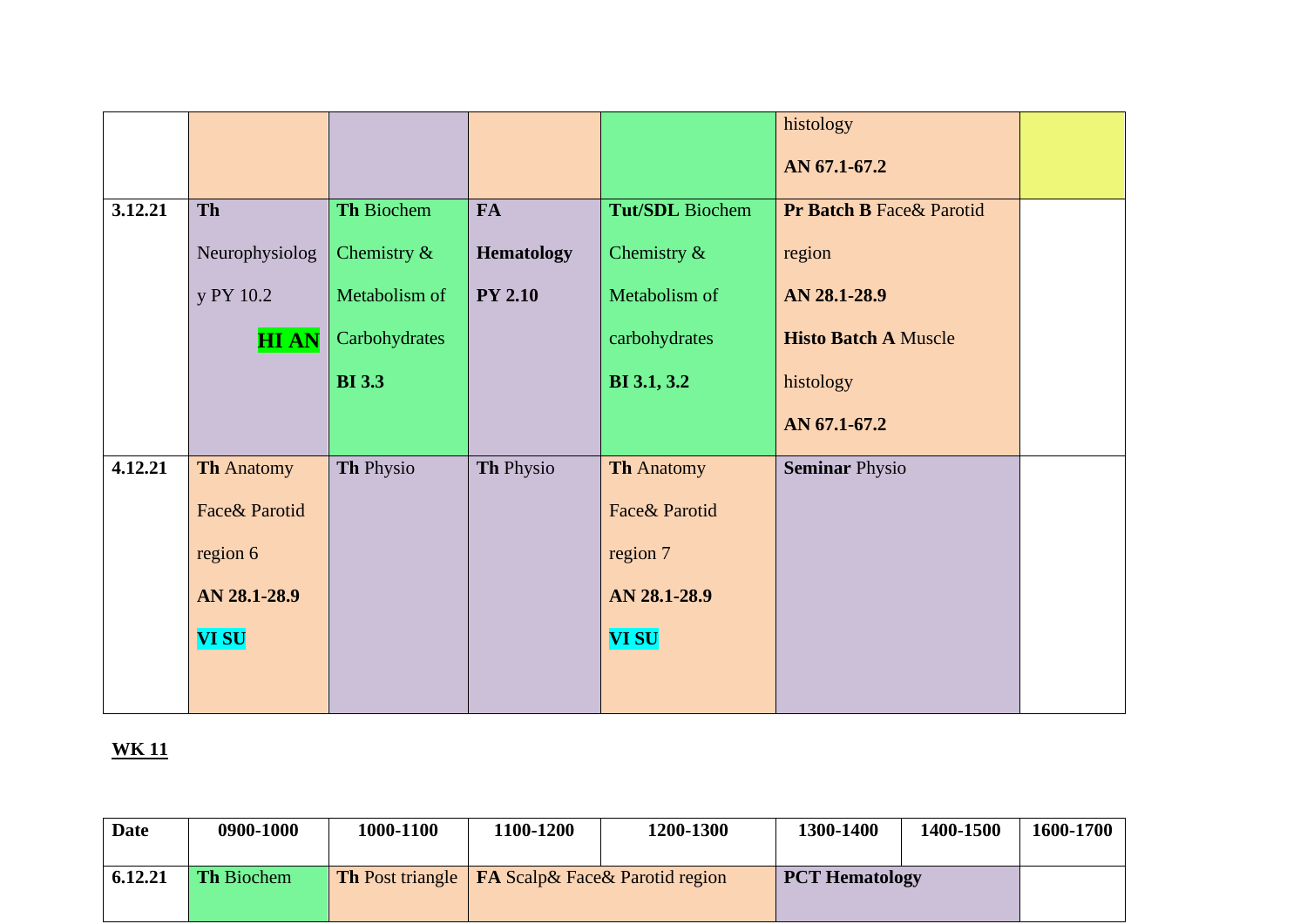|         | Chemistry $\&$                        | of neck 1                                | AN 27.1-27.2& 28.1-.289  |                          |                             |            |
|---------|---------------------------------------|------------------------------------------|--------------------------|--------------------------|-----------------------------|------------|
|         | Metabolism of                         | AN 29.1-29.3                             |                          |                          |                             |            |
|         |                                       |                                          |                          |                          |                             |            |
|         | Carbohydrates                         | <b>VI SU</b>                             |                          |                          |                             |            |
|         | <b>BI</b> 3.4                         |                                          |                          |                          |                             |            |
|         | <b>VI IM</b>                          |                                          |                          |                          |                             |            |
| 7.12.21 | <b>Tut Nutrition</b>                  | <b>Th Nervous</b>                        | Pr Post triangle of neck |                          | Pr Hematology PY 2.11 Batch |            |
|         | 3                                     | tissue histology                         | AN 29.1-29.3             |                          | $\mathbf{A}$                |            |
|         | <b>CM 5.3</b>                         | AN 68.1-68.2                             |                          |                          | <b>VI PA</b>                |            |
|         | VI IM & PE                            |                                          |                          |                          |                             |            |
|         |                                       | <b>HIPY</b>                              |                          |                          | Pr Biochem batch B          |            |
|         |                                       |                                          |                          |                          | <b>Osazone</b> formation    |            |
|         |                                       |                                          |                          |                          | <b>BI</b> 3.1               |            |
|         |                                       |                                          |                          |                          |                             |            |
| 8.12.21 | <b>AETCOM</b>                         |                                          |                          | <b>SDL</b> Post triangle | Pr Physio batch B           | <b>SEA</b> |
|         | <b>Module 1.4:</b> The foundations of |                                          |                          | of neck                  |                             |            |
|         | communication -12                     |                                          |                          | AN 29.1-29.3             | Pr Biochem batch A          |            |
|         | <b>Biochemistry</b>                   |                                          |                          |                          |                             |            |
|         | $\mathbf{i}$ )                        | <b>Small group discussions – 2 hours</b> |                          |                          |                             |            |
|         | $\mathbf{ii}$                         | Discussion and closure - 1 hour          |                          |                          |                             |            |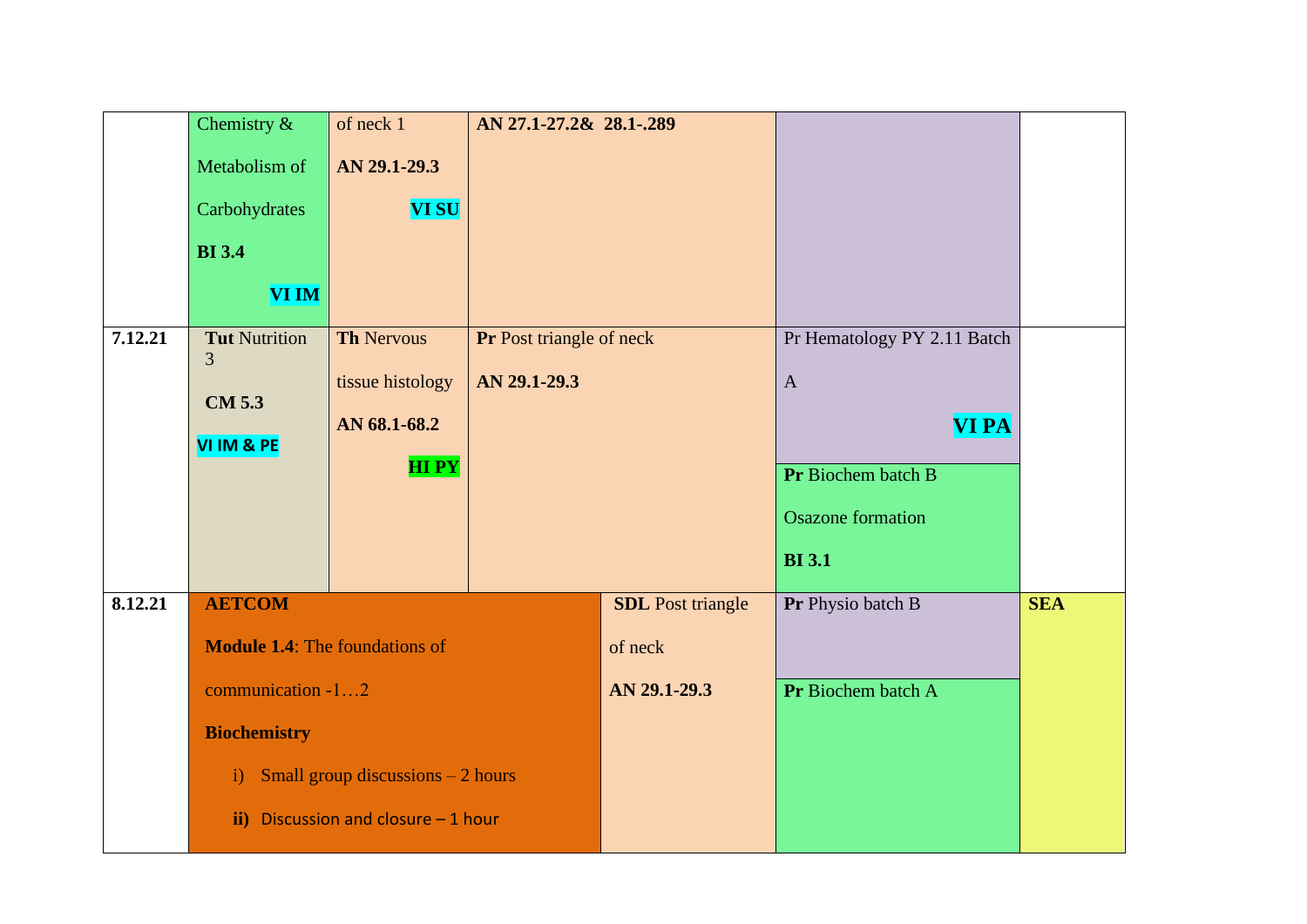| 9.12.21  | <b>Th Cranial</b>                  | Th NMP PY     | <b>FA Posterior</b> | <b>Seminar</b>         | Pr Batch A Cranial cavity           | <b>SEA</b> |
|----------|------------------------------------|---------------|---------------------|------------------------|-------------------------------------|------------|
|          | cavity 1                           | 3.4           | triangle of         | Cranial cavity 2       | AN 30.1-30.4                        |            |
|          | AN 30.1-30.4                       | <b>VIAS</b>   | neck                | AN 30.1-30.4           | <b>Histo Batch B Nervous tissue</b> |            |
|          | <b>VI SU</b>                       |               | AN 29.1-29.3        | <b>VI SU</b>           | histology                           |            |
|          |                                    |               |                     |                        | AN 68.1-68.2                        |            |
| 10.12.21 | <b>Th</b>                          | Th Biochem    | <b>FA NMP PY</b>    | <b>Tut/SDL</b> Biochem | <b>Pr Batch B Cranial cavity</b>    |            |
|          | Neurophysiolog                     | Chemistry and | $3.2 - 3.4$         | Chemistry and          | AN 30.1-30.4                        |            |
|          | y PY 10.2                          | metabolism of |                     | metabolism of          | <b>Histo Batch A Nervous tissue</b> |            |
|          | <b>HIAN</b>                        | carbohydrates |                     | carbohydrates          | histology                           |            |
|          |                                    | <b>BI</b> 3.5 |                     | BI 3.3, 3.4, 3.5       | AN 68.1-68.2                        |            |
|          |                                    | <b>VI IM</b>  |                     |                        |                                     |            |
| 11.12.21 | 1.12.21<br>$3^{rd} - 8^{th}$ wk of | 1.12.21       | Th                  | Th Orbit 1             | <b>Quiz Hematology</b>              |            |
|          |                                    |               | Neurophysiolo       | AN 31.31.5             |                                     |            |
|          | development 1                      |               | gy PY 10.2          | <b>VI OP</b>           |                                     |            |
|          | AN 79.1-79.5                       |               |                     |                        |                                     |            |
|          | <b>VI OG</b>                       |               | <b>HIAN</b>         |                        |                                     |            |

| <b>Date</b> | 0900-1000 | 1000-1100 | 1100-1200 | 1200-1300 | $-1400$<br>1300- | 1400-1500 | 1600-1700 |
|-------------|-----------|-----------|-----------|-----------|------------------|-----------|-----------|
|             |           |           |           |           |                  |           |           |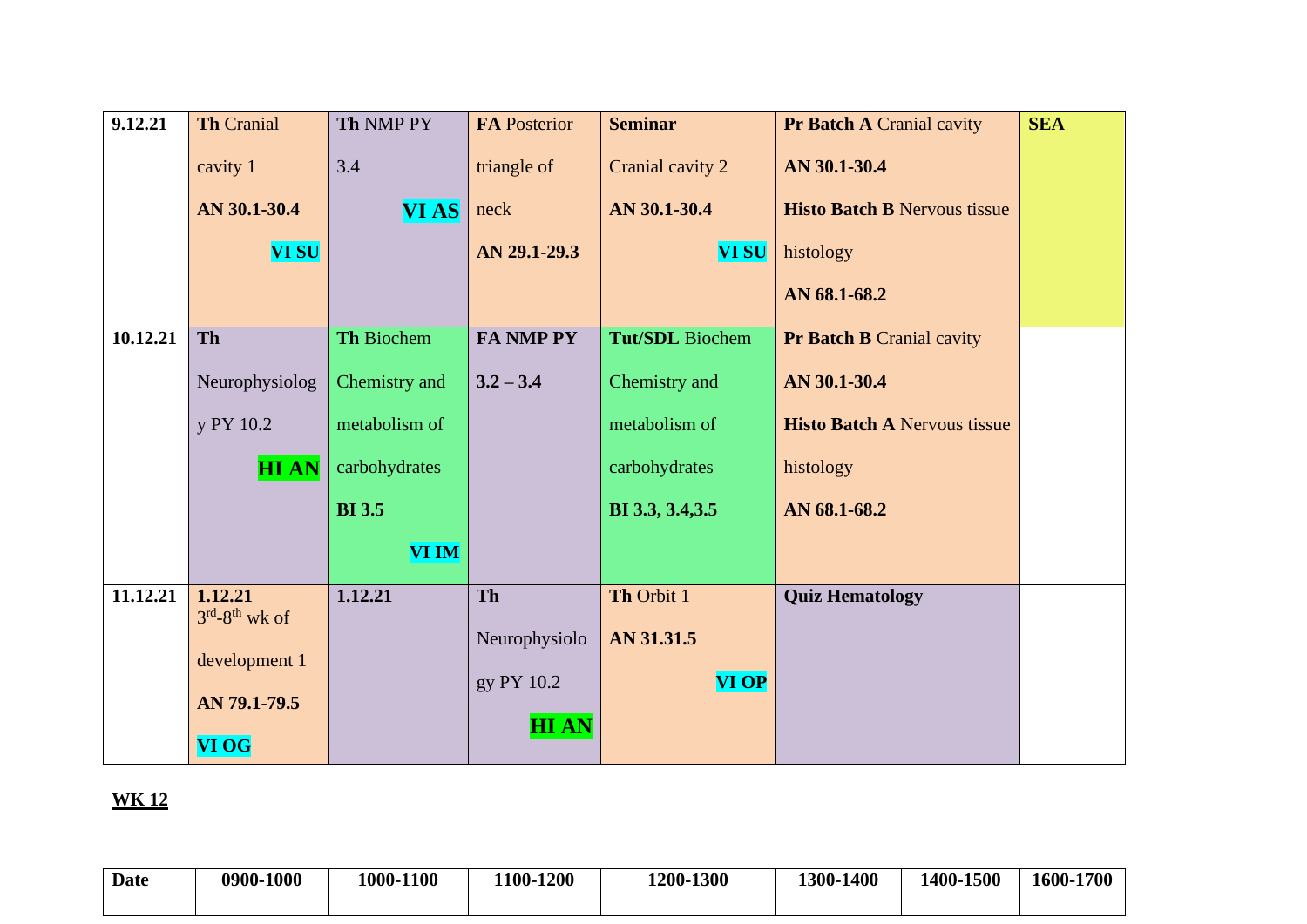| 13.12.21 | Th Biochem                            | Th $3^{rd}$ -8 <sup>th</sup> wk of                  | Pr Orbit   |                    | <b>Pr NMP PY 3.18</b>       |            |
|----------|---------------------------------------|-----------------------------------------------------|------------|--------------------|-----------------------------|------------|
|          | Chemistry $\&$                        | development 2                                       | AN 31.31.5 |                    |                             |            |
|          | Metabolism of                         | AN 79.1-79.5                                        |            |                    |                             |            |
|          | Carbohydrates                         | <b>VI OG</b>                                        |            |                    |                             |            |
|          | BI 3.6, 3.7                           |                                                     |            |                    |                             |            |
|          | <b>HIPY</b>                           |                                                     |            |                    |                             |            |
| 14.12.21 | <b>Th Nutrition</b><br>$\overline{4}$ | Th Orbit 2                                          | Pr Orbit   |                    | Pr Hematology PY 2.11 Batch |            |
|          | <b>CM 5.3</b>                         | AN 31.31.5                                          | AN 31.31.5 |                    | $\mathbf{A}$                |            |
|          |                                       | <b>VI OP</b>                                        |            |                    | <b>VI PA</b>                |            |
|          | <b>VI IM &amp;PE</b>                  |                                                     |            |                    | Pr Biochem batch B          |            |
|          |                                       |                                                     |            |                    |                             |            |
|          |                                       |                                                     |            |                    | Identification of unknown   |            |
|          |                                       |                                                     |            |                    | carbohydrates               |            |
|          |                                       |                                                     |            |                    | <b>BI</b> 3.1               |            |
| 15.12.21 | <b>AETCOM</b>                         |                                                     |            | <b>SDL</b> Orbit 3 | Pr Hematology PY 2.11 Batch | <b>SEA</b> |
|          |                                       | <b>Module 1.5:</b> The cadaver as our first teacher |            | AN 31.31.5         | $\overline{B}$              |            |
|          | <b>Anatomy</b>                        |                                                     |            | <b>VI OP</b>       | <b>VI PA</b>                |            |
|          | $\mathbf{i}$                          | Opening session-1:30 hours                          |            |                    | Pr Biochem batch A          |            |
|          | $\mathbf{ii}$                         | Closing session $-1:30$ hours                       |            |                    | Identification of unknown   |            |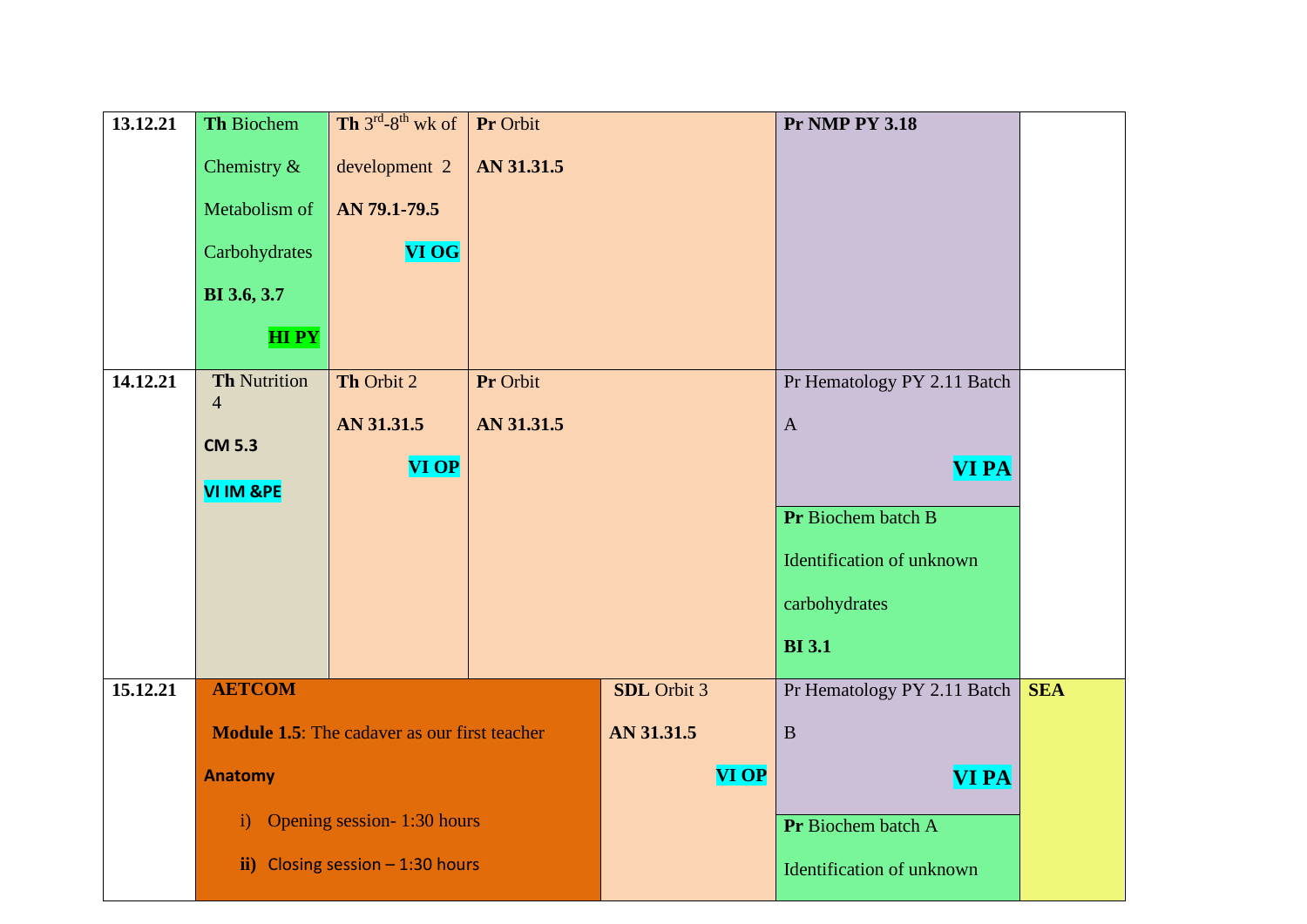|          |                    |                   |               |                        | carbohydrates                       |            |
|----------|--------------------|-------------------|---------------|------------------------|-------------------------------------|------------|
|          |                    |                   |               |                        | <b>BI</b> 3.1                       |            |
| 16.12.21 | <b>Th Anterior</b> | Th NMP PY         | FA Orbit      | <b>Seminar</b>         | <b>Pr Batch A Anterior Triangle</b> | <b>SEA</b> |
|          | Triangle           | 3.8               | AN 31.31.5    | $3rd-8th$ wk of        | AN 32.1-32.2                        |            |
|          | AN 32.1-32.2       |                   |               | development 2          | <b>Demo-Histo Batch B</b>           |            |
|          |                    |                   |               | AN 79.1-79.5           | <b>Blood vessels</b>                |            |
|          |                    |                   |               | <b>VI OG</b>           | AN 69.1-69.3<br><b>HIPY</b>         |            |
| 17.12.21 | Th                 | <b>Th Biochem</b> | <b>FA</b>     | <b>Tut/SDL</b> Biochem | <b>Pr Batch B Anterior Triangle</b> |            |
|          | Neurophysiolo      | Chemistry and     | Neurophysiolo | Chemistry and          | AN 32.1-32.2                        |            |
|          | gy PY 10.2         | metabolism of     | gy PY 10.2    | metabolism of          | <b>Demo-Histo Batch A</b>           |            |
|          | <b>HI BI</b>       | carbohydrates     |               | carbohydrates          | <b>Blood vessels</b>                |            |
|          |                    | <b>BI</b> 3.8     |               | BI 3.6, 3.7, 3.8       | <b>HIPY</b><br>AN 69.1-69.3         |            |
|          |                    | VI PA, IM         |               |                        |                                     |            |
| 18.12.21 | Th Teporal &       | Th                | Th NMP PY     | <b>Th Anterior</b>     | <b>Seminar Physio</b>               |            |
|          | Infratemporal      | Neurophysiolog    | 3.8           | Triangle               |                                     |            |
|          | fossa 1            | y PY 10.2         |               | AN 32.1-32.2           |                                     |            |
|          | 33.1-33.4          | <b>HI BI</b>      |               |                        |                                     |            |
|          | <b>VI SU</b>       |                   |               |                        |                                     |            |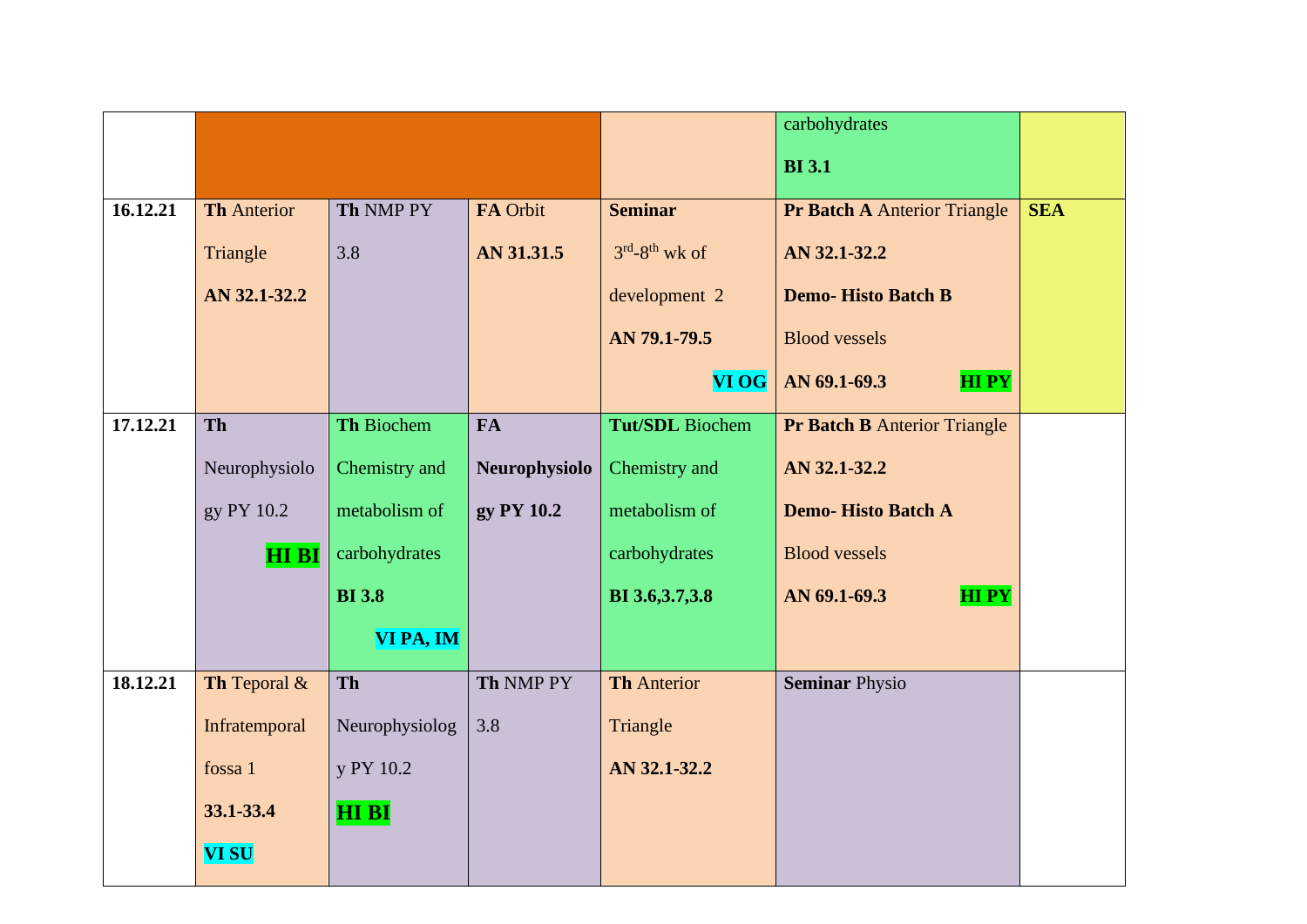| <b>Date</b> | 0900-1000          | 1000-1100     | 1100-1200 | 1200-1300                          | 1300-1400                     | 1400-1500    | 1600-1700  |
|-------------|--------------------|---------------|-----------|------------------------------------|-------------------------------|--------------|------------|
| 20.12.21    | Th Biochem         | Th Teporal &  |           | Pr Teporal & Infratemporal fossa 2 | <b>Pr NMP PY 3.18</b>         |              |            |
|             |                    |               |           |                                    |                               |              |            |
|             | Chemistry &        | Infratemporal | 33.1-33.4 |                                    |                               |              |            |
|             | Metabolism of      | fossa 1       |           |                                    |                               |              |            |
|             | Carbohydrates      | 33.1-33.4     |           |                                    |                               |              |            |
|             | <b>BI</b> 3.9,3.10 | <b>VI SU</b>  |           |                                    |                               |              |            |
|             | <b>VI IM</b>       |               |           |                                    |                               |              |            |
| 21.12.21    | Th Nutrition 5     | Th Teporal &  |           | Pr Teporal & Infratemporal fossa 2 | Pr Hematology PY 2.11 Batch   |              |            |
|             | <b>CM 5.3</b>      | Infratemporal | 33.1-33.4 |                                    | $\mathbf{A}$                  |              |            |
|             | VI IM &PE          | fossa 2       |           |                                    |                               | <b>VI PA</b> |            |
|             |                    | 33.1-33.4     |           |                                    | Pr Biochem batch B            |              |            |
|             |                    | <b>VI SU</b>  |           |                                    | <b>Blood Sugar Estimation</b> |              |            |
|             |                    |               |           |                                    | BI 11.17, 11.21               |              |            |
|             |                    |               |           |                                    |                               | VI IM, PA    |            |
| 22.12.21    | ECE-1a             |               |           | <b>SDL</b> Teporal &               | Pr Hematology PY 2.11 Batch   |              | <b>SEA</b> |
|             |                    |               |           | Infratemporal fossa                | $\mathbf B$                   |              |            |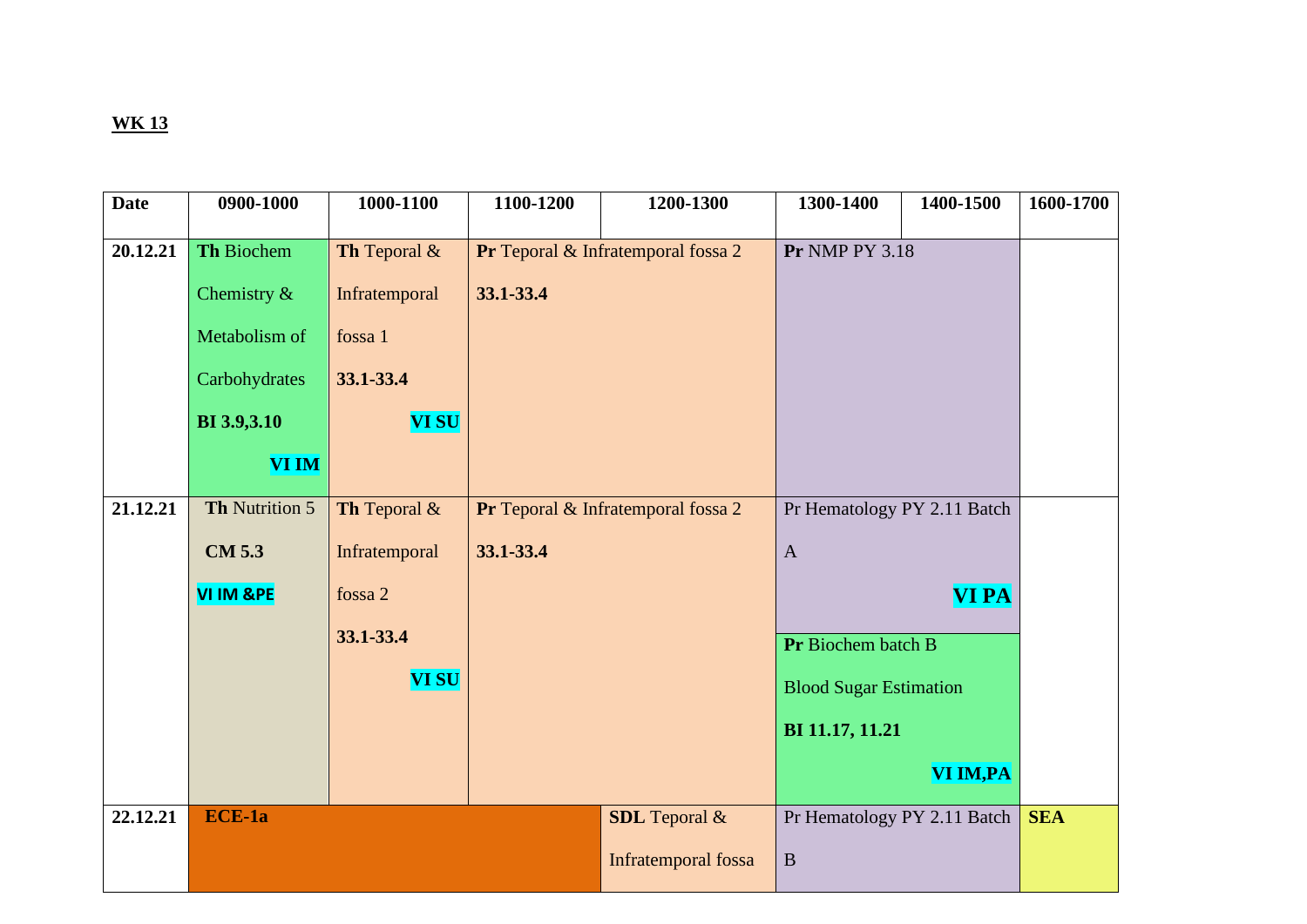|          | <b>Batch A- Anatomy</b>    |                   |                  | 3                        | <b>VI PA</b>                      |            |
|----------|----------------------------|-------------------|------------------|--------------------------|-----------------------------------|------------|
|          | <b>BatchB-Biochemistry</b> |                   |                  | 33.1-33.4                | Pr Biochem batch A                |            |
|          | <b>Batch C- Physiology</b> |                   |                  | <b>VI SU</b>             | <b>Blood Sugar Estimation</b>     |            |
|          |                            |                   |                  |                          | BI 11.17, 11.21                   |            |
|          |                            |                   |                  |                          | VI IM, PA                         |            |
| 23.12.21 | <b>Th</b>                  | Th NMP PY         | Th Glands &      | <b>Seminar Bchem 3-5</b> | Pr Batch A Submandibular          | <b>SEA</b> |
|          | Submandibular              | 3.8               | Lymphoid         |                          | region                            |            |
|          | region                     | tissue 1          |                  |                          | AN34.1                            |            |
|          | AN34.1                     | AN 70.1-70.2      |                  |                          | Histo Batch B Glands &            |            |
|          | <b>VI SU</b>               |                   | <b>VIPT</b>      |                          | Lymphoid tissue                   |            |
|          |                            |                   |                  |                          | AN 70.1-70.2                      |            |
| 24.12.21 | <b>Th</b>                  | <b>Th Biochem</b> | <b>FA NMP PY</b> | <b>Tut/SDL</b> Biochem   | Pr Batch B Submandibular          |            |
|          | Neurophysiolog             | Chemistry $\&$    | $3.5 - 3.8$      | Chemistry $\&$           | region                            |            |
|          | y PY 10.2                  | Metabolism of     |                  | Metabolism of            | AN34.1                            |            |
|          | HIBI                       | lipids            |                  | Carbohydrates            | <b>Histo Batch A Glands &amp;</b> |            |
|          |                            | <b>BI</b> 4.1     |                  | <b>BI</b> 3.9, 3.10      | Lymphoid tissue                   |            |
|          |                            | <b>VI IM</b>      |                  |                          | AN 70.1-70.2                      |            |
| 25.12.21 | <b>Th</b>                  | <b>Th</b>         | Th               | Th                       | <b>Seminar</b>                    |            |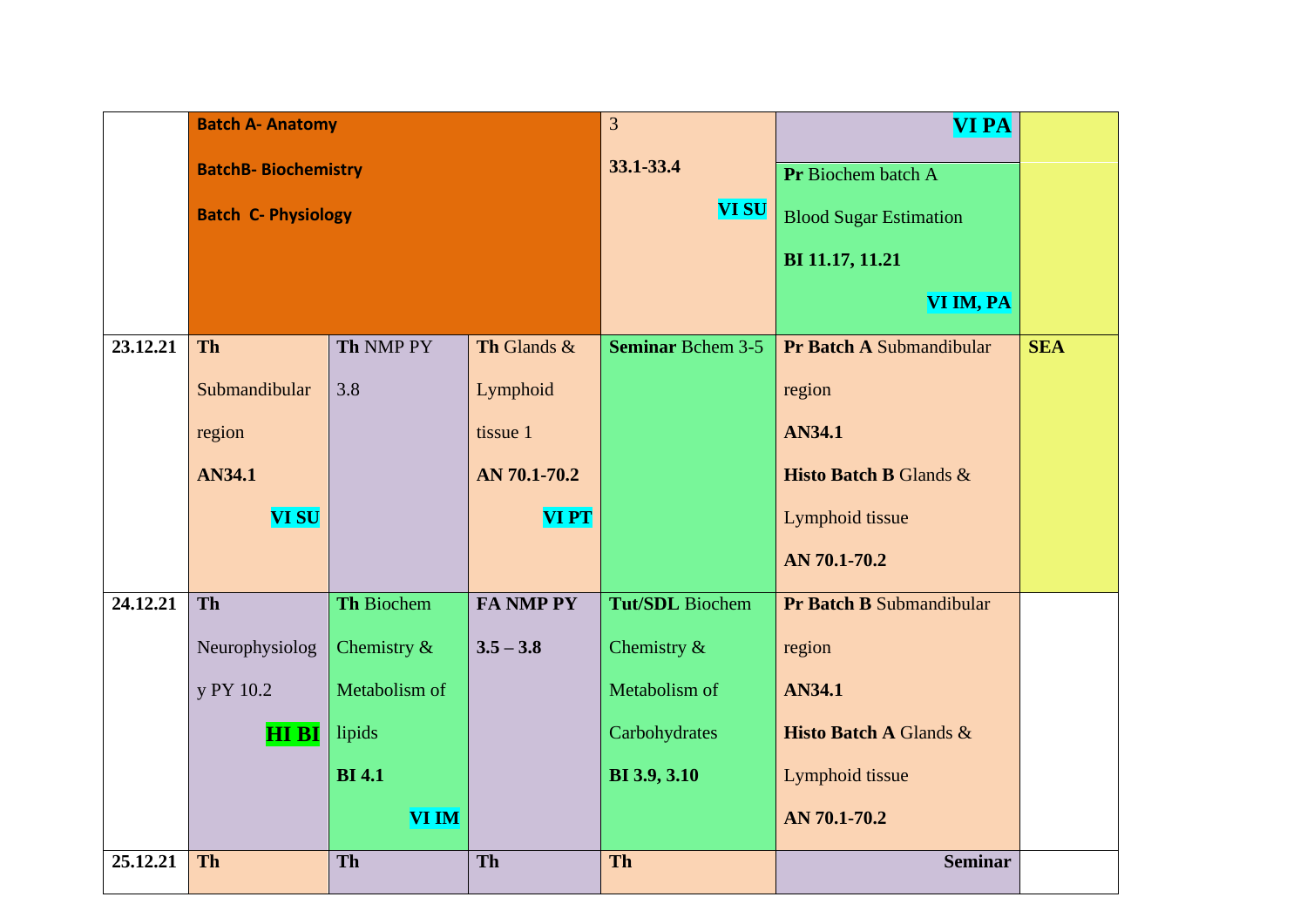| <b>HOLIDAY</b> |  |
|----------------|--|

| <b>Date</b> | 0900-1000 | 1000-1100 | 1100-1200 | 1200-1300              | 1300-1400 | 1400-1500 | 1600-1700 |
|-------------|-----------|-----------|-----------|------------------------|-----------|-----------|-----------|
| 27.12.21    |           |           |           | 27.12.2021-02.01.2022  |           |           |           |
| 28.12.21    |           |           |           | <b>Winter Vacation</b> |           |           |           |
| 29.12.21    |           |           |           |                        |           |           |           |
| 30.12.21    |           |           |           |                        |           |           |           |
| 31.12.21    |           |           |           |                        |           |           |           |
| 01.01.22    |           |           |           |                        |           |           |           |

| <b>Date</b> | 0900-1000         | 1000-1100                       | 1100-1200                        | 1200-1300 | 1300-1400             | 1400-1500 | 1600-1700 |
|-------------|-------------------|---------------------------------|----------------------------------|-----------|-----------------------|-----------|-----------|
|             |                   |                                 |                                  |           |                       |           |           |
| 03.01.22    | <b>Th Biochem</b> | <b>Th</b>                       | <b>Pr</b> Deep structure in neck |           | <b>Pr NMP PY 3.17</b> |           |           |
|             |                   |                                 |                                  |           |                       |           |           |
|             | Chemistry $\&$    | Development of $ $ AN 35.1-35.8 |                                  |           |                       |           |           |
|             |                   |                                 |                                  |           |                       |           |           |
|             | metabolism of     | Head& Neck 1                    |                                  |           |                       |           |           |
|             |                   |                                 |                                  |           |                       |           |           |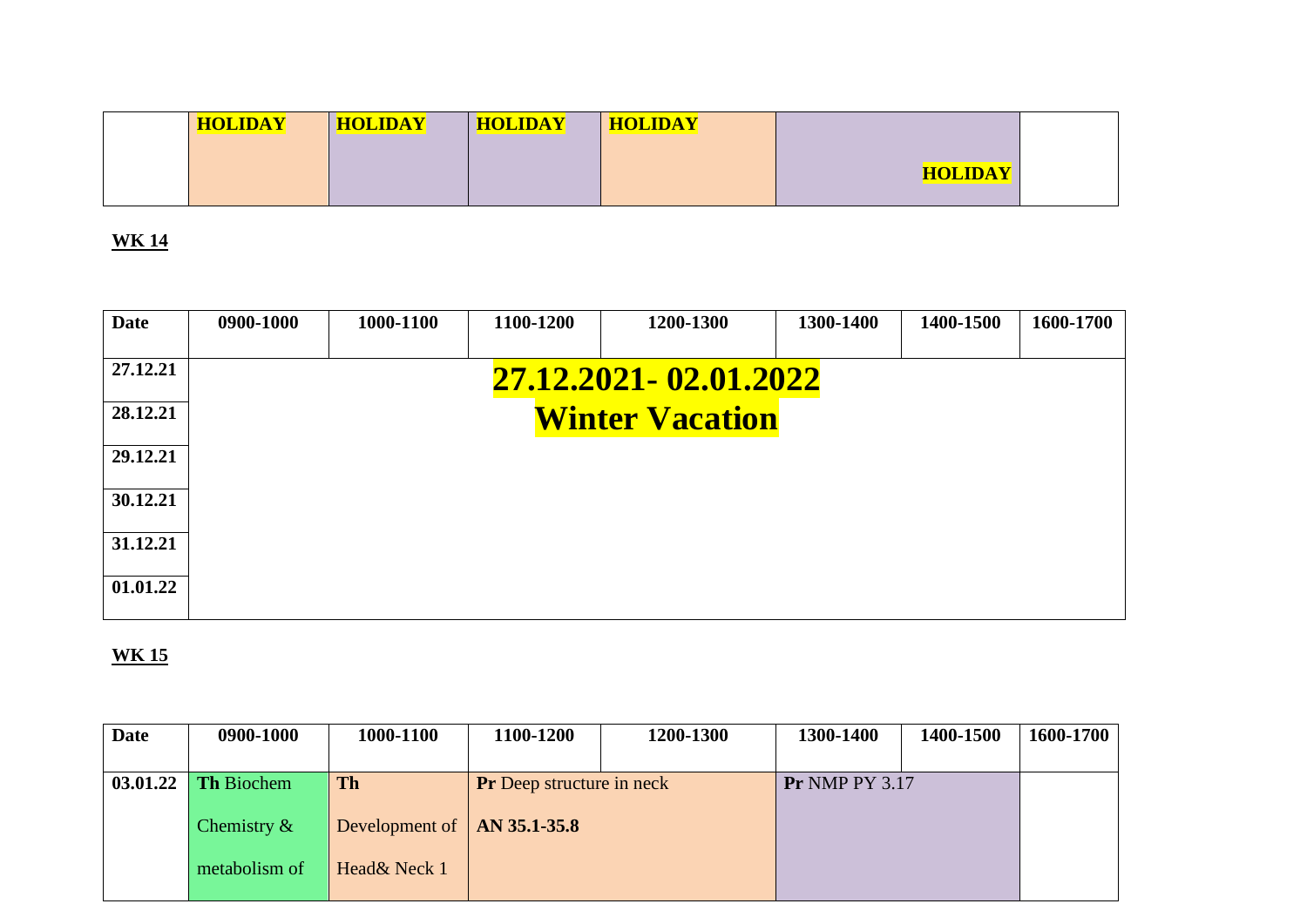|          | lipids                       | AN 43.4                    |                           |                           |                                   |            |  |
|----------|------------------------------|----------------------------|---------------------------|---------------------------|-----------------------------------|------------|--|
|          | <b>BI</b> 4.1                |                            |                           |                           |                                   |            |  |
|          | <b>VI IM</b>                 |                            |                           |                           |                                   |            |  |
| 04.01.22 | <b>Tut Nutrition</b>         | Th                         | Pr Deep structure in neck |                           | Pr PCT Hematology Batch A         |            |  |
|          | 6                            | Development of             | AN 35.1-35.8              |                           | Pr Biochem batch B                |            |  |
|          | <b>CM 5.3</b>                | Head& Neck 2               |                           |                           |                                   |            |  |
|          | VI IM & PE                   |                            |                           |                           | <b>Cholesterol Estimation</b>     |            |  |
|          |                              | AN 43.4                    |                           |                           | <b>BI</b> 11.9                    |            |  |
| 05.01.22 | $ECE-1b$                     |                            |                           | <b>SDL</b> Deep structure | Pr PCT Hematology Batch B         | <b>SEA</b> |  |
|          |                              | <b>Batch A- Physiology</b> |                           |                           | Pr Biochem batch A                |            |  |
|          | <b>Batch B- Anatomy</b>      |                            |                           | AN 35.1-35.8              | <b>Cholesterol Estimation</b>     |            |  |
|          | <b>Batch C- Biochemistry</b> |                            |                           | <b>VI SU</b>              | <b>BI</b> 11.9                    |            |  |
| 06.01.22 | Th Deep                      | Th NMP PY                  | Th Glands &               | <b>Seminar Bchem 3-5</b>  | Pr Batch A Deep structure in      | <b>SEA</b> |  |
|          | structure in                 | $3.10 \& 3.13$             | Lymphoid                  |                           | neck                              |            |  |
|          | neck 4                       | <b>HIAN</b>                | tissue 2                  |                           | AN 35.1-35.8                      |            |  |
|          | AN 35.1-35.8                 | <b>VI IM</b>               | AN 70.1-70.2              |                           | <b>Histo Batch B Glands &amp;</b> |            |  |
|          | <b>VI SU</b>                 |                            | <b>VIPT</b>               |                           | Lymphoid tissue                   |            |  |
|          |                              |                            |                           |                           | AN 70.1-70.2                      |            |  |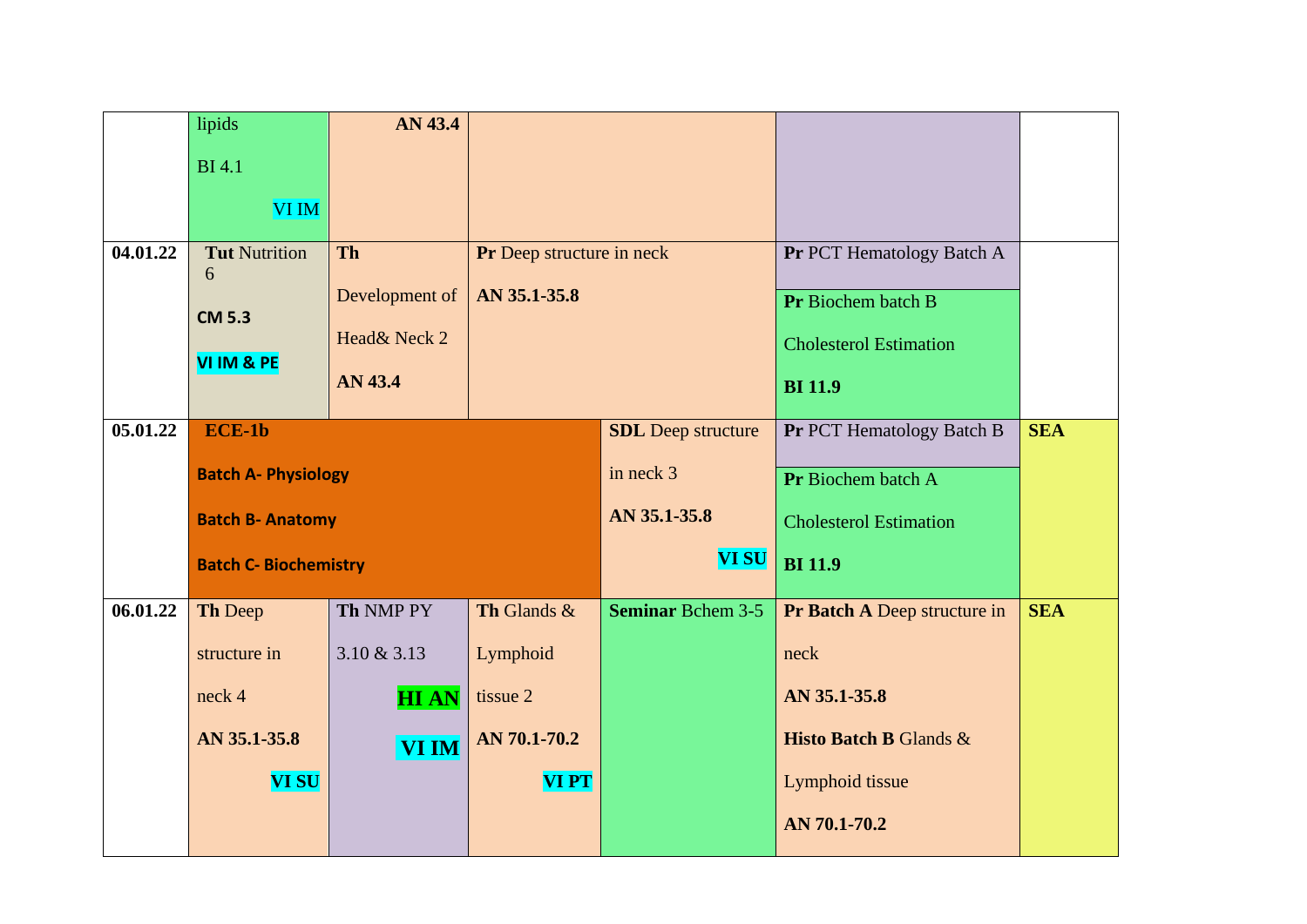| 07.01.22 | Th             | <b>Th Biochem</b> | <b>FA</b>       | <b>Tut/SDL</b> Biochem | <b>Pr Batch B Deep structure in</b>             |  |
|----------|----------------|-------------------|-----------------|------------------------|-------------------------------------------------|--|
|          | Neurophysiolog | Chemistry $\&$    | Neurophysiolo   | Carbohydrates          | neck                                            |  |
|          | y PY 10.3      | metabolism of     | gy PY 10.2 $\&$ | <b>PCT BI 3.1-3.10</b> | AN 35.1-35.8                                    |  |
|          |                | lipids            | 10.3            |                        | <b>Histo Batch A Glands <math>\&amp;</math></b> |  |
|          |                | <b>BI</b> 4.2     | <b>HIAN</b>     |                        | Lymphoid tissue                                 |  |
|          |                | VI IM             |                 |                        | AN 70.1-70.2                                    |  |
| 08.01.22 | <b>Th</b>      | Th NMP PY         | Th              | Th Deep structure in   | <b>Seminar Neurophysiology</b>                  |  |
|          | Development of | $3.12 \& 3.17$    | Neurophysiolo   | neck 5                 | PY 10.3                                         |  |
|          | Head& Neck 3   | <b>VI IM</b>      | gy PY 10.3 HI   | AN 35.1-35.8           | <b>HIAN</b>                                     |  |
|          | AN 43.4        |                   | AN              | <b>VI SU</b>           |                                                 |  |

| <b>Date</b> | 0900-1000 | 1000-1100 | 1100-1200 | 1200-1300             | 1300-1400 | 1400-1500 | 1600-1700 |
|-------------|-----------|-----------|-----------|-----------------------|-----------|-----------|-----------|
| 10.01.22    |           |           |           | 10-15 Jan 2022: I-MPE |           |           |           |
| 11.01.22    |           |           |           |                       |           |           |           |
| 12.01.22    |           |           |           |                       |           |           |           |
| 13.01.22    |           |           |           |                       |           |           |           |
| 14.01.22    |           |           |           |                       |           |           |           |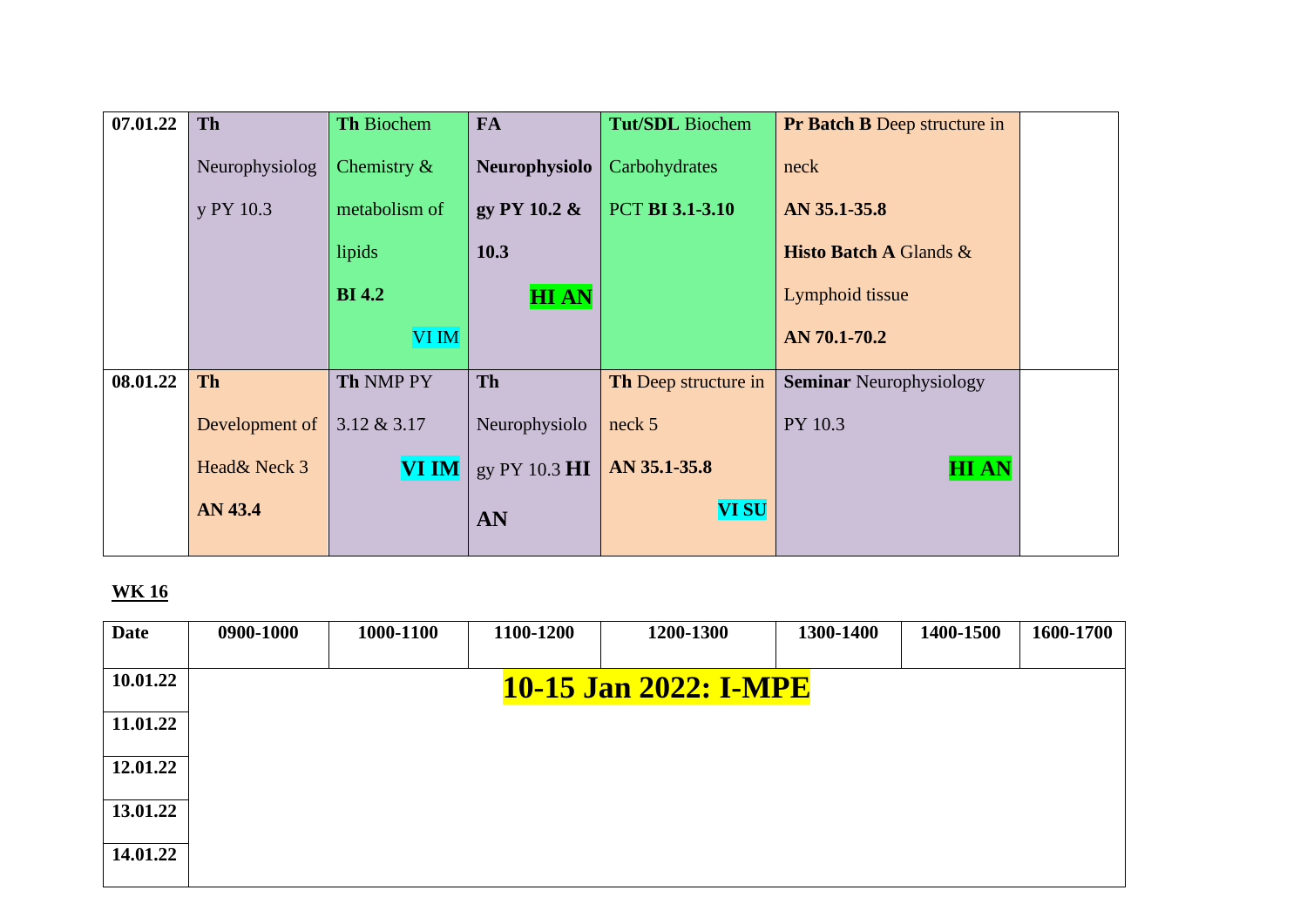# **15.01.22**

| <b>Date</b> | 0900-1000                                                                               | 1000-1100                                                         | 1100-1200                                 | 1200-1300 | 1300-1400                                                                                          | 1400-1500 | 1600-1700 |
|-------------|-----------------------------------------------------------------------------------------|-------------------------------------------------------------------|-------------------------------------------|-----------|----------------------------------------------------------------------------------------------------|-----------|-----------|
| 17.01.22    | Th Biochem<br>Chemistry and<br>metabolism of<br>lipids<br><b>BI</b> 4.2<br><b>VI IM</b> | Th Deep<br>structure in<br>neck 6<br>AN 35.1-35.8<br><b>VI SU</b> | Pr Deep structure in neck<br>AN 35.1-35.8 |           | Pr Physio batch A & B                                                                              |           |           |
| 18.01.22    | <b>Tut Nutrition</b><br>$\overline{7}$<br><b>CM 5.6</b><br>VI IM & PE                   | Th Deep<br>structure in<br>neck 7<br>AN 35.1-35.8<br><b>VI SU</b> | Pr Deep structure in neck<br>AN 35.1-35.8 |           | Pr NMP PY 3.14 Batch A<br>Pr Biochem batch B<br><b>Triglycerides Estimation</b><br><b>BI</b> 11.10 |           |           |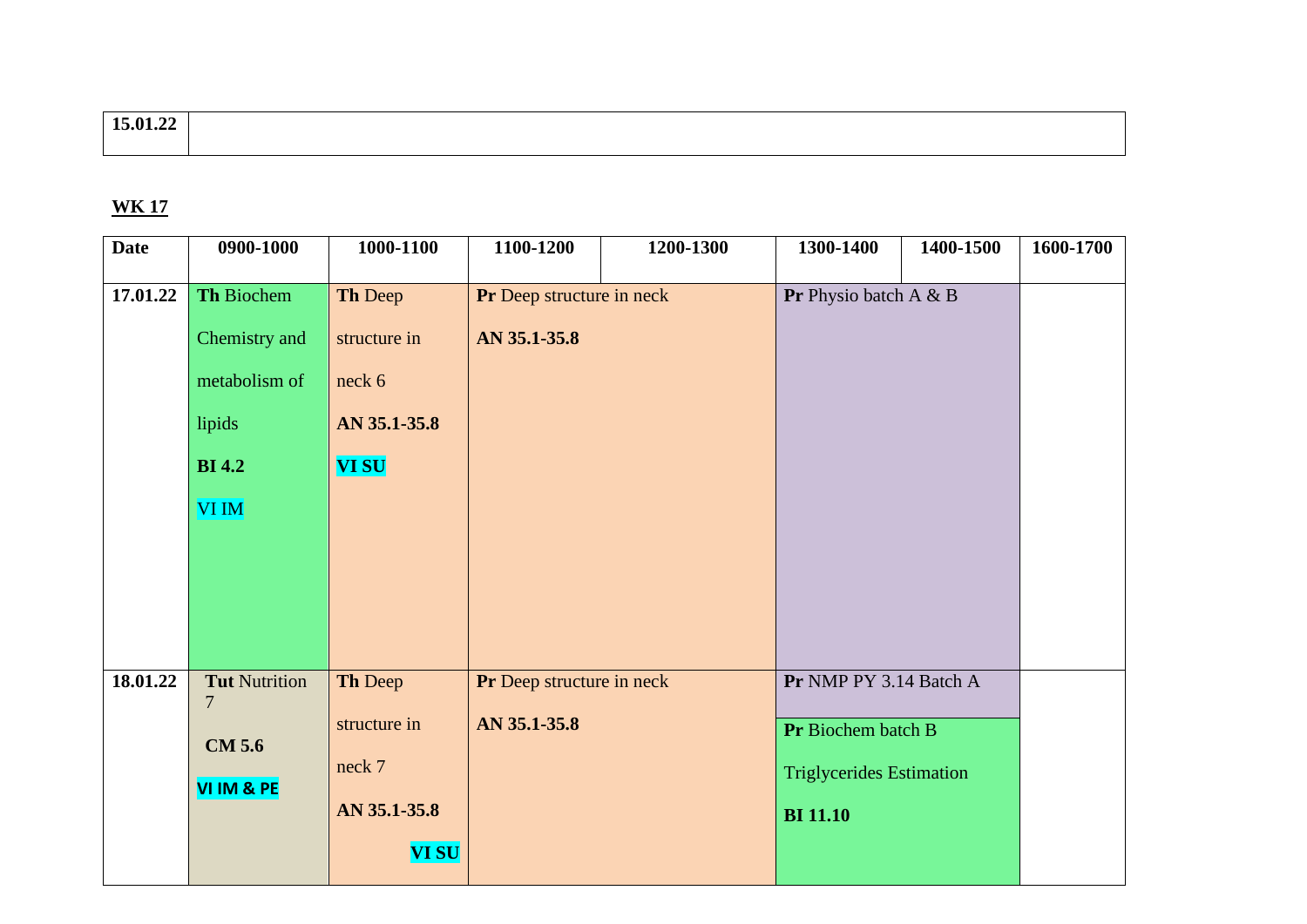| 19.01.22 | <b>ECE-1c</b>                |                   |                           | <b>SDL</b> Deep structure | Pr NMP PY 3.14 Batch B            | <b>SEA</b> |
|----------|------------------------------|-------------------|---------------------------|---------------------------|-----------------------------------|------------|
|          | <b>Batch A- Biochemistry</b> |                   |                           | in neck 8                 | Pr Biochem batch A                |            |
|          | <b>Batch B- Physiology</b>   |                   |                           | AN 35.1-35.8              | <b>Triglycerides Estimation</b>   |            |
|          | <b>Batch C- Anatomy</b>      |                   |                           | <b>VI SU</b>              | <b>BI</b> 11.10                   |            |
| 20.01.22 | Th Mouth,                    | Th NMP PY         | FA Deep structure in neck |                           | Pr Batch A Mouth, Pharynx         | <b>SEA</b> |
|          | Pharynx &                    | 3.11              | AN 35.1-35.8              |                           | & Palate                          |            |
|          | Palate                       | <b>HIBI</b>       |                           |                           | AN 36.1-36.2                      |            |
|          | AN 36.1-36.2                 |                   |                           |                           | <b>Histo Batch B Glands &amp;</b> |            |
|          | <b>VI EN</b>                 |                   |                           |                           | Lymphoid tissue                   |            |
|          |                              |                   |                           |                           | AN 70.1-70.2                      |            |
| 21.01.22 | <b>Th</b>                    | <b>Th Biochem</b> | <b>FA NMP PY</b>          | Tut/SDL Biochem           | <b>Pr Batch B Mouth, Pharynx</b>  |            |
|          | Neurophysiolog               | Chemistry and     | 3.9 & 3.11                | Chemistry and             | & Palate                          |            |
|          | y PY 10.3                    | metabolism of     |                           | metabolism of lipids      | AN 36.1-36.2                      |            |
|          | <b>HIAN</b>                  | lipids            |                           | <b>BI</b> 4.1             | <b>Histo Batch A Glands &amp;</b> |            |
|          |                              | <b>BI</b> 4.2     |                           |                           | Lymphoid tissue                   |            |
|          |                              | <b>VI IM</b>      |                           |                           | AN 70.1-70.2                      |            |
| 22.01.22 | <b>Th</b>                    | Th Respiratory    | Th                        | FA Mouth, Pharynx         | <b>SDL NMP PY 3.9</b>             |            |
|          | Development of               | Physiology PY     | Neurophysiolo             | & Palate                  |                                   |            |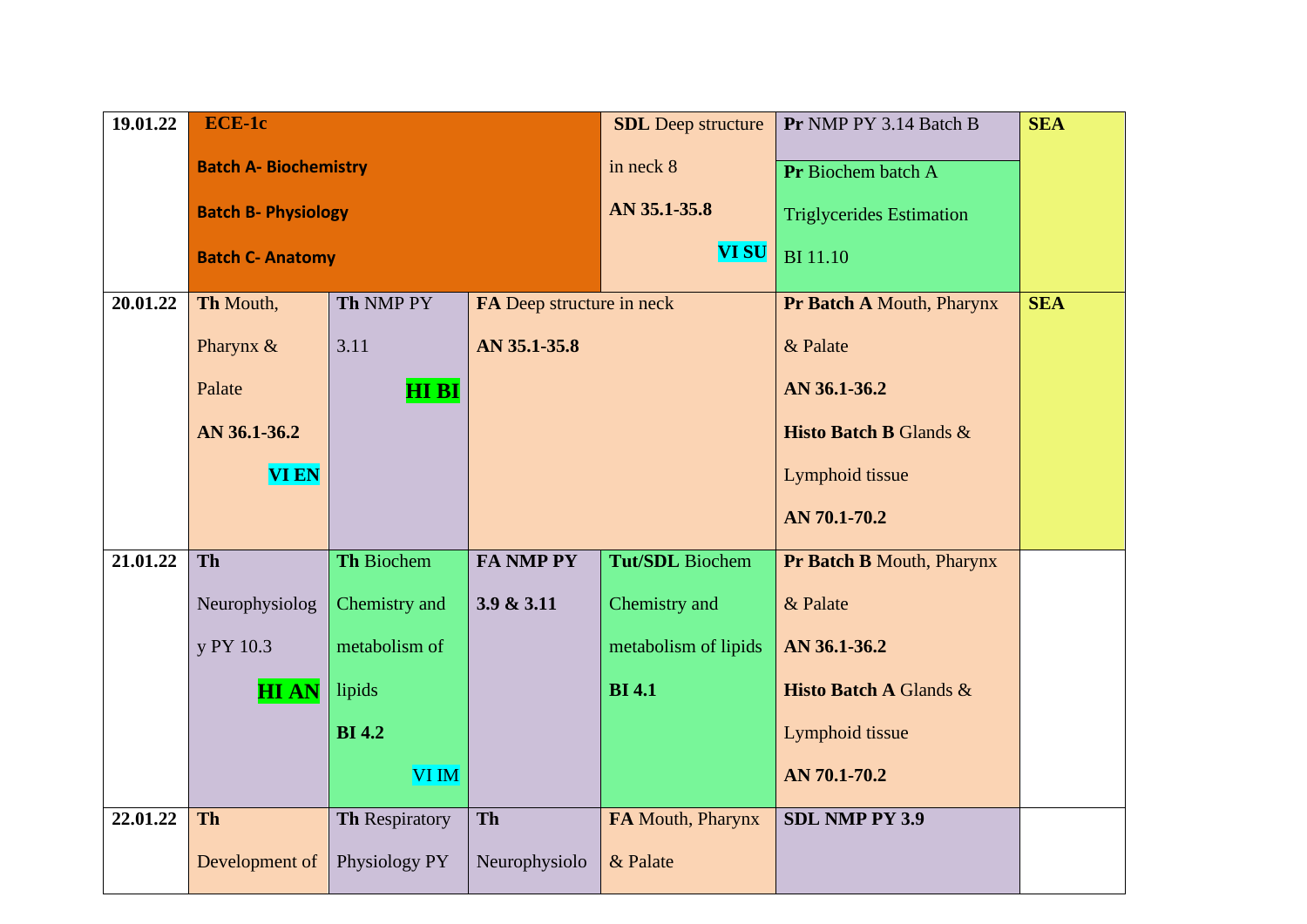| <b>Date</b> | 0900-1000      | 1000-1100           | 1100-1200                            | 1200-1300    | 1300-1400              | 1400-1500 | 1600-1700 |
|-------------|----------------|---------------------|--------------------------------------|--------------|------------------------|-----------|-----------|
|             |                |                     |                                      |              |                        |           |           |
| 24.01.22    | Th Biochem     | <b>Th Cavity of</b> | Pr Cavity of nose                    |              | PCT NMP                |           |           |
|             | Chemistry $\&$ | nose 1              | AN 37.1-37.2                         |              |                        |           |           |
|             | Metabolism of  | AN 37.1-37.2        |                                      |              |                        |           |           |
|             | Lipids         | <b>VI EN</b>        |                                      |              |                        |           |           |
|             | <b>BI</b> 4.3  |                     |                                      |              |                        |           |           |
|             | <b>VI IM</b>   |                     |                                      |              |                        |           |           |
| 25.01.22    | <b>SDL</b>     | Th Bone&            | <b>SDL &amp; Pr</b> Cavity of nose 2 |              | Pr NMP PY 3.15 Batch A |           |           |
|             | Relationship   | Cartilage           | AN 37.1-37.2                         |              | Pr Biochem batch B     |           |           |
|             | ofSocial and   | AN 71.1-71.2        |                                      | <b>VI EN</b> | Lipid Profile          |           |           |
|             | Behavioural    | <b>VIPT</b>         |                                      |              | BI 11.17, 11.24        |           |           |
|             | to             |                     |                                      |              |                        | VI IM, PA |           |
|             | Health and     |                     |                                      |              |                        |           |           |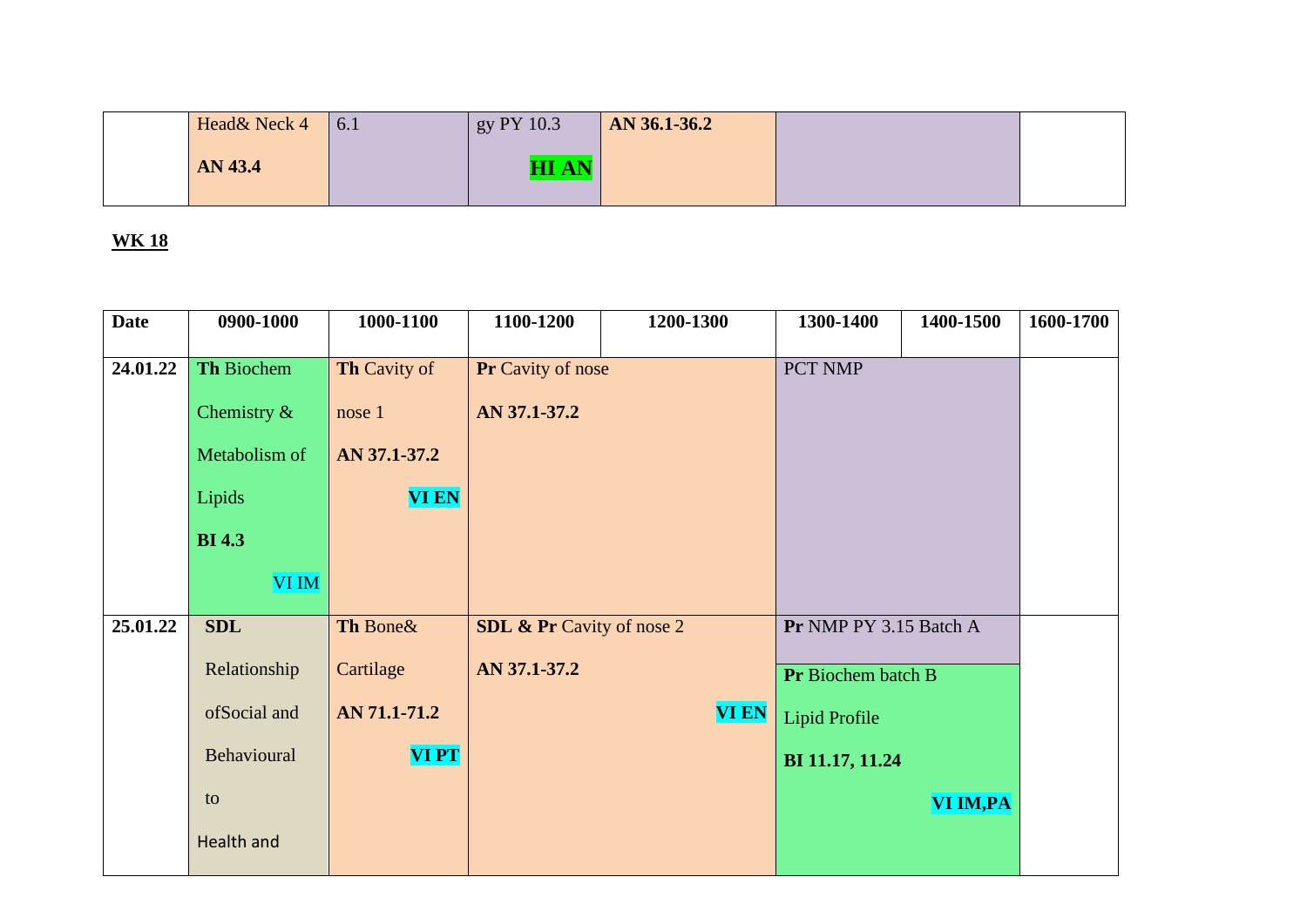| $\overline{26.01.22}$ |                | <b>ECE+AETCOM</b>     |                    |                          | Pr                              | <b>SEA</b>    |
|-----------------------|----------------|-----------------------|--------------------|--------------------------|---------------------------------|---------------|
|                       | <b>HOLIDAY</b> |                       |                    | <b>HOLIDAY</b>           | Pr Biochem batch A              | <b>HOLIDA</b> |
|                       |                |                       |                    |                          | <b>HOLIDAY</b>                  | Y             |
|                       |                |                       |                    |                          |                                 |               |
| 27.01.22              | Th Larynx 1    | Th Respiratory        | <b>Demo</b> Larynx | <b>Seminar Histology</b> | Pr Batch A Larynx               | <b>SEA</b>    |
|                       | <b>AN 38.1</b> | Physiology PY         | $\overline{2}$     | of Pituitary, Thyroid    | AN 38.1                         |               |
|                       | <b>VI EN</b>   | 6.2                   | <b>AN 38.1</b>     | & Parathyroid            | <b>Histo Batch B Bone&amp;</b>  |               |
|                       |                | <b>VI EN</b>          |                    | AN 43.2                  | Cartilage                       |               |
|                       |                |                       |                    |                          | AN 71.1-71.2                    |               |
| 28.01.22              | Th             | Th Biochem            | <b>FA</b>          | <b>Tut/SDL</b> Biochem   | Pr Batch B Larynx               |               |
|                       |                |                       |                    |                          |                                 |               |
|                       | Neurophysiolog | Chemistry and         | Neurophysiolo      | Chemistry and            | <b>AN 38.1</b>                  |               |
|                       | y PY 10.3      | metabolis of          | gy PY 10.3         | metabolis of lipids      | <b>Histo Batch A Bone &amp;</b> |               |
|                       | <b>HIAN</b>    | lipids                |                    | <b>BI</b> 4.2            | Cartilage                       |               |
|                       |                | <b>BI</b> 4.4         |                    |                          | AN 71.1-71.2                    |               |
|                       |                | <b>VI IM</b>          |                    |                          |                                 |               |
| 29.01.22              | <b>Th</b>      | <b>Th Respiratory</b> | Th                 | <b>Th Tongue</b>         | <b>Quiz NMP</b>                 |               |
|                       | Development of | Physiology PY         | Neurophysiolo      | <b>AN 39.1</b>           |                                 |               |
|                       | Head& Neck 5   | 6.2                   | gy PY 10.4         |                          |                                 |               |
|                       | AN 43.4        |                       | <b>HIAN</b>        |                          |                                 |               |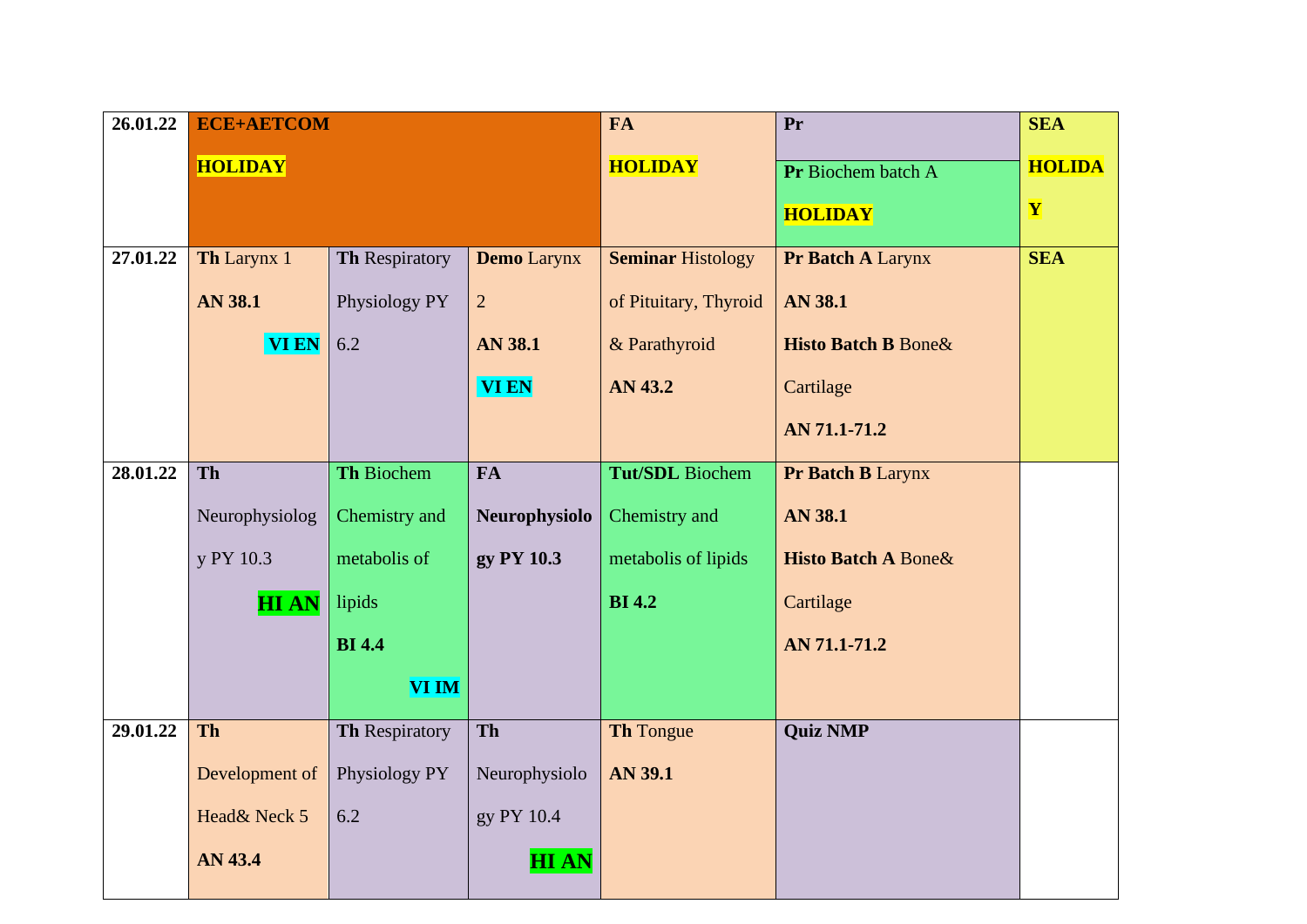| <b>Date</b> | 0900-1000                    | 1000-1100     | 1100-1200                        | 1200-1300                         | 1300-1400                   | 1400-1500 | 1600-1700  |
|-------------|------------------------------|---------------|----------------------------------|-----------------------------------|-----------------------------|-----------|------------|
|             |                              |               |                                  |                                   |                             |           |            |
| 31.01.22    | <b>Th Biochem</b>            | Th Organ of   | Pr Tongue                        |                                   | Pr Integrated Physiology PY |           |            |
|             | Chemistry and                | hearing $\&$  | <b>AN 39.1</b>                   |                                   | 11.13                       |           |            |
|             | metabolism of                | equilibrium 1 |                                  |                                   |                             |           |            |
|             | lipids                       | AN 40.1-40.2  |                                  |                                   |                             |           |            |
|             | <b>BI</b> 4.5                | <b>VI EN</b>  |                                  |                                   |                             |           |            |
|             | <b>VI IM</b>                 |               |                                  |                                   |                             |           |            |
| 01.02.22    | Th                           | Th Organ of   |                                  | Pr Histo Batch A & B Histology of | Pr NMP PY 3.16 Batch A      |           |            |
|             | Environmen                   | hearing $\&$  | Pituitary, Thyroid & Parathyroid |                                   | Pr Biochem batch B          |           |            |
|             | tal Health                   | equilibrium 2 | AN 43.2                          |                                   | Electrophoresis             |           |            |
|             | Problems 1                   | AN 40.1-40.2  |                                  |                                   | BI 11.16, 11.19             |           |            |
|             | <b>CM 3.2</b>                | <b>VI EN</b>  |                                  |                                   |                             |           |            |
| 02.02.22    | ECE-2a                       |               |                                  | FA Larynx&                        | Pr NMP PY 3.16 Batch B      |           | <b>SEA</b> |
|             | <b>Batch A- Anatomy</b>      |               |                                  | Tongue                            | Pr Biochem batch A          |           |            |
|             | <b>Batch B- Biochemistry</b> |               |                                  | AN 38.1& 39.1                     | Electrophoresis             |           |            |
|             | <b>Batch C- Physiology</b>   |               |                                  |                                   | BI 11.16, 11.19             |           |            |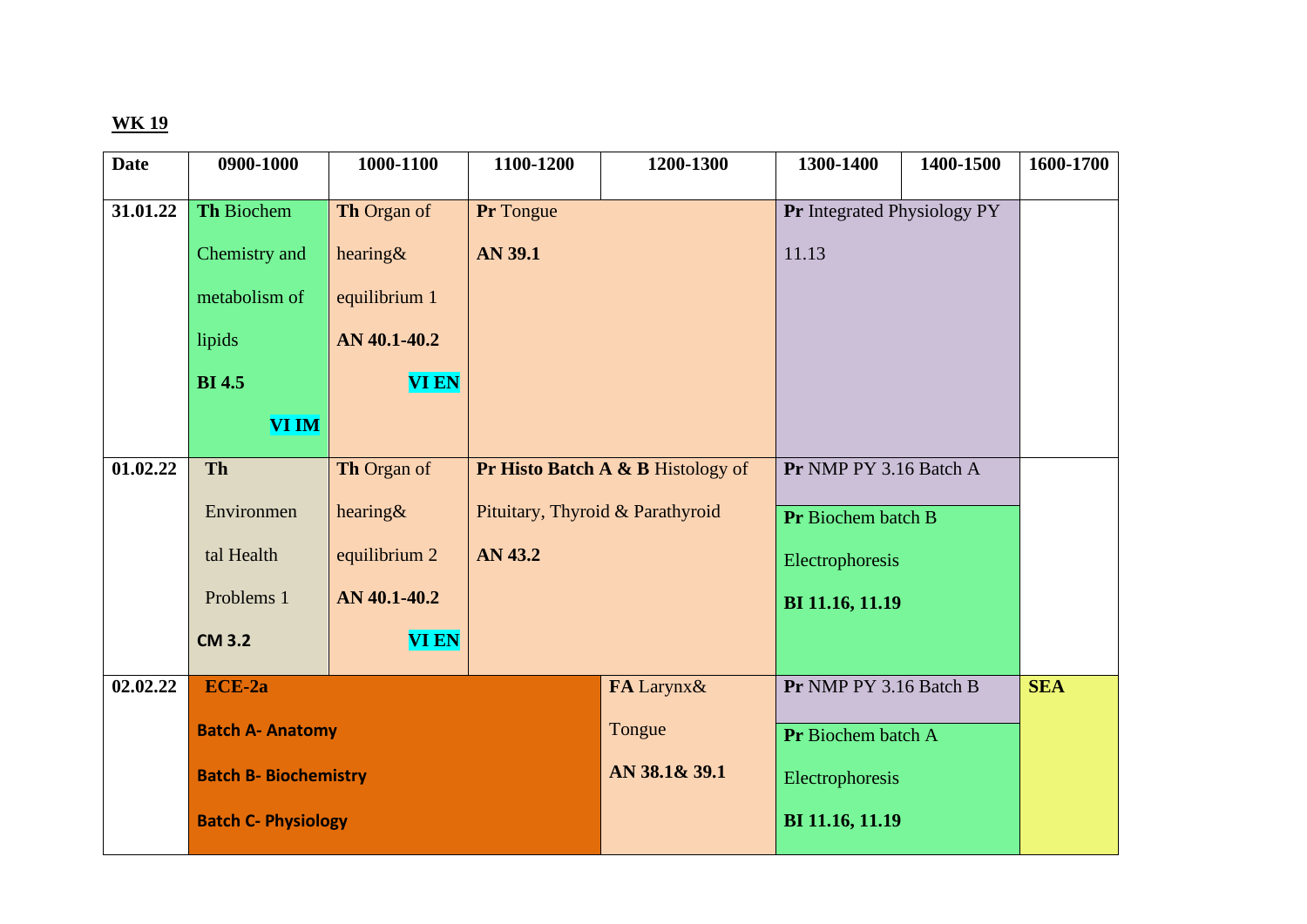| 03.02.22 | <b>Th Histology of</b> | Th Respiratory | <b>Tut/Demo</b>      | <b>Seminar Bchem 3-5</b> | <b>Pr Batch A Organ of</b>        | <b>SEA</b> |
|----------|------------------------|----------------|----------------------|--------------------------|-----------------------------------|------------|
|          | Salivary glands,       | Physiology PY  | Anatomy              |                          | hearing& equilibrium              |            |
|          | Tongue&                | 6.2            |                      |                          | AN 40.1-40.2                      |            |
|          | <b>Tonsils</b>         |                |                      |                          | <b>Histo Batch B Histology of</b> |            |
|          | AN 43.2                |                |                      |                          | Salivary glands, Tongue&          |            |
|          |                        |                |                      |                          | Tonsils                           |            |
|          |                        |                |                      |                          | AN 43.2                           |            |
| 04.02.22 | Th                     | Th Biochem     | FA                   | <b>Tut/SDL</b> Biochem   | Pr Batch B Organ of               |            |
|          | Neurophysiolog         | Chemistry and  | <b>Respiratory</b>   | Chemistry and            | hearing& equilibrium              |            |
|          | y PY 10.4              | metabolism of  | <b>Physiology PY</b> | metabolism of lipids     | AN 40.1-40.2                      |            |
|          | <b>HIAN</b>            | lipids         | 6.1 & 6.2            | BI 4.3, 4.4              | <b>Histo Batch A Histology of</b> |            |
|          |                        | <b>BI</b> 4.6  |                      |                          | Salivary glands, Tongue&          |            |
|          |                        | <b>VI IM</b>   |                      |                          | <b>Tonsils</b>                    |            |
|          |                        |                |                      |                          | AN 43.2                           |            |
| 05.02.22 | Th                     | Th             | Th                   | <b>Th Anatomy</b>        | <b>SDL Physiology</b>             |            |
|          | <b>HOLIDAY</b>         | <b>HOLIDAY</b> | <b>HOLIDAY</b>       | <b>HOLIDAY</b>           | <b>HOLIDAY</b>                    |            |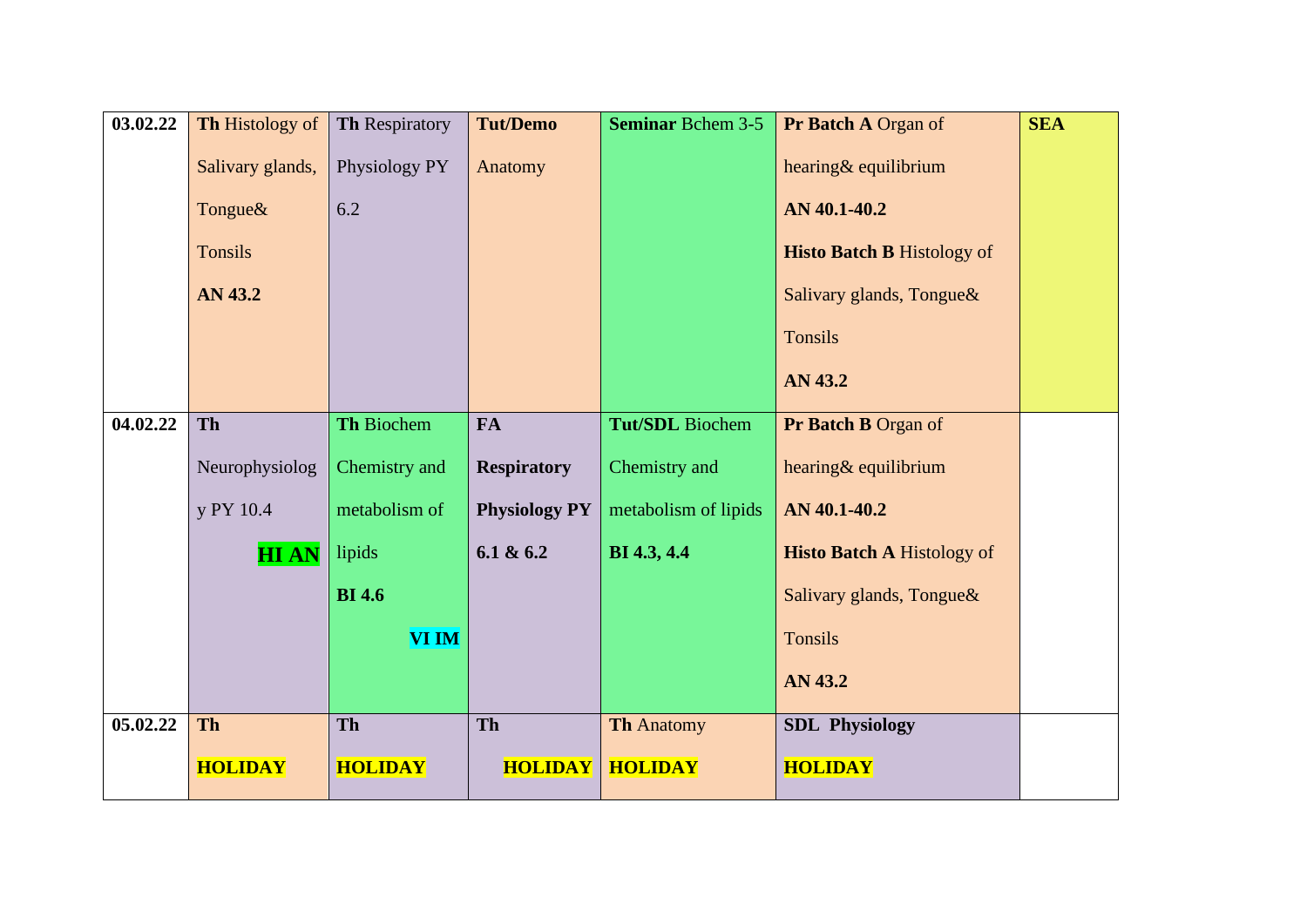| <b>Date</b> | 0900-1000                       | 1000-1100                                      | 1100-1200    | 1200-1300           | 1300-1400                        | 1400-1500    | 1600-1700  |
|-------------|---------------------------------|------------------------------------------------|--------------|---------------------|----------------------------------|--------------|------------|
| 07.02.22    | Th Biochem                      | <b>Demo-Pr Eyeall</b>                          |              |                     | Pr Respiratory Physiology        |              |            |
|             |                                 |                                                |              |                     |                                  |              |            |
|             | Chemistry and                   | <b>AN 41.1</b>                                 |              |                     | PY 6.8                           |              |            |
|             | metabolism of                   |                                                |              | <b>VI OP</b>        |                                  | VI CT        |            |
|             | lipids                          |                                                |              |                     |                                  |              |            |
|             | <b>BI</b> 4.7                   |                                                |              |                     |                                  |              |            |
|             | <b>VI IM</b>                    |                                                |              |                     |                                  |              |            |
| 08.02.22    | Tut                             | Th Back region<br><b>Demo-Pr</b> Back region 2 |              |                     | <b>Pr Respiratory Physiology</b> |              |            |
|             | Environmental                   | $\mathbf{1}$                                   | AN 42.1-42.3 |                     | PY 6.8 Batch A                   |              |            |
|             | Health<br>Problems <sub>2</sub> | AN 42.1-42.3                                   |              |                     |                                  | <b>VI CT</b> |            |
|             | <b>CM 3.2</b>                   |                                                |              |                     | Pr Biochem batch B               |              |            |
|             |                                 |                                                |              |                     | <b>ELISA</b>                     |              |            |
|             |                                 |                                                |              |                     | BI 11.16, 11.19                  |              |            |
| 09.02.22    | $ECE-2b$                        |                                                |              | <b>Demo Surface</b> | <b>Pr Respiratory Physiology</b> |              | <b>SEA</b> |
|             | <b>Batch A- Physiology</b>      |                                                |              | marking of Head&    | PY 6.8 Batch B                   |              |            |
|             |                                 | neck structures 1<br><b>Batch B- Anatomy</b>   |              |                     |                                  | <b>VI CT</b> |            |
|             | <b>Batch C- Biochemistry</b>    |                                                |              | AN 43.5-43.6        | Pr Biochem batch A               |              |            |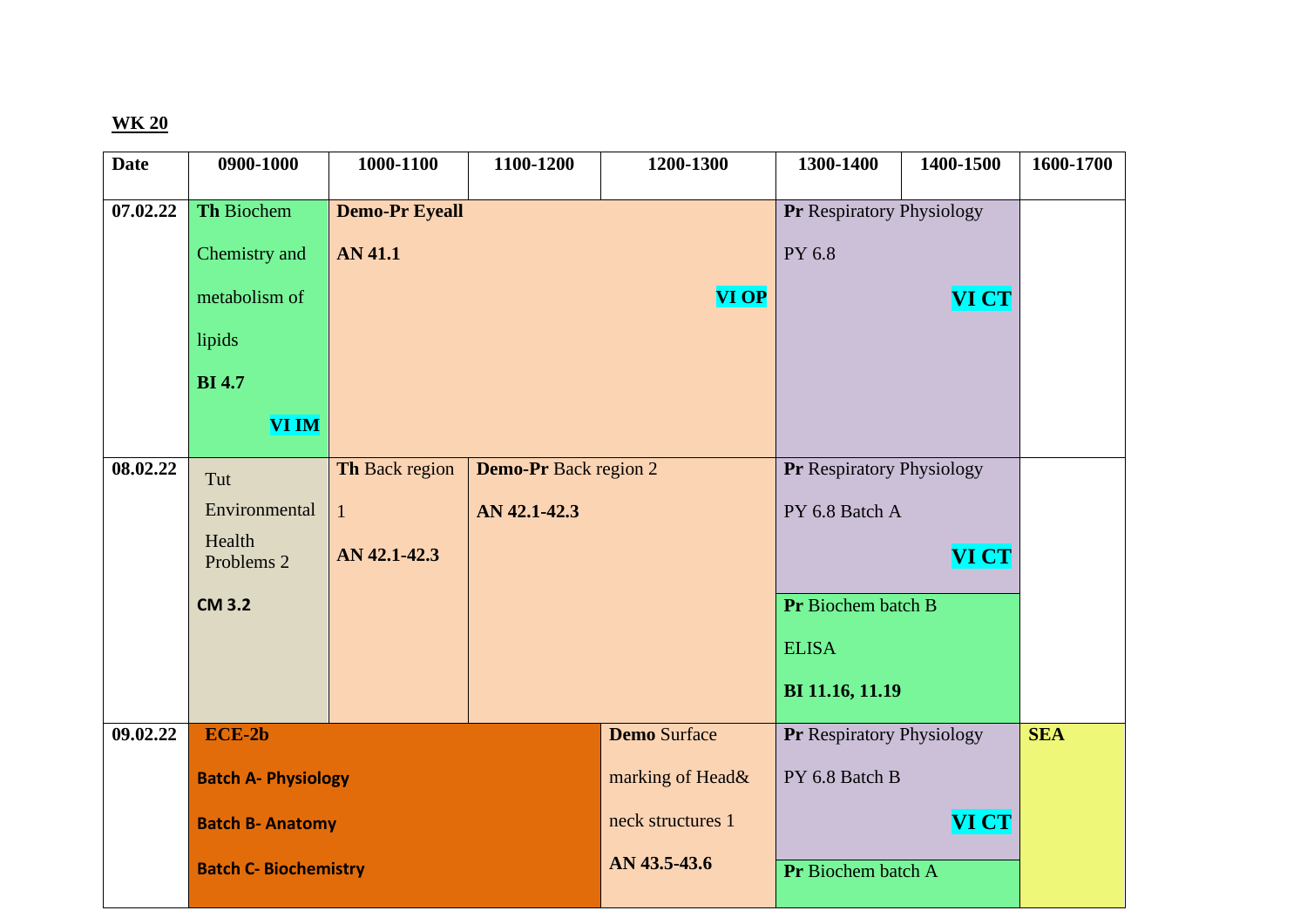|          |                       |                |                     | <b>VI SU</b>             | <b>ELISA</b>                         |            |
|----------|-----------------------|----------------|---------------------|--------------------------|--------------------------------------|------------|
|          |                       |                |                     |                          | BI 11.16, 11.19                      |            |
| 10.02.22 | Th Joints of          | Th Respiratory | <b>Demo Surface</b> | <b>Seminar Bchem 3-5</b> | <b>Histo Batch A&amp; B Revision</b> | <b>SEA</b> |
|          |                       |                |                     |                          |                                      |            |
|          | Head& neck            | Physiology PY  | marking of          |                          | <b>General Histology and</b>         |            |
|          | <b>AN 43.1</b>        | 6.3            | Head& neck          |                          | Histology of Head& neck              |            |
|          |                       |                | structures 2        |                          |                                      |            |
|          |                       |                | AN 43.5-43.6        |                          |                                      |            |
|          |                       |                | <b>VI SU</b>        |                          |                                      |            |
| 11.02.22 | <b>Th Respiratory</b> | Th Biochem     | Th Respiratory      | Th Biochem               | Pr Anatomy                           |            |
|          |                       |                |                     |                          |                                      |            |
|          | Physiology PY         | Chemistry and  | Physiology PY       | Chemistry and            |                                      |            |
|          | 6.3                   | metabolism of  | 6.3                 | metabolism of lipids     |                                      |            |
|          |                       | lipids         |                     | <b>BI</b> 4.7            |                                      |            |
|          |                       | <b>BI</b> 4.7  |                     | <b>VI IM</b>             |                                      |            |
|          |                       | <b>VI IM</b>   |                     |                          |                                      |            |
| 12.02.22 | <b>Demo</b>           | Th Respiratory | Th                  | <b>Demo Radiographs</b>  | Pr Integrated Physiology PY          |            |
|          | Radiographs of        | Physiology PY  | Neurophysiolo       | of Head& neck            | 11.4                                 |            |
|          | Head& neck 1          | 6.3            | gy PY 10.4          | AN 43.7                  | VI IM, AS                            |            |
|          | AN 43.7               |                | <b>HIAN</b>         |                          |                                      |            |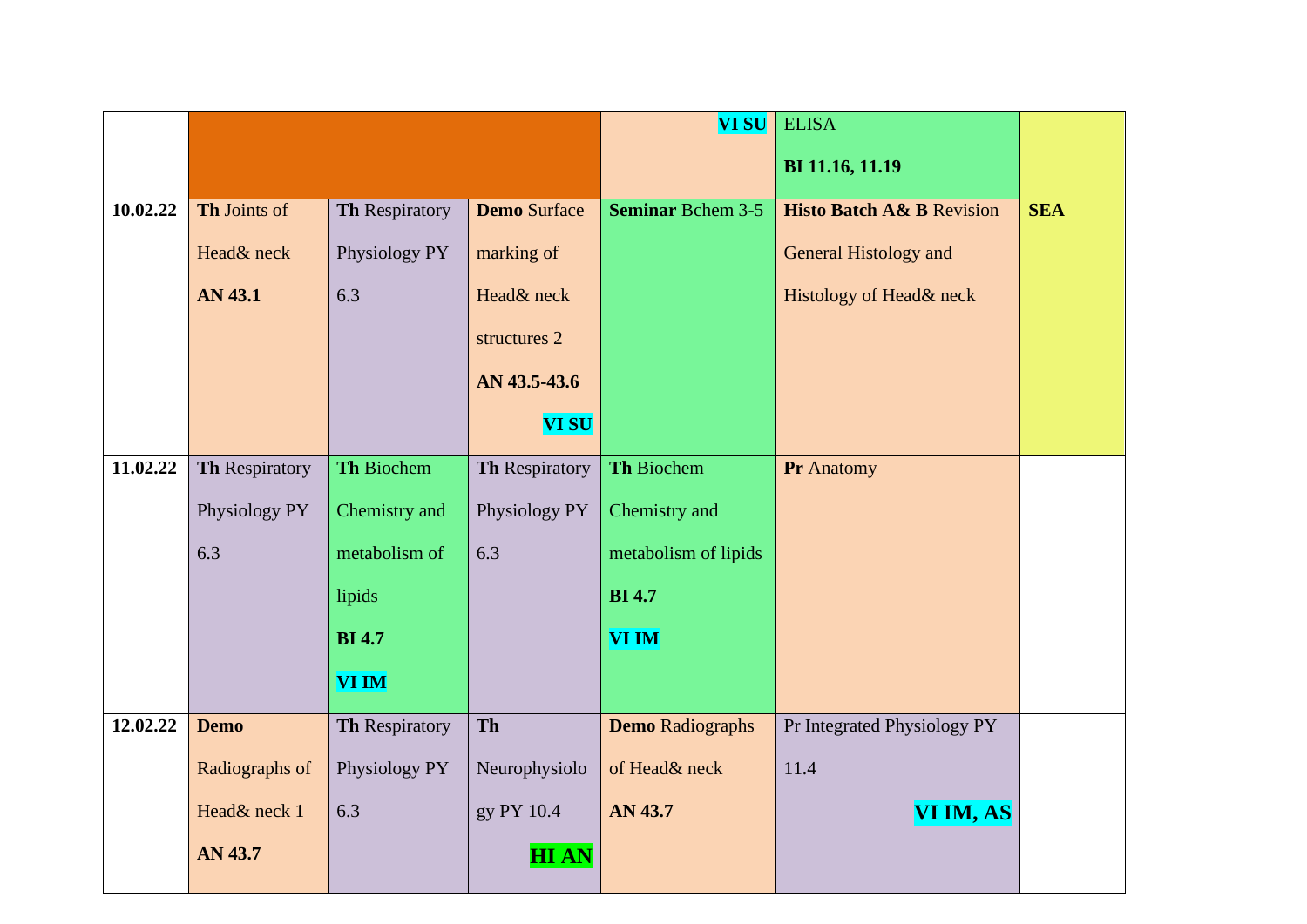| <b>Date</b> | 0900-1000         | 1000-1100       | 1100-1200       | 1200-1300       | 1300-1400                        | 1400-1500 | 1600-1700     |
|-------------|-------------------|-----------------|-----------------|-----------------|----------------------------------|-----------|---------------|
| 14.02.22    | Th Biochem        | <b>Revision</b> |                 |                 | <b>Pr Respiratory Physiology</b> |           |               |
|             |                   |                 |                 |                 |                                  |           |               |
|             | Chemistry and     |                 |                 |                 | PY 6.9                           |           |               |
|             | metabolism of     |                 |                 |                 |                                  |           |               |
|             | protein           |                 |                 |                 |                                  |           |               |
|             | <b>BI</b> 5.1     |                 |                 |                 |                                  |           |               |
| 15.02.22    | Tut               |                 |                 |                 | <b>Pr Respiratory Physiology</b> |           |               |
|             | Environmen        |                 |                 |                 | PY 6.9 Batch A                   |           |               |
|             |                   |                 |                 |                 |                                  |           |               |
|             | tal Health        |                 |                 |                 | Pr Biochem batch B               |           |               |
|             | Problems 3        |                 |                 |                 | Revision                         |           |               |
|             | <b>CM 3.2</b>     |                 |                 |                 |                                  |           |               |
| 16.02.22    | <b>ECE+AETCOM</b> |                 |                 | <b>Revision</b> | Pr Physiology Batch B            |           | <b>SEA</b>    |
|             |                   |                 |                 |                 |                                  |           |               |
|             | <b>HOLIDAY</b>    |                 |                 | <b>HOLIDAY</b>  | Pr Biochem batch A               |           | <b>HOLIDA</b> |
|             |                   |                 |                 |                 | <b>HOLIDAY</b>                   |           | Y             |
| 17.02.22    | <b>Revision</b>   | Th Respiratory  | <b>Revision</b> | <b>Revision</b> | <b>Revision</b>                  |           | <b>SEA</b>    |
|             |                   |                 |                 |                 |                                  |           |               |
|             |                   | Physiology PY   |                 |                 |                                  |           |               |
|             |                   | 6.4             |                 |                 |                                  |           |               |
|             |                   |                 |                 |                 |                                  |           |               |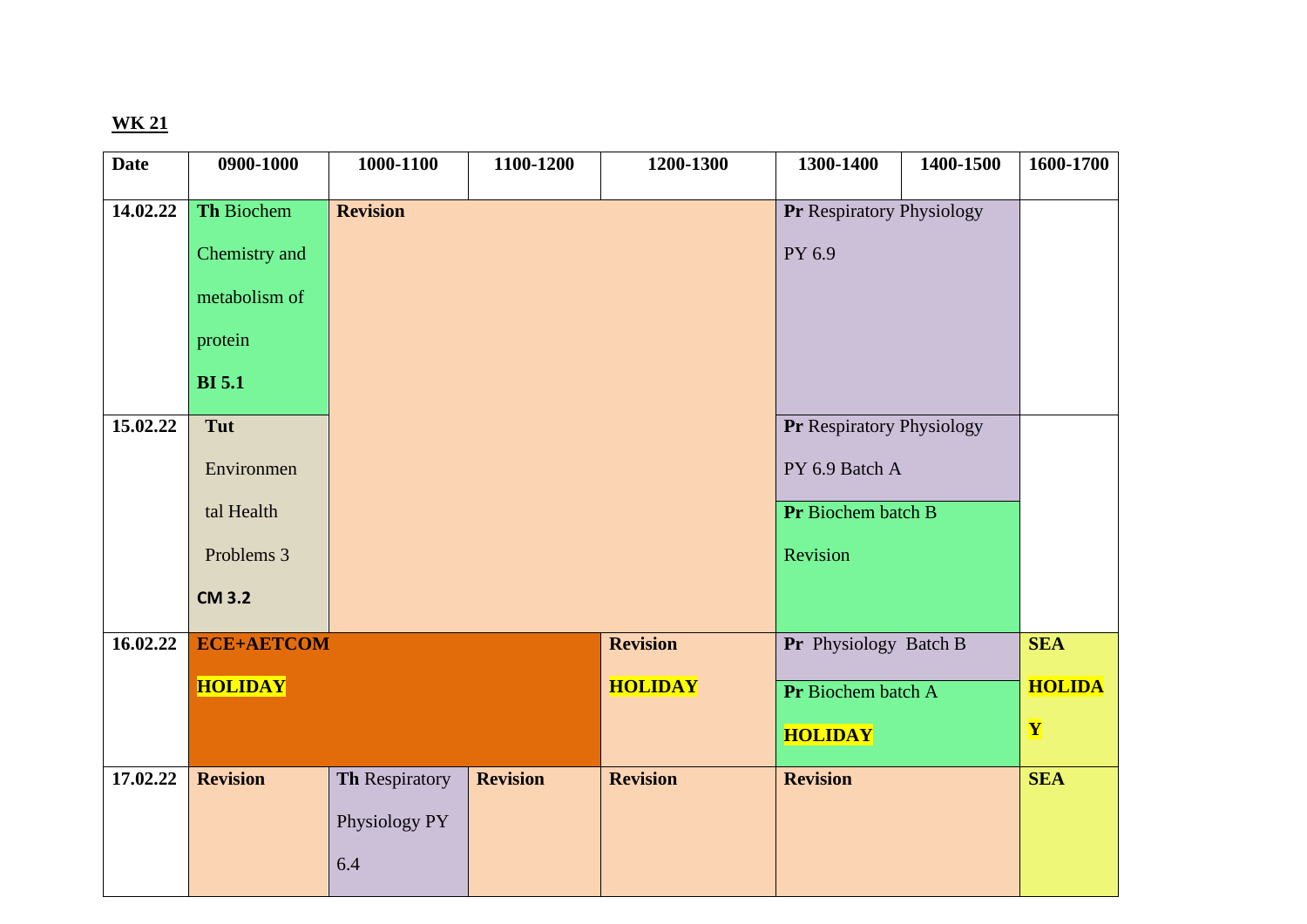| 18.02.22 | Th             | Th Biochem     | <b>FA</b>          | <b>Tut/SDL</b> Biochem | <b>Revision</b>            |  |
|----------|----------------|----------------|--------------------|------------------------|----------------------------|--|
|          | Neurophysiolog | Chemistry and  | <b>Respiratory</b> | Lipid Metabolism       |                            |  |
|          | y PY 10.4      | metabolism of  | PY 6.3 & 6.4       | <b>PCT BI 4.1-4.7</b>  |                            |  |
|          | <b>HIAN</b>    | protein        |                    |                        |                            |  |
|          |                | <b>BI</b> 5.2  |                    |                        |                            |  |
|          |                | VI PA, IM      |                    |                        |                            |  |
|          |                | <b>HIPY</b>    |                    |                        |                            |  |
| 19.02.22 | Th             | Th Respiratory | Th                 | Th Meninges & CSF      | <b>Seminar Respiratory</b> |  |
|          | Development of | Physiology PY  | Neurophysiolo      | AN 56.1-56.2           | Physiology PY 6.6          |  |
|          | <b>CNS</b>     | 6.5            | gy PY 10.4         | <b>VI IM</b>           |                            |  |
|          | AN 64.1-64.3   |                | <b>HIAN</b>        |                        |                            |  |
|          | VI OG          |                |                    |                        |                            |  |

| <b>Date</b> | 0900-1000         | 1000-1100             | 1100-1200                        | 1200-1300 | 1300-1400             | 1400-1500 | 1600-1700 |
|-------------|-------------------|-----------------------|----------------------------------|-----------|-----------------------|-----------|-----------|
|             |                   |                       |                                  |           |                       |           |           |
| 21.02.22    | <b>Th Biochem</b> | <b>Th Spinal Cord</b> | <b>Pr</b> Meninges & Spinal Cord |           | <b>Pr NMP PY 3.18</b> |           |           |
|             |                   |                       |                                  |           |                       |           |           |
|             | Chemistry and     |                       | AN 56.1& 57.1-57.4               |           |                       |           |           |
|             |                   |                       |                                  |           |                       |           |           |
|             | Metabolism of     | AN 57.1-57.4          |                                  |           |                       |           |           |
|             | Protein           | <b>VI IM</b>          |                                  |           |                       |           |           |
|             |                   |                       |                                  |           |                       |           |           |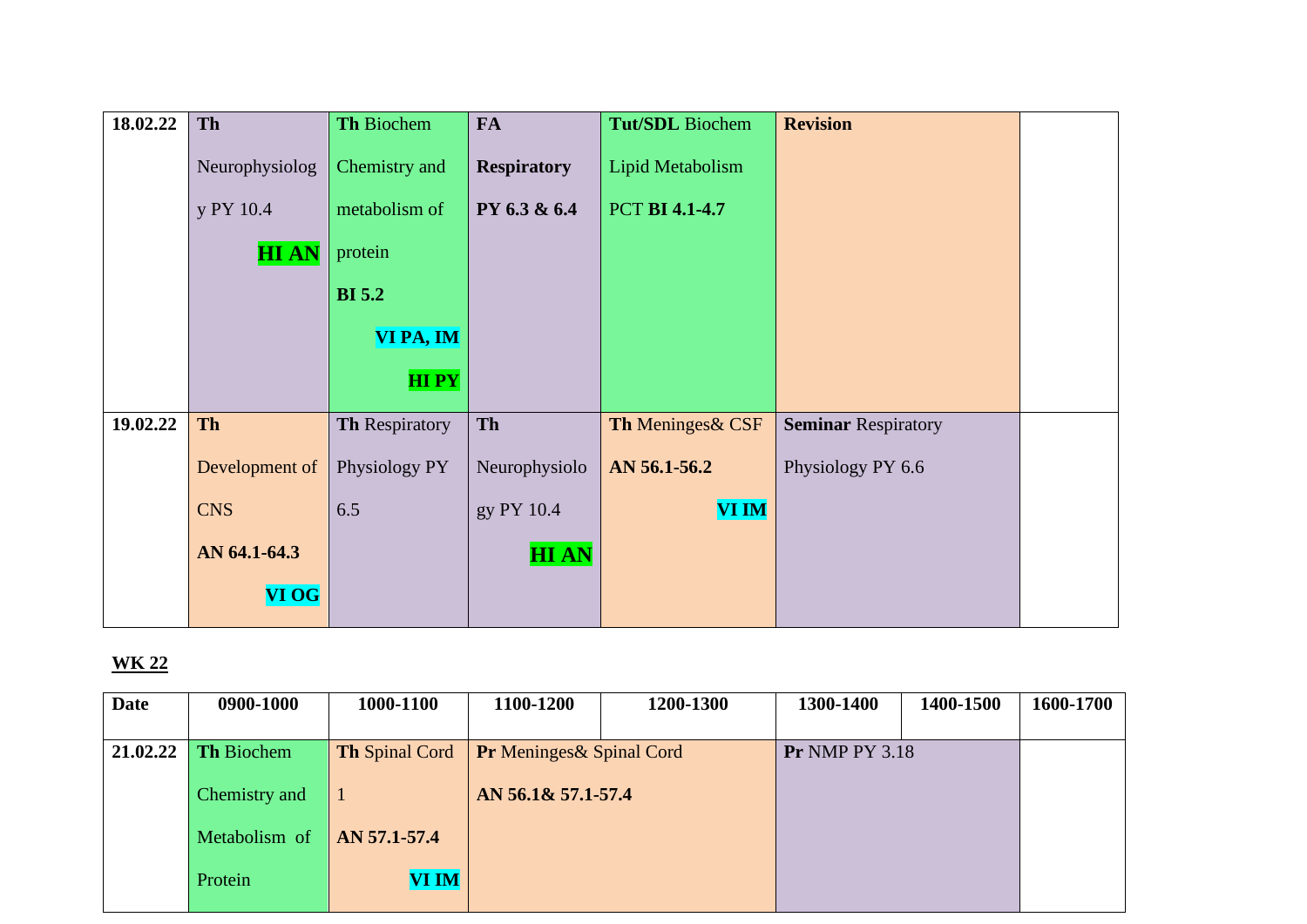|          | <b>BI</b> 5.3                |                             |                        |                          |                                 |            |
|----------|------------------------------|-----------------------------|------------------------|--------------------------|---------------------------------|------------|
|          | <b>VI PE</b>                 |                             |                        |                          |                                 |            |
|          |                              |                             |                        |                          |                                 |            |
|          |                              |                             |                        |                          |                                 |            |
| 22.02.22 | CM                           | Th Medulla                  | <b>SDL</b> Spinal Cord | FA Meninges&             | Pr Respiratory Physiology       |            |
|          | <b>Compensatory</b>          | Olongata                    | AN 57.1-57.4           | CSF & Spinal             | PY 6.10 Batch A                 |            |
|          | class                        | AN 58.1-58.4                | <b>VI IM</b>           | Cord                     | Pr Biochem batch B              |            |
|          |                              | <b>VI IM</b><br><b>HIPY</b> |                        | AN $56.1 - 56.2$ &       | <b>Protein Colour Reactions</b> |            |
|          |                              |                             |                        | 57.1-57.4                | <b>BI</b> 5.1                   |            |
| 23.02.22 | ECE-2c                       |                             |                        | <b>SDL</b> Anatomy       | Pr Physio batch B               | <b>SEA</b> |
|          | <b>Batch A- Biochemistry</b> |                             |                        |                          |                                 |            |
|          | <b>Batch B- Physiology</b>   |                             |                        |                          | Pr Biochem batch A              |            |
|          | <b>Batch C- Anatomy</b>      |                             |                        |                          | <b>Protein Colour Reactions</b> |            |
|          |                              |                             |                        |                          | <b>BI</b> 5.1                   |            |
|          |                              |                             |                        |                          |                                 |            |
| 24.02.22 | <b>Th Pons</b>               | Th Respiratory              | <b>SDL</b> Midbrain    | <b>Seminar Bchem 3-5</b> | Pr Medulla Olongata, Pons&      | <b>SEA</b> |
|          |                              |                             |                        |                          |                                 |            |
|          | AN 59.1-59.3                 | Physiology PY               | AN 61.1-61.2           |                          | Midbrain                        |            |
|          |                              | 6.6                         |                        |                          | AN 58.1-58.4, AN 59.1-59.3      |            |
|          |                              |                             |                        |                          | & AN 61.1-61.2                  |            |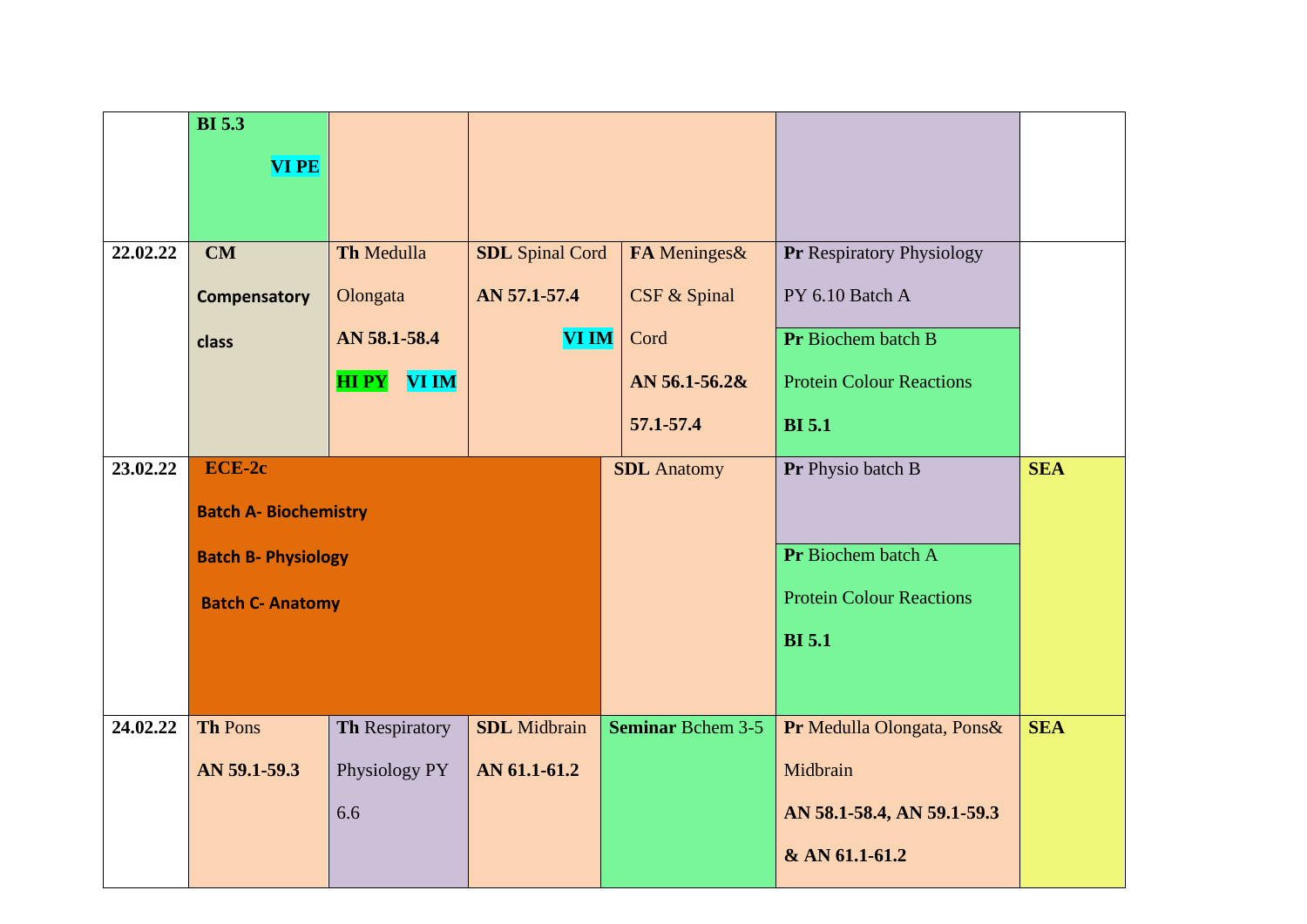| 25.02.22 | Th                      | Th Biochem     | <b>FA</b>            | <b>Tut/SDL</b> Biochem | Pr Medulla Olongata, Pons& |  |
|----------|-------------------------|----------------|----------------------|------------------------|----------------------------|--|
|          | Neurophysiolog          | Chemistry $\&$ | <b>Respiratory</b>   | Chemistry and          | Midbrain                   |  |
|          | y PY 10.4 HI            | Metabolism of  | <b>Physiology PY</b> | Metabolism of          | AN 58.1-58.4, AN 59.1-59.3 |  |
|          | AN                      | Protein        | 6.5 & 6.6            | Protein                | & AN 61.1-61.2             |  |
|          |                         | <b>BI</b> 5.4  |                      | <b>BI</b> 5.3          |                            |  |
|          |                         | <b>VIPE</b>    |                      |                        |                            |  |
| 26.02.22 | <b>Th</b>               | Th CVS PY 5.1  | Th                   | Th Cerebellum          | <b>Seminar Integrated</b>  |  |
|          | Development of          | <b>HIAN</b>    | Neurophysiolo        | AN 60.1-60.2           | Physiology PY 11.8         |  |
|          | lung, pleura&           |                | gy PY 10.4           |                        |                            |  |
|          | heart 1                 |                | <b>HIAN</b>          |                        |                            |  |
|          | AN 25.2-25.7            |                |                      |                        |                            |  |
|          | <b>HI PY VI IM&amp;</b> |                |                      |                        |                            |  |
|          | PE                      |                |                      |                        |                            |  |

| <b>Date</b> | 0900-1000         | 1000-1100            | 1100-1200                                                     | 1200-1300 | 1300-1400  | 1400-1500 | 1600-1700 |
|-------------|-------------------|----------------------|---------------------------------------------------------------|-----------|------------|-----------|-----------|
| 28.02.22    | <b>Th Biochem</b> | <b>Pr</b> Cerebellum | <b>FA Medulla Olongata, Pons, Midbrain Pr</b> PCT Respiratory |           |            |           |           |
|             | Chemistry and     | $AN 60.1-60.2$       | & Cerebellum                                                  |           | Physiology |           |           |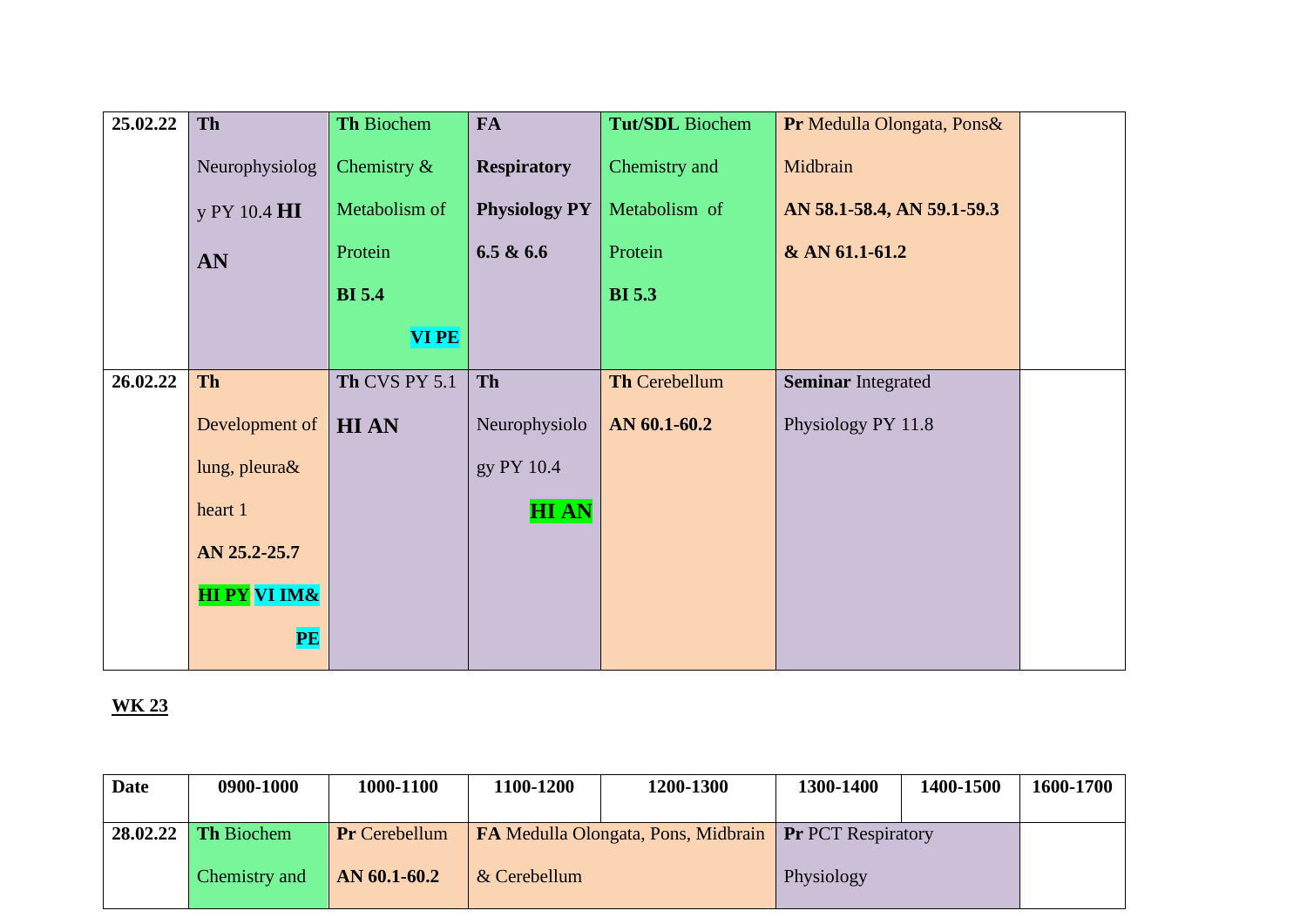|          | Metabolism of                |                   |                          | AN 58.1-58.4, AN 59.1-59.3, AN |                                 |            |
|----------|------------------------------|-------------------|--------------------------|--------------------------------|---------------------------------|------------|
|          | Protein                      |                   | 61.1-61.2 & AN 60.1-60.2 |                                |                                 |            |
|          | <b>BI</b> 5.4                |                   |                          |                                |                                 |            |
|          | <b>VI PE</b>                 |                   |                          |                                |                                 |            |
|          |                              |                   |                          |                                |                                 |            |
| 01.03.22 | CM                           | <b>Th Anatomy</b> | Pr Anatomy               |                                | Pr Physio batch A               |            |
|          | <b>HOLIDAY</b>               | <b>HOLIDAY</b>    | <b>HOLIDAY</b>           |                                | <b>HOLIDAY</b>                  |            |
|          |                              |                   |                          |                                |                                 |            |
|          |                              |                   |                          |                                | Pr Biochem batch B              |            |
|          |                              |                   |                          |                                |                                 |            |
|          |                              |                   |                          |                                | <b>HOLIDAY</b>                  |            |
|          |                              |                   |                          |                                |                                 |            |
| 02.03.22 | ECE-3a                       |                   |                          | <b>SDL</b> Cr N Nuclei&        | Pr Respiratory Physiology       | <b>SEA</b> |
|          | <b>Batch A- Anatomy</b>      |                   |                          | Cerebral hemisphere            | PY 6.10 Batch B                 |            |
|          |                              |                   |                          |                                |                                 |            |
|          | <b>Batch B- Biochemistry</b> |                   |                          | $\mathbf{1}$                   | Pr Biochem batch A              |            |
|          | <b>Batch C- Physiology</b>   |                   |                          | AN 62.1-62.6                   | <b>Protein Colour Reactions</b> |            |
|          |                              |                   |                          |                                | <b>BI</b> 5.1                   |            |
| 03.03.22 | Th Cr N Nuclei               | Th CVS PY 5.1     | Th Cr <sub>N</sub>       | <b>Seminar Bchem 3-5</b>       | Demo-Pr Cr N Nuclei &           | <b>SEA</b> |
|          | & Cerebral                   |                   | Nuclei &                 |                                | Cerebral hemisphere 4-5         |            |
|          | hemisphere 2                 |                   | Cerebral                 |                                | AN 62.1-62.6                    |            |
|          |                              |                   |                          |                                |                                 |            |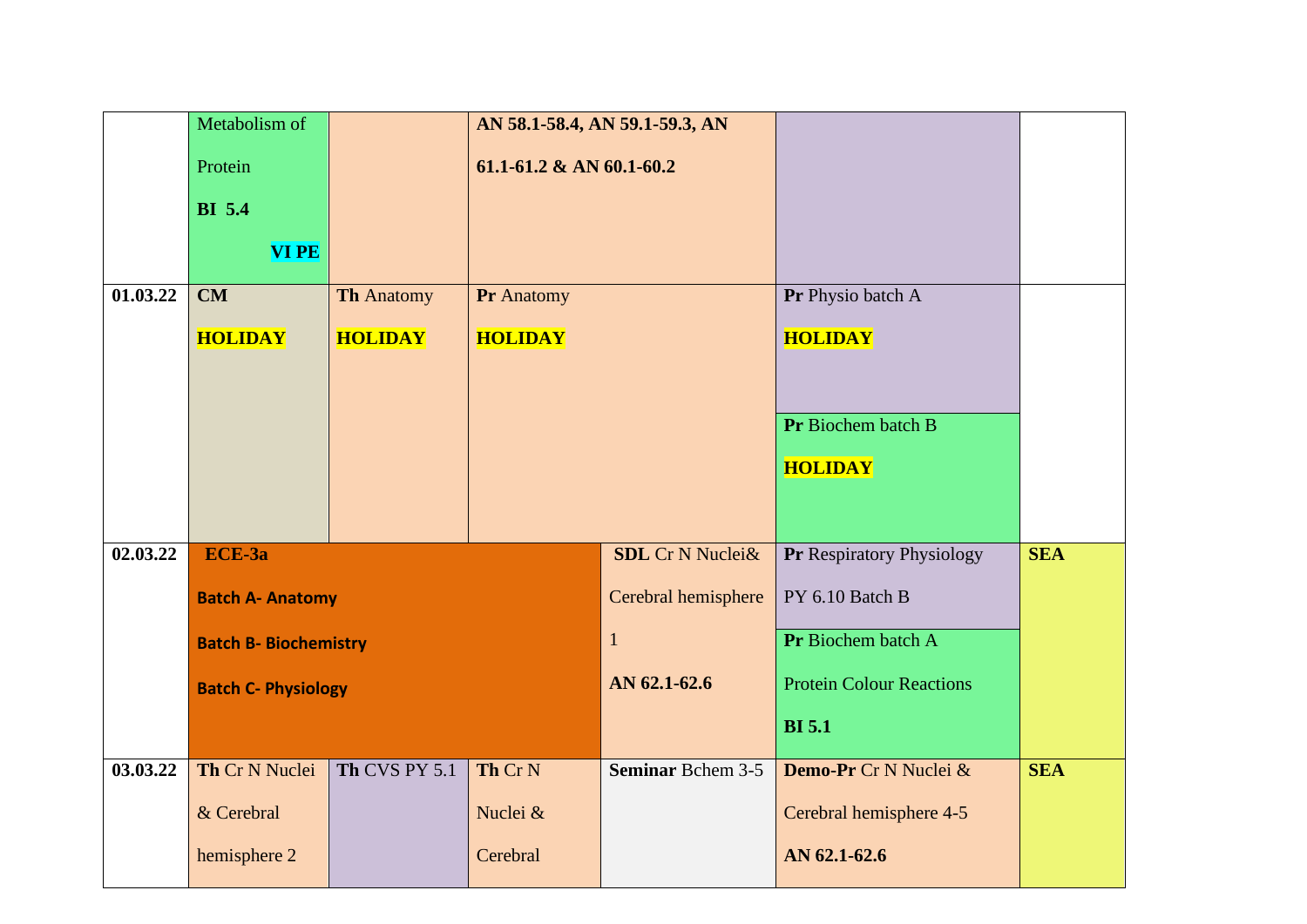|          | AN 62.1-62.6            |               | hemisphere 3       |                     |                         |  |
|----------|-------------------------|---------------|--------------------|---------------------|-------------------------|--|
|          | <b>HI PY VI IM</b>      |               | AN 62.1-62.6       |                     |                         |  |
|          |                         |               | <b>HI PY VI IM</b> |                     |                         |  |
|          |                         |               |                    |                     |                         |  |
| 04.03.22 | Th                      | Th Biochem    | FA CVS PY          | Tut/SDL Biochem     | Demo-Pr Cr N Nuclei &   |  |
|          | Neurophysiolog          | Chemistry and | 5.1                | Chemistry and       | Cerebral hemisphere 6-7 |  |
|          | y PY 10.4 HI            | Metabolism of |                    | Metabolism of       | AN 62.1-62.6            |  |
|          | AN                      | Protein       |                    | Protein             |                         |  |
|          |                         | <b>BI</b> 5.4 |                    | <b>BI</b> 5.4       |                         |  |
|          |                         | <b>VIPE</b>   |                    |                     |                         |  |
| 05.03.22 | <b>Th</b>               | Th CVS PY 5.2 | Th                 | FA Cr N Nuclei &    | <b>Quiz Respiratory</b> |  |
|          | Development of          |               | Neurophysiolo      | Cerebral hemisphere | Physiology              |  |
|          | lung, pleura&           |               | gy PY 10.4         | AN 62.1-62.6        |                         |  |
|          | heart 2                 |               | <b>HIAN</b>        |                     |                         |  |
|          | AN 25.2-25.7            |               |                    |                     |                         |  |
|          | <b>HI PY VI IM&amp;</b> |               |                    |                     |                         |  |
|          | PE                      |               |                    |                     |                         |  |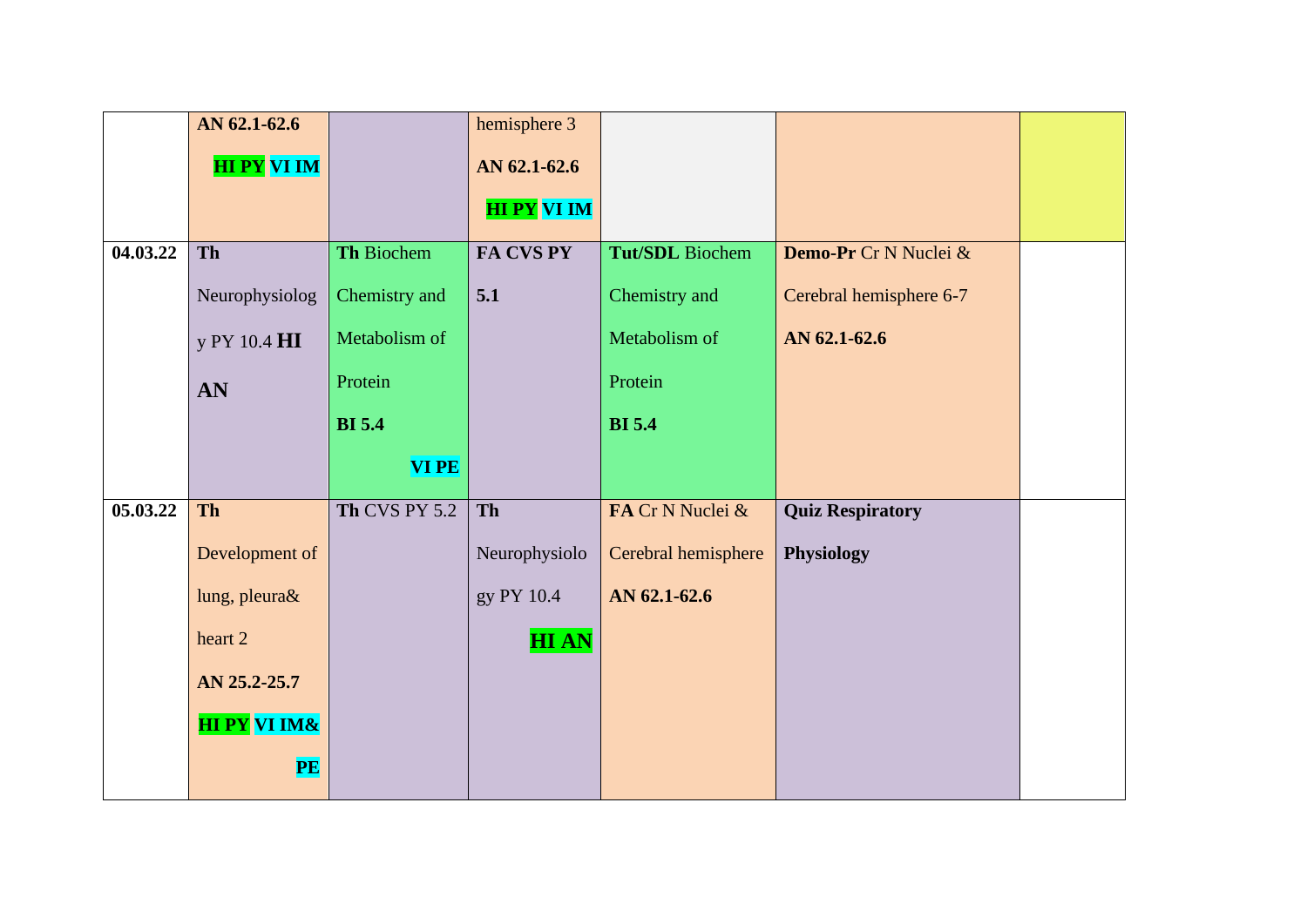| <b>Date</b> | 0900-1000                  | 1000-1100             | 1100-1200             | 1200-1300 | 1300-1400              | 1400-1500          | 1600-1700  |
|-------------|----------------------------|-----------------------|-----------------------|-----------|------------------------|--------------------|------------|
| 07.03.22    | Th Biochem                 | <b>Th Ventricular</b> | Pr Ventricular system |           | <b>Pr CVS PY 5.12</b>  |                    |            |
|             | Chemistry and              | system                | AN 63.1-63.2          |           |                        |                    |            |
|             | Metabolism of              | AN 63.1-63.2          |                       |           |                        |                    |            |
|             | Protein                    | <b>HI PY VI PE</b>    |                       |           |                        |                    |            |
|             | <b>BI</b> 5.5              |                       |                       |           |                        |                    |            |
|             | <b>VI IM</b>               |                       |                       |           |                        |                    |            |
| 08.03.22    | Tut                        | Th Histology of       | Pr Histology of CNS   |           | Pr CVS PY 5.12 Batch A |                    |            |
|             | Environmen                 | <b>CNS</b>            | AN 64.1               |           | Pr Biochem batch B     |                    |            |
|             | tal Health                 | AN 64.1               |                       |           | Protein precipitation  |                    |            |
|             | Problems 4                 |                       |                       |           | Reactions              |                    |            |
|             | <b>CM 3.2</b>              |                       |                       |           | <b>BI</b> 5.1          |                    |            |
| 09.03.22    | <b>Pandemic Management</b> |                       |                       |           | Pr CVS PY 5.12 Batch B |                    | <b>SEA</b> |
|             | <b>Module 1.1</b>          |                       |                       |           |                        | Pr Biochem batch A |            |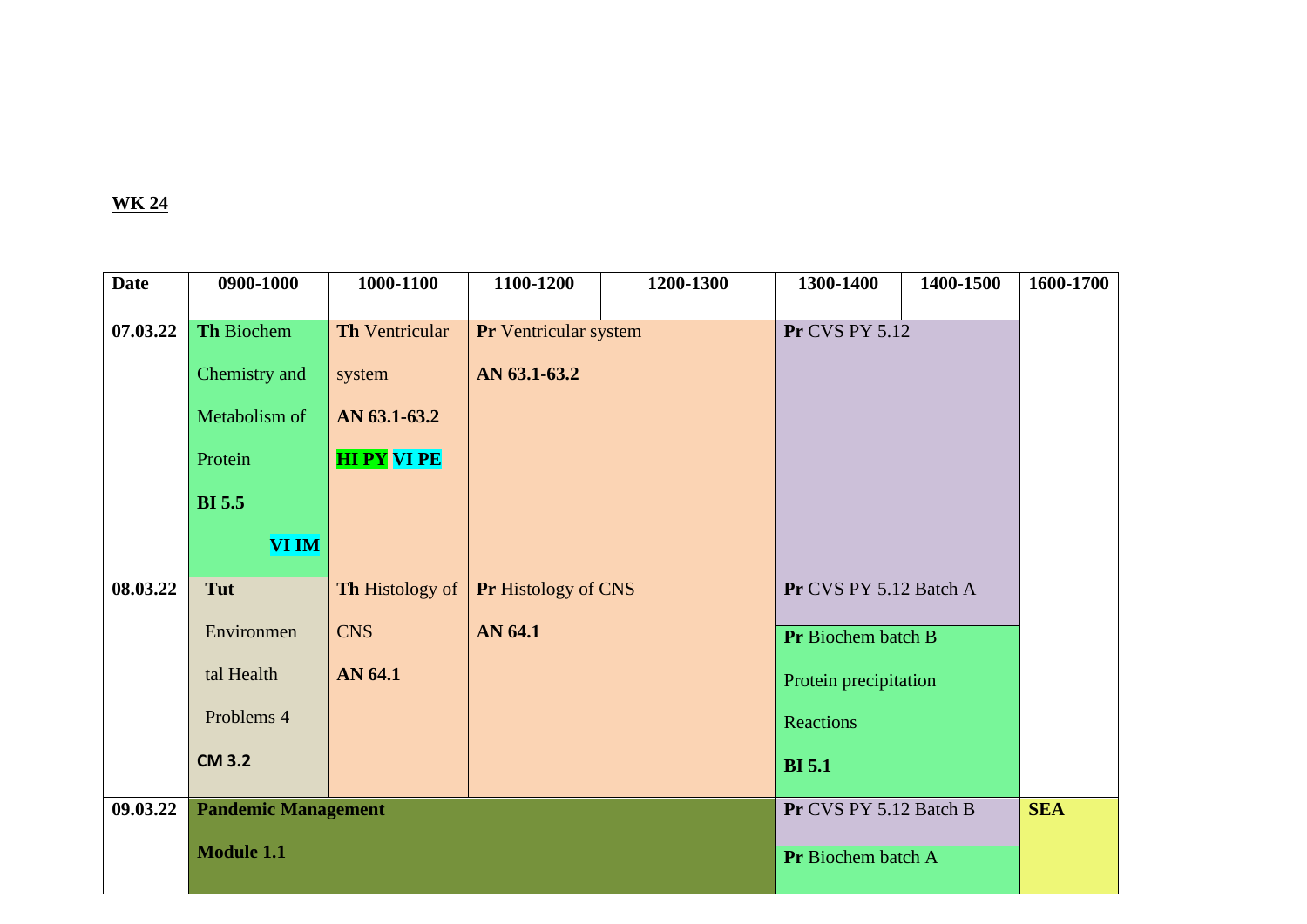|          |                         | <b>Infection Control: Part - I: Infection Control Practices -</b> |                 |                           | Protein precipitation          |            |
|----------|-------------------------|-------------------------------------------------------------------|-----------------|---------------------------|--------------------------------|------------|
|          |                         | <b>Handwashing, Decontamination, Use of PPEs</b>                  |                 |                           | Reactions                      |            |
|          | MI                      |                                                                   |                 |                           | <b>BI</b> 5.1                  |            |
|          |                         |                                                                   |                 |                           |                                |            |
| 10.03.22 | Th                      | Th CVS PY 5.3                                                     | <b>Th Fetal</b> | <b>Revision CNS</b>       |                                | <b>SEA</b> |
|          |                         |                                                                   |                 |                           |                                |            |
|          | Development of          |                                                                   | membranes 1     |                           |                                |            |
|          | lung, pleura&           |                                                                   | AN 80.1-80.5    |                           |                                |            |
|          | heart 3                 |                                                                   | <b>VI OG</b>    |                           |                                |            |
|          | AN 25.2-25.7            |                                                                   |                 |                           |                                |            |
|          | <b>HI PY VI IM&amp;</b> |                                                                   |                 |                           |                                |            |
|          | PE                      |                                                                   |                 |                           |                                |            |
| 11.03.22 | Th                      | Th Biochem                                                        | FA              | <b>Tut/SDL</b> Biochem    | <b>Revision CNS</b>            |            |
|          | Neurophysiolog          | Chemistry and                                                     | Neurophysiolo   | Chemistry and             |                                |            |
|          | y PY 10.5               | Metabolism of                                                     | gy PY 10.4 &    | Metabolism of             |                                |            |
|          | <b>HIAN</b>             | Protein                                                           | 10.5            | Protein                   |                                |            |
|          |                         | <b>BI</b> 5.5                                                     |                 | <b>BI</b> 5.4             |                                |            |
|          |                         | <b>VI IM</b>                                                      |                 |                           |                                |            |
| 12.03.22 | Th                      | Th CVS PY 5.3                                                     | Th              | <b>Th Fetal membranes</b> | <b>Seminar Neurophysiology</b> |            |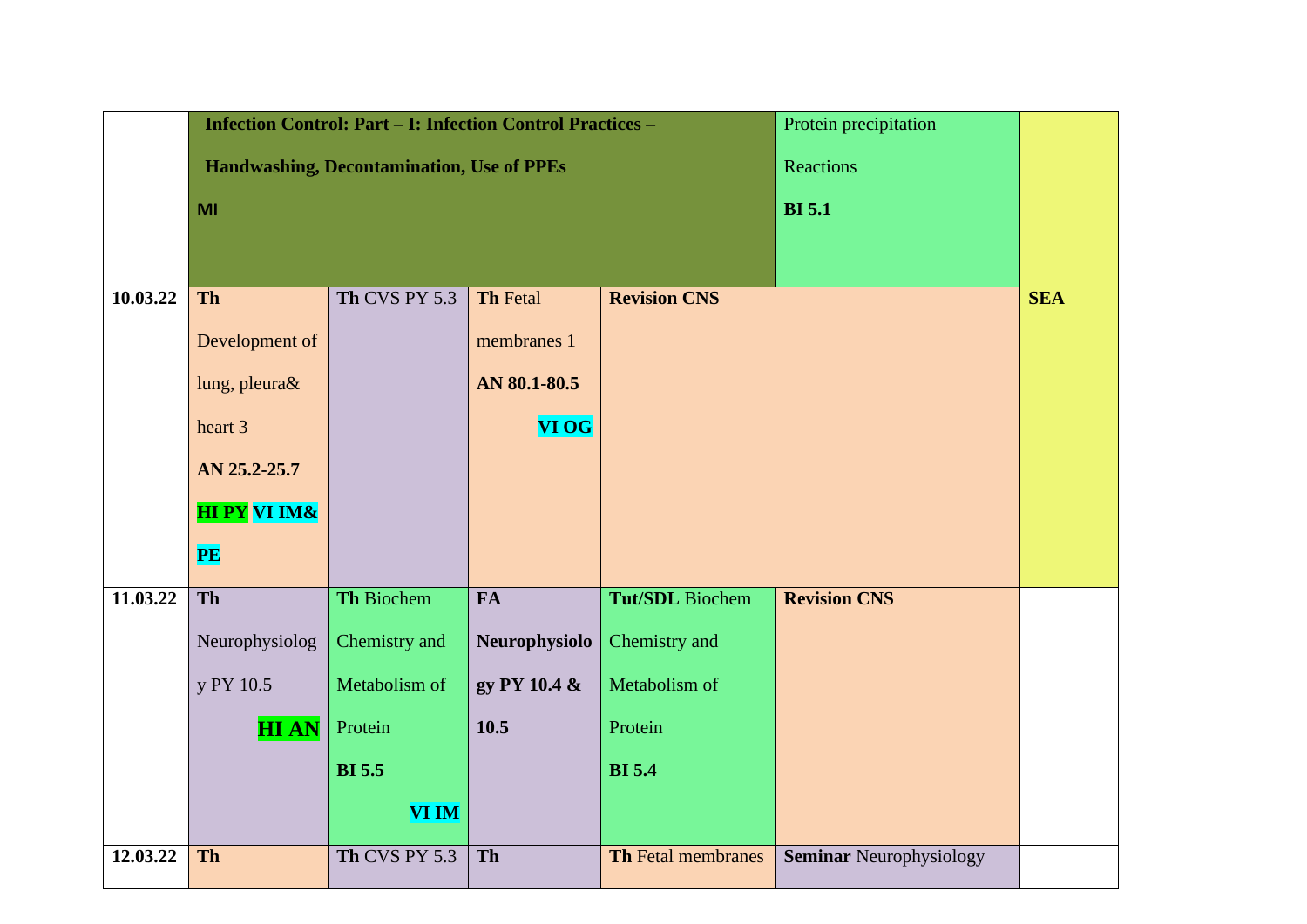| Development of          | Neurophysiolo | $\overline{2}$ | PY 10.6     |  |
|-------------------------|---------------|----------------|-------------|--|
| lung, pleura&           | gy PY 10.5    | AN 80.1-80.5   | <b>HIAN</b> |  |
| heart 4                 | <b>HIAN</b>   | VI OG          |             |  |
| AN 25.2-25.7            |               |                |             |  |
| <b>HI PY VI IM&amp;</b> |               |                |             |  |
| PE                      |               |                |             |  |

| <b>Date</b> | 0900-1000      | 1000-1100          | 1100-1200                     | 1200-1300 | 1300-1400                 | 1400-1500 | 1600-1700 |
|-------------|----------------|--------------------|-------------------------------|-----------|---------------------------|-----------|-----------|
|             |                |                    |                               |           |                           |           |           |
| 14.03.22    | Th Biochem     | <b>PCT CNS</b>     |                               |           | <b>Pr CVS PY 5.12</b>     |           |           |
|             | Metabolism and |                    |                               |           |                           |           |           |
|             | Homeostasis    |                    |                               |           |                           |           |           |
|             |                |                    |                               |           |                           |           |           |
|             | <b>BI</b> 6.1  |                    |                               |           |                           |           |           |
|             | <b>VI IM</b>   |                    |                               |           |                           |           |           |
| 15.03.22    | <b>Th</b>      | <b>Th</b> Thoracic | <b>Demo</b> Thoracic cage 2-3 |           | Pr CVS PY 5.12 Batch A    |           |           |
|             | International  | cage 1             | AN 21.1-21.11                 |           | <b>Pr</b> Biochem batch B |           |           |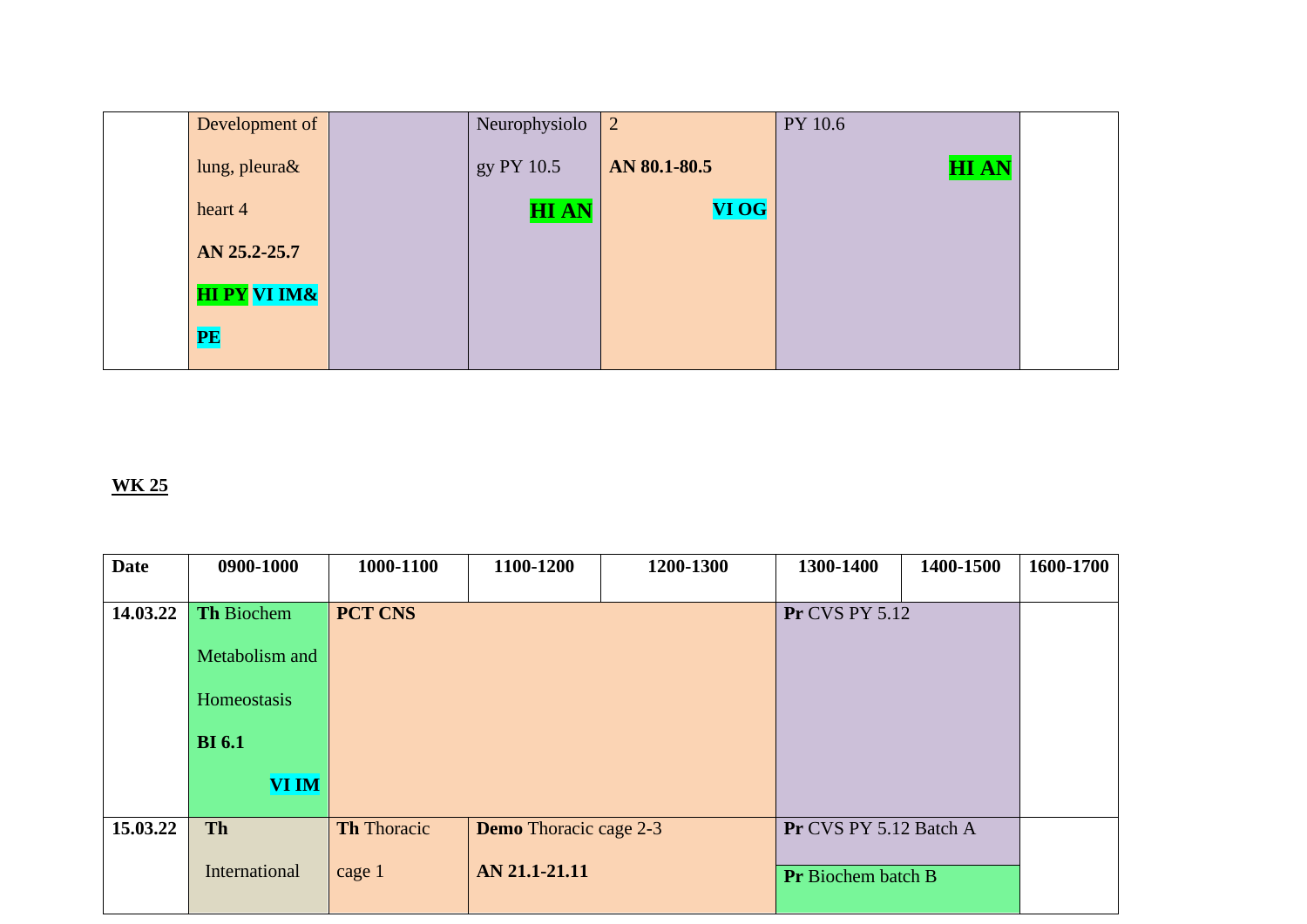|          | Health                       | AN 21.1-21.11     |                    |                          | <b>Analysis of Normal Urine</b> |            |  |
|----------|------------------------------|-------------------|--------------------|--------------------------|---------------------------------|------------|--|
|          | CM 18.1, 18.2                |                   |                    |                          | <b>BI</b> 11.3                  |            |  |
| 16.03.22 | ECE-3b                       |                   |                    | <b>SDL</b> Thoracic cage | Pr CVS PY 5.12 Batch B          | <b>SEA</b> |  |
|          | <b>Batch A- Physiology</b>   |                   |                    | $\overline{4}$           | Pr Biochem batch A              |            |  |
|          | <b>Batch B- Anatomy</b>      |                   |                    | AN 21.1-21.11            | Analysis of Normal Urine        |            |  |
|          | <b>Batch C- Biochemistry</b> |                   |                    | <b>BI</b> 11.3           |                                 |            |  |
| 17.03.22 | <b>Th Thoracic</b>           | Th CVS PY 5.5     | <b>Th Thoracic</b> | <b>Seminar Thoracic</b>  | Pr Thoracic cage                | <b>SEA</b> |  |
|          | cage 5                       | <b>VI IM</b>      | cage 6             | cage 7                   | AN 21.1-21.11                   |            |  |
|          | AN 21.1-21.11                |                   | AN 21.1-21.11      | AN 21.1-21.11            |                                 |            |  |
| 18.03.22 | Th                           | <b>Th Biochem</b> | FA CVS PY          | <b>Tut/SDL</b> Biochem   | Pr Thoracic cage                |            |  |
|          | Neurophysiolog               | Metabolism &      | $5.2 - 5.5$        | Chemistry and            | AN 21.1-21.11                   |            |  |
|          | y PY 10.7                    | Homeostasis       |                    | Metabolism of            |                                 |            |  |
|          |                              | <b>BI</b> 6.1     |                    | Protein                  |                                 |            |  |
|          |                              | <b>VI IM</b>      |                    | <b>BI</b> 5.5            |                                 |            |  |
| 19.03.22 | <b>Th Anatomy</b>            | Th Physiology     | Th Physiology      | <b>Th Anatomy</b>        | <b>Seminar</b>                  |            |  |
|          | <b>HOLIDAY</b>               | <b>HOLIDAY</b>    | <b>HOLIDAY</b>     | <b>HOLIDAY</b>           | <b>HOLIDAY</b>                  |            |  |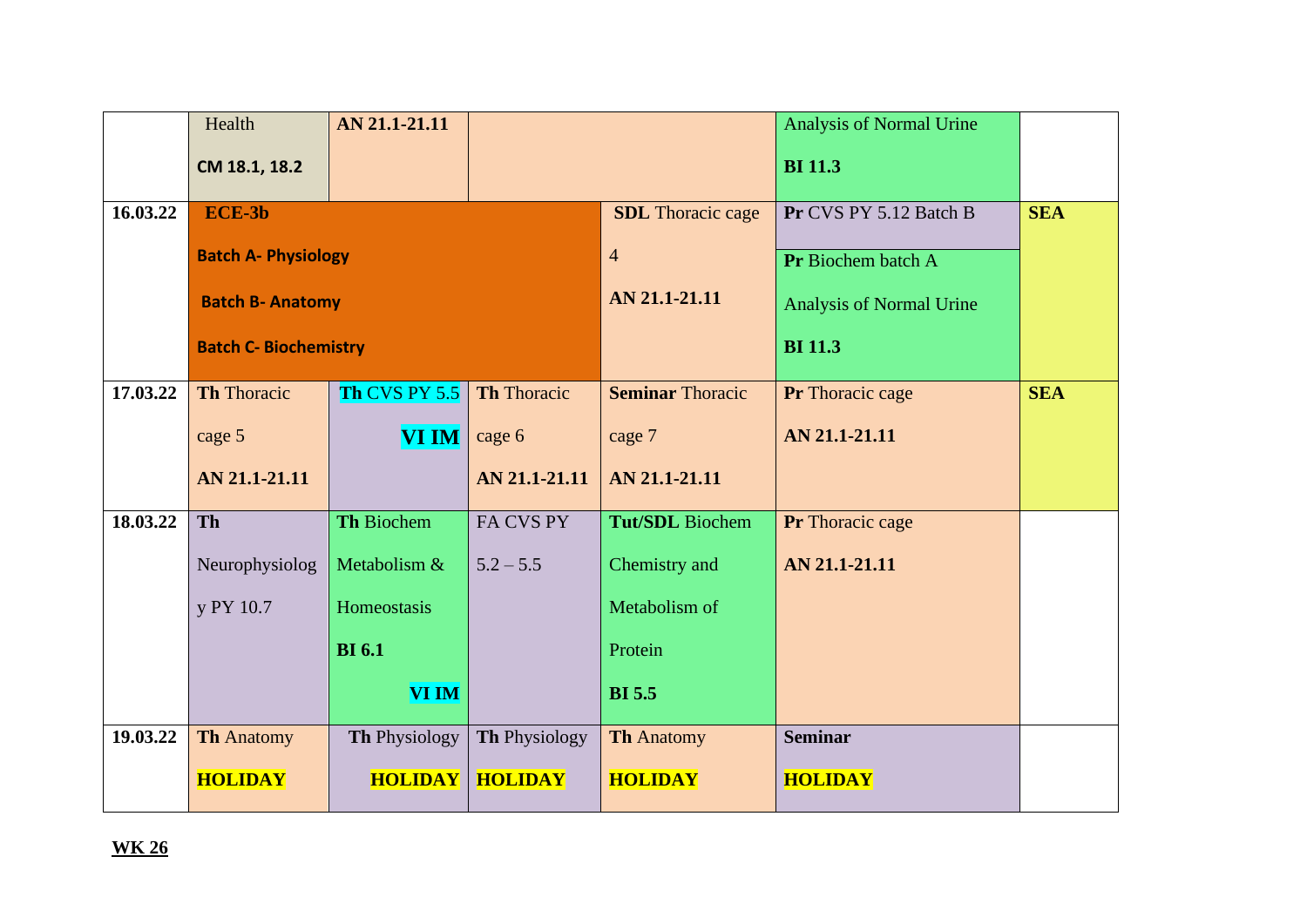| <b>Date</b> | 0900-1000         | 1000-1100               | 1100-1200                       | 1200-1300                | 1300-1400             | 1400-1500 | 1600-1700     |
|-------------|-------------------|-------------------------|---------------------------------|--------------------------|-----------------------|-----------|---------------|
| 21.03.22    | Th Biochem        | Demo Heart&             | Pr Heart& Pericardium           |                          | <b>Pr NMP PY 3.18</b> |           |               |
|             | Metabolism &      | Pericardium 1           | AN 22.1-22.7                    |                          |                       |           |               |
|             |                   |                         |                                 |                          |                       |           |               |
|             | Homeostasis       | AN 22.1-22.7            |                                 |                          |                       |           |               |
|             | <b>BI</b> 6.2     | <b>HI PY VI IM</b>      |                                 |                          |                       |           |               |
| 22.03.22    | Th                | <b>Th</b>               | Pr Development of lung, pleura& |                          | Pr Physio batch A     |           |               |
|             | International     | Development of          | heart 5                         |                          |                       |           |               |
|             | Health            | lung, pleura $\&$       | AN 25.2-25.7                    |                          | Pr Biochem batch B    |           |               |
|             | CM 18.1, 18.2     | heart 5                 | <b>HI PY VI IM&amp; PE</b>      |                          |                       |           |               |
|             |                   | AN 25.2-25.7            |                                 |                          |                       |           |               |
|             |                   | <b>HI PY VI IM&amp;</b> |                                 |                          |                       |           |               |
|             |                   | PE                      |                                 |                          |                       |           |               |
| 23.03.22    | <b>ECE+AETCOM</b> |                         |                                 | <b>FA Anatomy</b>        | Pr Physiology         |           | <b>SEA</b>    |
|             | <b>HOLIDAY</b>    |                         |                                 | <b>HOLIDAY</b>           | Pr Biochem batch A    |           | <b>HOLIDA</b> |
|             |                   |                         |                                 |                          | <b>HOLIDAY</b>        |           | $\mathbf{Y}$  |
| 24.03.22    | Th Heart&         | Th CVS PY 5.6           | Th Heart&                       | <b>Seminar Bchem 3-5</b> | Pr Batch B Heart &    |           | <b>SEA</b>    |
|             | Pericardium 2     | <b>HIAN</b>             | Pericardium 3                   |                          | Pericardium           |           |               |
|             | AN 22.1-22.7      | <b>VI IM</b>            | AN 22.1-22.7                    |                          | AN 22.1-22.7          |           |               |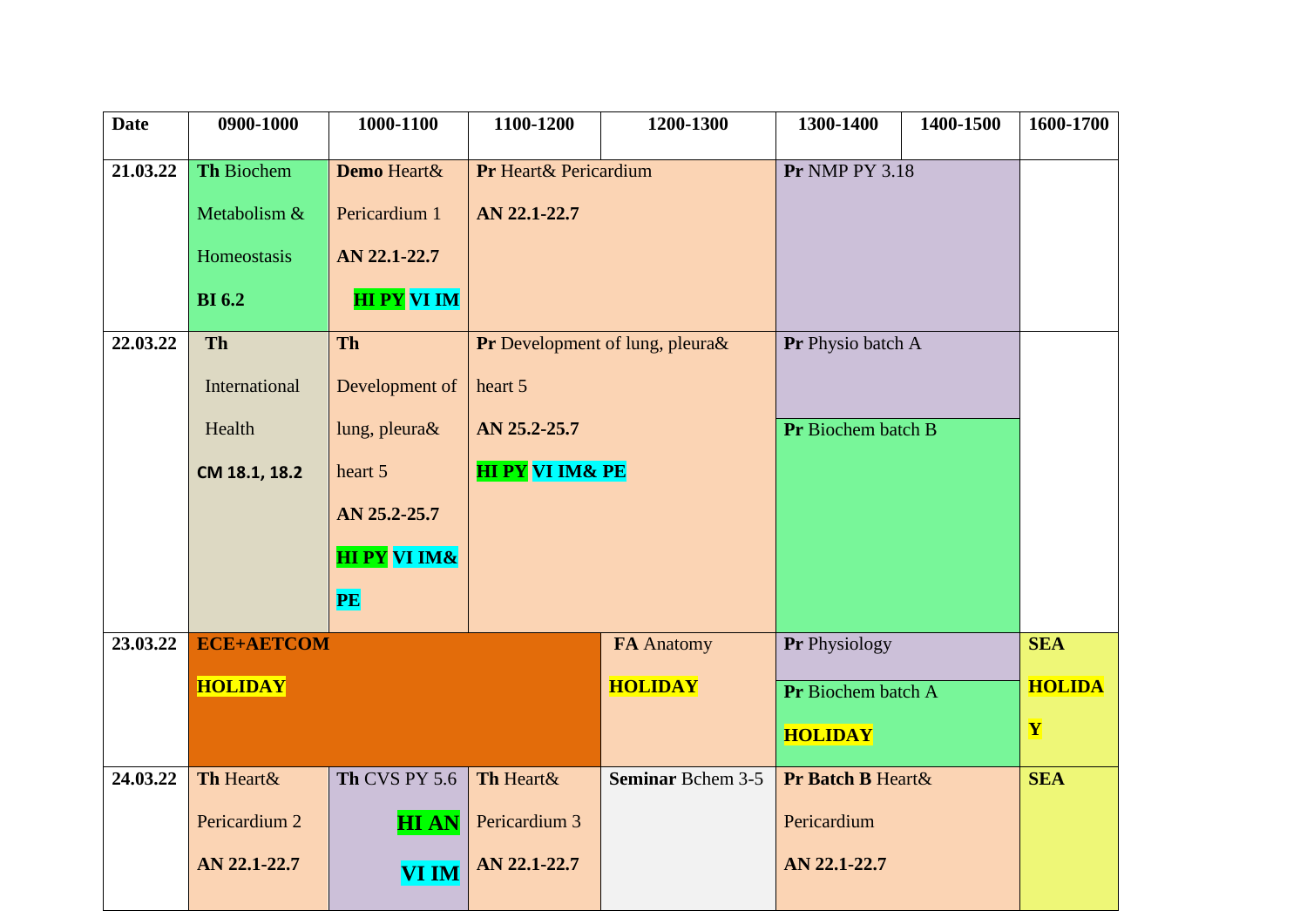|          | <b>HI PY VI IM</b>      |               | <b>HI PY VI IM</b> |                        | <b>Histo Batch A Histology of</b> |  |
|----------|-------------------------|---------------|--------------------|------------------------|-----------------------------------|--|
|          |                         |               |                    |                        | Trachea& Lung                     |  |
|          |                         |               |                    |                        | AN 25.1                           |  |
|          |                         |               |                    |                        |                                   |  |
| 25.03.22 | <b>Th</b>               | Th Biochem    | <b>FA</b>          | <b>Tut/SDL</b> Biochem | Pr Batch A Heart &                |  |
|          | Neurophysiolog          | Metabolism &  | Neurophysiolo      | Metabolism &           | Pericardium                       |  |
|          | y PY 10.7               | Homeostasis   | gy PY 10.5 &       | Homeostasis            | AN 22.1-22.7                      |  |
|          | <b>HI ANVI PS</b>       | <b>BI</b> 6.3 | 10.7               | <b>BI</b> 6.1, 6.2     | <b>Histo Batch B Histology of</b> |  |
|          |                         | <b>HIPY</b>   |                    |                        | Trachea& Lung                     |  |
|          |                         |               |                    |                        | AN 25.1                           |  |
| 26.03.22 | <b>Th</b>               | Th CVS PY 5.7 | Th                 | <b>Th Prenatal</b>     | Seminar CVS PY 5.10               |  |
|          | Development of          |               | Neurophysiolo      | diagnosis              |                                   |  |
|          | lung, pleura&           |               | gy PY 10.7         | AN 81.1-81.3           |                                   |  |
|          | heart 5                 |               | <b>HIAN</b>        | <b>VI OG</b>           |                                   |  |
|          | AN 25.2-25.7            |               | <b>VIPS</b>        |                        |                                   |  |
|          | <b>HI PY VI IM&amp;</b> |               |                    |                        |                                   |  |
|          | PE                      |               |                    |                        |                                   |  |
|          |                         |               |                    |                        |                                   |  |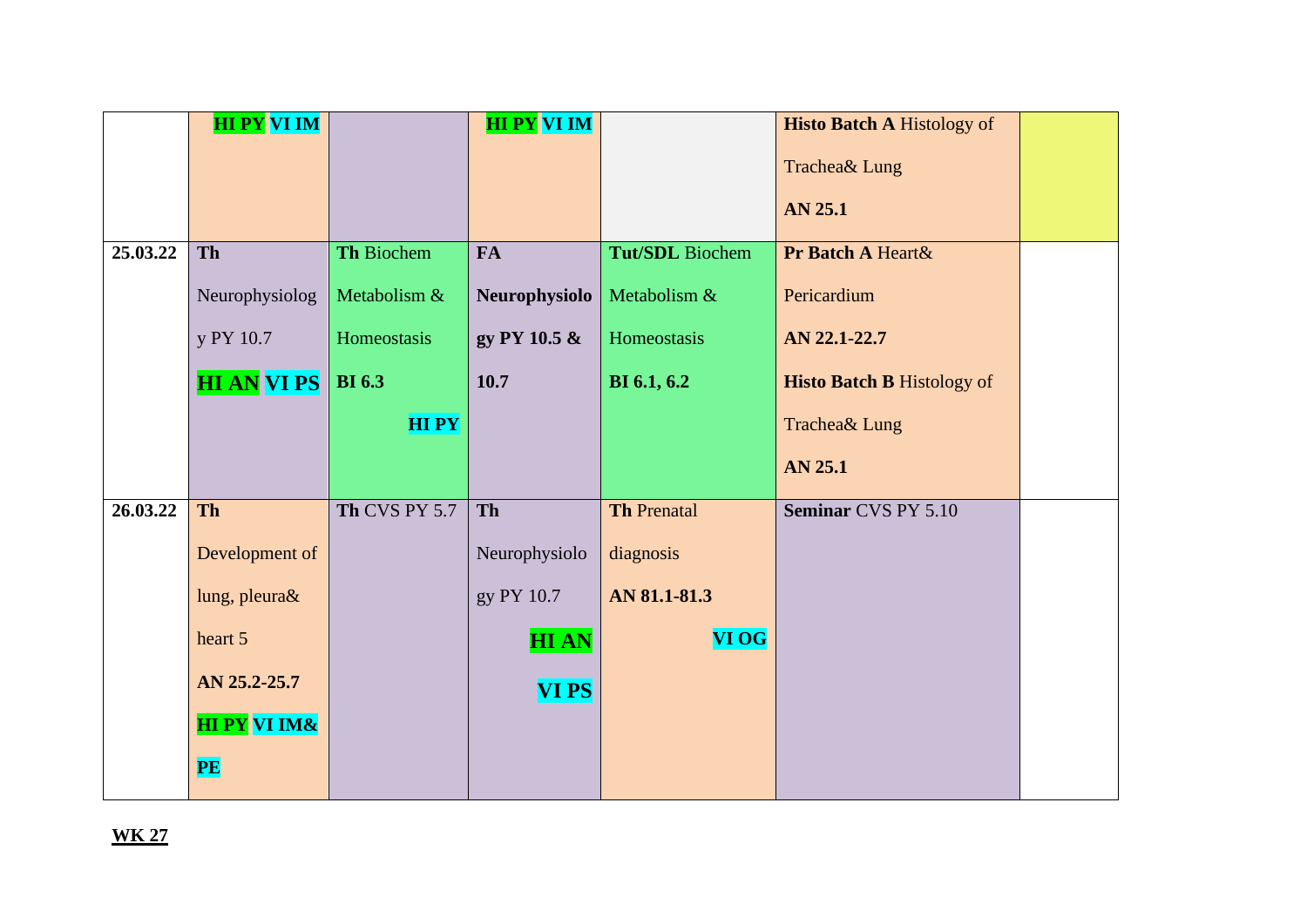| <b>Date</b> | 0900-1000                                                            | 1000-1100                                                  | 1100-1200                             | 1200-1300                                                | 1300-1400                                                                                                                   | 1400-1500    | 1600-1700 |
|-------------|----------------------------------------------------------------------|------------------------------------------------------------|---------------------------------------|----------------------------------------------------------|-----------------------------------------------------------------------------------------------------------------------------|--------------|-----------|
| 28.03.22    | <b>Th Biochem</b><br>Metabolism &<br>Homeostasis                     | Th Heart&<br>Pericardium 4<br>AN 22.1-22.7                 | Pr Heart& Pericardium<br>AN 22.1-22.7 |                                                          | <b>Pr NMP PY 3.18</b>                                                                                                       |              |           |
|             | <b>BI</b> 6.3<br><b>HIPY</b>                                         | <b>HI PY VI IM</b>                                         |                                       |                                                          |                                                                                                                             |              |           |
| 29.03.22    | Th<br>Epidemiology<br>$\mathbf{1}$<br><b>CM 7.1</b><br><b>VI IM</b>  | <b>Th</b><br>Mediastenum 1<br>AN 23.1-23.7<br><b>VI SU</b> | Pr Mediastenum<br>AN 23.1-23.7        |                                                          | Pr CVS PY 5.12 Batch A<br>Pr Biochem batch B<br>Protein, Albumin Estimation<br>A/G Ratio<br>BI 11.21, 11.22<br><b>VI IM</b> |              |           |
| 30.03.22    | ECE-3c<br><b>Batch A- Biochemistry</b><br><b>Batch B- Physiology</b> |                                                            |                                       | <b>SDL</b> Mediastenum<br>$\overline{2}$<br>AN 23.1-23.7 | Pr CVS PY 5.12 Batch B<br>Pr Biochem batch A<br>Protein, Albumin Estimation                                                 | <b>SEA</b>   |           |
|             | <b>Batch C- Anatomy</b>                                              |                                                            |                                       | <b>VI SU</b>                                             | A/G Ratio<br>BI 11.21, 11.22                                                                                                | <b>VI IM</b> |           |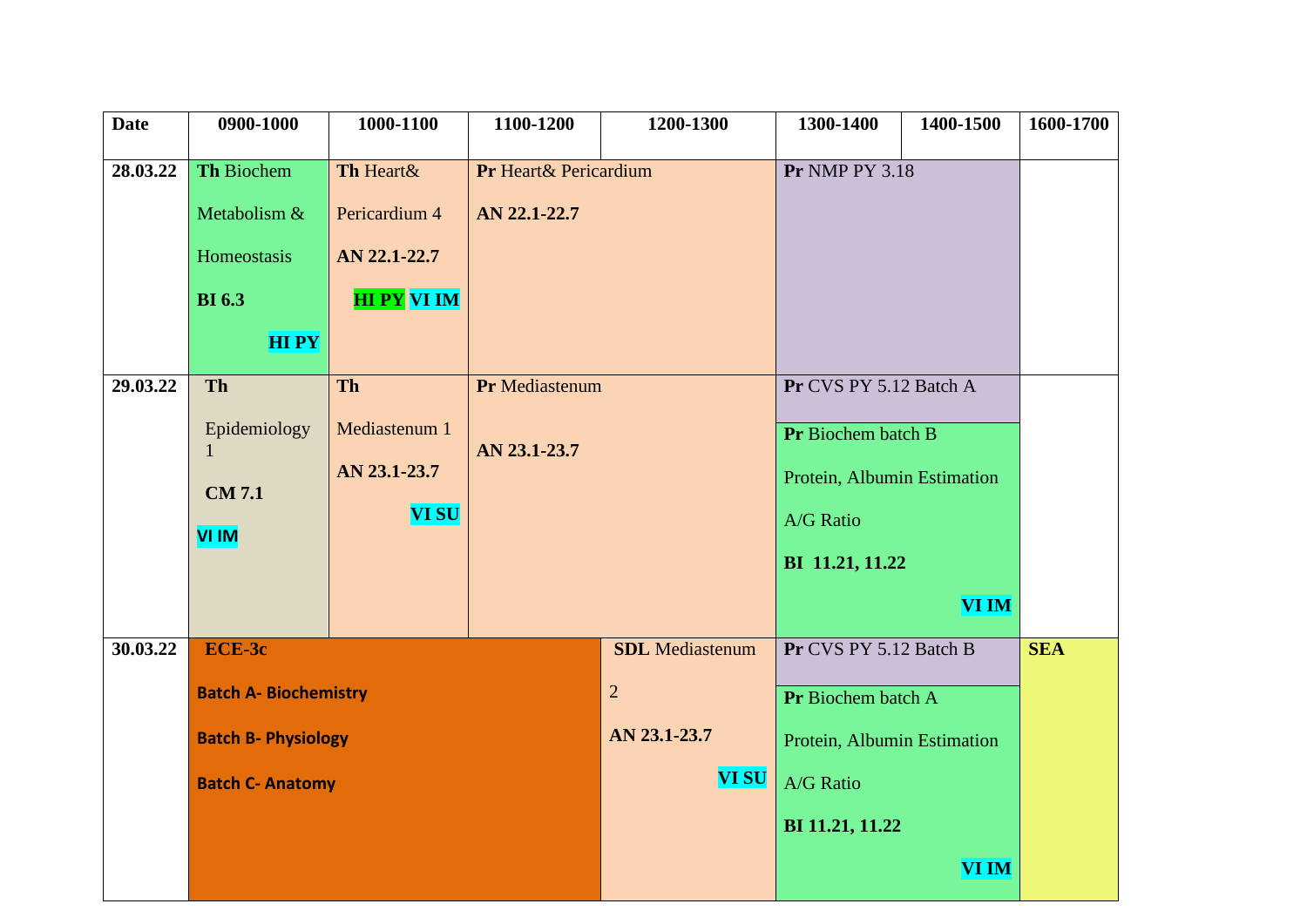| 31.03.22 | Th             | <b>Th CVS PY 5.8</b> | <b>Demo</b>   | <b>Seminar Bchem 3-5</b> | Pr Mediastenum        | <b>SEA</b> |
|----------|----------------|----------------------|---------------|--------------------------|-----------------------|------------|
|          | Mediastenum 3  |                      | Mediastenum 4 |                          | AN 23.1-23.7          |            |
|          | AN 23.1-23.7   |                      | AN 23.1-23.7  |                          |                       |            |
|          | <b>VI SU</b>   |                      | <b>VI SU</b>  |                          |                       |            |
| 01.04.22 | Th             | Th Biochem           | FA CVS PY     | <b>Tut/SDL</b> Biochem   | FA Heart& Pericardium |            |
|          | Neurophysiolog | Metabolism &         | $5.6 - 5.8$   | Metabolism &             |                       |            |
|          | y PY 10.7      | Homeostasis          |               | Homeostasis              |                       |            |
|          | <b>HIAN</b>    | <b>BI</b> 6.4        |               | <b>BI</b> 6.3            |                       |            |
|          |                | VI IM                |               |                          |                       |            |
| 02.04.22 | Th             | Th Physio            | Th Physio     | Th Mediastenum 5         | <b>Seminar Physio</b> |            |
|          | Mediastenum 4  |                      |               | AN 23.1-23.7             |                       |            |
|          | AN 23.1-23.7   |                      |               | <b>VI SU</b>             |                       |            |
|          | <b>VI SU</b>   |                      |               |                          |                       |            |
|          |                |                      |               |                          |                       |            |
|          |                |                      |               |                          |                       |            |

| <b>Date</b> | 0900-1000             | 1000-1100         | 1100-1200             | 1200-1300 | 1300-1400             | 1400-1500 | 1600-1700 |
|-------------|-----------------------|-------------------|-----------------------|-----------|-----------------------|-----------|-----------|
|             | $04.04.22$ Th Biochem | <b>Th Anatomy</b> | <b>Pr</b> Mediastenum |           | <b>Pr CVS PY 5.13</b> |           |           |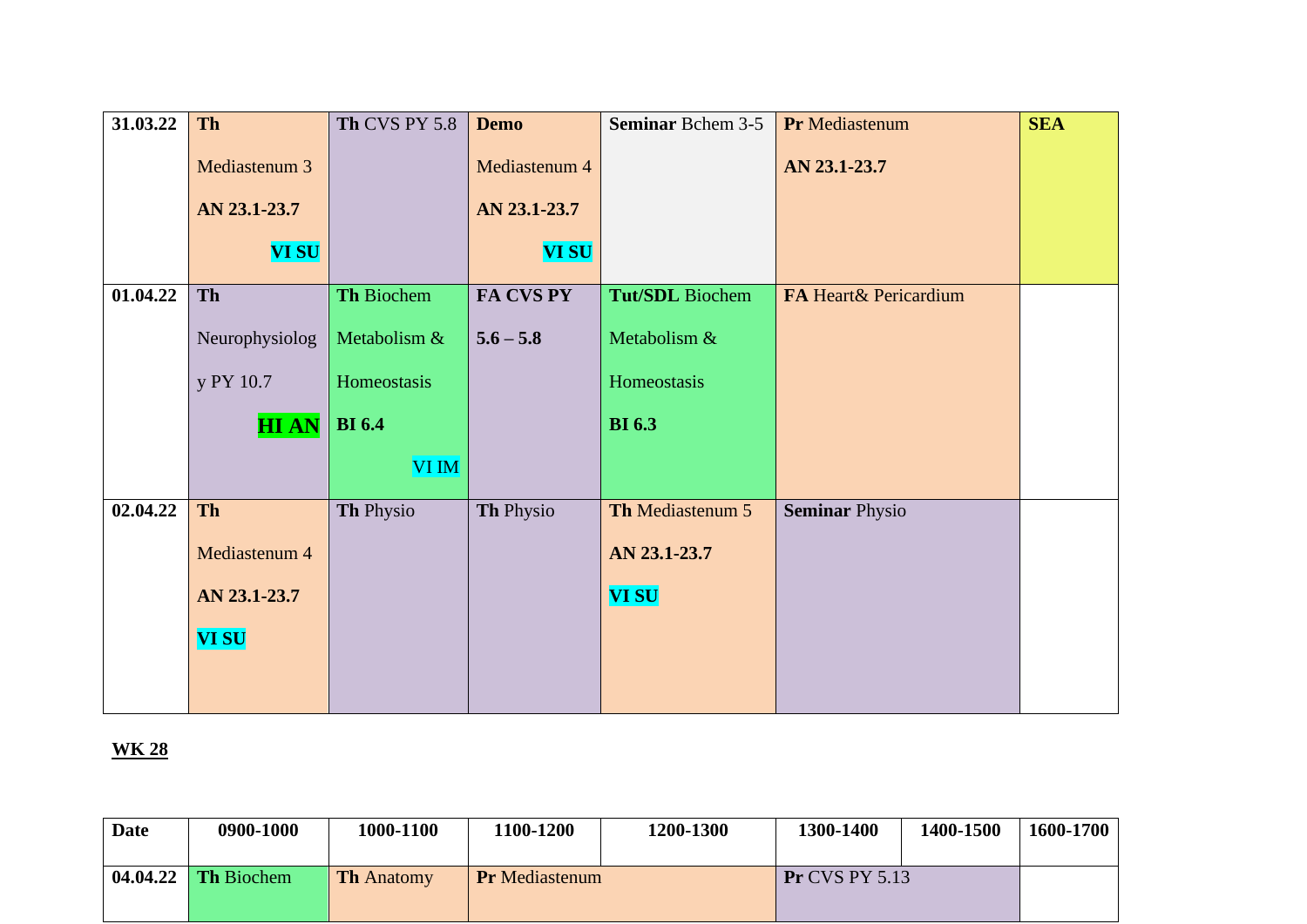|          | <b>Nutrition</b>             |               | AN 23.1-23.7          |                     | <b>VI IM</b>                 |            |
|----------|------------------------------|---------------|-----------------------|---------------------|------------------------------|------------|
|          | <b>BI</b> 8.1, 8.5           |               |                       |                     |                              |            |
|          | VI IM, PE, PA, CM            |               |                       |                     |                              |            |
| 05.04.22 | Tut                          |               |                       |                     | Pr CVS PY 5.13 Batch A       |            |
|          |                              | Th Lungs&     | <b>FA Mediastenum</b> |                     |                              |            |
|          | <b>Epidemiology 2</b>        | Trachea 1     | AN 23.1-23.7          |                     | <b>VI IM</b>                 |            |
|          | CM 7.3                       | AN 24.1-24.5  |                       |                     | Pr Biochem batch B           |            |
|          | VI IM                        | <b>VI IM</b>  |                       |                     | <b>Blood Urea Estimation</b> |            |
|          |                              |               |                       |                     |                              |            |
|          |                              |               |                       |                     | BI 11.21, 11.23              |            |
|          |                              |               |                       |                     | <b>VI IM</b>                 |            |
| 06.04.22 | ECE-4a                       |               |                       | <b>SDL</b> Lungs&   | Pr CVS PY 5.13 Batch B       | <b>SEA</b> |
|          | <b>Batch A- Anatomy</b>      |               |                       | Trachea 2           | <b>VI IM</b>                 |            |
|          | <b>Batch B- Biochemistry</b> |               |                       | AN 24.1-24.5        | Pr Biochem batch A           |            |
|          | <b>Batch C- Physiology</b>   |               |                       | <b>VI IM</b>        | <b>Blood Urea Estimation</b> |            |
|          |                              |               |                       |                     | BI 11.21, 11.23              |            |
|          |                              |               |                       |                     | <b>VI IM</b>                 |            |
|          |                              |               |                       |                     |                              |            |
| 07.04.22 | Th Lungs&                    | Th CVS PY 5.9 | <b>Demo</b>           | <b>Demo Surface</b> | Pr Lungs& Trachea            | <b>SEA</b> |
|          | Trachea 3                    |               | Radiographs of        | marking I thorax    | AN 24.1-24.5                 |            |
|          | AN 24.1-24.5                 |               | <b>Thorax</b>         | AN 25.9             |                              |            |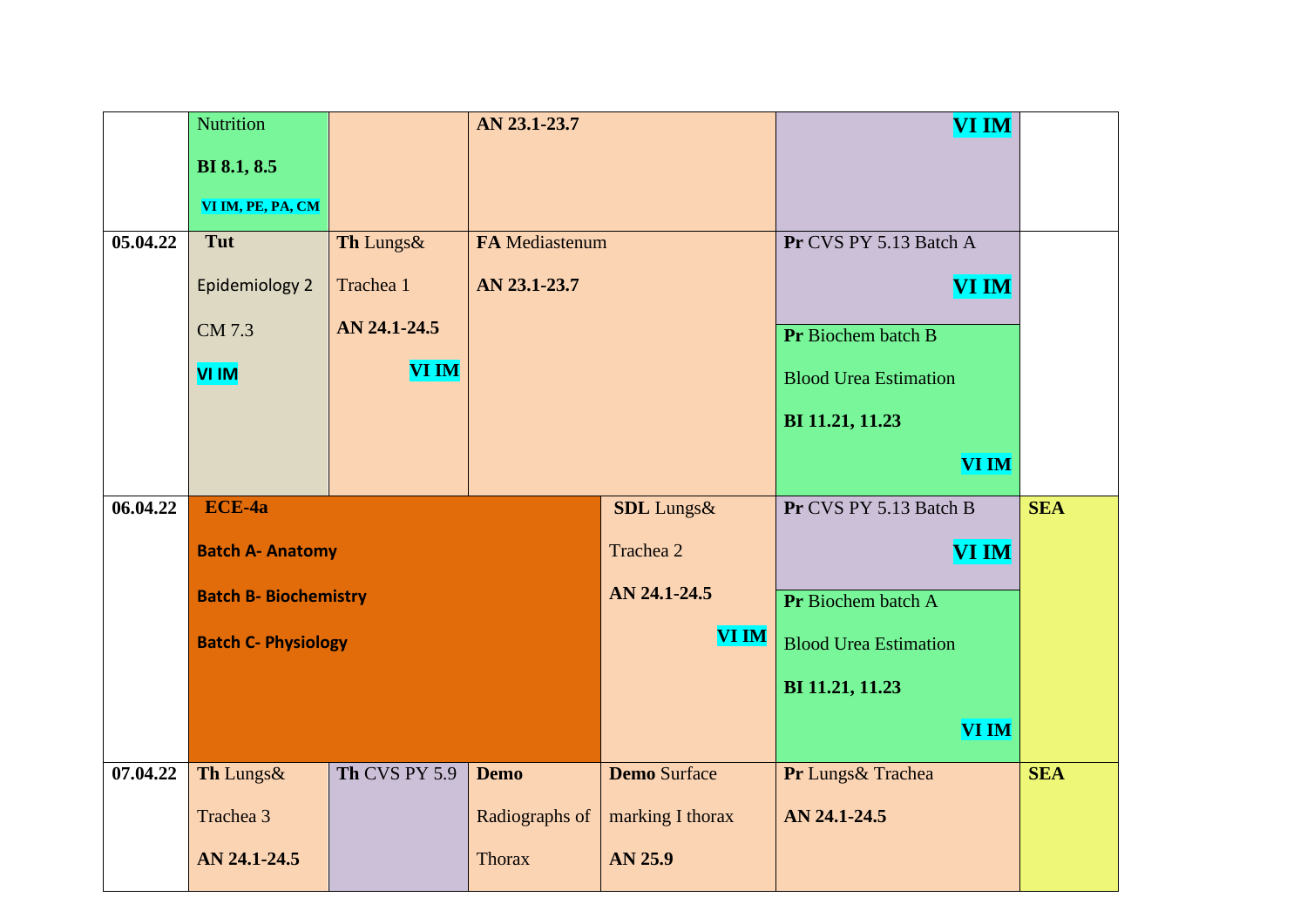|          | <b>VI IM</b>     |                   | AN 25.7-25.8         | <b>VI IM PE</b>        |                                     |  |
|----------|------------------|-------------------|----------------------|------------------------|-------------------------------------|--|
|          |                  |                   | <b>VI IM&amp; RD</b> |                        |                                     |  |
| 08.04.22 | Th               | Th Biochem        | <b>FA</b>            | <b>Tut/SDL</b> Biochem | <b>Pr Radiographs &amp; Surface</b> |  |
|          | Neurophysiolog   | <b>Nutrition</b>  | <b>Neurophysiolo</b> | Metabolism &           | marking of Thorax                   |  |
|          | y PY 10.8        | BI 8.2, 8.3, 8.4  | gy PY 10.7 &         | Homeostasis            | AN 25.7-25.9                        |  |
|          | <b>VIPS</b>      | VI IM, PE, PA $ $ | <b>10.8</b>          | <b>BI</b> 6.4          |                                     |  |
|          |                  |                   |                      |                        |                                     |  |
| 09.04.22 | <b>Revision-</b> | Th CVS PY 5.9     | Th                   | <b>Revision-Thorax</b> | <b>Seminar Neurophysiology</b>      |  |
|          | <b>Thorax</b>    |                   | Neurophysiolo        |                        | PY 10.10                            |  |
|          |                  |                   | gy PY 10.9           |                        |                                     |  |
|          |                  |                   | <b>VIPS</b>          |                        |                                     |  |

| <b>Date</b> | 0900-1000         | 1000-1100                          | 1100-1200 | 1200-1300 | 1300-1400             | 1400-1500 | 1600-1700 |
|-------------|-------------------|------------------------------------|-----------|-----------|-----------------------|-----------|-----------|
|             |                   |                                    |           |           |                       |           |           |
| 11.04.22    | <b>Th Biochem</b> | <b>Part Completion Test-Thorax</b> |           |           | <b>Pr CVS PY 5.14</b> |           |           |
|             | Metabolism and    |                                    |           |           |                       |           |           |
|             |                   |                                    |           |           |                       |           |           |
|             | Homeostasis       |                                    |           |           |                       |           |           |
|             | <b>BI</b> 6.11    |                                    |           |           |                       |           |           |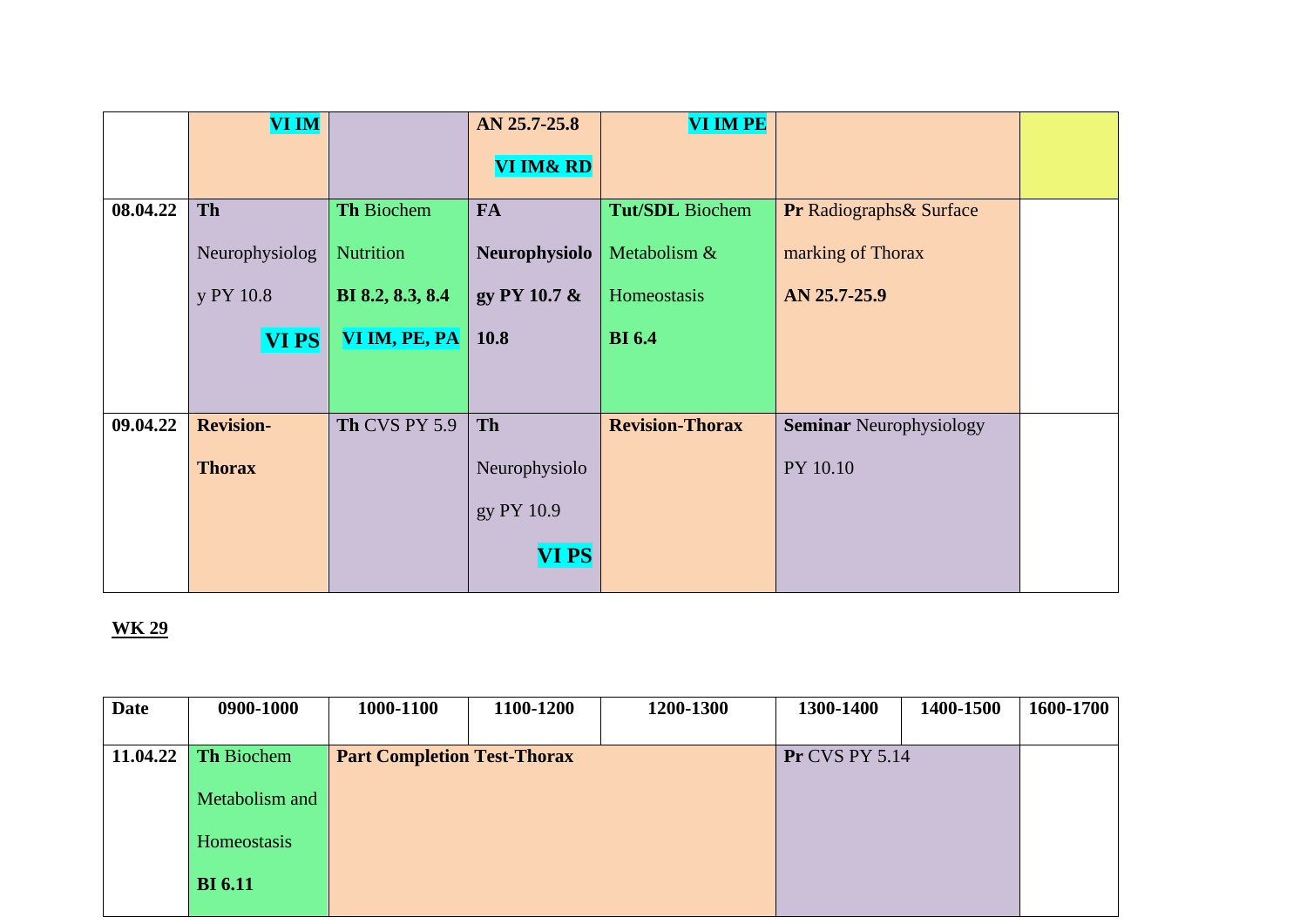|          | VI PA, IM                    |                                    |                 |                             |                             |               |
|----------|------------------------------|------------------------------------|-----------------|-----------------------------|-----------------------------|---------------|
|          | <b>HIPY</b>                  |                                    |                 |                             |                             |               |
|          |                              |                                    |                 |                             |                             |               |
| 12.04.22 | Tut                          | <b>Part Completion Test-Thorax</b> |                 |                             | Pr CVS PY 5.14 Batch A      |               |
|          | Epidemiolog                  |                                    |                 |                             | Pr Biochem batch B          |               |
|          | y of                         |                                    |                 |                             | <b>Bilirubin Estimation</b> |               |
|          | Communica                    |                                    |                 | <b>BI</b> 11.12             |                             |               |
|          | bleand Non-                  |                                    |                 |                             |                             |               |
|          | Communica                    |                                    |                 |                             |                             |               |
|          | bleDiseases                  |                                    |                 |                             |                             |               |
|          | $\mathbf{1}$                 |                                    |                 |                             |                             |               |
|          | CM 8.1, 8.3-<br>8.6          |                                    |                 |                             |                             |               |
|          | VI MI, PA, IM                |                                    |                 |                             |                             |               |
| 13.04.22 | $ECE-4b$                     |                                    |                 | <b>SDL</b> Anterior         | Pr CVS PY 5.14 Batch B      | <b>SEA</b>    |
|          | <b>Batch A- Physiology</b>   |                                    |                 | abdominal wall 1            | Pr Biochem batch A          |               |
|          |                              | <b>Batch B- Anatomy</b>            |                 |                             | <b>Bilirubin Estimation</b> |               |
|          | <b>Batch C- Biochemistry</b> |                                    |                 | <b>VI SU</b>                | <b>BI</b> 11.12             |               |
| 14.04.22 | <b>Th Anatomy</b>            | Th Physio                          | <b>Tut/Demo</b> | <b>Seminar Anat 1&amp;2</b> | Pr Anatomy                  | <b>SEA</b>    |
|          | <b>HOLIDAY</b>               | <b>HOLIDAY</b>                     | Anatomy         | <b>HOLIDAY</b>              | <b>HOLIDAY</b>              | <b>HOLIDA</b> |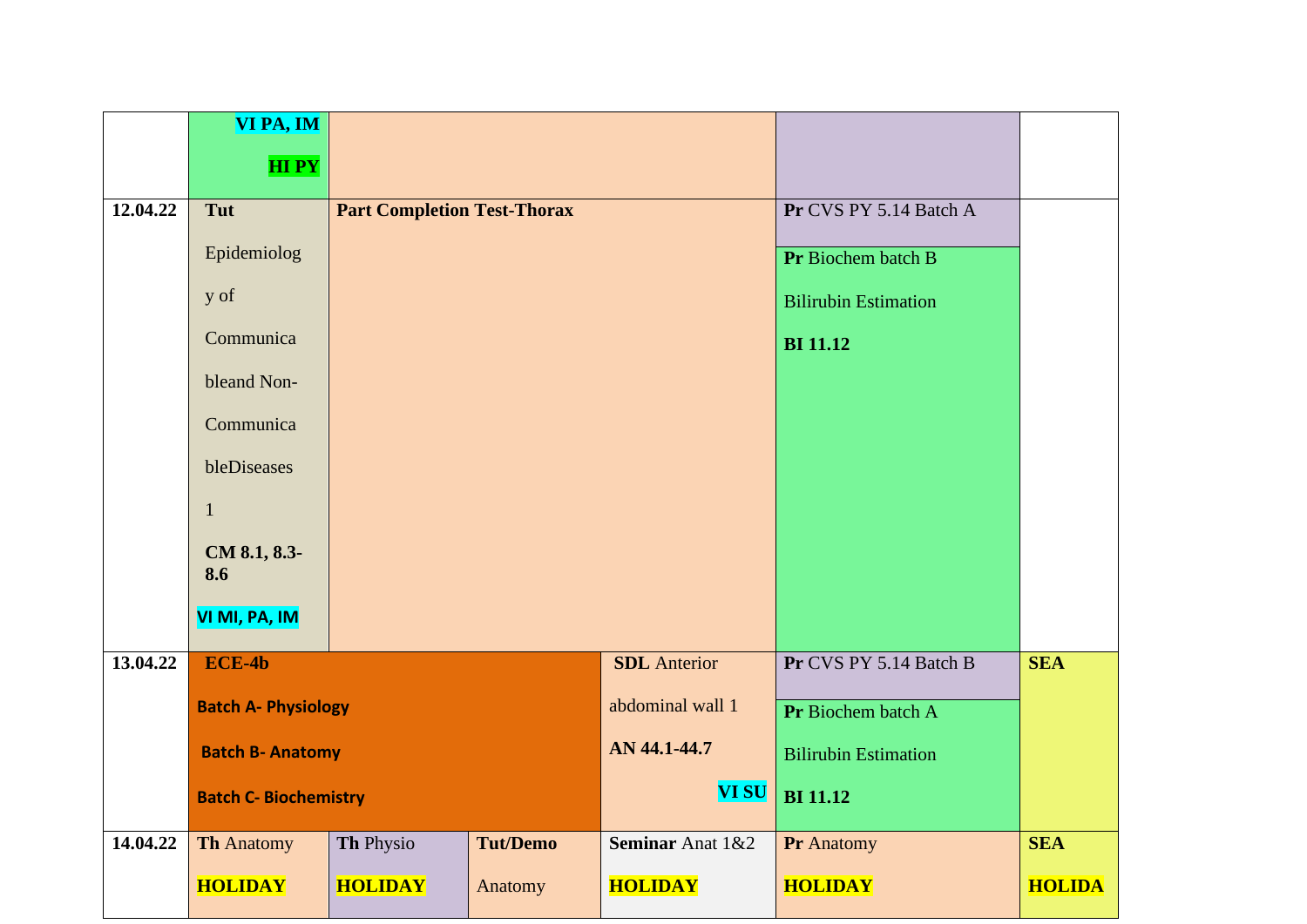|          |                      |                | <b>HOLIDAY</b> |                        |                                   | Y |
|----------|----------------------|----------------|----------------|------------------------|-----------------------------------|---|
|          |                      |                |                |                        |                                   |   |
|          |                      |                |                |                        |                                   |   |
| 15.04.22 | Th                   | Th Biochem     | FA CVS PY      | <b>Tut/SDL</b> Biochem | <b>Demo-Pr</b> Anterior abdominal |   |
|          | Neurophysiolog       | Metabolism &   | 5.9            | Nutrition              | wall $(2)$                        |   |
|          | y PY 10.9            | Homeostasis    |                | <b>PCT BI 8.0</b>      | AN 44.1-44.7                      |   |
|          | <b>VIPS</b>          | <b>BI</b> 6.12 |                |                        |                                   |   |
|          |                      | VI PA, IM      |                |                        |                                   |   |
|          |                      | <b>HIPY</b>    |                |                        |                                   |   |
| 16.04.22 | <b>Th Embryology</b> | Th CVS PY 5.9  | <b>Th</b>      | <b>Th Anterior</b>     | <b>Pr Neurophysiology PY</b>      |   |
|          | of abdomen 1         |                | Neurophysiolo  | abdominal wall 3       | 10.12                             |   |
|          | AN 52.4-52.8         |                | gy PY 10.9     | AN 44.1-44.7           | <b>VI PS</b>                      |   |
|          | <b>VI SU</b>         |                | <b>VIPS</b>    | <b>VI SU</b>           |                                   |   |
|          |                      |                |                |                        |                                   |   |

| Date | 0900-1000           | 1000-1100          | 1100-1200                         | 1200-1300 | 1300-1400             | 1400-1500 | 1600-1700 |
|------|---------------------|--------------------|-----------------------------------|-----------|-----------------------|-----------|-----------|
|      |                     |                    |                                   |           |                       |           |           |
|      | 18.04.22 Th Biochem | <b>Th</b> Anterior | <b>Pr</b> Anterior abdominal wall |           | <b>Pr CVS PY 5.15</b> |           |           |
|      |                     |                    |                                   |           |                       |           |           |
|      | Metabolism &        | abdominal wall     | AN 44.1-44.7                      |           |                       |           |           |
|      |                     |                    |                                   |           |                       |           |           |
|      | Homeostasis         | $\overline{4}$     |                                   |           |                       |           |           |
|      |                     |                    |                                   |           |                       |           |           |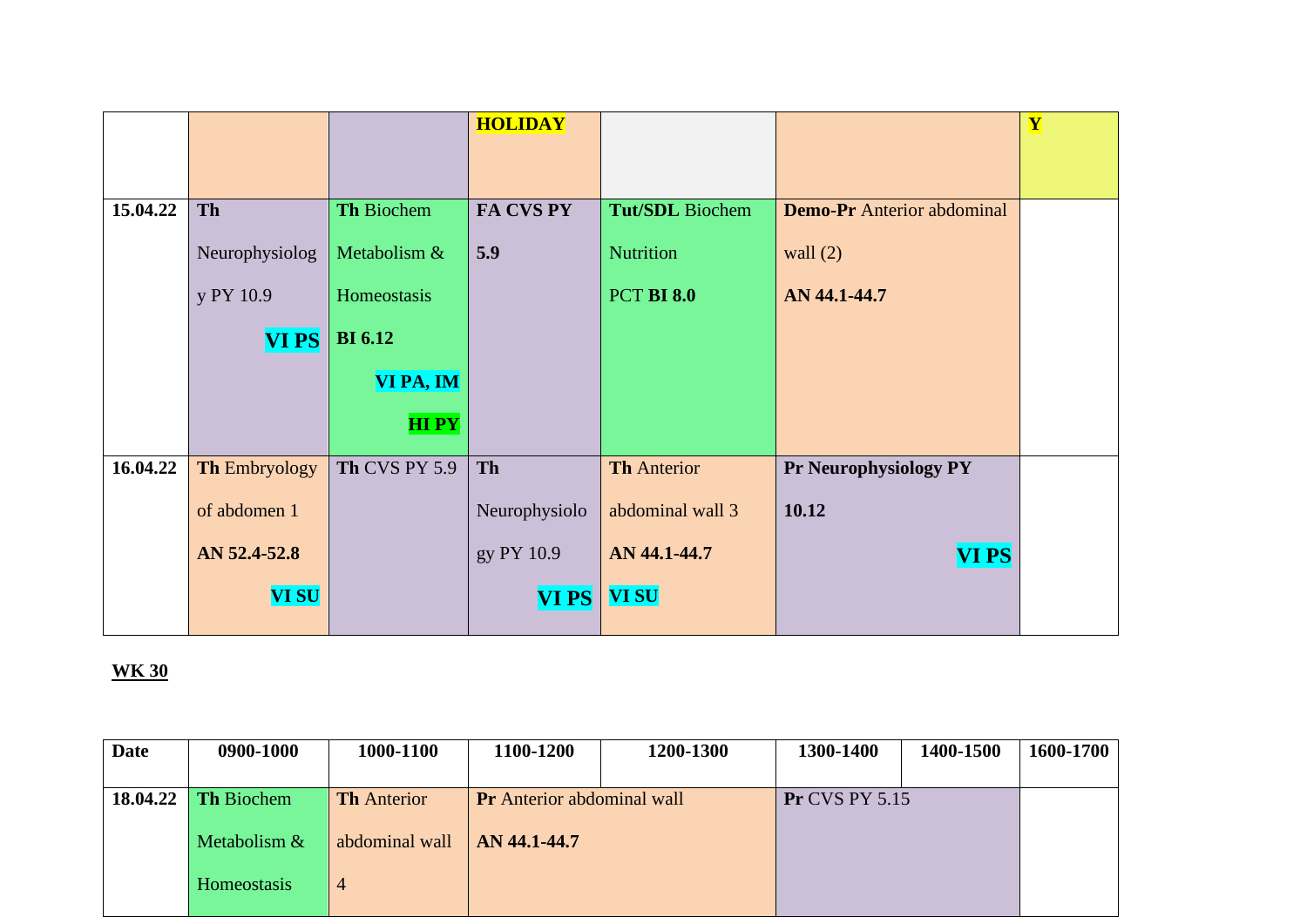|          | <b>BI</b> 6.7                | AN 44.1-44.7        |                            |                      |                        |            |
|----------|------------------------------|---------------------|----------------------------|----------------------|------------------------|------------|
|          | <b>VI IM</b>                 | <b>VI SU</b>        |                            |                      |                        |            |
|          | <b>HIPY</b>                  |                     |                            |                      |                        |            |
| 19.04.22 | Tut                          | <b>Th Posterior</b> | FA Anterior abdominal wall |                      | Pr CVS PY 5.15 Batch A |            |
|          | Epidemiolog                  | abdominal wall      | AN 44.1-44.7               |                      | Pr Biochem batch B     |            |
|          | $\mathbf{y}$                 | $\mathbf{1}$        |                            |                      | pH & Buffer            |            |
|          | of                           | AN 45.1-45.3        |                            |                      | <b>BI</b> 11.2         |            |
|          | Communica                    |                     |                            |                      |                        |            |
|          | bleand Non-                  |                     |                            |                      |                        |            |
|          | Communica                    |                     |                            |                      |                        |            |
|          | bleDiseases                  |                     |                            |                      |                        |            |
|          | $\overline{2}$               |                     |                            |                      |                        |            |
|          | CM 8.1, 8.3-                 |                     |                            |                      |                        |            |
|          | 8.6VI MI,                    |                     |                            |                      |                        |            |
|          | PA, IM                       |                     |                            |                      |                        |            |
|          | & PE                         |                     |                            |                      |                        |            |
| 20.04.22 | ECE-4c                       |                     |                            | <b>SDL</b> Posterior | Pr CVS PY 5.15 Batch B | <b>SEA</b> |
|          | <b>Batch A- Biochemistry</b> |                     |                            | abdominal wall 2     | Pr Biochem batch A     |            |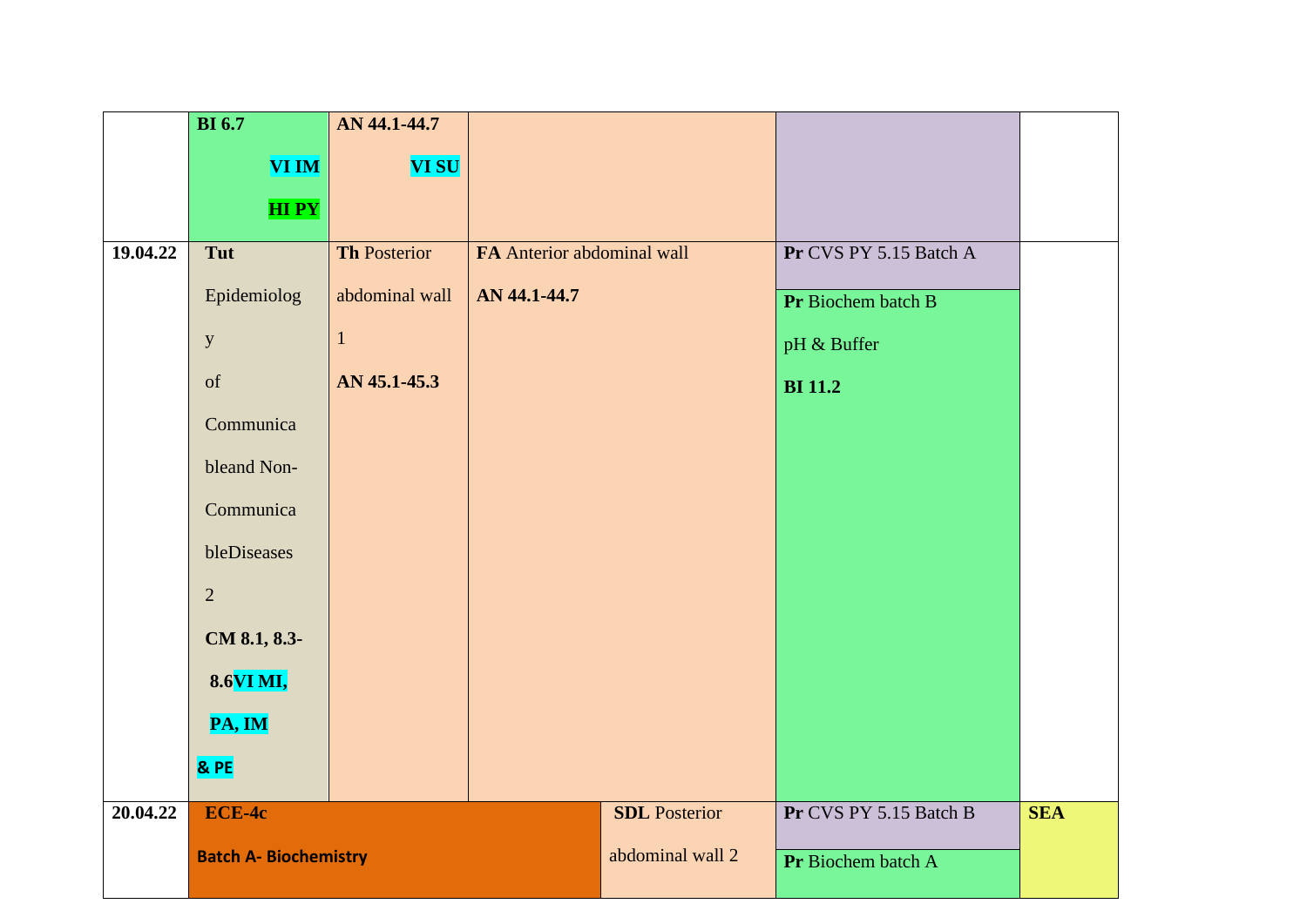|          |                         | <b>Batch B- Physiology</b> |                      | AN 45.1-45.3             | pH & Buffer                       |            |
|----------|-------------------------|----------------------------|----------------------|--------------------------|-----------------------------------|------------|
|          | <b>Batch C- Anatomy</b> |                            |                      |                          | <b>BI</b> 11.2                    |            |
| 21.04.22 | <b>Th</b> Histology of  | Th CVS PY 5.9              | <b>Tut/Demo</b>      | <b>Seminar Bchem 3-5</b> | <b>Pr Batch B Posterior</b>       | <b>SEA</b> |
|          | Abdomen 1               |                            | Anatomy              |                          | abdominal wall                    |            |
|          |                         |                            |                      |                          |                                   |            |
|          | AN32.1-52.3             |                            |                      |                          | AN 45.1-45.3                      |            |
|          |                         |                            |                      |                          | <b>Histo Batch A Histology of</b> |            |
|          |                         |                            |                      |                          | <b>GI</b> system                  |            |
|          |                         |                            |                      |                          | AN32.1-52.3                       |            |
| 22.04.22 | <b>Th</b>               | Th Biochem                 | <b>FA</b>            | <b>Tut/SDL</b> Biochem   | <b>Pr Batch A Posterior</b>       |            |
|          | Neurophysiolog          | Metabolism &               | <b>Neurophysiolo</b> | BI 6.11, 6.12            | abdominal wall                    |            |
|          | y PY 10.13              | Homeostasis                | gy PY 10.9           |                          | AN 45.1-45.3                      |            |
|          | <b>VI EN</b>            | BI 6.8, 11.6               |                      |                          | <b>Histo Batch B Histology of</b> |            |
|          |                         | and 11.20                  |                      |                          | GI system                         |            |
|          |                         | VI IM                      |                      |                          | AN32.1-52.3                       |            |
| 23.04.22 | <b>Th Embryology</b>    | Th CVS PY 5.9              | Th                   | Th Male external         | <b>SDL Neurophysiology PY</b>     |            |
|          | of abdomen 2            |                            | Neurophysiolo        | genitelia                | 10.14                             |            |
|          | AN 52.4-52.8            |                            | gy PY 10.13          | AN46.1-46.3              | <b>VI EN</b>                      |            |
|          | <b>VI SU</b>            |                            | <b>VI EN</b>         | <b>VI SU</b>             |                                   |            |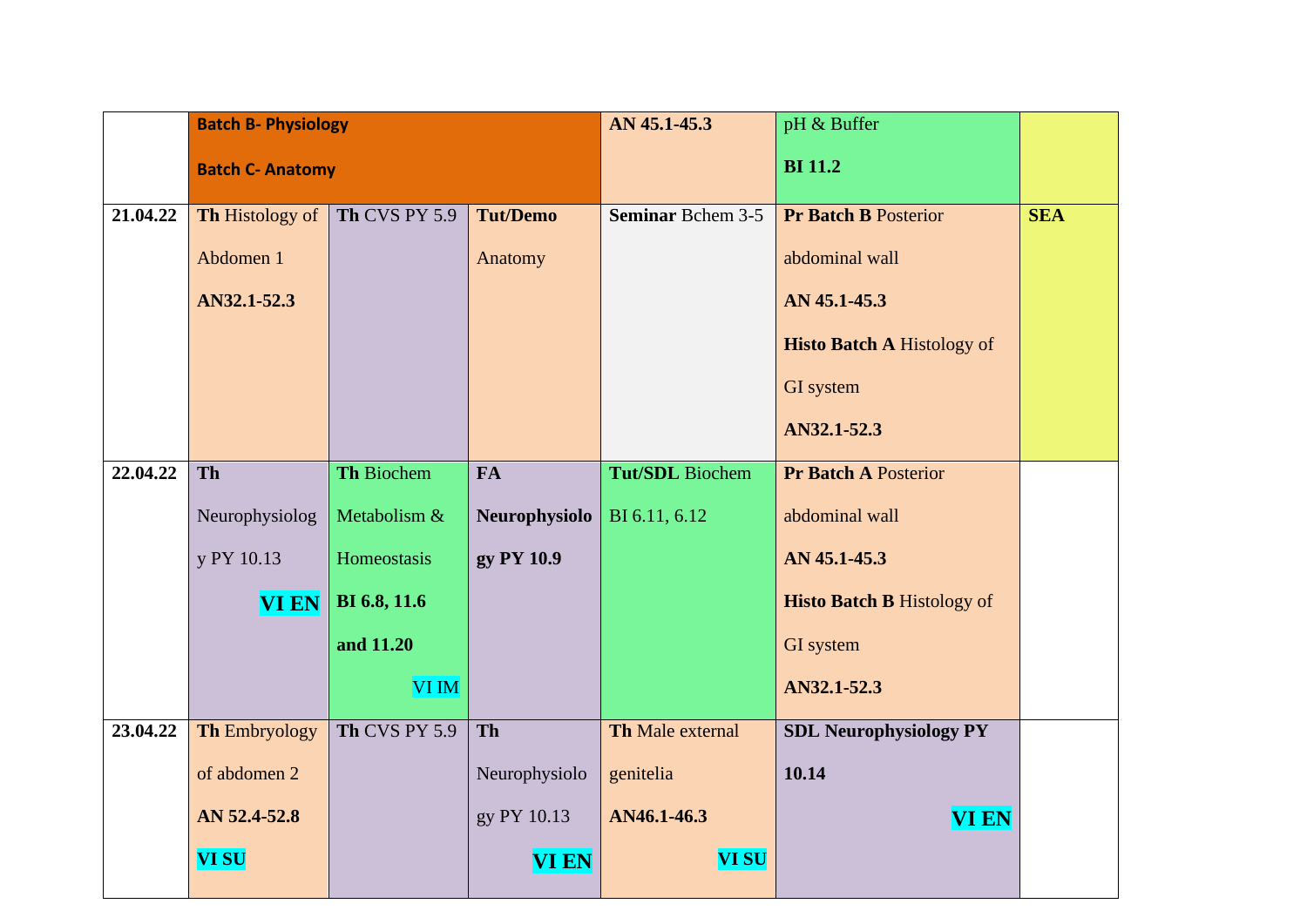| <b>Date</b> | 0900-1000      | 1000-1100     | 1100-1200                  | 1200-1300                           | 1300-1400                    | 1400-1500 | 1600-1700 |
|-------------|----------------|---------------|----------------------------|-------------------------------------|------------------------------|-----------|-----------|
|             |                |               |                            |                                     |                              |           |           |
| 25.04.22    | Th Biochem     | Th Abdominal  | Pr Male external genitelia |                                     | <b>PCT Neurophysiology I</b> |           |           |
|             | Metabolism and | Cavity 1      | AN46.1-46.3                |                                     |                              |           |           |
|             | Homeostasis    | AN 47.1-47.2, |                            |                                     |                              |           |           |
|             | <b>BI</b> 6.9  | 47.4-47.6&    |                            |                                     |                              |           |           |
|             | <b>VI IM</b>   | 47.8-47.14    |                            |                                     |                              |           |           |
|             | HI PY          | <b>VI SU</b>  |                            |                                     |                              |           |           |
| 26.04.22    | Th             | Th Abdominal  | Pr bdominal Cavity         |                                     | Pr Revision CVS PY 5.15      |           |           |
|             |                |               |                            |                                     |                              |           |           |
|             | Epidemiolog    | Cavity 2      |                            | AN 47.1-47.2, 47.4-47.6& 47.8-47.14 | <b>Batch B</b>               |           |           |
|             | y of           | AN 47.1-47.2, | <b>VI SU</b>               |                                     | Pr Biochem batch A           |           |           |
|             | Communica      | 47.4-47.6&    |                            |                                     | Creatinine & Creatinine      |           |           |
|             | bleand Non-    | 47.8-47.14    |                            |                                     | Clearnance                   |           |           |
|             | Communica      | <b>VI SU</b>  |                            |                                     | BI 11.7, 11.17               |           |           |
|             | bleDiseases    |               |                            |                                     | VI IM, PA                    |           |           |
|             | 3              |               |                            |                                     |                              |           |           |
|             | CM 8.1, 8.3-   |               |                            |                                     |                              |           |           |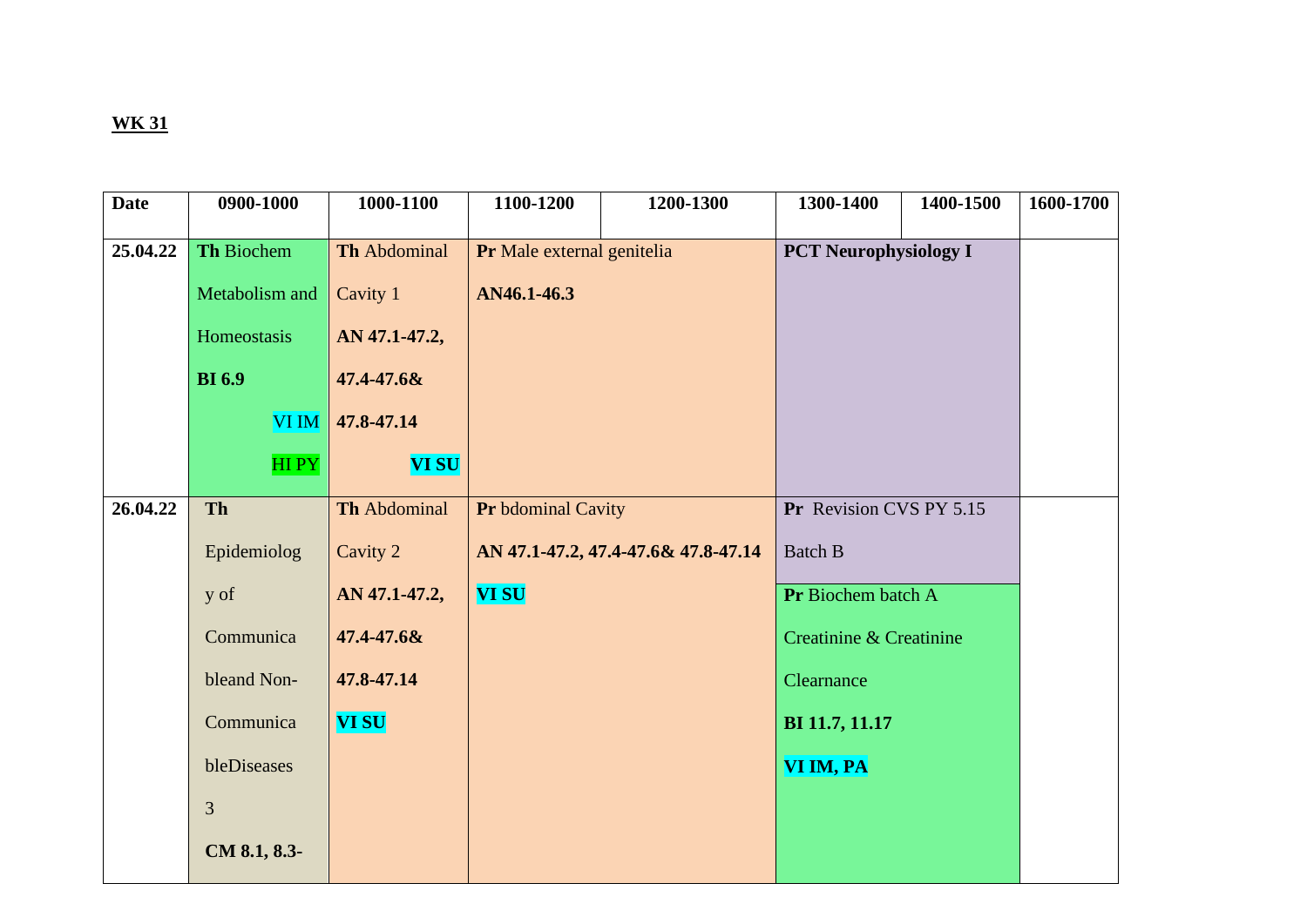|          | 8.6VI MI,                    |              |                     |                          |                                   |            |
|----------|------------------------------|--------------|---------------------|--------------------------|-----------------------------------|------------|
|          | PA, IM                       |              |                     |                          |                                   |            |
|          | & PE                         |              |                     |                          |                                   |            |
| 27.04.22 | ECE-5a                       |              |                     | FA Posterior             | Pr Revision CVS PY 5.15           | <b>SEA</b> |
|          | <b>Batch A- Anatomy</b>      |              |                     | abdominal wall &         | <b>Batch B</b>                    |            |
|          | <b>Batch B- Biochemistry</b> |              |                     | Male external            | Pr Biochem batch A                |            |
|          | <b>Batch C- Physiology</b>   |              |                     | genitelia                | Creatinine & Creatinine           |            |
|          |                              |              |                     | AN 45.1-45.3&            | Clearnance                        |            |
|          |                              |              |                     | AN46.1-46.3              | BI 11.7, 11.17                    |            |
|          |                              |              |                     |                          | VI IM, PA                         |            |
| 28.04.22 | Th Histology of              | Th CVS PY    | <b>Th Abdominal</b> | <b>Seminar Bchem 3-5</b> | Pr Batch B Abdominal              | <b>SEA</b> |
|          | Abdomen 2                    | 5.10         | Cavity 3            |                          | Cavity                            |            |
|          | AN32.1-52.3                  | <b>VI IM</b> | AN 47.1-47.2,       |                          | AN 47.1-47.2, 47.4-47.6&          |            |
|          |                              |              | 47.4-47.6&          |                          | 47.8-47.14                        |            |
|          |                              |              | 47.8-47.14          |                          | <b>Histo Batch A Histology of</b> |            |
|          |                              |              | <b>VI SU</b>        |                          | GI system                         |            |
|          |                              |              |                     |                          | AN32.1-52.3                       |            |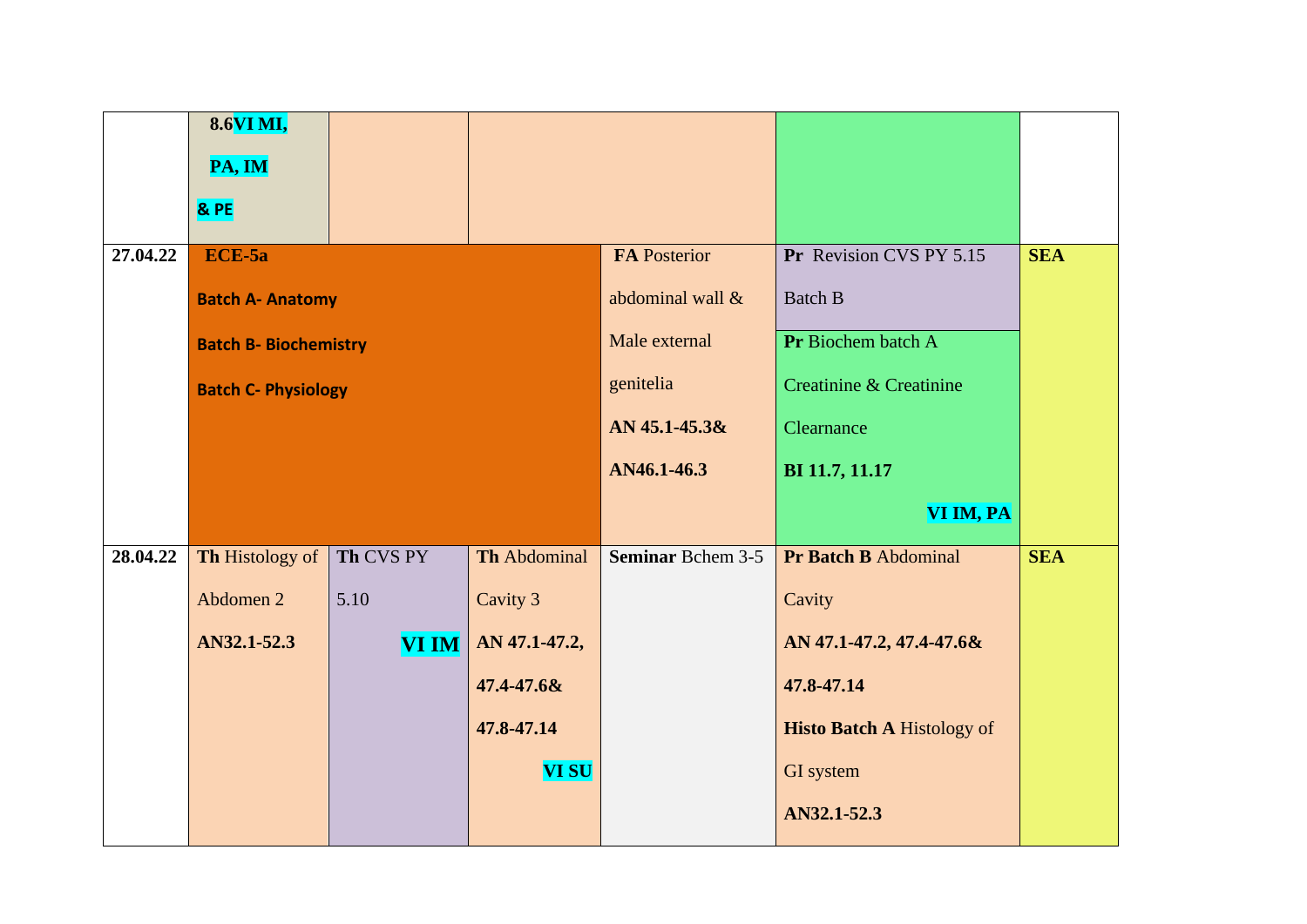| 29.04.22 | Th                   | Th Biochem     | FA CVS PY     | <b>Tut/SDL</b> Biochem | Pr Batch A Abdominal              |  |
|----------|----------------------|----------------|---------------|------------------------|-----------------------------------|--|
|          | Neurophysiolog       | Metabolism and | 5.9 & 5.10    | <b>BI</b> 6.7          | Cavity                            |  |
|          | y PY 10.15           | Homeostasis    | <b>VI IM</b>  |                        | AN 47.1-47.2, 47.4-47.6&          |  |
|          | <b>VI EN</b>         | <b>BI</b> 6.9  |               |                        | 47.8-47.14                        |  |
|          |                      | VI IM          |               |                        | <b>Histo Batch B Histology of</b> |  |
|          |                      | <b>HIPY</b>    |               |                        | GI system                         |  |
|          |                      |                |               |                        | AN32.1-52.3                       |  |
| 30.04.22 | <b>Th Embryology</b> | Th CVS PY      | <b>Th</b>     | <b>Th Abdominal</b>    | <b>Quiz Neurophysiology I</b>     |  |
|          | of abdomen 3         | 5.10           | Neurophysiolo | Cavity 4               |                                   |  |
|          | AN 52.4-52.8         | <b>VI IM</b>   | gy PY 10.15   | AN 47.1-47.2, 47.4-    |                                   |  |
|          | <b>VI SU</b>         |                | <b>VI EN</b>  | 47.6& 47.8-47.14       |                                   |  |
|          |                      |                |               | <b>VI SU</b>           |                                   |  |

| <b>Date</b> | 0900-1000             | 1000-1100           | 1100-1200                  | 1200-1300                           | 1300-1400                       | 1400-1500 | 1600-1700 |
|-------------|-----------------------|---------------------|----------------------------|-------------------------------------|---------------------------------|-----------|-----------|
|             | $02.05.22$ Th Biochem | <b>Th</b> Abdominal | <b>Pr</b> Abdominal Cavity |                                     | <b>Pr</b> Physio batch A $\&$ B |           |           |
|             | Metabolism and        | Cavity 5            |                            | AN 47.1-47.2, 47.4-47.6& 47.8-47.14 |                                 |           |           |
|             | Homeostasis           | AN 47.1-47.2,       |                            |                                     |                                 |           |           |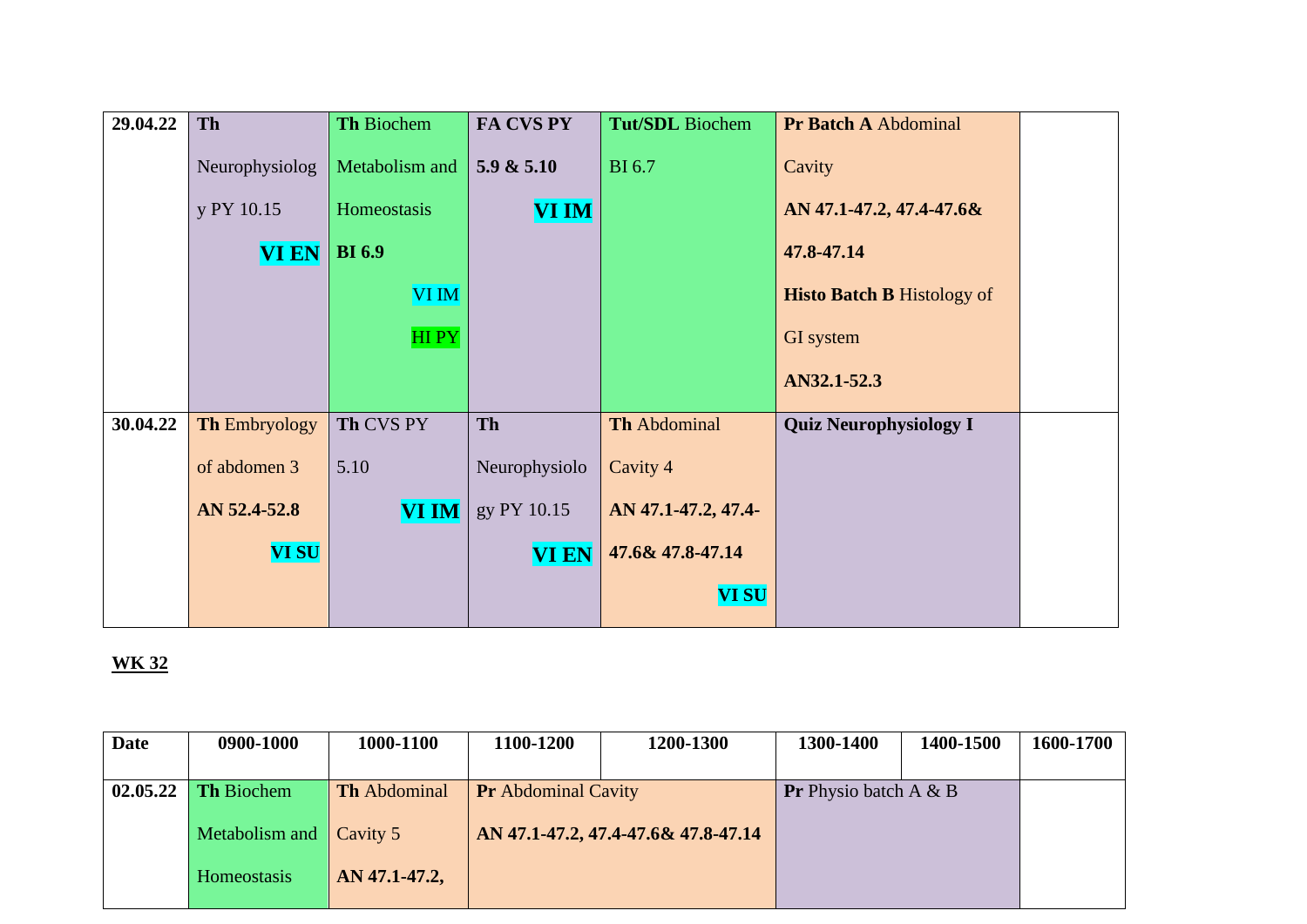|          | <b>BI</b> 6.10             | 47.4-47.6&          |                     |                                     |                         |            |
|----------|----------------------------|---------------------|---------------------|-------------------------------------|-------------------------|------------|
|          | VI IM                      | 47.8-47.14          |                     |                                     |                         |            |
|          |                            | <b>VI SU</b>        |                     |                                     |                         |            |
| 03.05.22 | Th                         | <b>Th Abdominal</b> | Pr Abdominal Cavity |                                     | Pr CVS PY 5.16 Batch A  |            |
|          |                            |                     |                     |                                     |                         |            |
|          | Epidemiolog                | Cavity 6            |                     | AN 47.1-47.2, 47.4-47.6& 47.8-47.14 | VI IM                   |            |
|          | y of                       | AN 47.1-47.2,       |                     |                                     | Pr Biochem batch B      |            |
|          | Communica                  | 47.4-47.6&          |                     |                                     | Creatinine & Creatinine |            |
|          | bleand Non-                | 47.8-47.14          |                     |                                     | Clearnance              |            |
|          | Communica                  | <b>VI SU</b>        |                     |                                     | BI-11.7, 11.17          |            |
|          | bleDiseases                |                     |                     |                                     | VI IM, PA               |            |
|          | $\overline{4}$             |                     |                     |                                     |                         |            |
|          | CM 8.1, 8.3-               |                     |                     |                                     |                         |            |
|          | 8.6VI MI,                  |                     |                     |                                     |                         |            |
|          | PA, IM                     |                     |                     |                                     |                         |            |
|          | & PE                       |                     |                     |                                     |                         |            |
| 04.05.22 | $ECE-5b$                   |                     |                     | <b>SDL</b> Abdominal                | Pr CVS PY 5.16 Batch B  | <b>SEA</b> |
|          | <b>Batch A- Physiology</b> |                     |                     | Cavity 7                            | <b>VI IM</b>            |            |
|          | <b>Batch B- Anatomy</b>    |                     |                     | AN 47.1-47.2, 47.4-                 | Pr Biochem batch A      |            |
|          |                            |                     |                     |                                     |                         |            |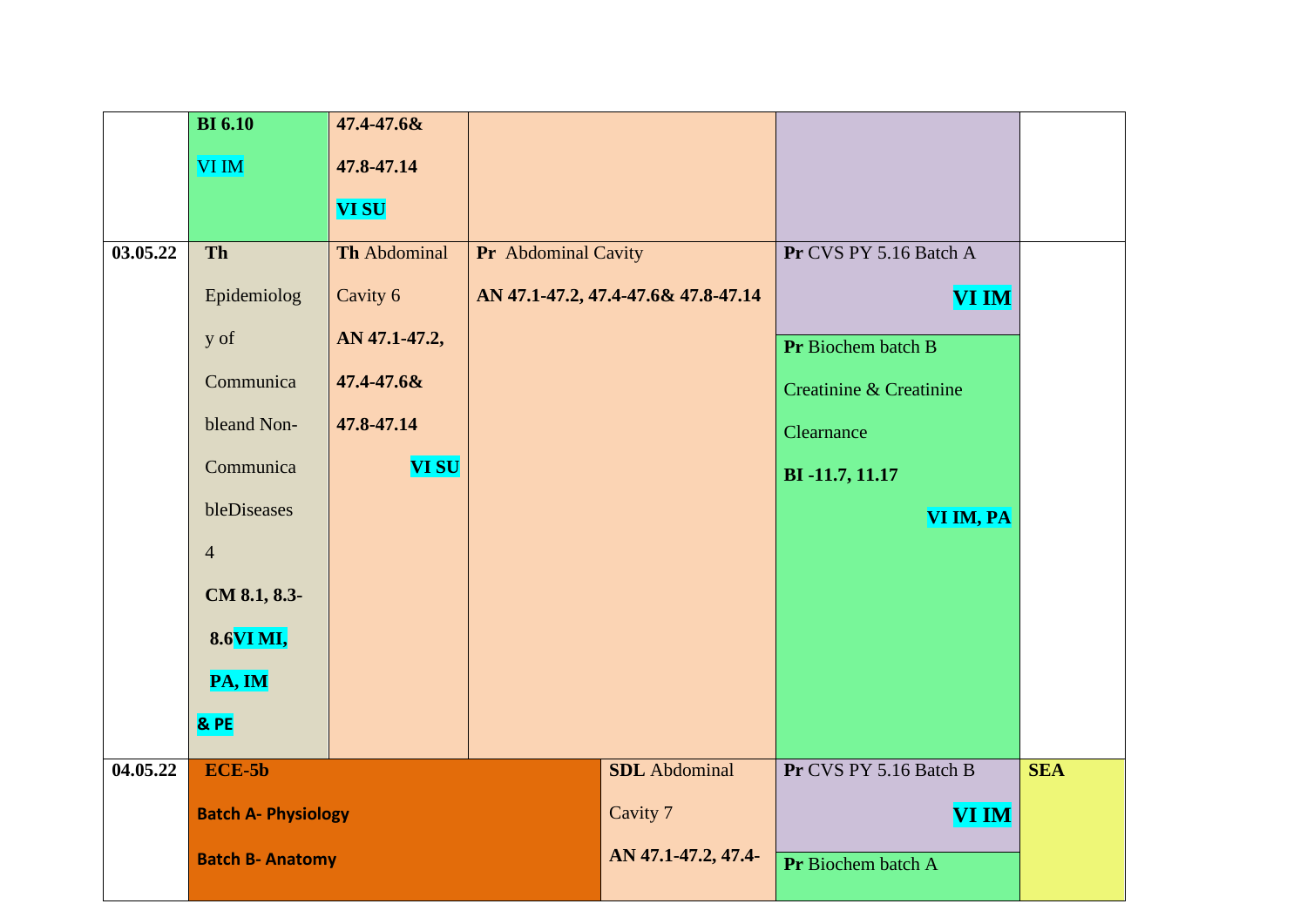|          | <b>Batch C- Biochemistry</b> |                |               | 47.6& 47.8-47.14      | <b>Creatinine &amp; Creatinine</b> |            |
|----------|------------------------------|----------------|---------------|-----------------------|------------------------------------|------------|
|          |                              |                |               | <b>VI SU</b>          | Clearnance                         |            |
|          |                              |                |               |                       | BI-11.7, 11.17                     |            |
|          |                              |                |               |                       |                                    |            |
|          |                              |                |               |                       | VI IM, PA                          |            |
| 05.05.22 | <b>Th Abdominal</b>          | Th CVS PY      | <b>Demo</b>   | <b>Demo</b> Abdominal | <b>Pr</b> Abdominal Cavity         | <b>SEA</b> |
|          | Cavity 8                     | 5.10           | Abdominal     | Cavity 10             | AN 47.1-47.2, 47.4-47.6&           |            |
|          | AN 47.1-47.2,                | <b>VI IM</b>   | Cavity 9      | AN 47.1-47.2, 47.4-   | 47.8-47.14                         |            |
|          | 47.4-47.6&                   |                | AN 47.1-47.2, | 47.6& 47.8-47.14      |                                    |            |
|          | 47.8-47.14                   |                | 47.4-47.6&    | <b>VI SU</b>          |                                    |            |
|          | <b>VI SU</b>                 |                | 47.8-47.14    |                       |                                    |            |
|          |                              |                | <b>VI SU</b>  |                       |                                    |            |
| 06.05.22 | Th                           | Th Biochem     | <b>FA</b>     | Tut/SDL Biochem       | <b>Pr</b> Abdominal Cavity         |            |
|          | Neurophysiolog               | Metabolism and | Neurophysiolo | Metabolism and        | AN 47.1-47.2, 47.4-47.6&           |            |
|          | y PY 10.16                   | Homeostasis    | gy PY 10.13 & | Homeostasis           | 47.8-47.14                         |            |
|          | <b>VI EN</b>                 | <b>BI</b> 6.10 | 10.15         | <b>BI</b> 6.8         |                                    |            |
|          |                              | VI IM          |               |                       |                                    |            |
| 07.05.22 | <b>Th Embryology</b>         | Th CVS PY      | Th            | <b>Demo</b> Abdominal | <b>SDL CVS PY 5.10</b>             |            |
|          | of abdomen 4                 | 5.10           | Neurophysiolo | Cavity 9              |                                    |            |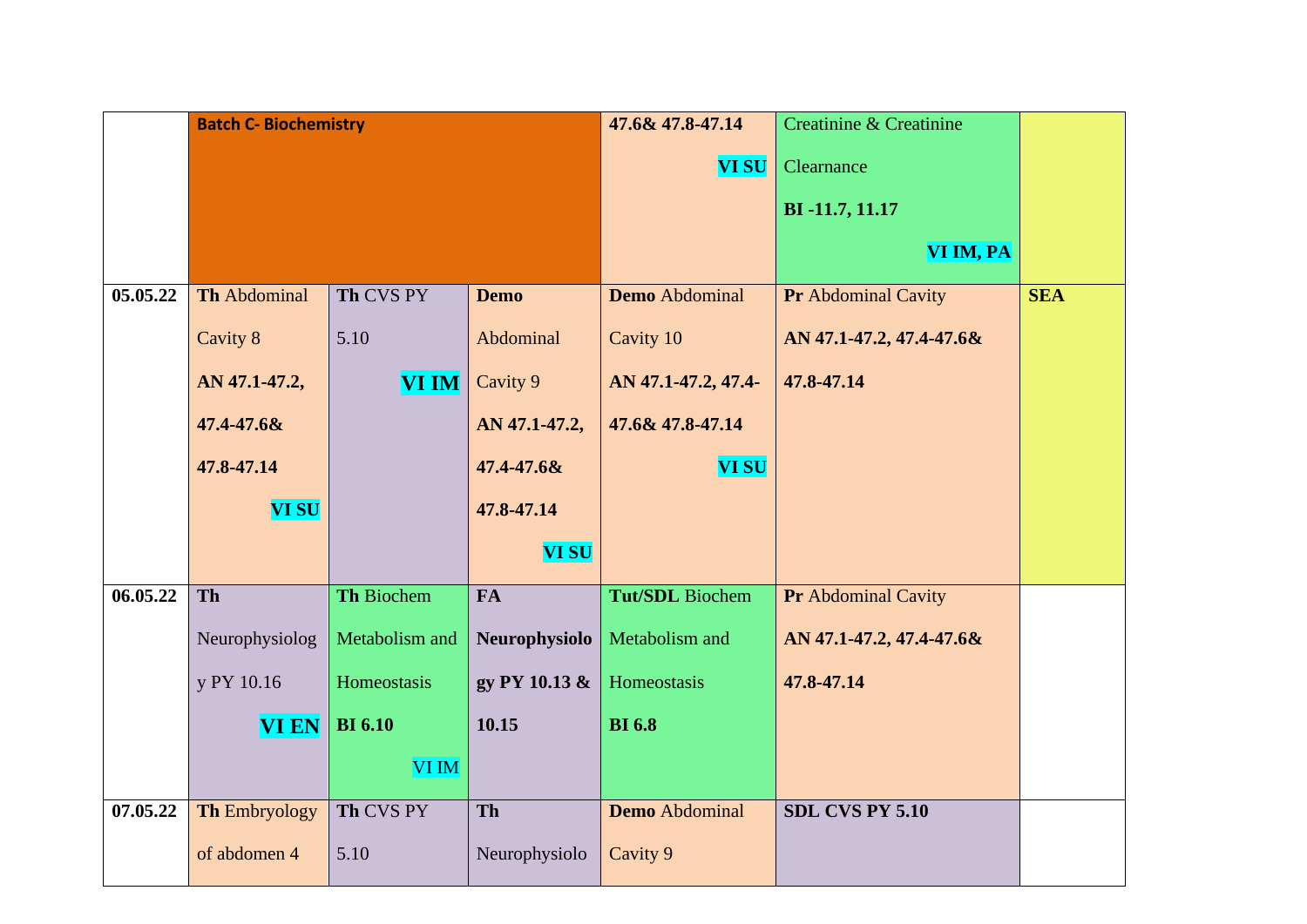| AN 52.4-52.8 | <b>VI IM</b>   gy PY 10.17 | $\overline{AN}$ 47.1-47.2, 47.4- |  |
|--------------|----------------------------|----------------------------------|--|
| <b>VI SU</b> |                            | <b>VI OP</b> $47.6& 47.8-47.14$  |  |
|              |                            | <b>VI SU</b>                     |  |

| 9.5.22  | <b>9-16 May 2022, II-MPE</b> |
|---------|------------------------------|
| 10.5.22 |                              |
| 11.5.22 |                              |
| 12.5.22 |                              |
| 13.5.22 |                              |
| 14.5.22 |                              |

| <b>Date</b> | 0900-1000                    | 1000-1100                  | 1100-1200                           | 1200-1300 | 1300-1400                    | 1400-1500   | 1600-1700 |  |  |  |
|-------------|------------------------------|----------------------------|-------------------------------------|-----------|------------------------------|-------------|-----------|--|--|--|
| 16.05.22    | <b>9-16 May 2022, II-MPE</b> |                            |                                     |           |                              |             |           |  |  |  |
| 17.05.22    | <b>Th</b>                    | <b>FA Abdominal Cavity</b> |                                     |           | <b>Pr</b> Neurophysiology PY |             |           |  |  |  |
|             | Epidemiolog                  |                            | AN 47.1-47.2, 47.4-47.6& 47.8-47.14 |           |                              |             |           |  |  |  |
|             | y of                         |                            |                                     |           |                              | <b>HIAN</b> |           |  |  |  |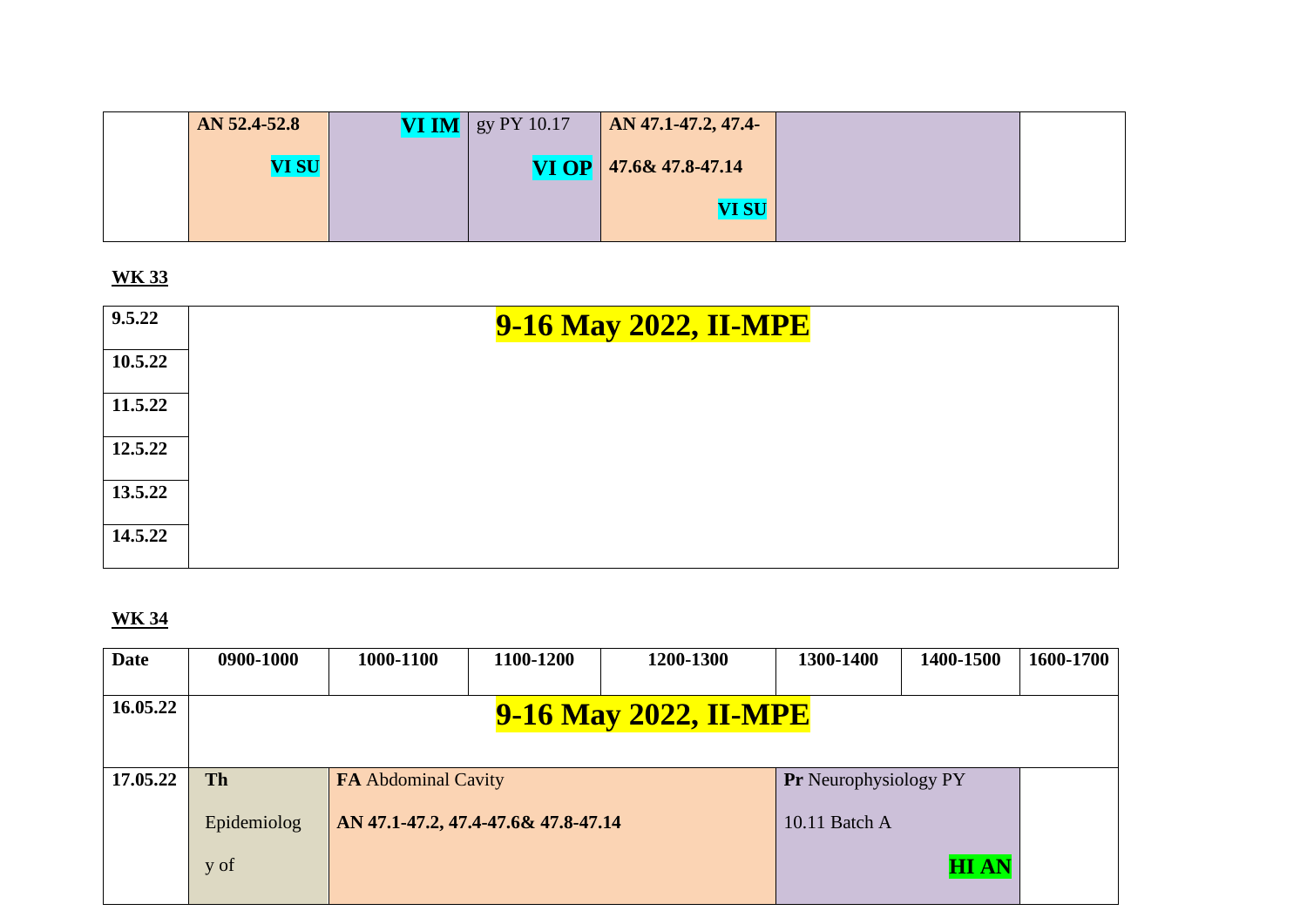|          | Communica                    |           |               |                         | Pr Biochem batch B             |            |
|----------|------------------------------|-----------|---------------|-------------------------|--------------------------------|------------|
|          | bleand Non-                  |           |               |                         | <b>Calcium and Phosphorous</b> |            |
|          | Communica                    |           |               | <b>Estimation</b>       |                                |            |
|          | bleDiseases                  |           |               | <b>BI</b> 11.11         |                                |            |
|          | $\mathfrak{S}$               |           |               |                         |                                |            |
|          | CM 8.1, 8.3-                 |           |               |                         |                                |            |
|          | 8.6VI MI,                    |           |               |                         |                                |            |
|          | PA, IM                       |           |               |                         |                                |            |
|          | & PE                         |           |               |                         |                                |            |
| 18.05.22 | ECE-5c                       |           |               | Demo Pelvic wall&       | Pr Neurophysiology PY          | <b>SEA</b> |
|          | <b>Batch A- Biochemistry</b> |           |               | viscera 1               | 10.11 Batch B                  |            |
|          | <b>Batch B- Physiology</b>   |           |               | AN 48.1-48.47&          | <b>HIAN</b>                    |            |
|          | <b>Batch C- Anatomy</b>      |           |               | 48.8                    | Pr Biochem batch A             |            |
|          |                              |           |               | <b>VI SU</b>            | <b>Calcium and Phosphorous</b> |            |
|          |                              |           |               |                         | <b>Estimation</b>              |            |
|          |                              |           |               |                         | <b>BI</b> 11.11                |            |
| 19.05.22 | Th Histology of              | Th CVS PY | Th Pelvic     | <b>SDL</b> Pelvic wall& | Pr Batch B Pelvic wall&        | <b>SEA</b> |
|          | Abdomen 3                    | 5.11      | wall& viscera | viscera 3               | viscera                        |            |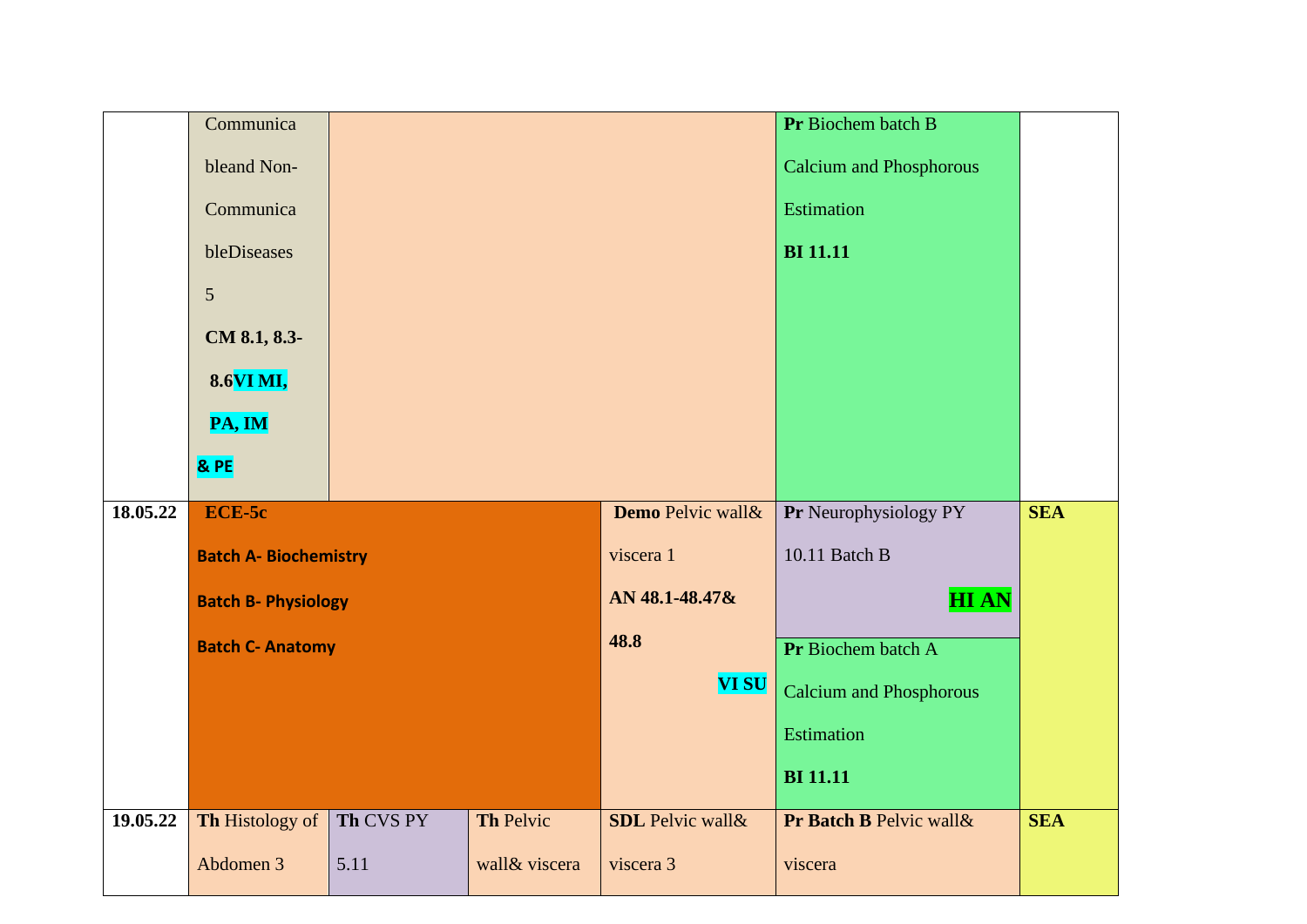|          | AN32.1-52.3    |                 | $\overline{2}$ | AN 48.1-48.47&         | AN 48.1-48.47& 48.8               |  |
|----------|----------------|-----------------|----------------|------------------------|-----------------------------------|--|
|          |                |                 | AN 48.1-       | 48.8                   | <b>Histo Batch A Histology of</b> |  |
|          |                |                 | 48.47& 48.8    | <b>VI SU</b>           | GI system                         |  |
|          |                |                 | <b>VI SU</b>   |                        | AN32.1-52.3                       |  |
| 20.05.22 | Th             | Th Biochem      | FA CVS PY      | <b>Tut/SDL</b> Biochem | Pr Batch A Pelvic wall &          |  |
|          | Neurophysiolog | Metabolism and  | 5.10 & 5.11    | Metabolism and         | viscera                           |  |
|          | y PY 10.17     | Homeostasis     |                | Homeostasis            | AN 48.1-48.47& 48.8               |  |
|          | $VI$ OP $ $    | <b>BI</b> 6.13  |                | <b>BI</b> 6.9          | <b>Histo Batch B Histology of</b> |  |
|          |                | VI PA, IM       |                |                        | GI system                         |  |
|          |                | <b>HIPY, AN</b> |                |                        | AN32.1-52.3                       |  |
|          |                |                 |                |                        |                                   |  |
| 21.05.22 | Th Embryology  | Th CVS PY       | Th             | Th Pelvic wall &       | Seminar CVS PY 10.17              |  |
|          | of abdomen 5   | 5.11            | Neurophysiolo  | viscera 4              | <b>VI OP</b>                      |  |
|          | AN 52.4-52.8   |                 | gy PY 10.17 -  | AN 48.1-48.47&         |                                   |  |
|          | <b>VI SU</b>   |                 | 10.19          | 48.8                   |                                   |  |
|          |                |                 | <b>VI OP</b>   | <b>VI SU</b>           |                                   |  |

| Date | 0900-1000 | 1000-1100 | 1100-1200 | 1200-1300 | 1300-1400 | 1400-1500 | 1600-1700 |
|------|-----------|-----------|-----------|-----------|-----------|-----------|-----------|
|      |           |           |           |           |           |           |           |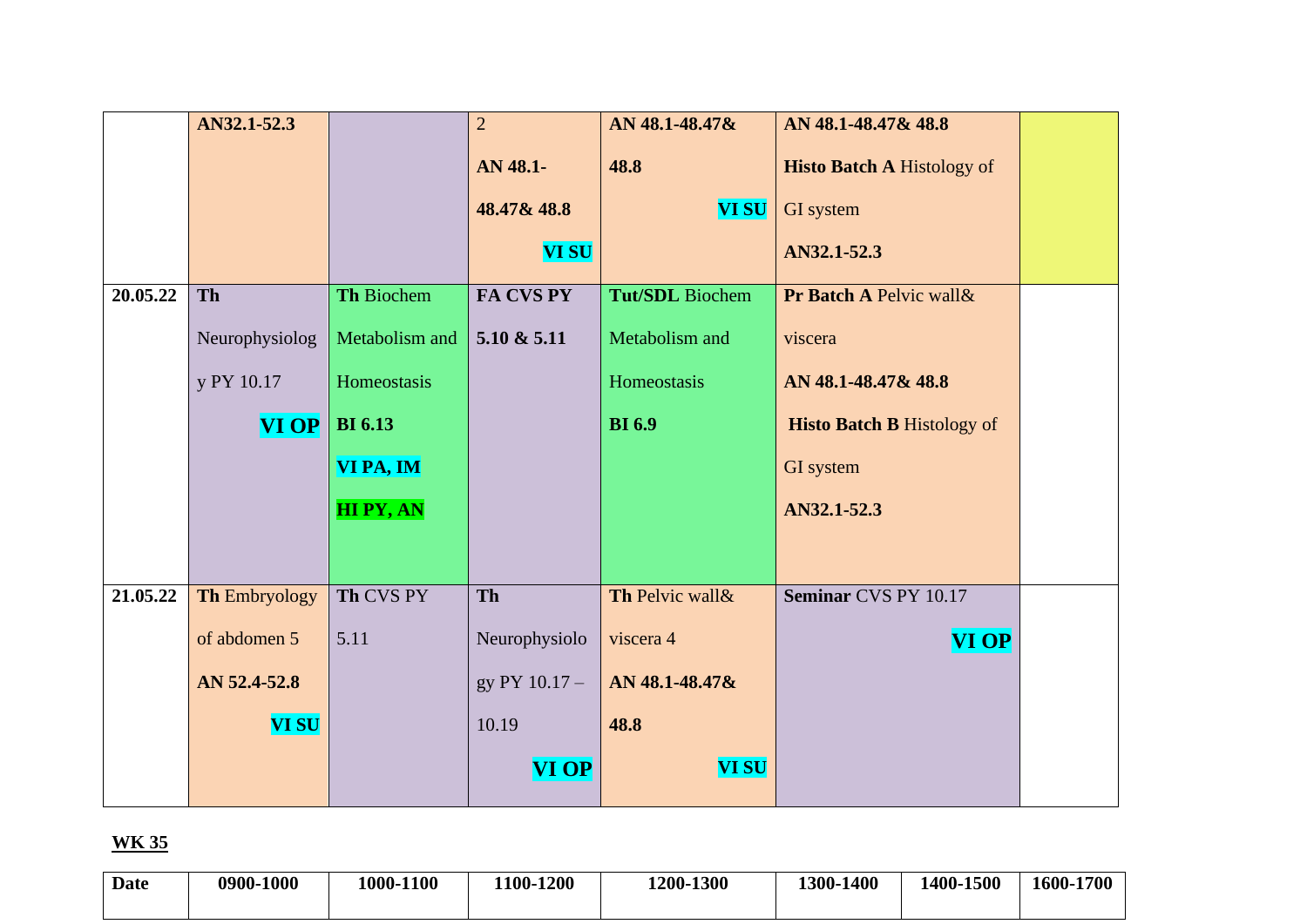| <b>SEA</b> |
|------------|
|            |
|            |
|            |
|            |
|            |
|            |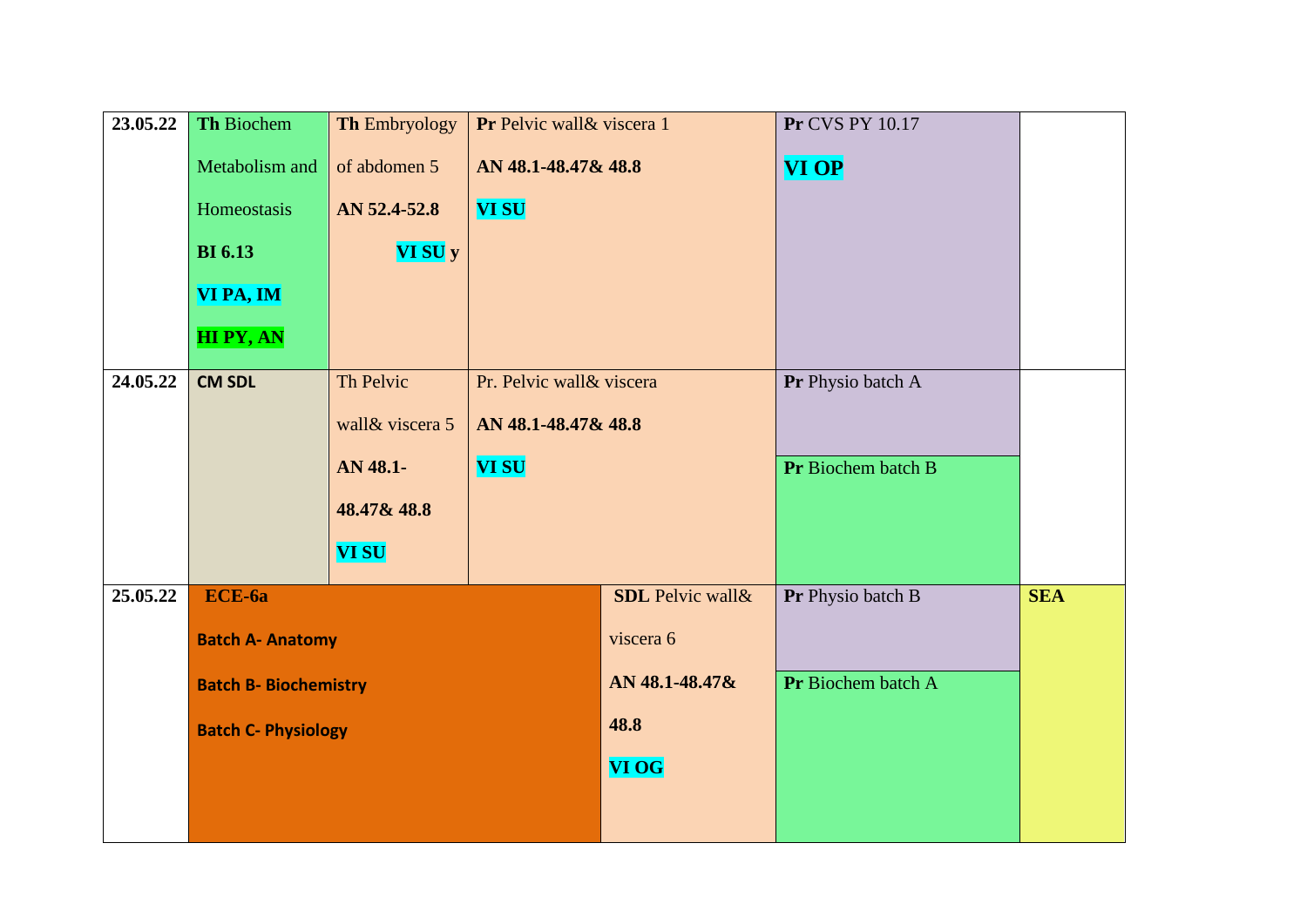| 26.05.22 | Th Histology of      | Th Endocrine      | <b>Demo Pelvic</b> | <b>Seminar Bchem 3-5</b> | Pr Batch B Pelvic wall &          | <b>SEA</b> |
|----------|----------------------|-------------------|--------------------|--------------------------|-----------------------------------|------------|
|          | Abdomen 4            | Physiology PY     | wall& viscera      |                          | viscera                           |            |
|          | AN32.1-52.3          | 8.1               | $\overline{7}$     |                          | AN 48.1-48.47 & 48.8              |            |
|          |                      |                   | AN 48.1-           |                          | <b>Histo Batch A Histology of</b> |            |
|          |                      |                   | 48.47& 48.8        |                          | <b>GI</b> system                  |            |
|          |                      |                   | <b>VI SU</b>       |                          | AN32.1-52.3                       |            |
| 27.05.22 | Th                   | <b>Th Biochem</b> | <b>FA</b>          | <b>Tut/SDL</b> Biochem   | Pr Batch A Pelvic wall &          |            |
|          | Neurophysiolog       | Metabolism and    | Neurophysiolo      | Metabolism and           | viscera                           |            |
|          |                      |                   |                    |                          |                                   |            |
|          | y PY 10.17           | Homeostasis       | gy PY 10.16 &      | Homeostasis              | AN 48.1-48.47& 48.8               |            |
|          | <b>VI OP</b>         | <b>BI</b> 6.13    | 10.17              | <b>BI</b> 6.10           | <b>Histo Batch B Histology of</b> |            |
|          |                      | VI PA, IM         |                    |                          | <b>GI</b> system                  |            |
|          |                      | <b>HI PY, AN</b>  |                    |                          | AN32.1-52.3                       |            |
| 28.05.22 | <b>Th Embryology</b> | Th Endocrine      | Th Renal           | <b>SDL</b> Pelvic wall & | <b>Seminar Renal Physiology</b>   |            |
|          | of abdomen 6         | Physiology PY     | Physiology PY      | viscera 8                | PY 7.3 & 7.6                      |            |
|          | AN 52.4-52.8         | 8.1               | 7.1                | AN 48.1-48.47&           |                                   |            |
|          | <b>VI SU</b>         |                   |                    | 48.8                     |                                   |            |
|          |                      |                   |                    | <b>VI OG</b>             |                                   |            |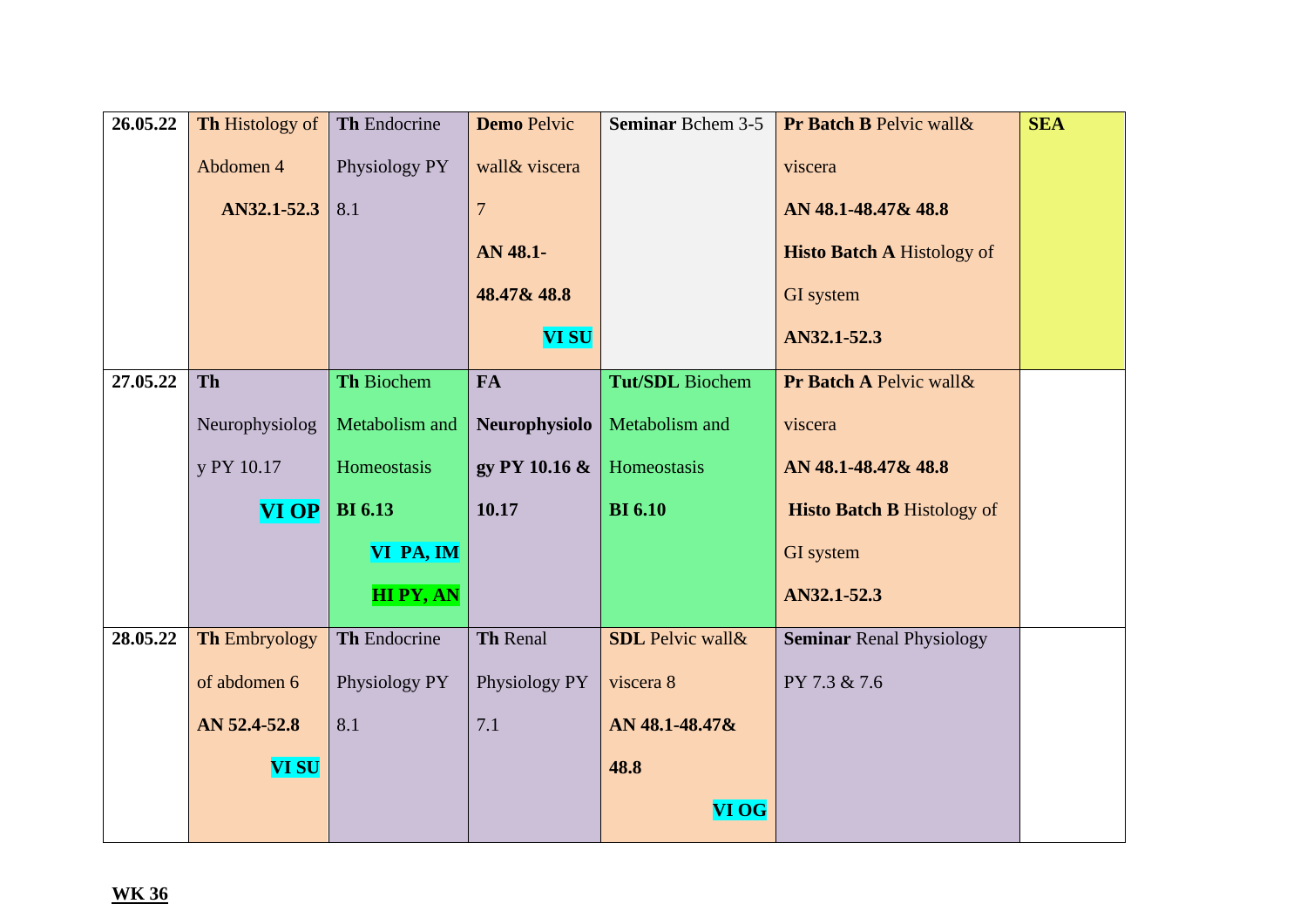| <b>Date</b>           | 0900-1000                  | 1000-1100                | 1100-1200                | 1200-1300               | 1300-1400                     | 1400-1500   | 1600-1700  |
|-----------------------|----------------------------|--------------------------|--------------------------|-------------------------|-------------------------------|-------------|------------|
| 30.05.22              | <b>Th Biochem</b>          | Pr Pelvic wall & viscera |                          |                         | <b>PCT Neurophysiology II</b> |             |            |
|                       | Metabolism and             | AN 48.1-48.47& 48.8      |                          |                         |                               |             |            |
|                       | Homeostasis                |                          |                          |                         |                               |             |            |
|                       |                            |                          |                          |                         |                               |             |            |
|                       | <b>BI</b> 6.15             |                          |                          |                         |                               |             |            |
|                       | VI PA, IM                  |                          |                          |                         |                               |             |            |
|                       | <b>HIPY, AN</b>            |                          |                          |                         |                               |             |            |
| $31.05.\overline{22}$ | Tut                        | Th Perineum 1            | FA Pelvic wall & viscera |                         | Pr Neurophysiology PY         |             |            |
|                       | Environmen                 | AN 49.1-49.4             | AN 48.1-48.47& 48.8      |                         | 10.11 Batch A                 |             |            |
|                       | tal Health                 | <b>VI OG</b>             |                          |                         |                               | <b>HIAN</b> |            |
|                       | Problems 5                 |                          |                          |                         | Pr Biochem batch B            |             |            |
|                       | <b>CM3.3</b>               |                          |                          |                         | Revision                      |             |            |
|                       | VI MI, IM $\&$             |                          |                          |                         |                               |             |            |
|                       | <b>PE</b>                  |                          |                          |                         |                               |             |            |
| 01.06.22              | ECE-6b                     |                          |                          | <b>SDL</b> Pelvic wall& | Pr Physio batch B             |             | <b>SEA</b> |
|                       | <b>Batch A- Physiology</b> |                          |                          | viscera                 |                               |             |            |
|                       | <b>Batch B- Anatomy</b>    |                          |                          | AN 48.1-48.47&          | Pr Biochem batch A            |             |            |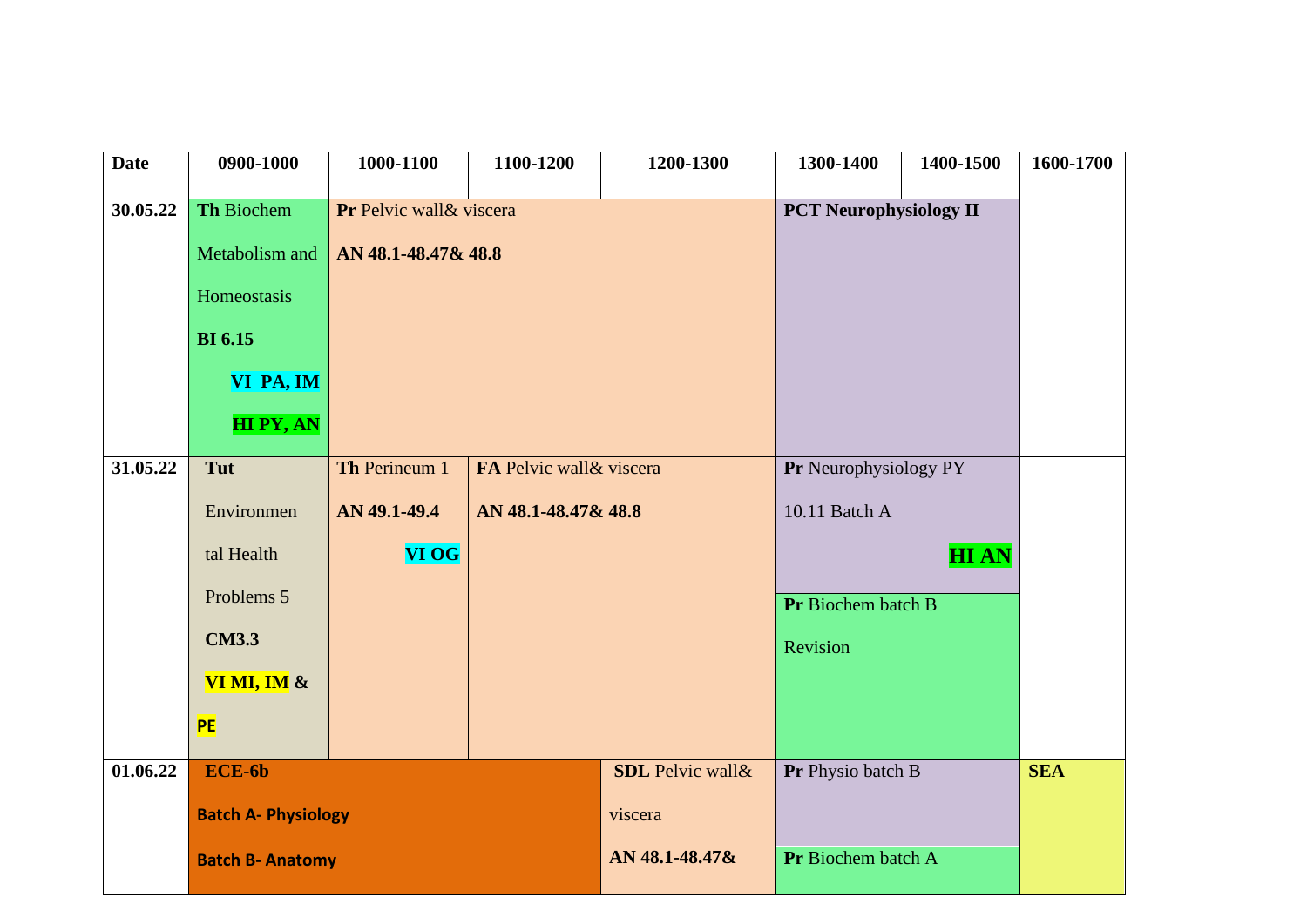|          | <b>Batch C- Biochemistry</b> |                 |                      | 48.8                   |                                   |            |
|----------|------------------------------|-----------------|----------------------|------------------------|-----------------------------------|------------|
| 02.06.22 | <b>Th Anatomy</b>            | Th Physiology   | <b>Th Anatomy</b>    | <b>Seminar</b>         | <b>Pr Batch B Anatomy</b>         | <b>SEA</b> |
|          | <b>HOLIDAY</b>               | <b>HOLIDAY</b>  | <b>HOLIDAY</b>       | <b>HOLIDAY</b>         | <b>HOLIDAY</b>                    |            |
|          |                              |                 |                      |                        |                                   |            |
|          |                              |                 |                      |                        |                                   |            |
| 03.06.22 | Th Renal                     | Th Biochem      | <b>FA Endocrine</b>  | <b>Tut/SDL</b> Biochem | <b>Pr Batch B Perineum</b>        |            |
|          | Physiology PY                | Metabolism and  | <b>Physiology PY</b> | Metabolism and         | AN 49.1-49.4                      |            |
|          | 7.2                          | Homeostasis     | 8.1 & 8.2            | Homeostasis            | <b>Histo Batch A Histology of</b> |            |
|          |                              | <b>BI</b> 6.15  |                      | <b>BI</b> 6.13         | GI system                         |            |
|          |                              | VI PA, IM       |                      |                        | AN32.1-52.3                       |            |
|          |                              | <b>HIPY, AN</b> |                      |                        |                                   |            |
| 04.06.22 | <b>Th Embryology</b>         | Th Endocrine    | Th Renal             | <b>SDL</b> Perineum 3  | <b>Quiz Neurophysiology II</b>    |            |
|          | of abdomen 7                 | Physiology PY   | Physiology PY        | AN 49.1-49.4           |                                   |            |
|          | AN 52.4-52.8                 | 8.2             | 7.3                  | <b>VI OG</b>           |                                   |            |
|          | <b>VI SU</b>                 |                 |                      |                        |                                   |            |

| Date | 0900-1000 | 1000-1100 | <b>1200</b><br>1100 | 1200-1300 | 1300-1400 | 1500<br>400- | 1600-1700 |
|------|-----------|-----------|---------------------|-----------|-----------|--------------|-----------|
|      |           |           |                     |           |           |              |           |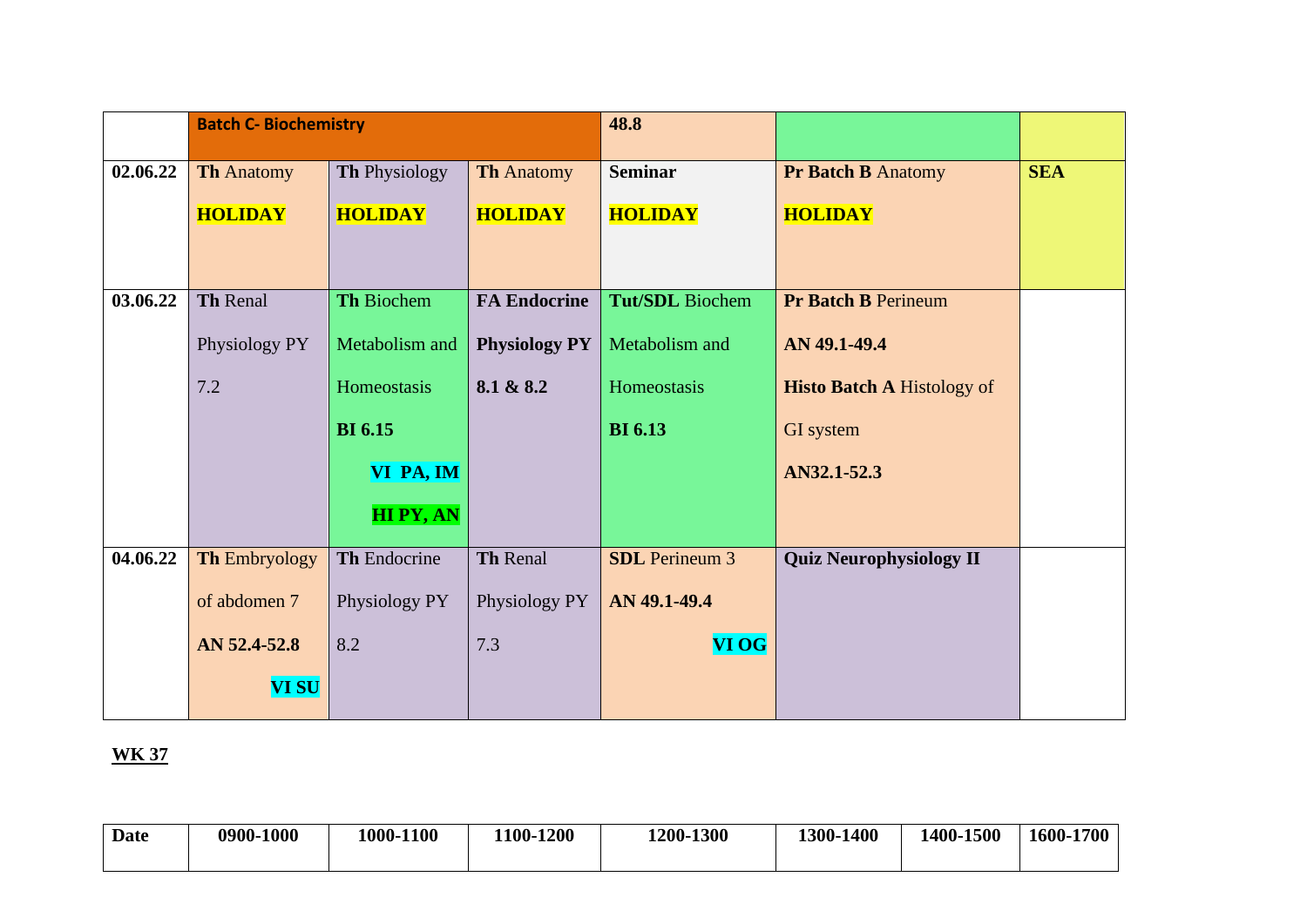| 06.06.22 | Th Biochem                 | Th Perineum 4 | <b>Pr</b> Perineum |                      | <b>PCT CVS</b>        |            |
|----------|----------------------------|---------------|--------------------|----------------------|-----------------------|------------|
|          | Metabolism and             | AN 49.1-49.4  | AN 49.1-49.4       |                      |                       |            |
|          | Homeostasis                | <b>VI OG</b>  |                    |                      |                       |            |
|          | <b>BI</b> 6.7              |               |                    |                      |                       |            |
|          | <b>VI IM</b>               |               |                    |                      |                       |            |
|          |                            |               |                    |                      |                       |            |
|          | <b>HIPY</b>                |               |                    |                      |                       |            |
| 07.06.22 | Tut                        | Pr Perineum   |                    | <b>FA</b> Perineum   | Pr Neurophysiology PY |            |
|          | Environmental              | AN 49.1-49.4  |                    | AN 49.1-49.4         | 10.11 Batch A         |            |
|          | Health                     |               |                    |                      | <b>HIAN</b>           |            |
|          | Problems 6                 |               |                    |                      | Pr Biochem batch B    |            |
|          | CM 3.3, 8.1                |               |                    |                      | Analysis of Abnormal  |            |
|          | VI MI, IM $\&$             |               |                    |                      | constituents of Urine |            |
|          | PE                         |               |                    |                      | BI 11.4, 11.20        |            |
|          |                            |               |                    |                      | <b>VI IM</b>          |            |
|          |                            |               |                    |                      | <b>HIPY</b>           |            |
| 08.06.22 | ECE-6c                     |               |                    | <b>SDL</b> Sectional | Pr Neurophysiology PY | <b>SEA</b> |
|          | <b>Batch A- Physiology</b> |               |                    | Anatomy              | 10.11 Batch B         |            |
|          | <b>Batch B- Anatomy</b>    |               |                    | AN 51.1-51.2         | <b>HIAN</b>           |            |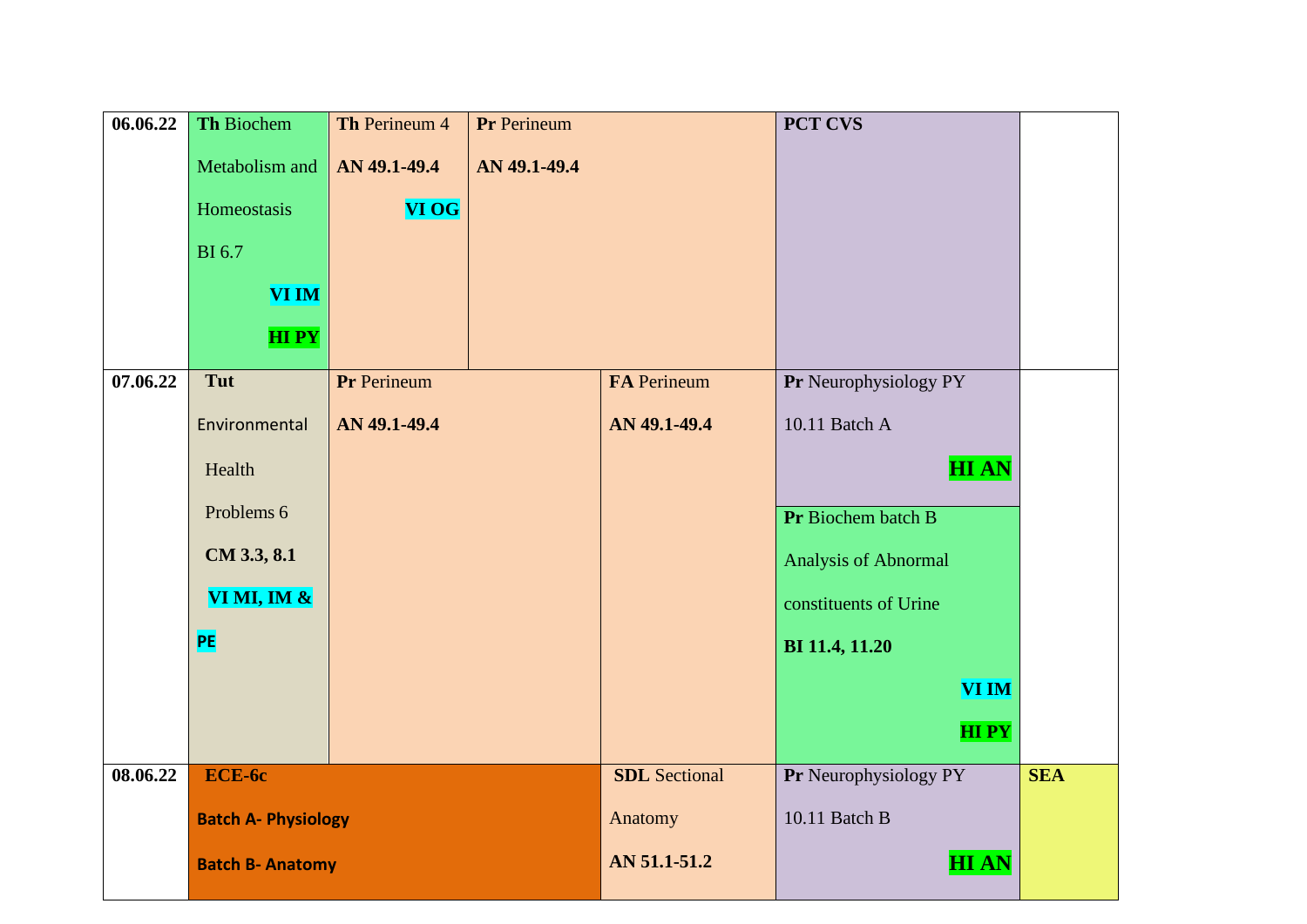|          | <b>Batch C- Biochemistry</b> |                   |                       | <b>VI RD</b>           | Pr Biochem batch A<br>Analysis of Abnormal<br>constituents of Urine<br>BI 11.4, 1120 |            |
|----------|------------------------------|-------------------|-----------------------|------------------------|--------------------------------------------------------------------------------------|------------|
|          |                              |                   |                       |                        | <b>VI IM</b><br><b>HIPY</b>                                                          |            |
| 09.06.22 | Th                           | Th Endocrine      | <b>Demo</b>           | <b>Seminar Bchem</b>   | <b>Pr Batch B Perineum</b>                                                           | <b>SEA</b> |
|          | <b>Histology of</b>          | Physiology PY     | Perineum <sub>2</sub> |                        | AN 49.1-49.4                                                                         |            |
|          | Abdomen 5                    | 8.2               | AN 49.1-49.4          |                        | <b>Histo Batch A Histology of</b>                                                    |            |
|          | AN32.1-52.3                  |                   | <b>VI OG</b>          |                        | GI system                                                                            |            |
|          |                              |                   |                       |                        | AN32.1-52.3                                                                          |            |
| 10.06.22 | Th Renal                     | <b>Th Biochem</b> | <b>FA Renal</b>       | <b>Tut/SDL</b> Biochem | Pr Batch B Vertebral column                                                          |            |
|          | Physiology PY                | Metabolism and    | <b>Physiology PY</b>  | <b>BI</b> 6.15         | & Sectional Anatomy                                                                  |            |
|          | 7.3                          | Homeostasis of    | $7.1 - 7.3$           |                        | AN 50.1-50.3& 51.1-51.2                                                              |            |
|          |                              | Biochemistry      |                       |                        | <b>Histo Batch A Histology of</b>                                                    |            |
|          |                              | lab tests         |                       |                        | GI system                                                                            |            |
|          |                              | <b>BI</b>         |                       |                        | AN32.1-52.3                                                                          |            |
|          |                              | 6.8, 11.6, 11.20  |                       |                        |                                                                                      |            |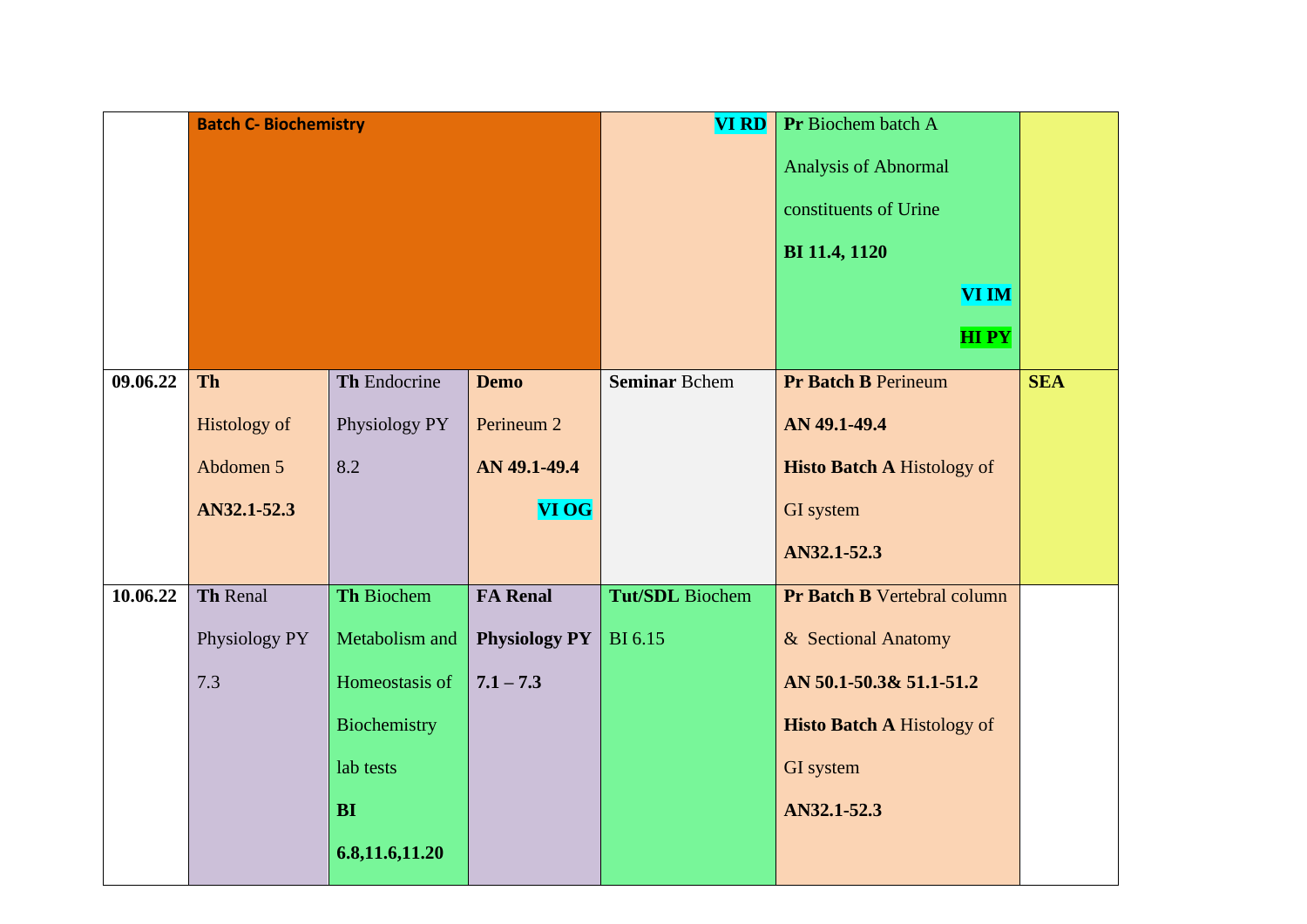|          |                      | VI IM         |               |                         |                 |  |
|----------|----------------------|---------------|---------------|-------------------------|-----------------|--|
|          |                      |               |               |                         |                 |  |
|          |                      |               |               |                         |                 |  |
| 11.06.22 | <b>Th Embryology</b> | Th Endocrine  | Th Renal      | <b>Demo</b> Osteology 1 | <b>Quiz CVS</b> |  |
|          | of abdomen 8         | Physiology PY | Physiology PY | AN53.1-53.3             |                 |  |
|          | AN 52.4-52.8         | 8.2           | 7.4           | <b>VI OG</b>            |                 |  |
|          | <b>VI SU</b>         |               |               |                         |                 |  |
|          |                      |               |               |                         |                 |  |

| <b>Date</b> | 0900-1000       | 1000-1100       | 1100-1200                     | 1200-1300    | 1300-1400             | 1400-1500 | 1600-1700 |
|-------------|-----------------|-----------------|-------------------------------|--------------|-----------------------|-----------|-----------|
|             |                 |                 |                               |              |                       |           |           |
| 13.06.22    | Th Biochem      | <b>Demo</b>     | <b>Demo-Pr Radiodiagnosis</b> |              | <b>Pr NMP PY 3.18</b> |           |           |
|             | Metabolism and  | Osteology 2     | AN 54.1-54.3                  |              |                       |           |           |
|             | Homeostasis     | AN53.1-53.3     |                               | <b>VI RD</b> |                       |           |           |
|             | <b>BI</b> 6.14  | <b>VI OG</b>    |                               |              |                       |           |           |
|             | VI PA, IM       |                 |                               |              |                       |           |           |
|             | <b>HI PY,AN</b> |                 |                               |              |                       |           |           |
| 14.06.22    | CM              | <b>Demo-Prs</b> |                               |              | Pr                    |           |           |
|             | <b>HOLIDAY</b>  | <b>HOLIDAY</b>  |                               |              | <b>HOLIDAY</b>        |           |           |
|             |                 |                 |                               |              | Pr                    |           |           |
|             |                 |                 |                               |              | <b>HOLIDAY</b>        |           |           |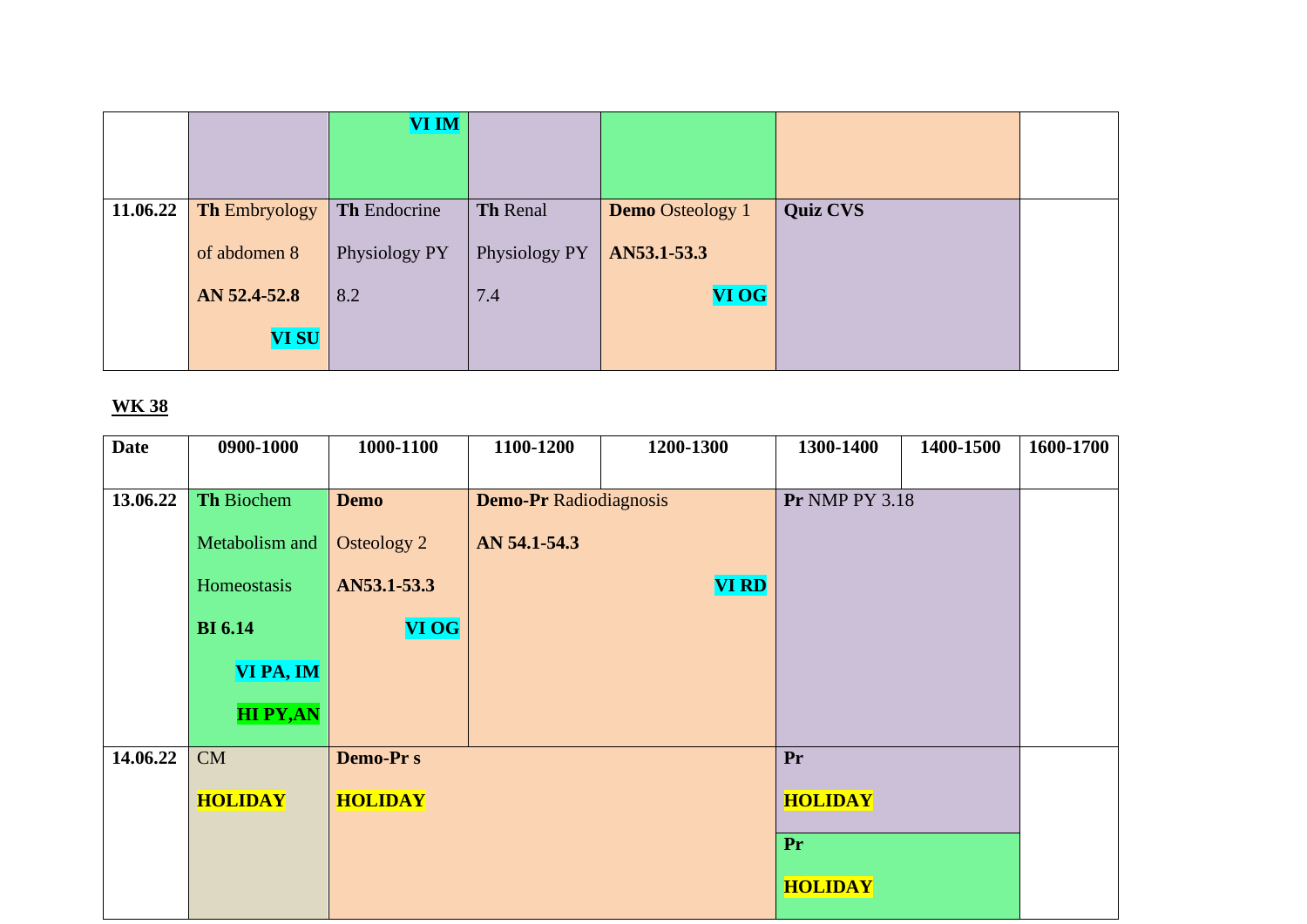| 15.06.22 | ECE-7a                       |                |                         | <b>Revision Surface</b> | Pr Neurophysiology PY   | <b>SEA</b> |
|----------|------------------------------|----------------|-------------------------|-------------------------|-------------------------|------------|
|          | <b>Batch A- Physiology</b>   |                |                         | marking                 | 10.11 Batch B           |            |
|          | <b>Batch B- Anatomy</b>      |                |                         | AN 55.1-55.2            | <b>HIAN</b>             |            |
|          | <b>Batch C- Biochemistry</b> |                |                         | <b>VI SU</b>            | Pr Biochem batch A      |            |
|          |                              |                |                         |                         | Analysis of Abnormal    |            |
|          |                              |                |                         |                         | constituents of Urine   |            |
|          |                              |                |                         |                         | BI 11.4, 11.20          |            |
|          |                              |                |                         |                         | <b>VI IM</b>            |            |
|          |                              |                |                         |                         | <b>HIPY</b>             |            |
| 16.06.22 | <b>Revision</b>              | Th Endocrine   | <b>Revision Anatomy</b> |                         |                         | <b>SEA</b> |
|          | Anatomy                      | Physiology PY  |                         |                         |                         |            |
|          |                              | 8.2            |                         |                         |                         |            |
| 17.06.22 | Th Renal                     | Th Biochem     | <b>FA Endocrine</b>     | Tut/SDL Biochem         | <b>Revision Anatomy</b> |            |
|          | Physiology PY                | Molecular      | <b>Physiology PY</b>    | Metabolism and          |                         |            |
|          | 7.5                          | <b>Biology</b> | 8.2                     | Homeostasis             |                         |            |
|          |                              | <b>BI</b> 7.1  |                         | <b>BI</b> 6.8           |                         |            |
|          |                              |                |                         |                         |                         |            |
|          |                              |                |                         |                         |                         |            |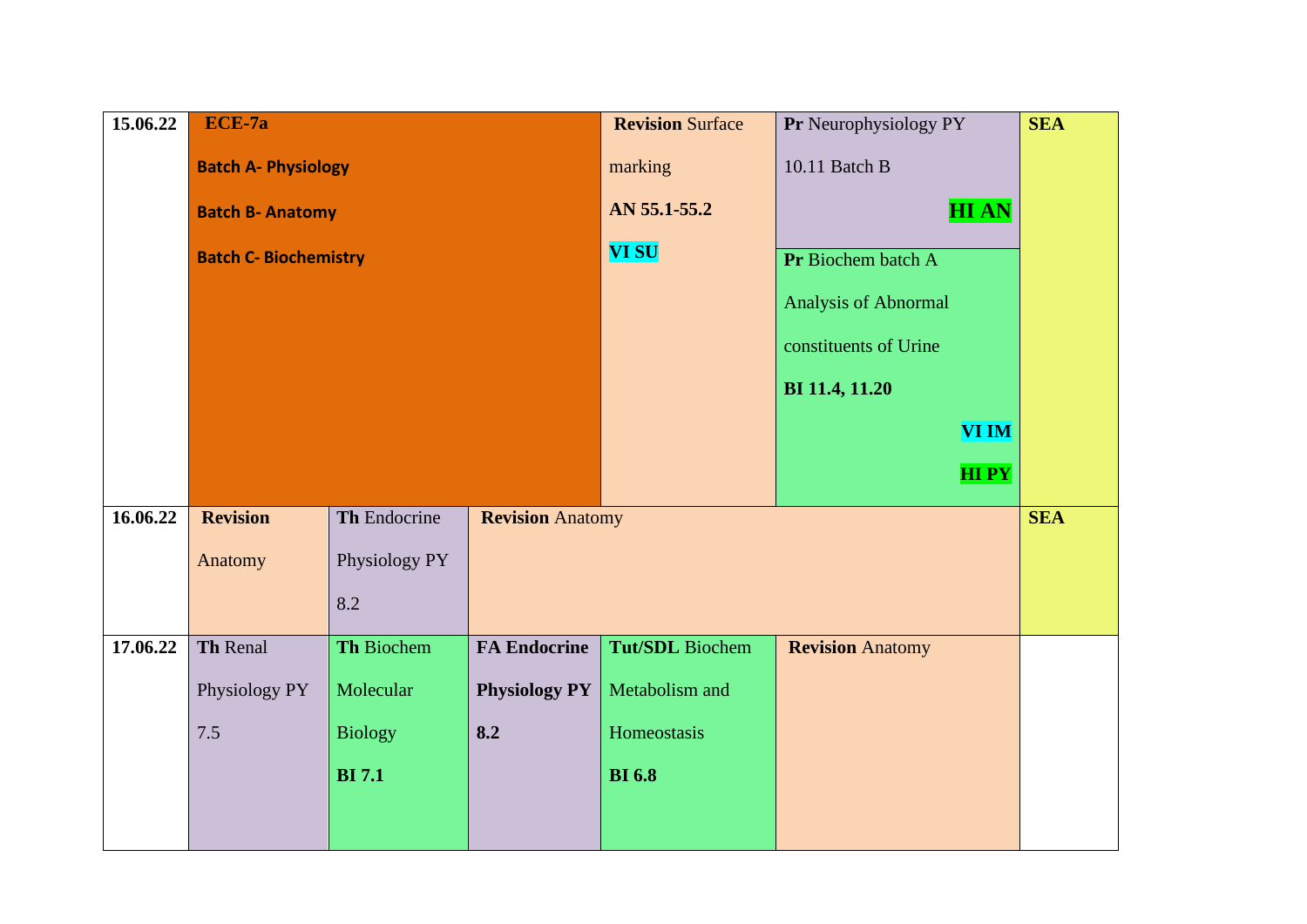| <b>SDL Integrated Physiology</b> | <b>SDL</b> Features of | Th Renal      | <b>Th Renal</b> | Th Front &     | 18.06.22 |
|----------------------------------|------------------------|---------------|-----------------|----------------|----------|
| $PY 11.5 - 11.7$                 | individual bones       | Physiology PY | Physiology PY   | Medial side of |          |
| <b>VIPE</b>                      | $(Lower limb)$ 4       | 7.7           | 7.6             | thigh 1        |          |
|                                  | AN 14.1-14.4           | <b>VI IM</b>  |                 | AN 15.1-15.5   |          |
|                                  | <b>VI FM</b>           |               |                 | <b>VI SU</b>   |          |
|                                  |                        |               |                 |                |          |

| <b>Date</b> | 0900-1000                        | 1000-1100            | 1100-1200                             | 1200-1300    | 1300-1400             | 1400-1500 | 1600-1700 |
|-------------|----------------------------------|----------------------|---------------------------------------|--------------|-----------------------|-----------|-----------|
| 20.06.22    | Th Biochem                       | <b>Demo</b> Features | <b>Demo-Pr</b> Features of individual |              | <b>Pr NMP PY 3.18</b> |           |           |
|             |                                  |                      |                                       |              |                       |           |           |
|             | Molecular                        | of individual        | bones (Lower limb) 2                  |              |                       |           |           |
|             | <b>Biology</b>                   | bones (Lower         | AN 14.1-14.4                          |              |                       |           |           |
|             |                                  |                      |                                       |              |                       |           |           |
|             | <b>BI</b> 7.2                    | limb) 1              |                                       | <b>VI FM</b> |                       |           |           |
|             |                                  | AN 14.1-14.4         |                                       |              |                       |           |           |
|             |                                  | <b>VI FM</b>         |                                       |              |                       |           |           |
| 21.06.22    | Th                               | <b>Th Anatomy</b>    | Demo-Pr Anatomy                       |              | Pr Neurophysiology PY |           |           |
|             | <b>Mental Health</b><br>$\bf{l}$ |                      |                                       |              | 10.11 Batch B HI AN   |           |           |
|             | <b>CM 15.1</b>                   |                      |                                       |              | Pr Biochem batch B    |           |           |
|             | <b>VI PS</b>                     |                      |                                       |              | <b>ABG</b> Analyzer   |           |           |
|             |                                  |                      |                                       |              |                       |           |           |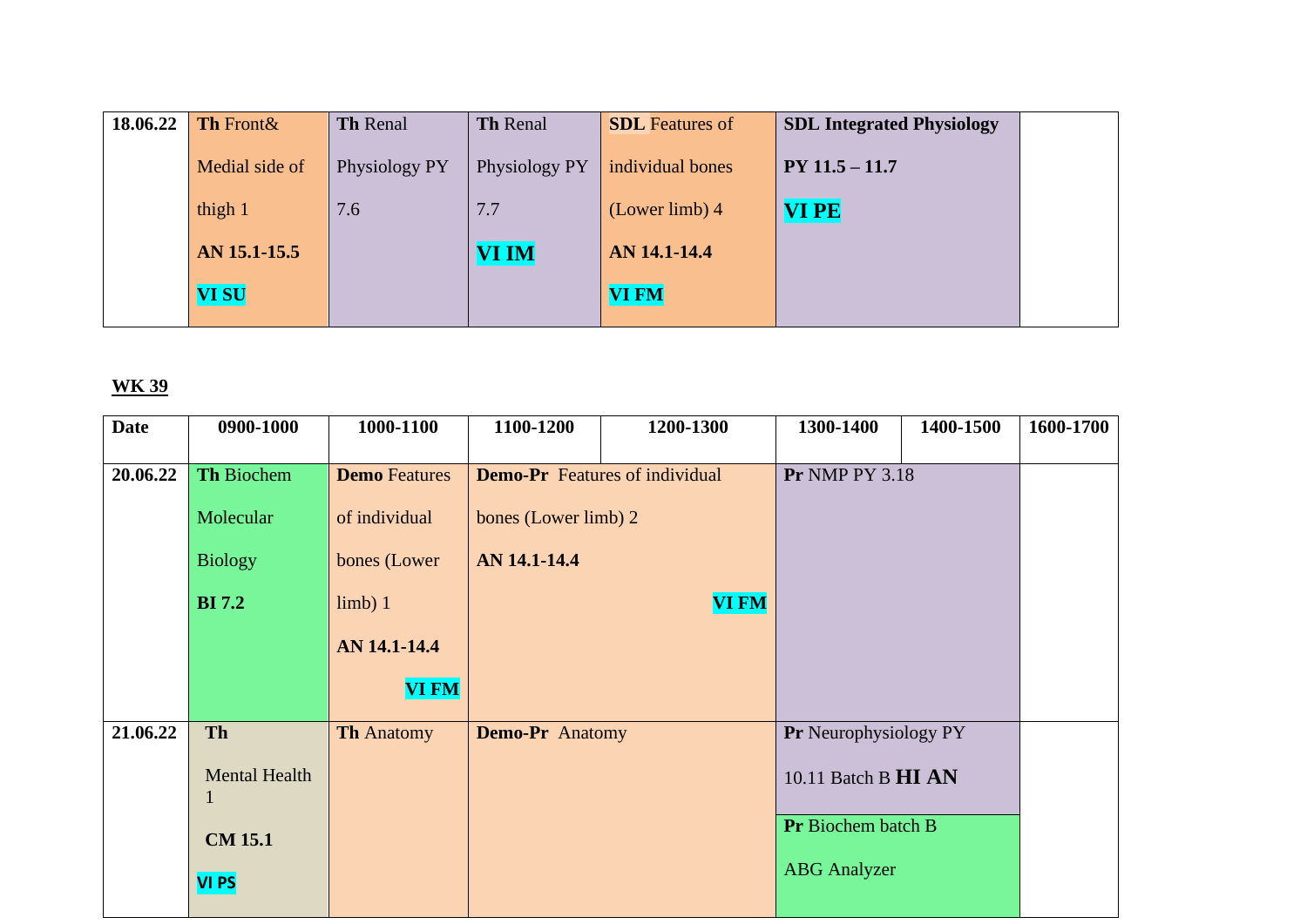|          |                              |                |                      |                          | <b>BI</b> 11.16                  |            |
|----------|------------------------------|----------------|----------------------|--------------------------|----------------------------------|------------|
| 22.06.22 | ECE-7b                       |                |                      | <b>SDL</b> Features of   | Pr Neurophysiology PY            | <b>SEA</b> |
|          | <b>Batch A- Physiology</b>   |                |                      | individual bones         | 10.11 Batch B HI AN              |            |
|          | <b>Batch B- Anatomy</b>      |                |                      | (Lower limb) 4           | Pr Biochem batch A               |            |
|          | <b>Batch C- Biochemistry</b> |                |                      | AN 14.1-14.4             | <b>ABG</b> Analyzer              |            |
|          |                              |                |                      | <b>VI FM</b>             | <b>BI</b> 11.16                  |            |
| 23.06.22 | Th Front&                    | Th Endocrine   | <b>Demo</b> Features | <b>Seminar Bchem 3-5</b> | Pr Front & Medial side of        | <b>SEA</b> |
|          | Medial side of               | Physiology PY  | of individual        |                          | thigh                            |            |
|          | thigh 2                      | 8.2            | bones (Lower         |                          | AN 15.1-15.5                     |            |
|          | AN 15.1-15.5                 |                | limb) 5              |                          |                                  |            |
|          | <b>VI SU</b>                 |                | AN 14.1-14.4         |                          |                                  |            |
|          |                              |                | <b>VI FM</b>         |                          |                                  |            |
| 24.06.22 | <b>Th Renal</b>              | Th Biochem     | <b>FA Renal</b>      | <b>Tut/SDL</b> Biochem   | Pr Front & Medial side of        |            |
|          | Physiology PY                | Molecular      | Physiology 7.3       | <b>Molecular Biology</b> | thigh                            |            |
|          | 7.6                          | <b>Biology</b> | $-7.6$               | <b>BI</b> 7.2            | AN 15.1-15.5                     |            |
|          |                              | <b>BI</b> 7.3  |                      |                          |                                  |            |
|          |                              | <b>VIPE</b>    |                      |                          |                                  |            |
| 25.06.22 | <b>Th</b>                    | Th Endocrine   | <b>Th Renal</b>      | Th Front& Medial         | <b>SDL Integrated Physiology</b> |            |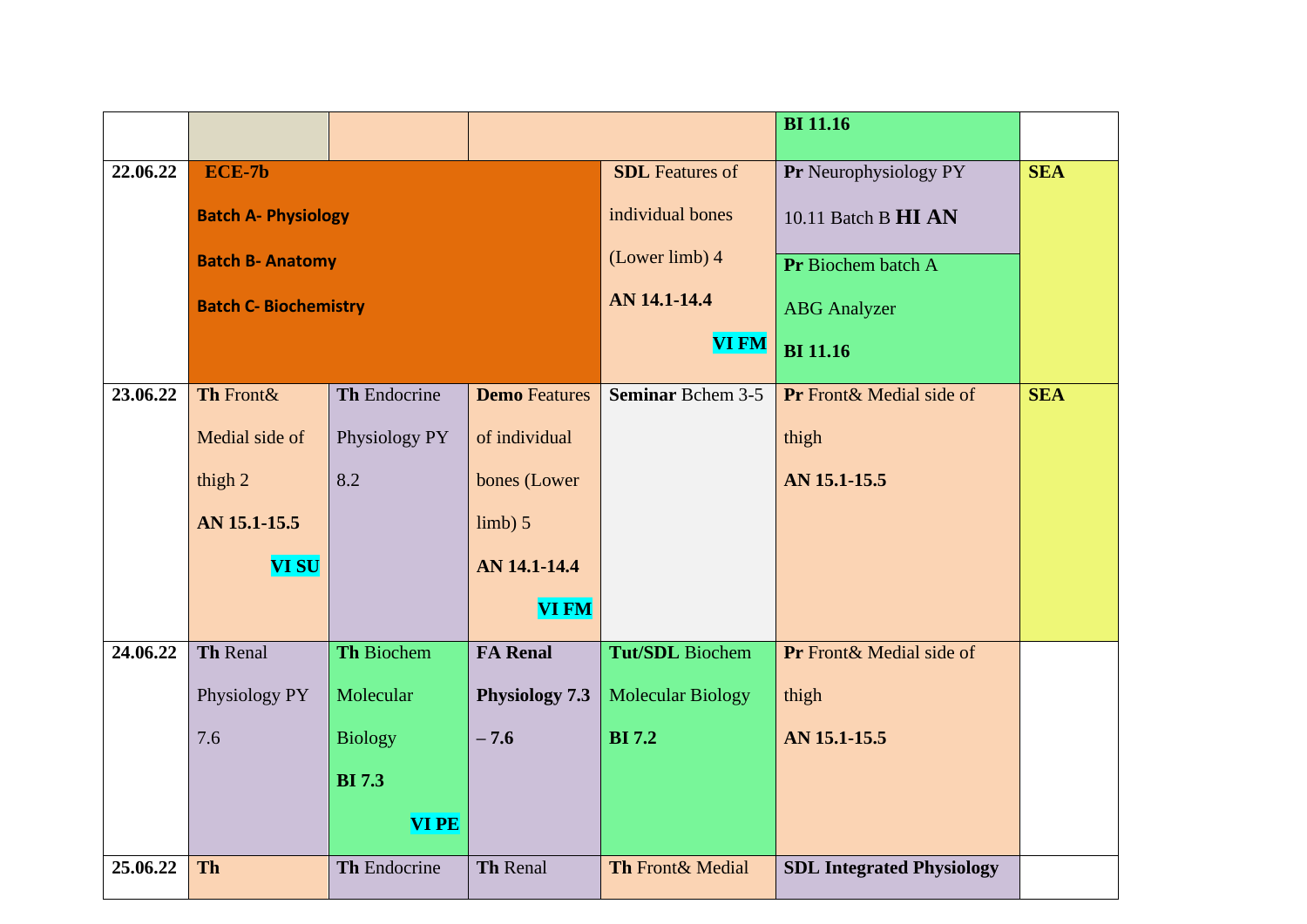| <b>Chromosomes</b> | Physiology PY | <b>Physiology PY</b> | $\vert$ side of thigh 3 | $PY 11.5 - 11.7$ |  |
|--------------------|---------------|----------------------|-------------------------|------------------|--|
| AN 73.1-73.3       | 8.2           | 7.7                  | AN 15.1-15.5            | VI PE            |  |
|                    |               | <b>VI IM</b>         | <b>VI SU</b>            |                  |  |
|                    |               |                      |                         |                  |  |

| <b>Date</b> | 0900-1000                       | 1000-1100                     | 1100-1200                  | 1200-1300                                                      | 1300-1400                    | 1400-1500                 | 1600-1700 |
|-------------|---------------------------------|-------------------------------|----------------------------|----------------------------------------------------------------|------------------------------|---------------------------|-----------|
|             |                                 |                               |                            |                                                                |                              |                           |           |
| 27.06.22    | <b>Th Biochem</b>               |                               |                            | <b>Pr-Revisio</b> Front & Medial side of thigh & Features of   | <b>Pr NMP PY 3.18</b>        |                           |           |
|             | Molecular                       | individual bones (Lower limb) |                            |                                                                |                              |                           |           |
|             | <b>Biology</b>                  | AN 15.1-15.5& AN 14.1-14.4    |                            |                                                                |                              |                           |           |
|             | <b>BI</b> 7.1                   |                               |                            |                                                                |                              |                           |           |
| 28.06.22    | Th                              |                               |                            | <b>FA</b> Front& Medial side of thigh & Features of individual | <b>Pr</b> Neurophysiology PY |                           |           |
|             | Mental health<br>$\overline{2}$ | bones (Lower limb)            |                            |                                                                | 10.11 Batch A HI AN          |                           |           |
|             | <b>CM 15.2</b>                  |                               | AN 15.1-15.5& AN 14.1-14.4 |                                                                |                              | <b>Pr</b> Biochem batch B |           |
|             | VI <sub>PS</sub>                |                               |                            |                                                                | <b>ABG</b> Analyzer          |                           |           |
|             |                                 |                               |                            |                                                                | <b>BI</b> 11.16              |                           |           |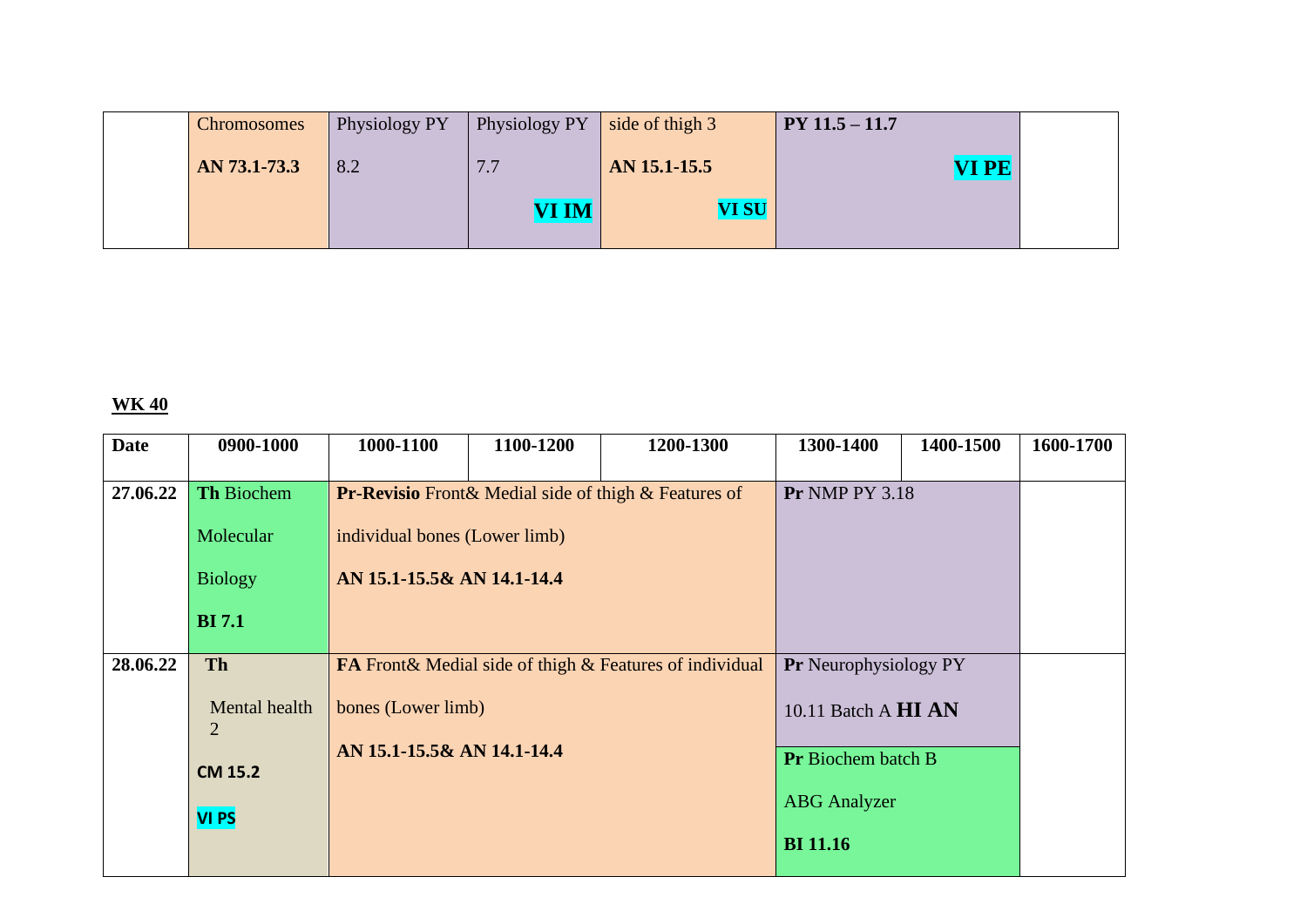| 29.06.22 | ECE-7c                       |               |                      | <b>SDL</b> Front& Medial | Pr Physio batch B              | <b>SEA</b> |
|----------|------------------------------|---------------|----------------------|--------------------------|--------------------------------|------------|
|          | <b>Batch A- Biochemistry</b> |               |                      | side of thigh $\&$       |                                |            |
|          | <b>Batch B- Physiology</b>   |               |                      | <b>Features of</b>       | Pr Biochem batch A             |            |
|          | <b>Batch C- Anatomy</b>      |               |                      | individual bones         | <b>ABG</b> Analyzer            |            |
|          |                              |               |                      |                          |                                |            |
|          |                              |               |                      | (Lower limb)             | <b>BI</b> 11.16                |            |
|          |                              |               |                      | AN 15.1-15.5& AN         |                                |            |
|          |                              |               |                      | 14.1-14.4                |                                |            |
|          |                              |               |                      |                          |                                |            |
| 30.06.22 | <b>Th Gluteal</b>            | Th Endocrine  | <b>Tut/Demo</b>      | <b>Seminar Bchem 3-5</b> | <b>Pr Batch A Revision</b>     | <b>SEA</b> |
|          | region& back of              | Physiology PY | Anatomy              |                          | <b>General Histology</b>       |            |
|          |                              |               |                      |                          |                                |            |
|          | thigh 1                      | 8.2           |                      |                          | <b>Pr Batch B Revision</b>     |            |
|          | AN 16.1-16.6                 |               |                      |                          | <b>Systemic Histology</b>      |            |
|          | <b>VI SU</b>                 |               |                      |                          |                                |            |
| 01.07.22 | Th Renal                     | Th Biochem    | <b>FA Renal</b>      | <b>Tut/SDL</b> Biochem   | <b>Pr Batch B Revision</b>     |            |
|          | Physiology PY                | Molecular     | <b>Physiology PY</b> | <b>Molecular Biology</b> | <b>General Histology</b>       |            |
|          | 7.8 HI BI<br><b>Biology</b>  |               | 7.7 & 7.8            | <b>BI</b> 7.3            | <b>Pr Batch A Revision</b>     |            |
|          | <b>BI</b> 7.1                |               |                      |                          | <b>Systemic Histology</b>      |            |
|          |                              |               |                      |                          |                                |            |
| 02.07.22 | <b>Th Pattern of</b>         | Th Endocrine  | Th GI                | Th Gluteal region&       | <b>SDL Renal Physiology PY</b> |            |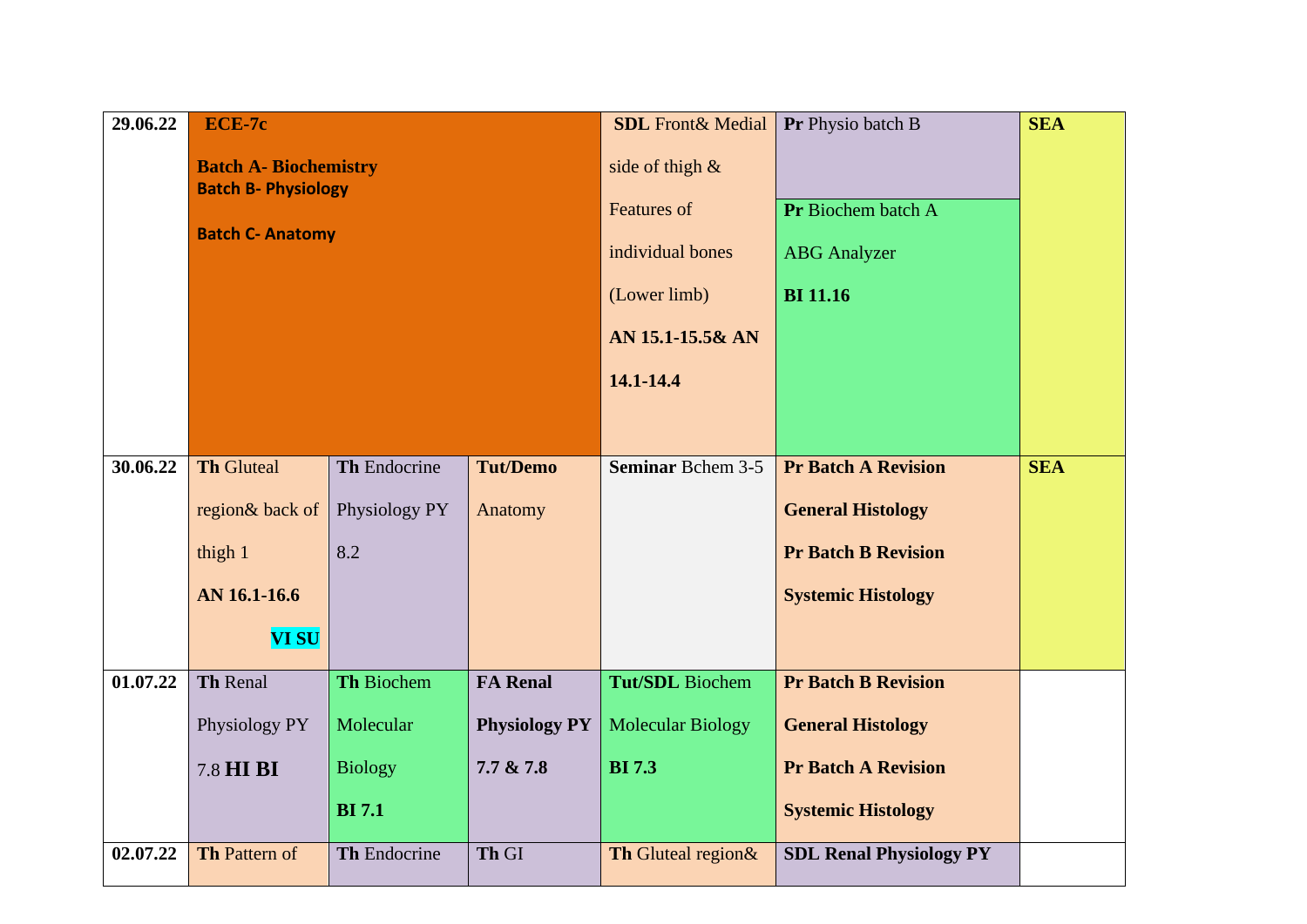| Inheritance  | Physiology PY | Physiology PY | back of thigh 2 | 7.9 |  |
|--------------|---------------|---------------|-----------------|-----|--|
| AN 74.1-74.3 | 8.3           | 4.1           | AN 16.1-16.6    |     |  |
| <b>VI IM</b> |               | <b>HIAN</b>   | <b>VI SU</b>    |     |  |
|              |               |               |                 |     |  |
|              |               |               |                 |     |  |

| <b>Date</b> | 0900-1000         | 1000-1100          | 1100-1200                                | 1200-1300                                | 1300-1400                    | 1400-1500   | 1600-1700 |
|-------------|-------------------|--------------------|------------------------------------------|------------------------------------------|------------------------------|-------------|-----------|
|             |                   |                    |                                          |                                          |                              |             |           |
| 04.07.22    | <b>Th Biochem</b> | <b>Th Gluteal</b>  | <b>Pr</b> Gluteal region & back of thigh |                                          | <b>PCT Renal Physiology</b>  |             |           |
|             | Molecular         | region& back of    | AN 16.1-16.6                             |                                          |                              |             |           |
|             | <b>Biology</b>    | thigh 3            |                                          | <b>Batch A1 Museum Visit</b>             |                              |             |           |
|             | <b>BI</b> 7.2     | AN 16.1-16.6       |                                          |                                          |                              |             |           |
|             |                   | <b>VI SU</b>       |                                          |                                          |                              |             |           |
| 05.07.22    | Tut               | <b>SDL</b> Gluteal |                                          | <b>Pr</b> Gluteal region & back of thigh | <b>Pr</b> Neurophysiology PY |             |           |
|             | Mental            | region& back of    | AN 16.1-16.6                             |                                          | 10.11 Batch A                |             |           |
|             | Health 3          | thigh 4            | <b>Batch A2 Museum Visit</b>             |                                          |                              | <b>HIAN</b> |           |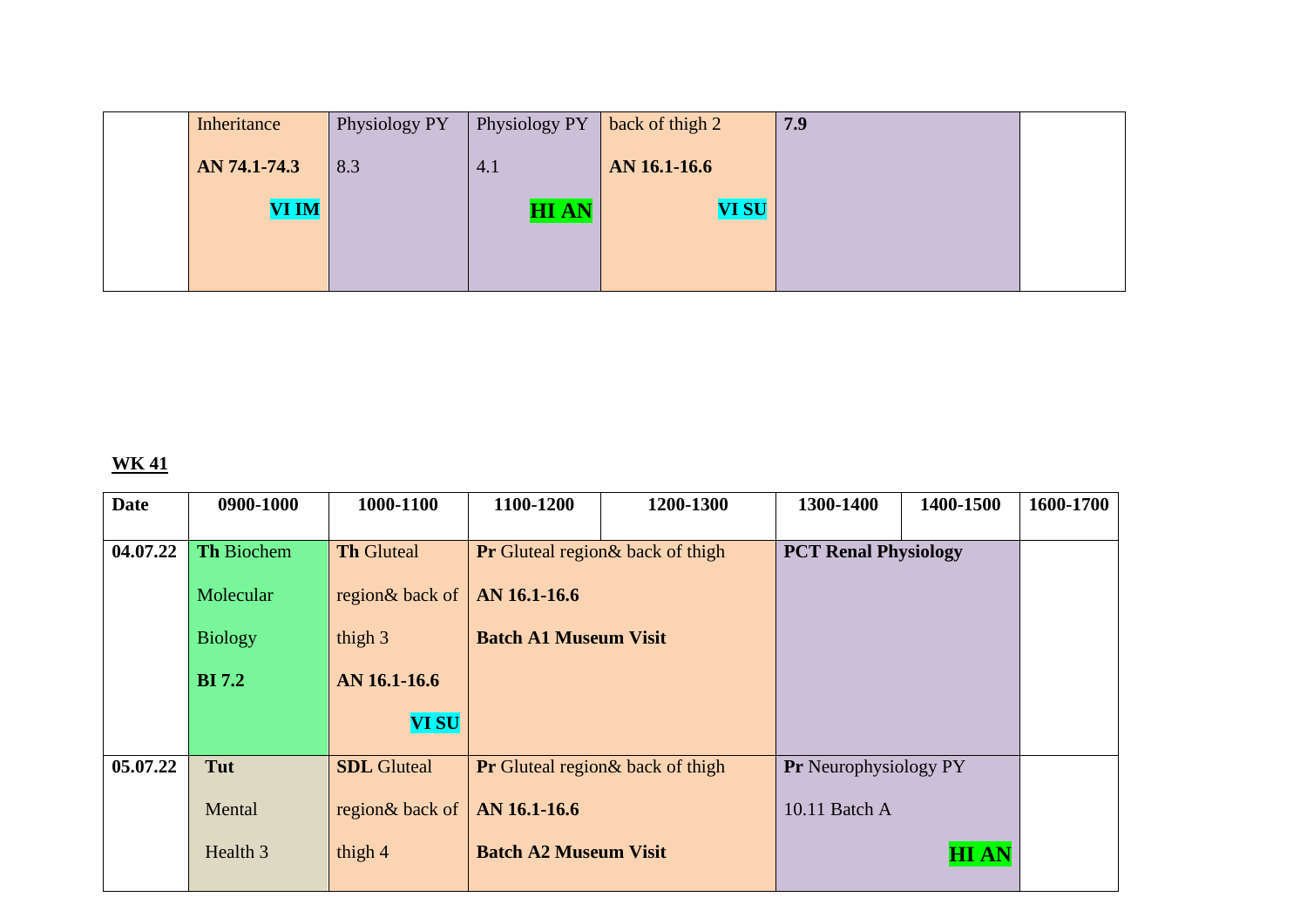|          | <b>CM 15.3</b>             | AN 16.1-16.6                 |                      |                          | Pr Biochem batch B           |            |
|----------|----------------------------|------------------------------|----------------------|--------------------------|------------------------------|------------|
|          | <b>VI PS</b>               | <b>VI SU</b>                 |                      |                          | <b>CSF/Body Fluids</b>       |            |
|          |                            |                              |                      |                          | <b>BI</b> 11.15              |            |
| 06.07.22 | <b>ECE-8a</b>              |                              |                      | FA Gluteal region&       | Pr Neurophysiology PY        | <b>SEA</b> |
|          |                            | <b>Batch A- Biochemistry</b> |                      |                          | 10.11 Batch B                |            |
|          | <b>Batch B- Physiology</b> |                              |                      | AN 16.1-16.6             | <b>HIAN</b>                  |            |
|          | <b>Batch C- Anatomy</b>    |                              |                      | Pr Biochem batch A       |                              |            |
|          |                            |                              |                      |                          |                              |            |
|          |                            |                              |                      |                          | <b>CSF/Body Fluids</b>       |            |
|          |                            |                              |                      |                          | <b>BI</b> 11.15              |            |
| 07.07.22 | Th Hip joint 1             | Th Endocrine                 | <b>SDL</b> Hip joint | <b>Seminar Anatomy</b>   | Pr Gluteal region & back of  | <b>SEA</b> |
|          | AN 17.1-17.3               | Physiology PY                | $\overline{2}$       |                          | thigh                        |            |
|          | <b>VI OR</b>               | 8.4                          | AN 17.1-17.3         |                          | AN 16.1-16.6                 |            |
|          |                            | <b>HIBI</b>                  | <b>VI OR</b>         |                          | <b>Batch B1 Museum Visit</b> |            |
| 08.07.22 | Th GI                      | <b>Th Biochem</b>            | <b>FA Endocrine</b>  | <b>Tut/SDL</b> Biochem   | Pr Gluteal region& back of   |            |
|          | Physiology PY              | Molecular                    | <b>Physiology PY</b> | <b>Molecular Biology</b> | thigh                        |            |
|          | 4.2                        | <b>Biology</b>               | 8.3 & 8.4            | <b>BI</b> 7.1            | AN 16.1-16.6                 |            |
|          | <b>HI BI</b>               | <b>BI</b> 7.2                |                      |                          | <b>Batch B2 Museum Visit</b> |            |
| 09.07.22 | <b>Th Genetics 1</b>       | Th Endocrine                 | Th GI                | Th Knee joint,           | <b>Seminar Endocrine</b>     |            |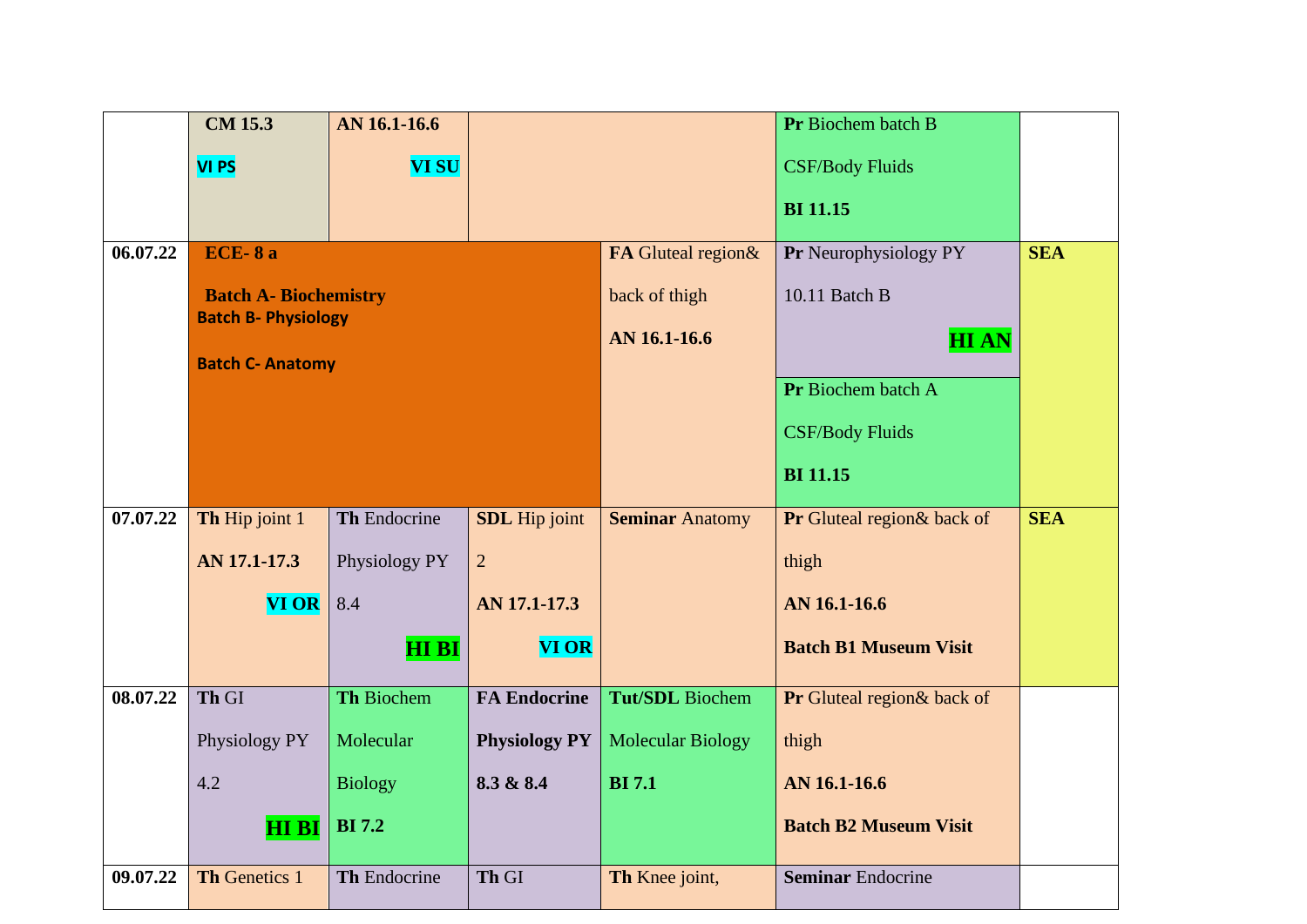| AN 75.18             | Physiology PY | Physiology PY | Aterolateral         | Physiology PY 8.2 |  |
|----------------------|---------------|---------------|----------------------|-------------------|--|
| 75.4-75.5            | 8.4           | 4.2           | compartment of       |                   |  |
| <b>VI PE&amp; SU</b> | <b>HI BI</b>  | <b>HIBI</b>   | leg& dorsum of foot  |                   |  |
|                      |               |               |                      |                   |  |
|                      |               |               | AN 18.1-18.6         |                   |  |
|                      |               |               | <b>VI OR&amp; SU</b> |                   |  |

| <b>Date</b> | 0900-1000         | 1000-1100                                     | 1100-1200    | 1200-1300                          | 1300-1400                    | 1400-1500 | 1600-1700 |
|-------------|-------------------|-----------------------------------------------|--------------|------------------------------------|------------------------------|-----------|-----------|
| 11.07.22    | <b>Th Biochem</b> | Pr Hip joint                                  |              | FA Hip joint                       | <b>Quiz Renal Physiology</b> |           |           |
|             | Molecular         | AN 17.1-17.3                                  |              | AN 17.1-17.3                       |                              |           |           |
|             | <b>Biology</b>    |                                               |              |                                    |                              |           |           |
|             | <b>BI</b> 7.2     |                                               |              |                                    |                              |           |           |
| 12.07.22    | Tut               | Th Knee joint,<br>Pr Knee joint, Aterolateral |              |                                    | Pr Neurophysiology PY        |           |           |
|             | Epidemiolog       | Aterolateral                                  |              | compartment of leg& dorsum of foot |                              |           |           |
|             | y of              | compartment of                                | AN 18.1-18.6 |                                    |                              | VI EN, OP |           |
|             | Communica         | $leg&\text{dorsum of}$                        |              |                                    | <b>Pr</b> Biochem batch B    |           |           |
|             | bleand Non-       | foot 2                                        |              |                                    | Serum Uric Acid estimation   |           |           |
|             |                   |                                               |              |                                    |                              |           |           |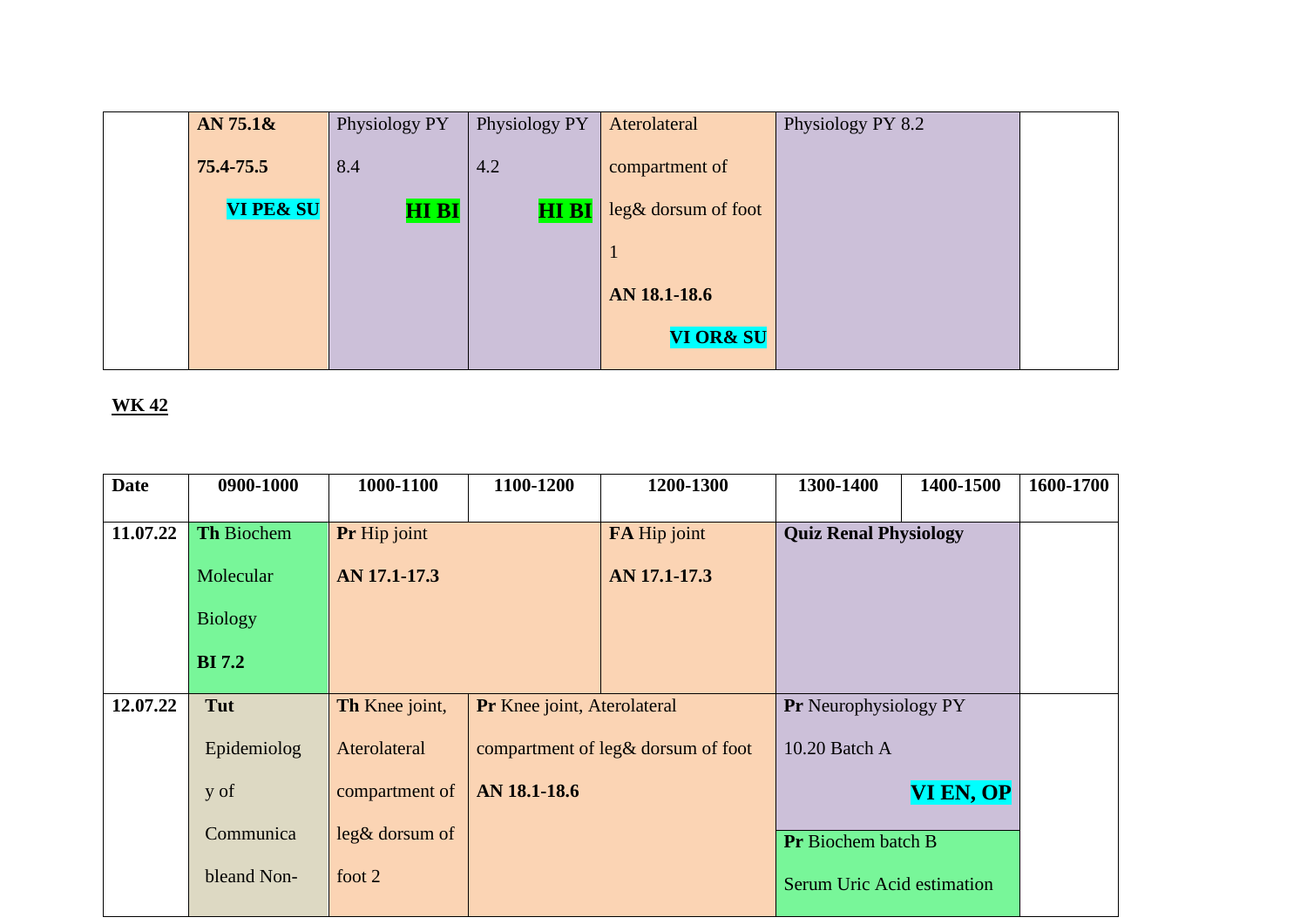|          | Communica                    | AN 18.1-18.6         |                             |                                    | <b>BI</b> 11.21             |            |
|----------|------------------------------|----------------------|-----------------------------|------------------------------------|-----------------------------|------------|
|          | bleDiseases                  | <b>VI OR&amp; SU</b> |                             |                                    |                             |            |
|          | 5                            |                      |                             |                                    |                             |            |
|          | <b>CM 8.2</b>                |                      |                             |                                    |                             |            |
|          |                              |                      |                             |                                    |                             |            |
|          | VI IM                        |                      |                             |                                    |                             |            |
| 13.07.22 | <b>ECE-8b</b>                |                      |                             | SDL Knee joint,                    | Pr Neurophysiology PY       | <b>SEA</b> |
|          | <b>Batch A- Biochemistry</b> |                      |                             | Aterolateral                       | 10.20 Batch B               |            |
|          | <b>Batch B- Physiology</b>   |                      |                             | compartment of                     | VI EN, OP                   |            |
|          | <b>Batch C- Anatomy</b>      |                      |                             | leg& dorsum of foot                | Pr Biochem batch A          |            |
|          |                              |                      |                             | 3                                  | Serum Uric Acid estimation  |            |
|          |                              |                      |                             | AN 18.1-18.6                       | <b>BI</b> 11.21             |            |
|          |                              |                      |                             | <b>VI OR&amp; SU</b>               |                             |            |
| 14.07.22 | <b>Th Anatomy</b>            | Th Endocrine         | Pr Knee joint, Aterolateral |                                    | <b>Pr Batch A Revision</b>  | <b>SEA</b> |
|          |                              | Physiology PY        |                             | compartment of leg& dorsum of foot | <b>Systemic Histology</b>   |            |
|          |                              | 8.5                  | AN 18.1-18.6                |                                    | <b>Batch B Museum visit</b> |            |
| 15.07.22 | Th GI                        | Th Biochem           | FA GI                       | <b>Tut/SDL</b> Biochem             | <b>Pr Batch B Revision</b>  |            |
|          | Physiology PY                | Molecular            | <b>Physiology PY</b>        | <b>Molecular Biology</b>           | <b>Systemic Histology</b>   |            |
|          | 4.2                          | <b>Biology</b>       | 4.1 & 4.2                   | <b>BI</b> 7.2                      | <b>Batch A Museum visit</b> |            |
|          |                              |                      |                             |                                    |                             |            |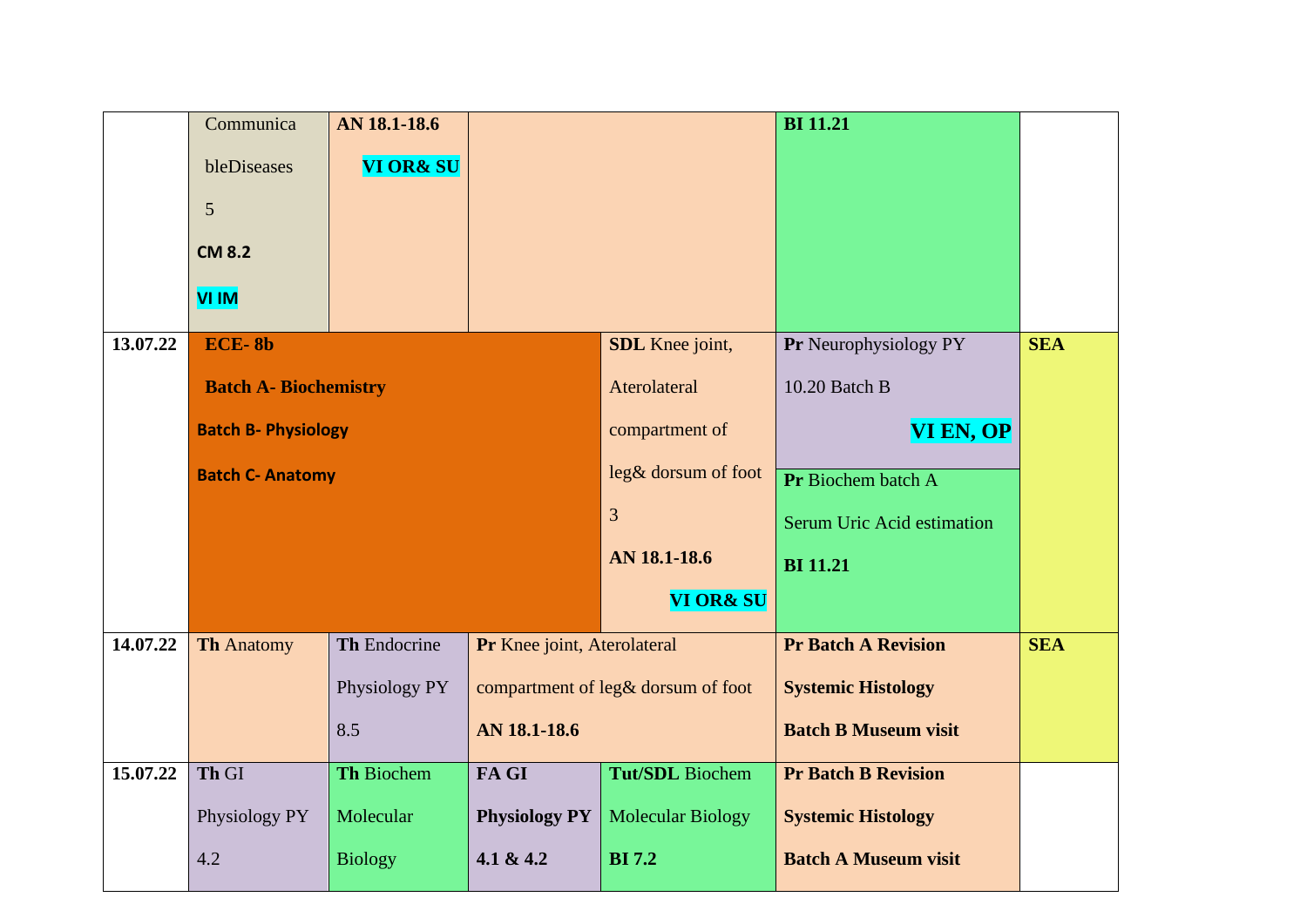|          | <b>HI BI</b>         | <b>BI</b> 7.3 |               |                     |                                 |  |
|----------|----------------------|---------------|---------------|---------------------|---------------------------------|--|
|          |                      | <b>VIPE</b>   |               |                     |                                 |  |
| 16.07.22 | Th Genetics 2        | Th Endocrine  | Th GI         | FA Knee joint,      | <b>SDL Endocrine Physiology</b> |  |
|          | AN $75.18$           | Physiology PY | Physiology PY | Aterolateral        | <b>PY 8.5-8.6</b>               |  |
|          | 75.4-75.5            | 8.5           | 4.2           | compartment of      |                                 |  |
|          | <b>VI PE&amp; SU</b> |               | <b>HI BI</b>  | leg& dorsum of foot |                                 |  |
|          |                      |               |               | AN 18.1-18.6        |                                 |  |
|          |                      |               |               |                     |                                 |  |

| <b>Date</b> | 0900-1000         | 1000-1100             | 1100-1200                    | 1200-1300 | 1300-1400                       | 1400-1500 | 1600-1700 |
|-------------|-------------------|-----------------------|------------------------------|-----------|---------------------------------|-----------|-----------|
|             |                   |                       |                              |           |                                 |           |           |
| 18.07.22    | <b>Th Biochem</b> | <b>Th Back of leg</b> | <b>Th</b> Back of leg & sole |           | <b>PCT Endocrine Physiology</b> |           |           |
|             | Molecular         | $&$ sole 1            | AN 19.1-19.3& 19.5           |           |                                 |           |           |
|             | <b>Biology</b>    | AN 19.1-19.3&         | <b>Museum visit Batch A1</b> |           |                                 |           |           |
|             | <b>BI</b> 7.3     | 19.5                  |                              |           |                                 |           |           |
|             | <b>VI PE</b>      |                       |                              |           |                                 |           |           |
| 19.07.22    | Tut               | <b>Th Back of leg</b> | <b>Th</b> Back of leg & sole |           | <b>Pr</b> Neurophysiology PY    |           |           |
|             |                   | $&$ sole 2            | AN 19.1-19.3& 19.5           |           | 10.20 Batch A                   |           |           |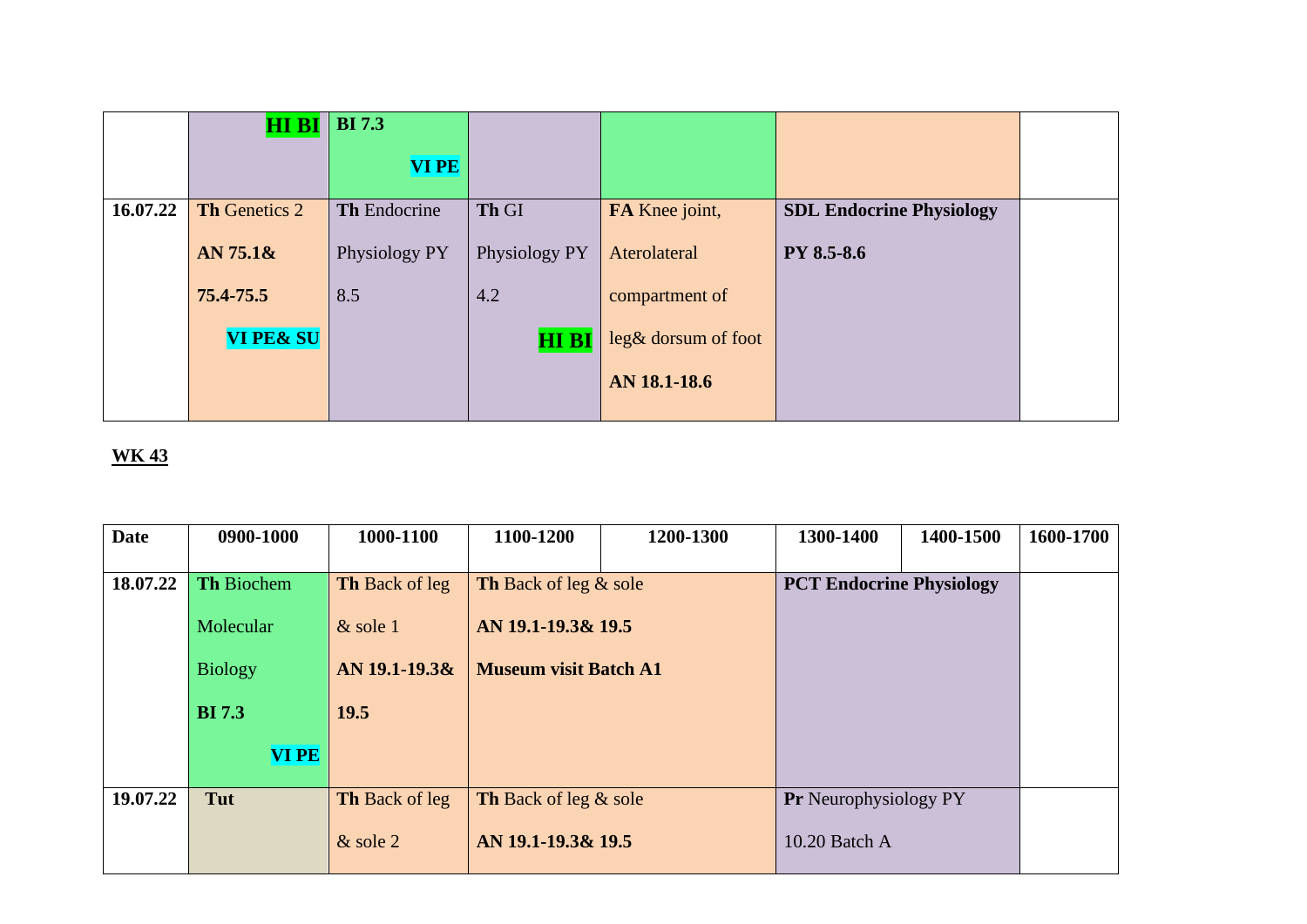|          | Epidemiolog         | AN 19.1-19.3&                                        | <b>Museum visit Batch A2</b> |                    | VI EN, OP                    |            |
|----------|---------------------|------------------------------------------------------|------------------------------|--------------------|------------------------------|------------|
|          | y of                | 19.5                                                 |                              |                    | Pr Biochem batch B           |            |
|          | Communica           |                                                      |                              |                    | Revision                     |            |
|          | bleand Non-         |                                                      |                              |                    |                              |            |
|          |                     |                                                      |                              |                    |                              |            |
|          | Communica           |                                                      |                              |                    |                              |            |
|          | bleDiseases         |                                                      |                              |                    |                              |            |
|          | $\mathfrak{S}$      |                                                      |                              |                    |                              |            |
|          | <b>CM 8.2</b>       |                                                      |                              |                    |                              |            |
|          | <b>VI IM</b>        |                                                      |                              |                    |                              |            |
|          |                     |                                                      |                              |                    |                              |            |
| 20.07.22 | ECE-8c              |                                                      |                              | SDL Back of leg &  | Pr Neurophysiology PY        | <b>SEA</b> |
|          |                     | <b>Batch A- Physiology Batch B- Anatomy Batch C-</b> |                              | sole 3             | 10.20 Batch B                |            |
|          | <b>Biochemistry</b> |                                                      |                              | AN 19.1-19.3& 19.5 | <b>VI EN, OP</b>             |            |
|          |                     |                                                      |                              |                    | Pr Biochem batch A           |            |
|          |                     |                                                      |                              |                    |                              |            |
|          |                     |                                                      |                              |                    | Revision                     |            |
| 21,07.22 | Th Joints of        | Th                                                   | FA Back of leg               | Seminar Bchem 3-5  | Pr Joints of lower limb      | <b>SEA</b> |
|          | lower limb          | Reproductive                                         | & sole                       |                    | <b>AN 20.1</b>               |            |
|          | <b>AN 20.1</b>      | Physiology PY                                        | AN 19.1-                     |                    | <b>Museum visit Batch B1</b> |            |
|          |                     | 9.1                                                  | 19.3& 19.5                   |                    |                              |            |
|          |                     |                                                      |                              |                    |                              |            |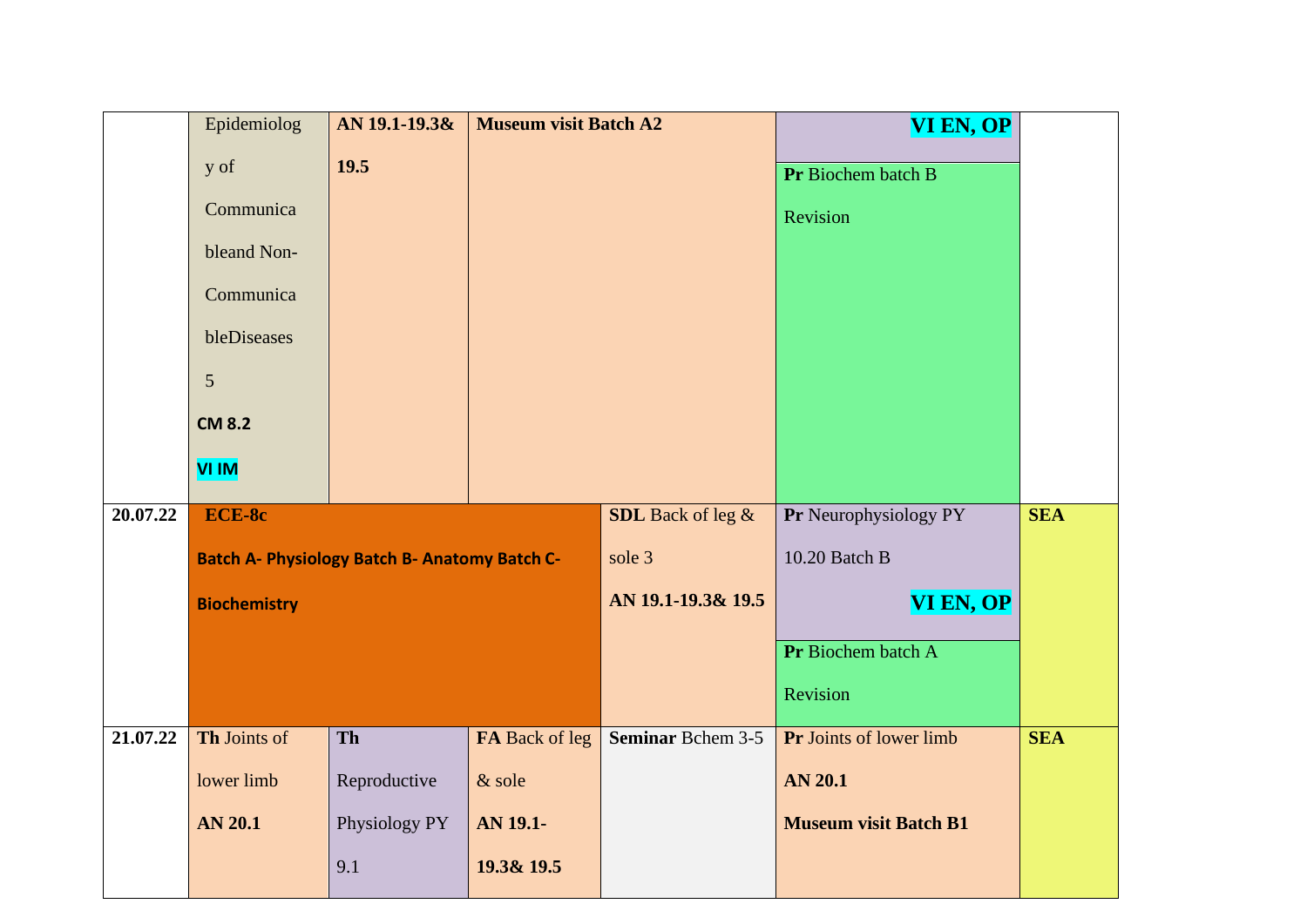| 22.07.22 | Th GI             | <b>Th Biochem</b> | FA GI                | <b>Tut/SDL</b> Biochem    | <b>Pr</b> Surface marking of lower |  |
|----------|-------------------|-------------------|----------------------|---------------------------|------------------------------------|--|
|          | Physiology PY     | Molecular         | <b>Physiology PY</b> | <b>Molecular Biology</b>  | limb                               |  |
|          | 4.3               | <b>Biology</b>    | 4.2 & 4.3            | <b>BI</b> 7.3             | AN 20.7-20.9                       |  |
|          |                   | <b>BI</b> 7.4     |                      |                           | VI IM& SU                          |  |
|          |                   | VI PE, IM         |                      |                           | <b>Museum visit Batch B2</b>       |  |
| 23.07.22 | <b>Th General</b> | <b>Th</b>         | Th GI                | <b>Pr</b> Surface marking | <b>Quiz Endocrine Physiology</b>   |  |
|          | features of       | Reproductive      | Physiology PY        | of lower limb             |                                    |  |
|          | lower limb        | Physiology PY     | 4.3                  | AN 20.7-20.9              |                                    |  |
|          | AN 20.3& 20.5     | 9.2               |                      | VI IM& SU                 |                                    |  |
|          | <b>VI SU</b>      |                   |                      |                           |                                    |  |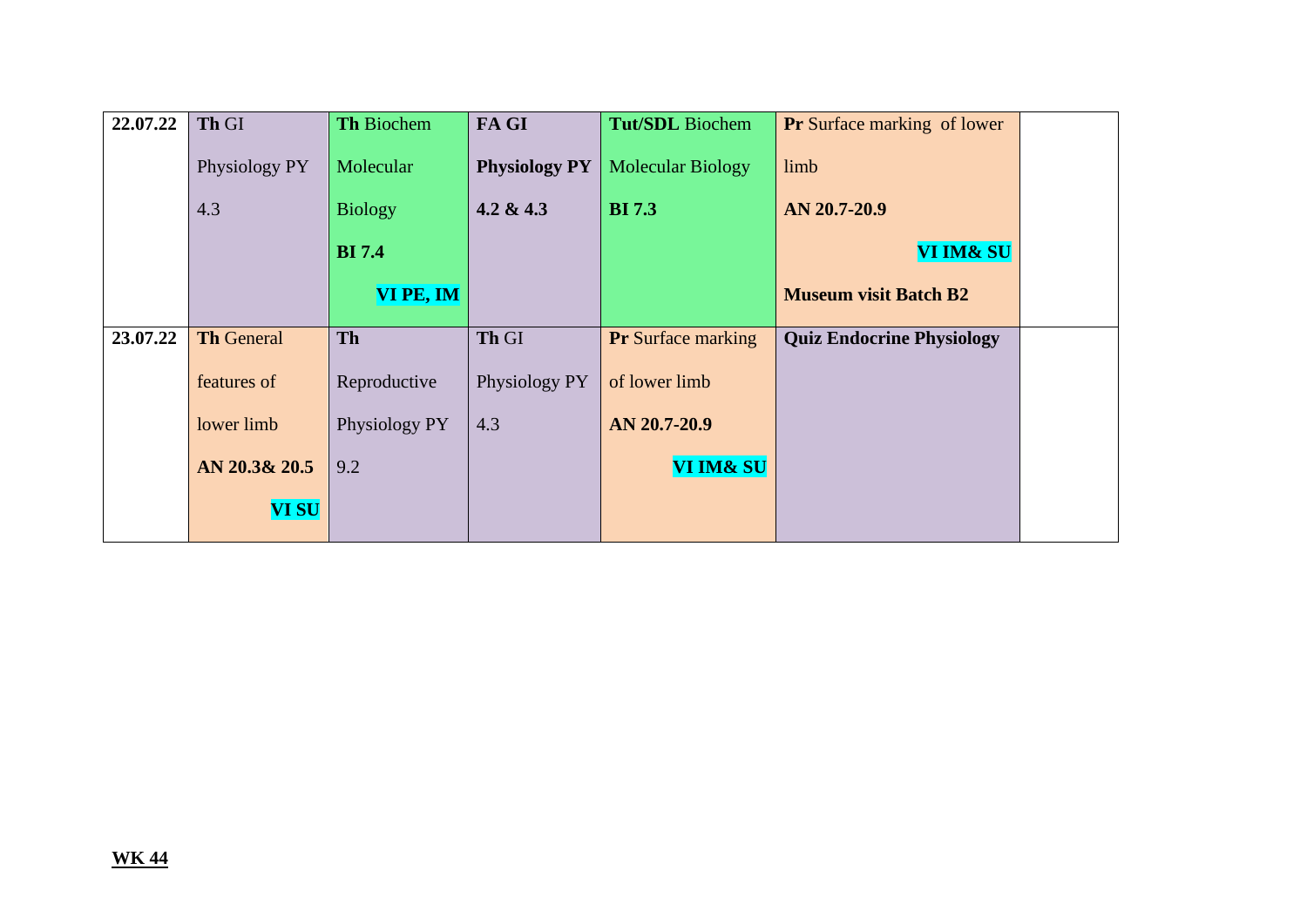| <b>Date</b> | 0900-1000                    | 1000-1100             | 1100-1200                      | 1200-1300                | 1300-1400             | 1400-1500             | 1600-1700  |
|-------------|------------------------------|-----------------------|--------------------------------|--------------------------|-----------------------|-----------------------|------------|
| 25.07.22    | Th Biochem                   | <b>Pr Radiographs</b> | <b>Pr Revision: Anatomy</b>    |                          | <b>Pr NMP PY 3.18</b> |                       |            |
|             | Molecular                    | of lower limb         |                                |                          |                       |                       |            |
|             | <b>Biology</b>               | <b>AN 20.5</b>        |                                |                          |                       |                       |            |
|             | <b>BI</b> 7.4                | <b>VI RD</b>          |                                |                          |                       |                       |            |
|             | VI PE, IM                    |                       |                                |                          |                       |                       |            |
| 26.07.22    | Tut                          |                       | <b>Th-Pr Revision: Anatomy</b> |                          |                       | Pr Neurophysiology PY |            |
|             | Geriatric                    |                       |                                |                          |                       |                       |            |
|             | Services 1                   |                       |                                |                          |                       | VI EN, OP             |            |
|             | CM 12.1-12.4                 |                       |                                |                          |                       | Pr Biochem batch B    |            |
|             | <b>VI IM</b>                 |                       |                                |                          | Revision              |                       |            |
| 27.07.22    | ECE-9a                       |                       |                                | <b>SDL</b> Back of leg & | Pr Neurophysiology PY |                       | <b>SEA</b> |
|             | <b>Batch A- Biochemistry</b> |                       |                                | sole 3                   | 10.20 Batch B         |                       |            |
|             | <b>Batch B- Physiology</b>   |                       |                                | AN 19.1-19.3& 19.5       |                       | VI EN, OP             |            |
|             | <b>Batch C- Anatomy</b>      |                       |                                |                          | Pr Biochem batch A    |                       |            |
|             |                              |                       |                                |                          | Revision              |                       |            |
| 28.07.22    | <b>Th Revision:</b>          | Th                    | <b>Seminar: Anatomy</b>        |                          |                       |                       | <b>SEA</b> |
|             | <b>Anatomy</b>               | Reproductive          |                                |                          |                       |                       |            |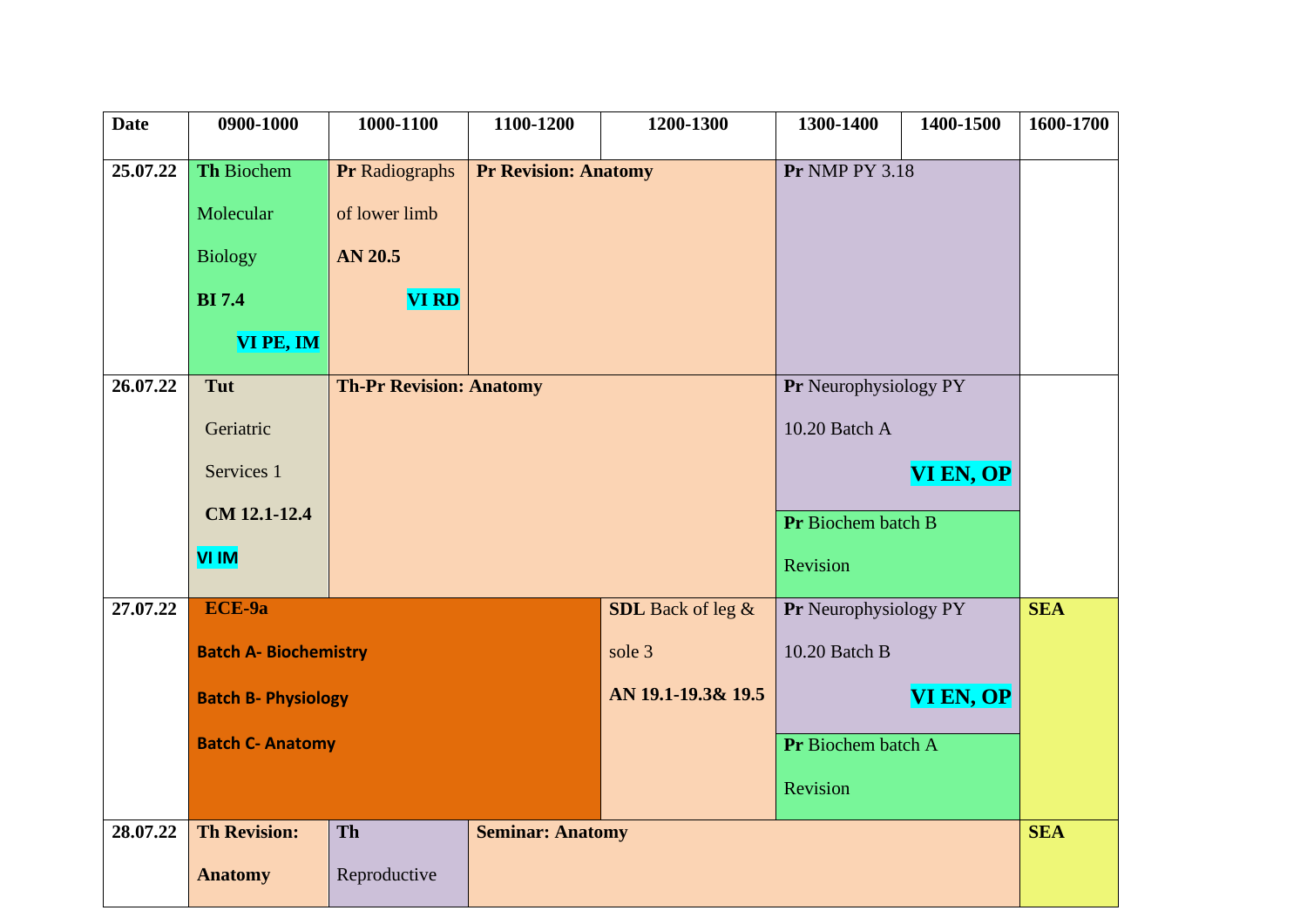|          |                     | Physiology PY  |               |                          |                                 |  |
|----------|---------------------|----------------|---------------|--------------------------|---------------------------------|--|
|          |                     | 9.2            |               |                          |                                 |  |
| 29.07.22 | Th GI               | Th Biochem     | Th GI         | <b>Tut/SDL</b> Biochem   | <b>Pr Revision: Anatomy</b>     |  |
|          | Physiology PY       | Molecular      | Physiology PY | <b>Molecular Biology</b> |                                 |  |
|          | 4.3                 | <b>Biology</b> | 4.4           | <b>BI</b> 7.4            |                                 |  |
|          |                     | <b>BI</b> 7.4  | <b>HI BI</b>  |                          |                                 |  |
|          |                     | VI PE, IM      |               |                          |                                 |  |
| 30.07.22 | <b>Th Revision:</b> | Th             | Th GI         | <b>SDL Revision:</b>     | <b>SDL GI Physiology PY 4.7</b> |  |
|          | <b>Anatomy</b>      | Reproductive   | Physiology PY | <b>Anatomy</b>           | <b>HIBI</b>                     |  |
|          |                     | Physiology PY  | 4.5           |                          |                                 |  |
|          |                     | 9.3            |               |                          |                                 |  |

| <b>Date</b> | 0900-1000 | 1000-1100 | 1100-1200 | 1200-1300 | 1300-1400 | 1400-1500 | 1600-1700 |
|-------------|-----------|-----------|-----------|-----------|-----------|-----------|-----------|
|             |           |           |           |           |           |           |           |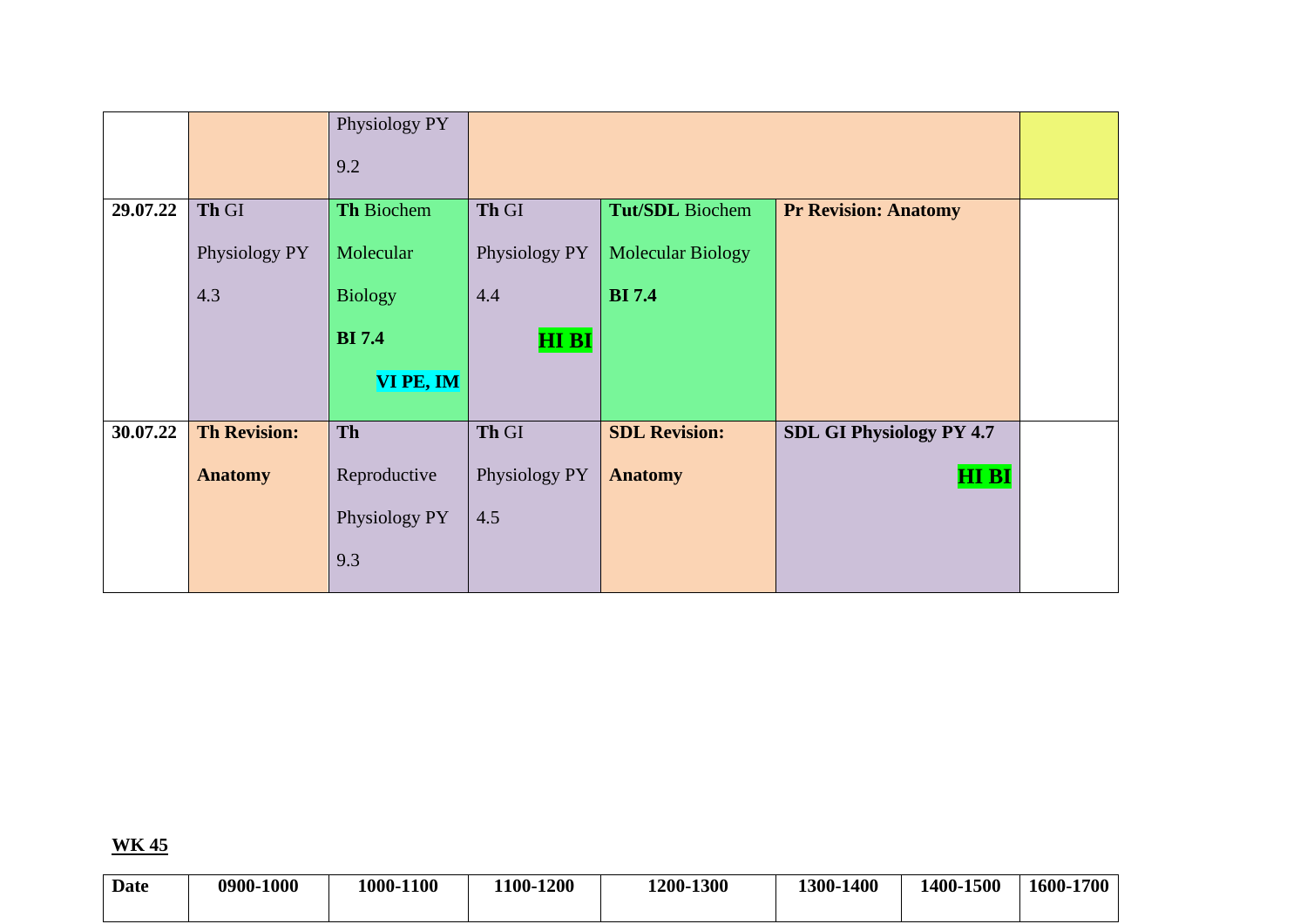| 01.08.22 | <b>Th Biochem</b>   | <b>Seminar: Anatomy</b>                                  |                         |                      | <b>Seminar Physiology</b> |            |
|----------|---------------------|----------------------------------------------------------|-------------------------|----------------------|---------------------------|------------|
|          | Molecular           |                                                          |                         |                      |                           |            |
|          | <b>Biology</b>      |                                                          |                         |                      |                           |            |
|          |                     |                                                          |                         |                      |                           |            |
|          | <b>BI</b> 7.4       |                                                          |                         |                      |                           |            |
|          | VI PE, IM           |                                                          |                         |                      |                           |            |
| 02.08.22 | <b>SDL</b>          | <b>Seminar: Anatomy</b>                                  |                         |                      | Pr Neurophysiology PY     |            |
|          | Environmen          |                                                          |                         | 10.20 Batch A        |                           |            |
|          | tal Health          |                                                          |                         |                      | VI EN, OP                 |            |
|          |                     |                                                          |                         |                      |                           |            |
|          | Problems 8          |                                                          |                         |                      | Pr Biochem batch B        |            |
|          | <b>CM 3.5</b>       |                                                          |                         |                      | Revision                  |            |
| 03.08.22 | ECE-9b              |                                                          |                         | <b>SDL Revision:</b> | Pr Neurophysiology PY     | <b>SEA</b> |
|          |                     | <b>Batch A- BiochemistryBatch B- Physiology Batch C-</b> |                         | <b>Anatomy</b>       | 10.20 Batch B             |            |
|          |                     |                                                          |                         |                      |                           |            |
|          | <b>Anatomy</b>      |                                                          |                         |                      | VI EN, OP                 |            |
|          |                     |                                                          |                         |                      | Pr Biochem batch A        |            |
|          |                     |                                                          |                         |                      | Revision                  |            |
| 04.08.22 | <b>Th Revision:</b> | Th                                                       | <b>Seminar: Anatomy</b> |                      |                           | <b>SEA</b> |
|          | <b>Anatomy</b>      | Reproductive                                             |                         |                      |                           |            |
|          |                     | Physiology PY                                            |                         |                      |                           |            |
|          |                     |                                                          |                         |                      |                           |            |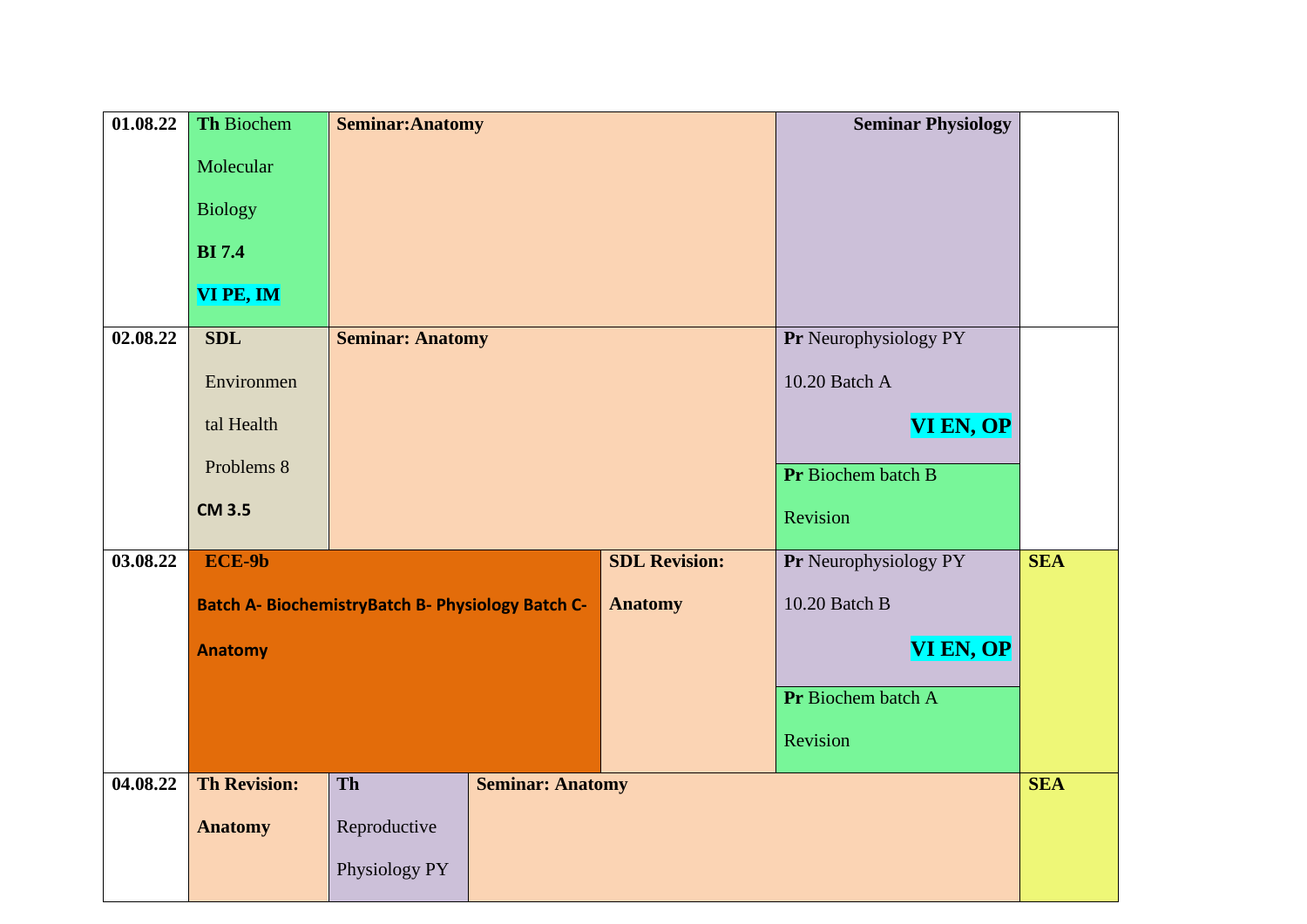|          |                     | 9.3            |                      |                        |                          |  |
|----------|---------------------|----------------|----------------------|------------------------|--------------------------|--|
|          |                     |                |                      |                        |                          |  |
|          |                     |                |                      |                        |                          |  |
| 05.08.22 | Th                  | Th Biochem     | <b>FA Physiology</b> | <b>Tut/SDL Biochem</b> | <b>Pr Revision:</b>      |  |
|          | Reproductive        | Extracellular  | Reproductive         | <b>Biochem</b>         |                          |  |
|          | Physiology PY       | Matrix         | Physiology PY        | Extracellular Matrix   |                          |  |
|          | 9.3                 | <b>BI</b> 10.5 | 9.3                  | <b>BI</b> 10.5         |                          |  |
|          |                     | VI PA, PE, MI  |                      | VI PA, PE, MI          |                          |  |
| 06.08.22 | <b>Th Revision:</b> | Th             | Th GI                | <b>Th Revision:</b>    | <b>SDL Reproductive</b>  |  |
|          | <b>Anatomy</b>      | Reproductive   | Physiology PY        | <b>Anatomy</b>         | <b>Physiology PY 9.7</b> |  |
|          |                     | Physiology PY  | 4.8                  |                        |                          |  |
|          |                     | 9.4            | <b>HIBI</b>          |                        |                          |  |
|          |                     |                |                      |                        |                          |  |
|          |                     |                |                      |                        |                          |  |

| <b>Date</b> | 0900-1000            | 1000-1100               | 1100-1200 | 1200-1300                       | 1300-1400 | 1400-1500 | 1600-1700 |
|-------------|----------------------|-------------------------|-----------|---------------------------------|-----------|-----------|-----------|
|             |                      |                         |           |                                 |           |           |           |
| 08.08.22    | Th Biochem           | <b>Seminar: Anatomy</b> |           | <b>Seminar GI Physiology PY</b> |           |           |           |
|             | <b>Extracellular</b> |                         |           |                                 | 4.9       |           |           |
|             | Matrix               |                         |           |                                 |           |           |           |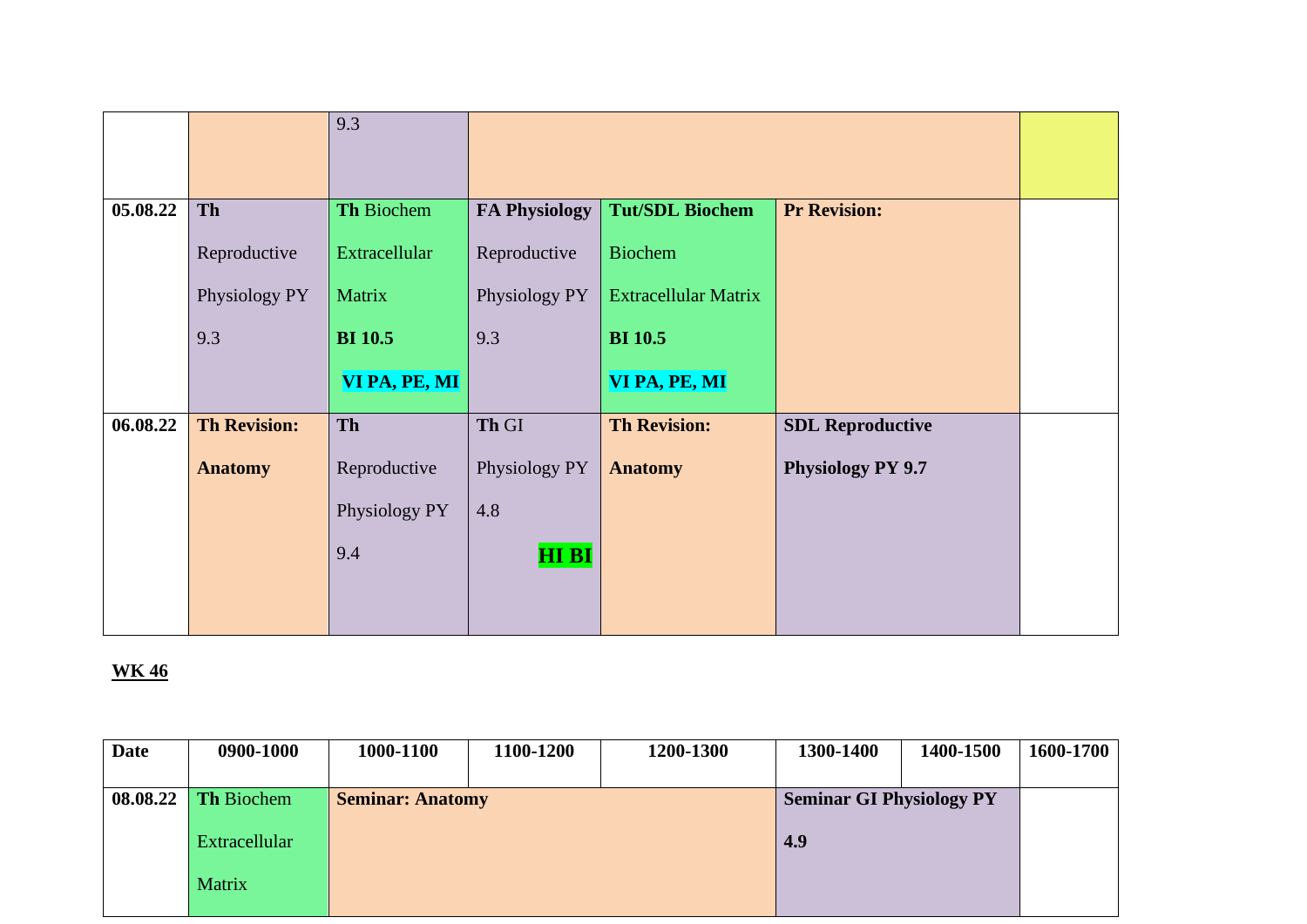|          | <b>BI</b> 10.5        |                                                          |                      | <b>HI BI</b>            |            |
|----------|-----------------------|----------------------------------------------------------|----------------------|-------------------------|------------|
|          | VI PA, PE, MI         |                                                          |                      |                         |            |
| 09.08.22 | Th Basic              | <b>Seminar: Anatomy</b>                                  |                      | Pr GI Physiology PY4.10 |            |
|          | <b>Statistics and</b> |                                                          | <b>Batch B</b>       |                         |            |
|          | its                   |                                                          | Pr Biochem batch A   |                         |            |
|          | Applications          |                                                          |                      | Revision                |            |
|          | $\mathbf{1}$          |                                                          |                      |                         |            |
|          | <b>CM 6.1</b>         |                                                          |                      |                         |            |
| 10.08.22 | ECE-9 c               |                                                          | <b>SDL Revision:</b> | Pr GI Physiology PY4.10 | <b>SEA</b> |
|          |                       | <b>Batch A- BiochemistryBatch B- Physiology Batch C-</b> | <b>Anatomy</b>       | <b>Batch B</b>          |            |
|          | <b>Anatomy</b>        |                                                          |                      | Pr Biochem batch A      |            |
|          |                       |                                                          |                      | Revision                |            |
| 11.08.22 |                       | 11 Aug- 21 Aug, 2022: III-MPE                            |                      |                         |            |
| 12.08.22 |                       |                                                          |                      |                         |            |
|          |                       |                                                          |                      |                         |            |
| 13.08.22 |                       |                                                          |                      |                         |            |
|          |                       |                                                          |                      |                         |            |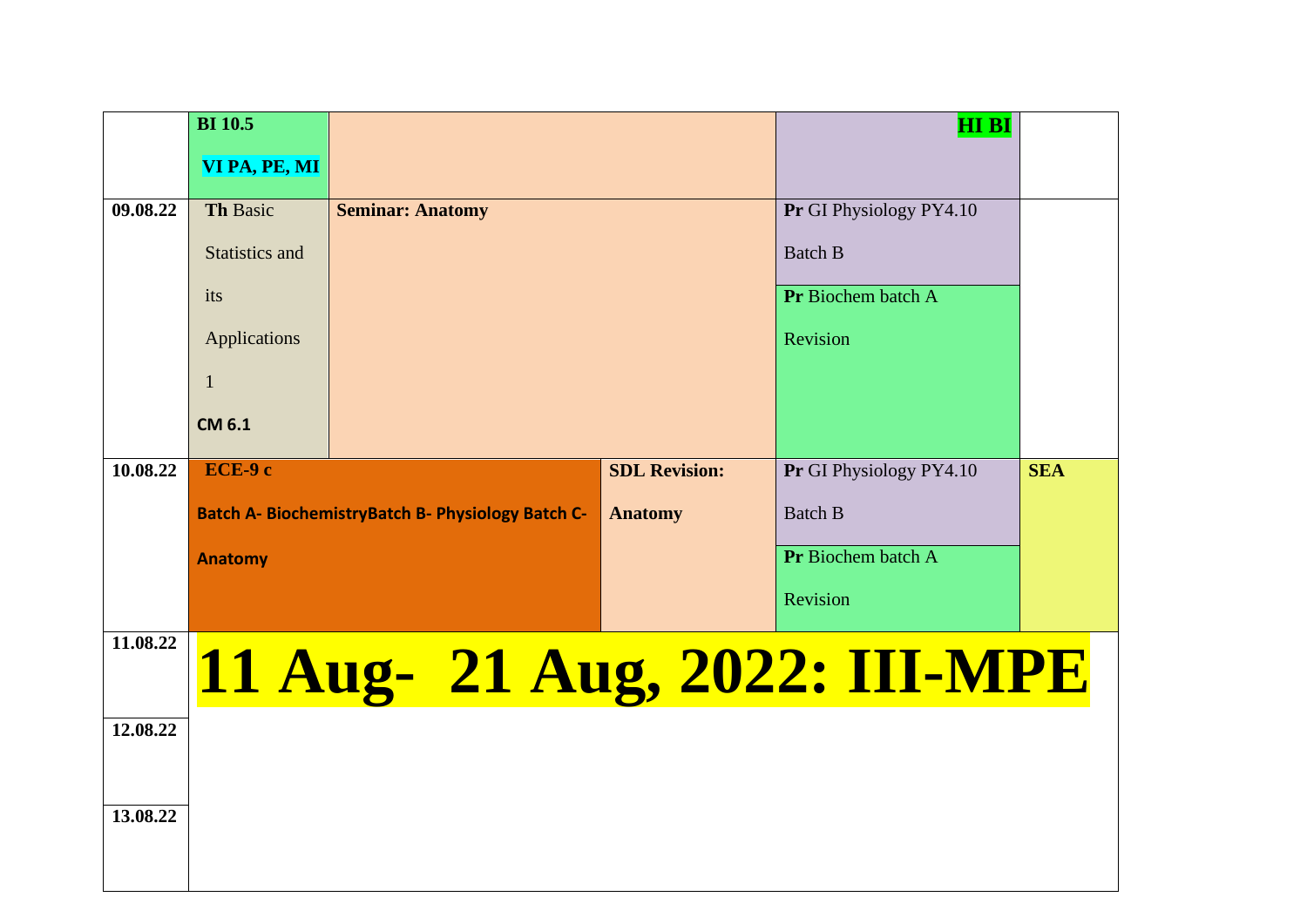| <b>Date</b> | 0900-1000 | 1000-1100 | 1100-1200 | 1200-1300                     | 1300-1400 | 1400-1500 | 1600-1700 |
|-------------|-----------|-----------|-----------|-------------------------------|-----------|-----------|-----------|
|             |           |           |           |                               |           |           |           |
| 15.08.22    |           |           |           |                               |           |           |           |
| 16.08.22    |           |           |           |                               |           |           |           |
| 17.08.22    |           |           |           |                               |           |           |           |
| 18.08.22    |           |           |           | 11 Aug- 21 Aug, 2022: III-MPE |           |           |           |
| 19.08.22    |           |           |           |                               |           |           |           |
| 20.08.22    |           |           |           |                               |           |           |           |

| <b>Date</b> | 0900-1000 | 1000-1100 | 1100-1200 | 1200-1300                                             | 1300-1400 | 1400-1500 | 1600-1700 |
|-------------|-----------|-----------|-----------|-------------------------------------------------------|-----------|-----------|-----------|
| 22.08.22    |           |           |           |                                                       |           |           |           |
| 23.08.22    |           |           |           |                                                       |           |           |           |
| 24.08.22    |           |           |           |                                                       |           |           |           |
| 25.08.22    |           |           |           | <b>Preparatory Leave 22<sup>nd</sup> Aug. onwards</b> |           |           |           |
| 26.08.22    |           |           |           |                                                       |           |           |           |
| 27.10.22    |           |           |           |                                                       |           |           |           |